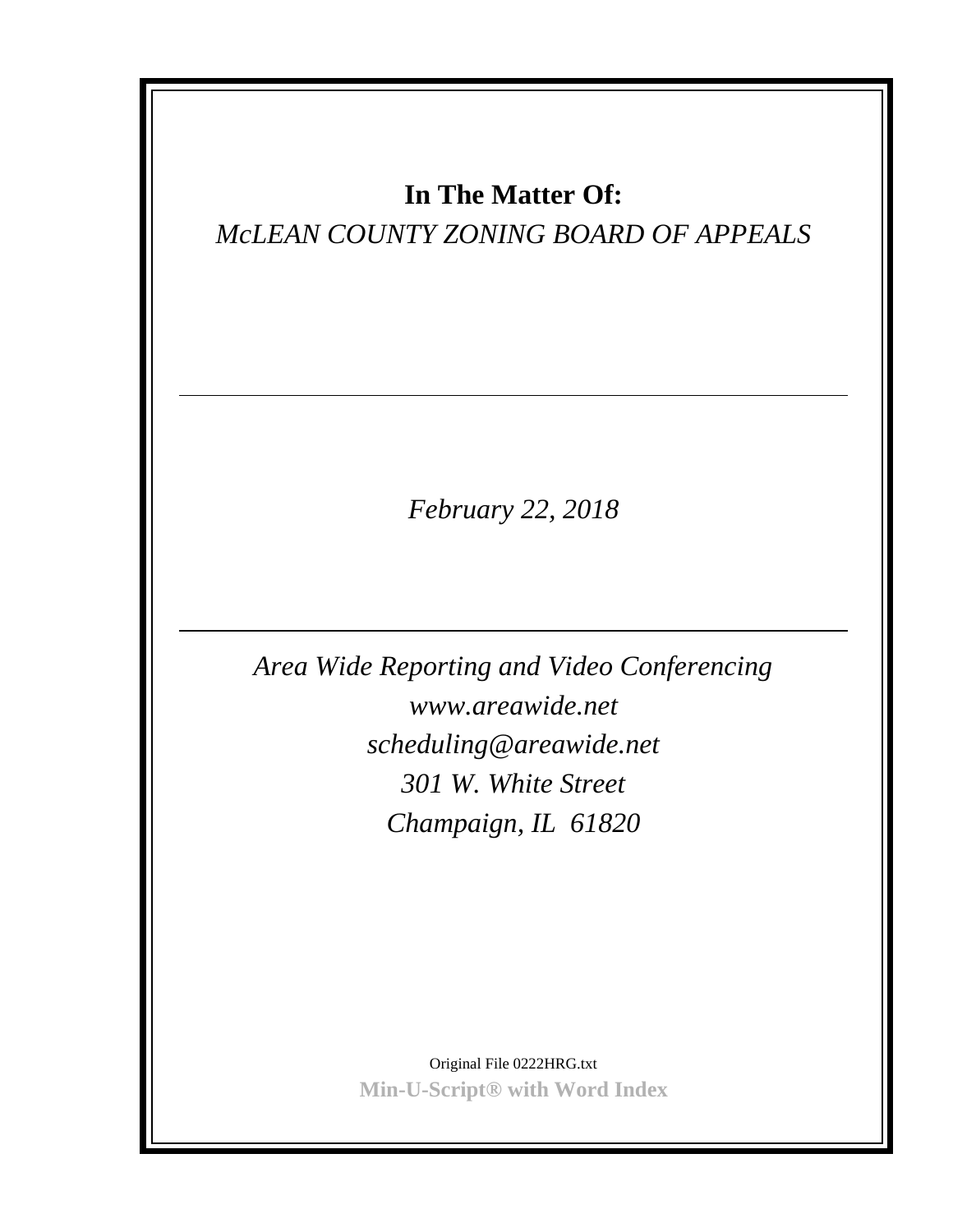|    | Page 499                                                                                    |                              | Page 501                                                                                                          |
|----|---------------------------------------------------------------------------------------------|------------------------------|-------------------------------------------------------------------------------------------------------------------|
| 1  | MCLEAN COUNTY ZONING BOARD OF APPEALS                                                       |                              |                                                                                                                   |
| 2  | <b>MEETING</b>                                                                              | 1<br>$\overline{\mathbf{2}}$ | (Commencing at 6:00 p.m.)<br><b>CHAIRMAN FINNIGAN:</b> We're going to call                                        |
| 3  |                                                                                             |                              | the McLean County Zoning Board to order. Will the                                                                 |
| 4  | Wednesday, February 22, 2018<br>$6:00$ p.m.                                                 | 3                            | secretary call the roll?                                                                                          |
| 5  | at                                                                                          | 4                            | (Roll call was taken with Board Members                                                                           |
| 6  | McLean County Government Center                                                             | 5                            | Brian Bangert, Michael Kuritz, Rick Dean, Julia                                                                   |
| 7  | 115 East Washington Street<br>Bloomington, Illinois                                         | 6                            |                                                                                                                   |
| 8  | Case Number SU-18-02                                                                        | 7                            | Turner, Jim Finnigan, Chris Carlton and Mary Beth                                                                 |
| 9  |                                                                                             | 8<br>9                       | Taylor present.)<br><b>CHAIRMAN FINNIGAN:</b> We have a quorum, so                                                |
| 10 | BOARD MEMBERS PRESENT:                                                                      | 10                           | we can conduct business. The staff has been                                                                       |
| 11 | Brian Bangert                                                                               |                              | 11 affirmed. I think the counsel -- our counsel is                                                                |
| 12 | Chris Carlton - 1st Alternate<br>Rick Dean                                                  |                              | going to tell us where we're at in the meeting and                                                                |
| 13 | James Finnigan - Chairman<br>Michael Kuritz                                                 | 12                           |                                                                                                                   |
| 14 | Mary Beth Taylor - 2nd Alternate<br>Julia Turner                                            |                              | 13 maybe what we're going to talk about tonight.<br>MS. WALLEY: Good evening, ladies and                          |
| 15 |                                                                                             | 14                           | gentlemen. For those of you that have not been in                                                                 |
| 16 |                                                                                             | 15                           |                                                                                                                   |
| 17 | ALSO PRESENT:                                                                               | 16                           | attendance before, my name is Samantha Walley. I'm<br>an Assistant State's Attorney with the civil                |
| 18 | Philip Dick, Director of Building and Zoning<br>Samantha Walley, Assistant State's Attorney | 17                           |                                                                                                                   |
| 19 | Luke Hohulin, Assistant County Engineer                                                     | 18                           | division of the McLean County State's Attorney's                                                                  |
| 20 |                                                                                             |                              | 19 office. As Chairman Finnigan stated, we are                                                                    |
| 21 |                                                                                             |                              | 20 currently in the public comment portion of the                                                                 |
|    |                                                                                             |                              | 21 hearing. What that means is that the applicant, EDP<br>22 Renewables, has rested its case in chief, and anyone |
| 22 | June Haeme: CSR #084-003038<br>Area Wide Reporting and Video Conferencing                   |                              |                                                                                                                   |
| 23 | 301 West White Street<br>Champaign, IL 61820                                                |                              | 23 that has signed up and is willing to provide                                                                   |
| 24 | 800.747.6789                                                                                |                              | 24 testimony or information is more than welcome to do                                                            |
|    |                                                                                             |                              | Page 502                                                                                                          |
|    | Page 500                                                                                    |                              |                                                                                                                   |
|    |                                                                                             |                              |                                                                                                                   |
| 1  | <b>INDEX</b><br>Page                                                                        |                              | 1 so. A layperson or a nonexpert is given ten                                                                     |
| 2  | PAUL SCHOMER<br>QUESTIONS BY MR. ARMSTRONG<br>503                                           |                              | 2 minutes, and anyone that's qualified as an expert                                                               |
| 3  | QUESTIONS BY BOARD 519<br>QUESTIONS BY MS. ANTONIOLLI 542                                   | 3                            | will be given 30 minutes. Everyone is subject to                                                                  |
| 4  | QUESTIONS BY MR. TAYLOR 551                                                                 |                              | 4 cross-examination, the caveat being that there can                                                              |
| 5  | JERRY PUNCH<br>555<br>QUESTIONS BY MR. ARMSTRONG<br>581                                     |                              | 5 be no friendly cross-examination which means                                                                    |
| 6  | QUESTIONS BY BOARD<br>597<br>QUESTIONS BY MS. ANTONIOLLI 618                                |                              | 6 cross-examination for the purpose of furthering                                                                 |
|    | QUESTIONS BY MR. TAYLOR                                                                     |                              | 7 testimony. You can also -- you also cannot                                                                      |
| 8  |                                                                                             | 8                            | cross-examine your own witness. It must be someone                                                                |
| 9  |                                                                                             | 9                            | that is an adverse witness to you.                                                                                |
| 10 | <b>EXHIBITS</b>                                                                             | 10                           | Anybody have any questions? All right.                                                                            |
| 11 | SGL Exhibit 4 505<br>curriculum vitae Paul Schomer                                          | 11                           | <b>CHAIRMAN FINNIGAN: Okay, this is a</b>                                                                         |
| 12 | SLG Exhibit 8 519<br>The Results of an Acoustic Testing Program                             |                              | 12 continuation of Case SU-18-02, so I think it's in                                                              |
|    | curriculum vitae Jerry Punch                                                                |                              | 13 your court.                                                                                                    |
|    | 14 SLG Exhibit 18 594<br>Wind Turbine Noise: Annoyance and Health                           | 14                           | MR. ARMSTRONG: Thank you. Brian                                                                                   |
| 15 | PowerPoint presentation                                                                     | 15                           | Armstrong on behalf of several objectors. Is it on?                                                               |
| 16 | SLG Exhibit 19 564<br>Wind Turbine Noise and Human Health<br>SLG Exhibit 22 596             | 16                           | Can we both be on at the same time?                                                                               |
| 17 | table                                                                                       | 17                           |                                                                                                                   |
| 18 | SGL Exhibit 23 596<br>spreadsheet                                                           |                              | 18 on.                                                                                                            |
| 19 |                                                                                             | 19                           | <b>MS. WALLEY:</b> The maximum is three on at                                                                     |
| 20 |                                                                                             | 20                           | <b>CHAIRMAN FINNIGAN:</b> Yeah, you can both be<br>any given point. If we get too far, it will light              |
| 21 |                                                                                             | 21                           | up green.                                                                                                         |
| 22 |                                                                                             | 22                           | MR. ARMSTRONG: Mr. Schomer, would you                                                                             |
| 23 |                                                                                             |                              | 23 please introduce yourself and spell your name for                                                              |
| 24 |                                                                                             |                              | 24 the court reporter?                                                                                            |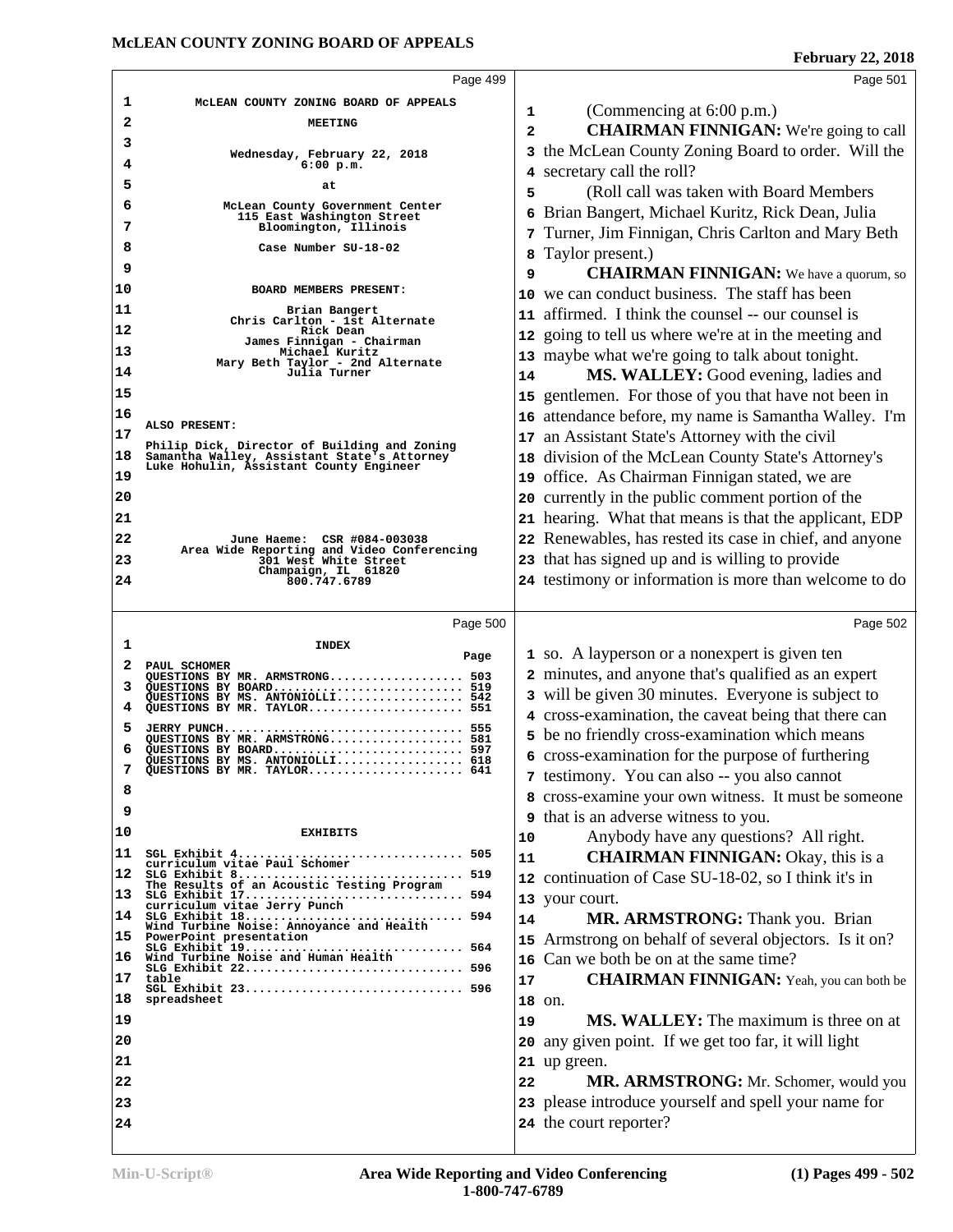|          | Page 503                                                                                        |                         | Page 505                                                                                   |
|----------|-------------------------------------------------------------------------------------------------|-------------------------|--------------------------------------------------------------------------------------------|
| 1        | <b>MR. SCHOMER:</b> My name is Paul Schomer,                                                    | 1                       | Q. All right. Showing you what we've marked                                                |
| 2        | P-A-U-L, S-C-H-O-M-E-R.                                                                         | $\overline{a}$          | as SLG Exhibit No. 4, is that a current c.v. for                                           |
| 3        | MR. ARMSTRONG: Mr. Schomer --                                                                   | 3                       | you?                                                                                       |
| 4        | <b>CHAIRMAN FINNIGAN:</b> I'm going to have to                                                  | 4                       | A. Yes.                                                                                    |
| 5        | swear him in.                                                                                   | 5                       | Q. Okay.                                                                                   |
| 6        | MR. ARMSTRONG: Oh, I'm sorry.                                                                   | 6                       | MS. ANTONIOLLI: Have you put that into                                                     |
| 7        | <b>CHAIRMAN FINNIGAN:</b> Do you want to be                                                     | 7                       | the record?                                                                                |
| 8        | sworn in or affirmed?                                                                           | 8                       | MR. ARMSTRONG: No. 4? I don't think so.                                                    |
| 9        | MR. SCHOMER: Sworn.                                                                             | 9                       | MS. ANTONIOLLI: Okay.                                                                      |
| 10       | (Mr. Paul Schomer was duly sworn.)                                                              | 10                      | MR. ARMSTRONG: You want it now?                                                            |
| 11       | <b>CHAIRMAN FINNIGAN: Okay.</b>                                                                 | 11                      | MS. ANTONIOLLI: If you have a copy.                                                        |
| 12       | <b>MR. DICK:</b> How about his address?                                                         | 12                      | MR. ARMSTRONG: Yeah. If I didn't do it                                                     |
| 13       | <b>CHAIRMAN FINNIGAN:</b> Probably need your                                                    | 13                      | before, I'd ask that SLG Exhibit 4 be admitted.                                            |
| 14       | address.                                                                                        | 14                      | <b>CHAIRMAN FINNIGAN:</b> We can do that.                                                  |
| 15       | MR. SCHOMER: The address is 2117 Robert                                                         | 15                      | <b>BY MR. ARMSTRONG:</b>                                                                   |
| 16       | Drive, Champaign, Illinois, 61821.                                                              | 16                      | Q. Dr. Schomer, were you involved in drafting                                              |
| 17       | <b>QUESTIONS BY</b>                                                                             | 17                      | the Pollution Control Board regulations for noise?                                         |
| 18       | <b>MR. ARMSTRONG:</b>                                                                           | 18                      | A. Yes, I was.                                                                             |
| 19       | Q. Mr. Schomer, are you currently employed?                                                     | 19                      | Q. When was that?                                                                          |
| 20       | A. I'm currently trying very hard to retire.                                                    | 20                      | A. About 1968, probably about six or eight                                                 |
| 21       | Q. Okay. What are you trying to retire from?                                                    | 21                      | years after that. Took that long.                                                          |
| 22       | What's your profession?                                                                         | 22                      | Q. At what point on property do the Pollution                                              |
| 23       | A. I'm having trouble understanding you.                                                        | 23                      | Control Board regulations require you to measure                                           |
| 24       | There's an echo in here.                                                                        | 24                      | noise levels?                                                                              |
|          |                                                                                                 |                         |                                                                                            |
|          | Page 504                                                                                        |                         | Page 506                                                                                   |
| 1        | Q. What is your profession?                                                                     | 1                       | A. Measurements can be made anywhere interior                                              |
| 2        | A. I am an engineer specializing in acoustics                                                   | $\overline{\mathbf{2}}$ | to the property.                                                                           |
| 3        | and environmental noise.                                                                        | 3                       | Q. When you say interior to the property,                                                  |
| 4        | Q. And how long have you done that as your                                                      | 4                       | that's anywhere within -- if we imagine a                                                  |
| 5        | profession?                                                                                     | 5                       | rectangular parcel, anywhere within the rectangle?                                         |
| 6        | A. Since about 1965.                                                                            | 6                       | A. Yes.                                                                                    |
| 7        | Q. And can you briefly run down your                                                            | 7                       | Q. And regulations specify that, for example,                                              |
| 8        | educational background for us?                                                                  | 8                       | for Class A land, which is residential, the noise                                          |
| 9        | A. I have a bachelor's of electrical                                                            | 9                       | levels in the Pollution Control Board regulations                                          |
| 10       | engineering from the U of I, a master's of                                                      | 10                      | cannot be exceeded anywhere on the land, correct?                                          |
| 11       | electrical engineering specializing in acoustics                                                | ${\bf 11}$              | A. That's correct. The regulation was                                                      |
| 12       | from the University of California at Berkeley, and a                                            | 12                      | written with the model of a speed limit, and the                                           |
| 13       | Ph.D. from the University of Illinois, electrical                                               | 13                      | speed limit, you can go 300 miles across the state                                         |
| 14       | engineering specializing in acoustics.                                                          | 14                      | and speed one mile and you get a ticket, and that's                                        |
| 15       | Q. And have you provided expert testimony in<br>the past to either administrative bodies and/or | 15                      | the philosophy that the regulation is written.<br>MR. ARMSTRONG: And I may have overlooked |
| 16       | courts on the issue of acoustics?                                                               | 16                      |                                                                                            |
| 17       | A. Yes.                                                                                         | 17                      | this, but we are offering Dr. Schomer as an expert<br>witness.                             |
| 18       |                                                                                                 | 18                      |                                                                                            |
| 19       | Have you published papers on the subject<br>O.<br>matter of acoustics?                          | 19                      | A. I'm sorry, in the philosophy --                                                         |
| 20       |                                                                                                 | 20                      | MS. WALLEY: In what specific field?<br>MR. ARMSTRONG: Acoustics and the                    |
| 21       |                                                                                                 |                         |                                                                                            |
|          | A. I'm having trouble understanding you.                                                        | 21                      |                                                                                            |
| 22       | Q. Have you published papers on acoustics?                                                      | 22                      | measurement of sound.                                                                      |
| 23<br>24 | A. I have probably about 200 publications<br>mainly in acoustics.                               | 23<br>24                | <b>CHAIRMAN FINNIGAN:</b> Do you have a problem<br>with that?                              |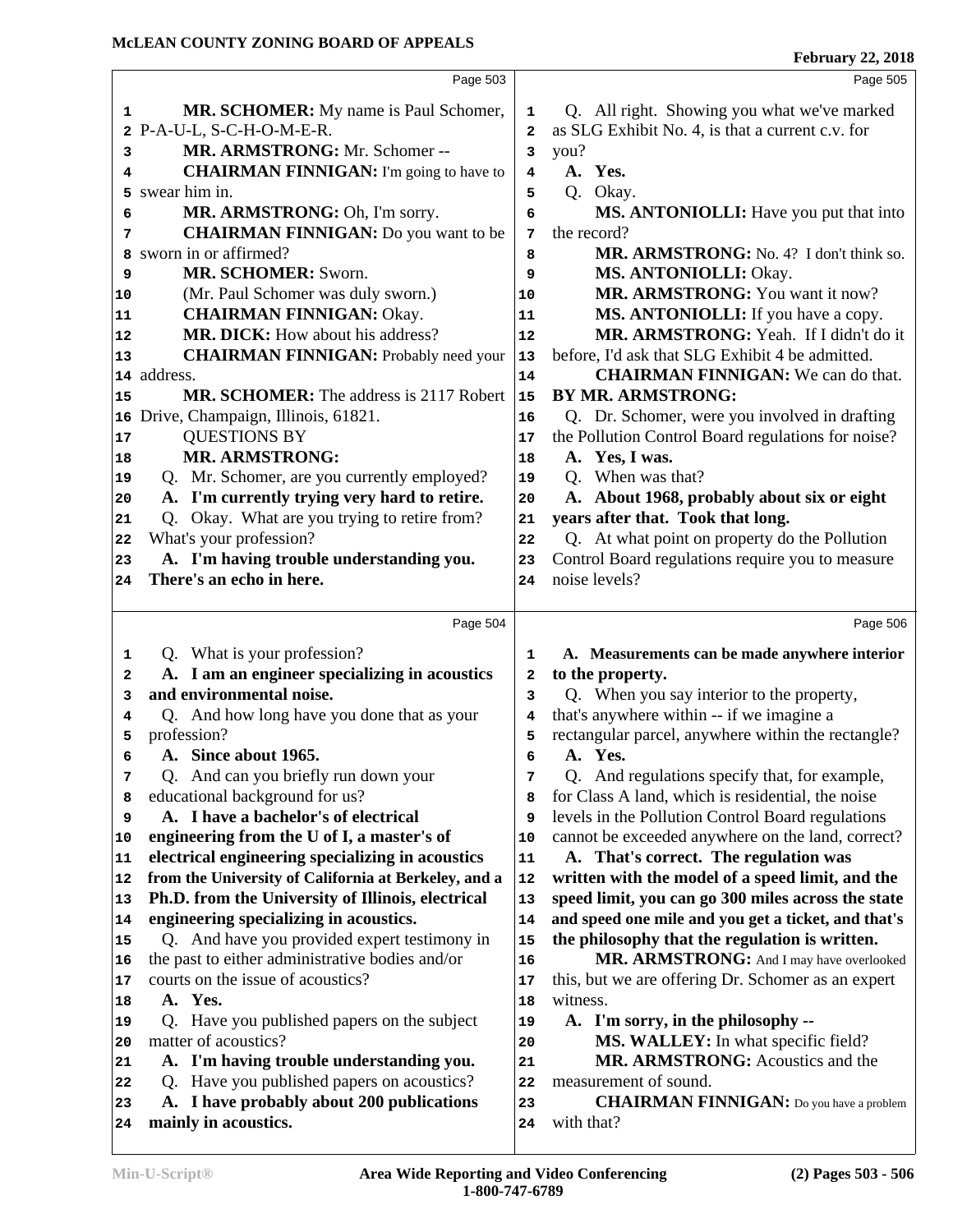|    | Page 507                                             |              | Page 509                                             |
|----|------------------------------------------------------|--------------|------------------------------------------------------|
| 1  | MS. ANTONIOLLI: I do not.                            | 1            | Q. Dr. Schomer, do you have any criticisms of        |
| 2  | <b>CHAIRMAN FINNIGAN:</b> That will be fine.         | 2            | the sound study that was performed by the applicant  |
| 3  | <b>BY MR. ARMSTRONG:</b>                             | 3            | for this project?                                    |
| 4  | Q. I'm sorry to interrupt you, Dr. Schomer,          | 4            | A. Well, the criticism is that they're not --        |
| 5  | you can continue. You were talking about where to    | 5            | it's very difficult to come up with the level that   |
| 6  | measure on the land.                                 | 6            | you're never going to exceed. It was probably fuzzy  |
| 7  | A. Yeah, this is the difference between some         | 7            | thinking at the time the regulation was written.     |
| 8  | kinds of measurements and others. This is a thou     | 8            | You can't -- sound propagation is always             |
| 9  | shall not exceed ever limit. It's not an average of  | 9            | statistical, it's like the seven year flood, the     |
| 10 | any kind whatsoever in the Illinois rules. And       | 10           | hundred year flood. If you measure long enough,      |
| 11 | those rules are in effect, and the papers produced   | 11           | it's going to be louder. And that's the point I was  |
| 12 | say they're going to meet the Illinois rules, and    | 12           | trying to make earlier.                              |
| 13 | they're not. And the county board can adopt it, but  | 13           | The standard deviation is that sigma                 |
| 14 | they don't have the legal basis to do it. The        | 14           | stuff, that crazy stuff. To really translate about   |
| 15 | Illinois rules have been found by the -- I believe   | 15           | roughly what it means, if you predict the average    |
| 16 | it was the Supreme Court fairly early on that nobody | 16           | and you design to the average, you're going to be    |
| 17 | can promulgate rules lower than the board rules, but | $17\,$       | exceeding these limits almost every day. Half the    |
| 18 | they can make it more stringent. And so if the       | 18           | time you're over and half the time you're under if   |
| 19 | county goes ahead and approves this, they can do     | 19           | you try to hit exactly the average. And by the way,  |
| 20 | that, but that doesn't prevent people from going to  | 20           | if I recall the Illinois rules, they round to the    |
| 21 | the Pollution Control Board and finding that it's in | 21           | nearest decibel not to 40.9. Oh, I guess 40.9 would  |
| 22 | violation.                                           | 22           | be okay for 41.                                      |
| 23 | Q. Now, have you -- you've worked on                 | 23           | The standard deviation, as I said, if                |
| 24 | noise-related issues with respect to wind turbines   | 24           | that's just the average you're predicting, you are   |
|    |                                                      |              |                                                      |
|    | Page 508                                             |              | Page 510                                             |
| 1  | before, correct?                                     | 1            | going to be over a lot of the time. The prediction   |
| 2  |                                                      |              | was for the limits.                                  |
|    |                                                      |              |                                                      |
| з  | A. I'm having trouble hearing.                       | $\mathbf{2}$ |                                                      |
|    | Q. You have worked on noise issues with              | 3            | Q. Is the -- did the applicant in this case          |
| 4  | respect to wind turbines in the past, correct?       | 4            | use the average?                                     |
| 5  | A. Yes, I have.                                      | 5            | A. I wasn't done.                                    |
| 6  | Q. Okay. And do you have an opinion on what          | 6            | Q. So what -- what criticism do you have of          |
| 7  | metric the board should be using to evaluate, to     | 7            | the applicant's methods in this case?                |
| 8  | judge whether or not the wind project is safe for    | 8            | A. Well, I'm trying to explain what happens          |
| 9  | the public?                                          | 9            | if you just design to the average.                   |
| 10 | A. The measures are confusing to people I            | 10           | Q. And is that what they did here, design to         |
| 11 | know. The state regulations are these octave band    | 11           | the average?                                         |
| 12 | limits that were created 60 years ago. If I were     | 12           | A. That's my understanding.                          |
| 13 | creating them today, I wouldn't use them. And I'm    | 13           | Q. Okay. Go ahead and explain why you've             |
| 14 | not sure that if these wind farms were to go to      | 14           | made that statement.                                 |
| 15 | 24-hour LEQ, which is what is used in almost every   | 15           | A. Well, for any kind of data, there's a             |
| 16 | other jurisdiction around the world -- that would be | 16           | standard deviation. It's like sigma. Sigma is one    |
| 17 | my recommendation if they were to come and ask me,   | 17           | standard deviation. What it means in terms of        |
| 18 | either side would come and ask me, I would say that  | 18           | practicality here is, as I said, if you have the     |
| 19 | the 24-hour LEQ is good. The Pollution Control       | 19           | average, you're going to be trespassing with your    |
| 20 | Board was very, very happy probably to not to have   | 20           | sound almost daily, if you have one standard, if you |
| 21 | to worry about wind farms. And I really think the    | 21           | design to one standard deviation above where you     |
| 22 | decision is do you want to go with the Illinois      | 22           | want to be. So the standard deviation is 3 dB, you   |
| 23 | rules or with what most of the world is doing? And   | 23           | want to be at 40, you have to design for 43.         |
| 24 | that's semi legal issues and not just noise.         | 24           | That'll get you down to about once a week.           |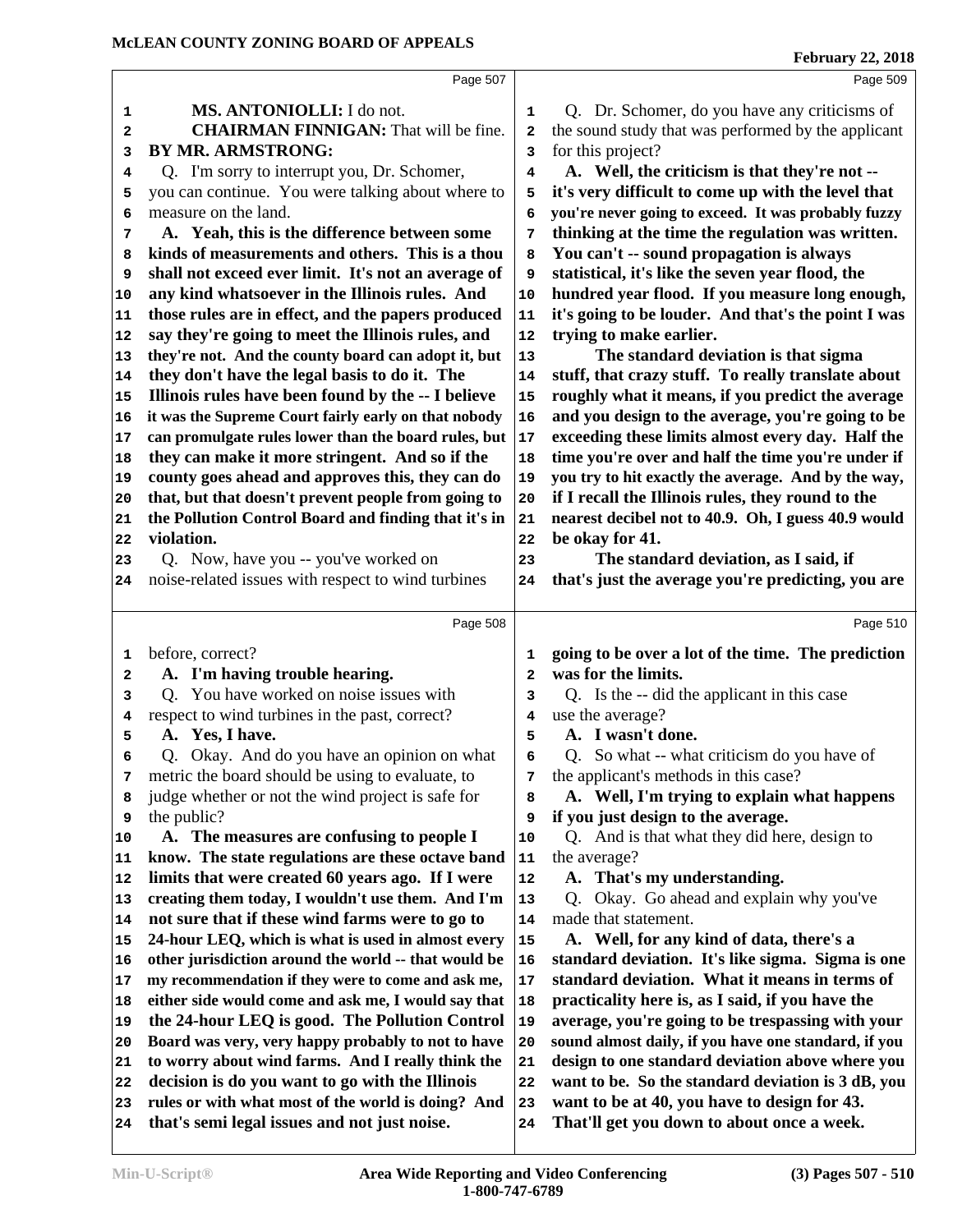|              | Page 511                                                 |                | Page 513                                                                                                |
|--------------|----------------------------------------------------------|----------------|---------------------------------------------------------------------------------------------------------|
| 1            | Q. So in that case, under that circumstance              | 1              | A. That would be -- that would be an average                                                            |
| 2            | you just described, so you would say that it's           | $\overline{a}$ | number. That would be not using the Illinois                                                            |
| 3            | likely that once a week there would be a violation       | 3              | regulation.                                                                                             |
| 4            | of the limit?                                            | 4              | Q. All right, but something over that would                                                             |
| 5            | A. That's what the -- if the statistics are              | 5              | cause a high level of annoyance?                                                                        |
| 6            | all behaving. They don't always behave, but that's       | 6              | A. 40 dB is in several attitudinal surveys                                                              |
| 7            | the general way things work. If it's two standard        | 7              | around the world and notably some in Canada. I                                                          |
| 8            | deviations, it would be maybe once a month, and          | 8              | don't know, Health Canada did a very big survey in                                                      |
| 9            | three standard deviations would be once a year, and      | 9              | two of the provinces, Prince Edward and Ontario                                                         |
| 10           | then if you wanted once a century, I haven't             | 10             | maybe, I forget names, and they had at 38 dB or 37                                                      |
| 11           | calculated that, but we could. It's this kind of         | 11             | and a half, one of those two, about 10 percent                                                          |
| 12           | thing. The Illinois rules, if you're trying to do        | 12             | highly annoyed. And this study has been lauded by                                                       |
| 13           | it based on an average, it's very difficult and you      | 13             | the industry and by me as one -- as probably the                                                        |
| 14           | end up -- the proper thing you have to design for is     | 14             | best study we have worldwide in terms of wind                                                           |
| 15           | about three standard deviations above where you want     | 15             | turbine noise. And the main people that have not                                                        |
| 16           | to be to, quote, never go over the limit.                | 16             | liked it has been some of the communities because                                                       |
| 17           | Q. Can noise from wind turbines cause a                  | 17             | the data didn't come out quite the way they thought                                                     |
| 18           | concern for human health and safety?                     | 18             | it should, but even so, it shows that the biggest                                                       |
| 19           | A. Say it again.                                         | 19             | problem with wind farms is the annoyance, and the                                                       |
| 20           | Q. Can noise from wind turbines cause a                  | 20             | annoyance is at levels that you have people annoyed                                                     |
| 21           | concern for human health and safety?                     | 21             | with traffic noise or airport noise and it's that                                                       |
| 22           | A. Well, there's certainly a concern as far              | 22             | kind of thing.                                                                                          |
| 23           | as the broad sense of health and safety. The World       | 23             | Q. And the closer the noise level gets to 40,                                                           |
| 24           | Health Organization which deals with total               | 24             | the more people are highly annoyed, and as the                                                          |
|              |                                                          |                |                                                                                                         |
|              |                                                          |                |                                                                                                         |
|              | Page 512                                                 |                | Page 514                                                                                                |
|              |                                                          |                |                                                                                                         |
| 1            | well-being and not just illness --                       | 1              | number gets above 40, even more people are highly                                                       |
| $\mathbf{2}$ | Q. Do you -- I'm sorry, go ahead.                        | $\overline{a}$ | annoyed, is that what you're saying?                                                                    |
| 3            | A. The wind turbines seem -- the data seem to            | 3              | A. Yeah, the annoyance goes up with the sound                                                           |
| 4            | be telling us that the biggest problem is what we        | 4              | level, and 40 is already about 2 or 3 dB higher than                                                    |
| 5            | call high annoyance, which is used for military          | 5              | I really think it should be. These four independent                                                     |
| 6            | bases. Traffic noise, train noise, airport noise,        | 6              | sources, they all come up with the same range, about                                                    |
| 7            | and wind turbines all are measured in terms of the       | 7              | 35 to 38, 39, 40. First of all, we looked at the                                                        |
| 8            | annoyance they're causing. And this is not a little      | 8              | average of what other countries and sectors were                                                        |
| 9            | annoyance, but when we have people that say I'm          | 9              | doing, and that average was around 36 from around                                                       |
| 10           | highly annoyed, that usually means it's kind of like     | 10             | the world, so 40 is clearly 4 dB above the world                                                        |
| 11<br>12     | the number one bad thing in the neighborhood.            | 11<br>12       | average.                                                                                                |
| 13           | Q. Do you have a maximum noise measurement               | 13             | Second, we looked at what the national and<br>international standards on environmental noise            |
| 14           | that you suggest is proper to avoid this level of        | 14             |                                                                                                         |
| 15           | annoyance?<br>A. I have a recommendation based upon four | 15             | predict, and that's 36 to 39, and then we looked at<br>equating the percent highly annoyed with traffic |
| 16           | independent sources of data, but I have to say this      | 16             | noise at 50 to 55 dB, and to stay the same percent                                                      |
| 17           | is -- I'm talking about now the 24-hour LEQ as it's      | 17             | highly annoyed, a wind farm would have to be at 38,                                                     |
| 18           | called. We won't go into the details, but that's         | 18             | 39 dB. And the fourth was a variation on that using                                                     |
| 19           | what's used around the world and that's the simple       | 19             | a new measure, computer -- community tolerance                                                          |
| 20           | A-weighted measurement, and there we recommend 40        | 20             | level, CTL, and that gives you a numerical value in                                                     |
| 21           | dB.                                                      | 21             | decibels for the difference between two communities.                                                    |
| 22           | Q. As $-$                                                | 22             | And using, again, the worldwide road traffic                                                            |
| 23           | A. And that's a very top end number.                     | 23             | compared to the worldwide wind farm data that we                                                        |
| 24           | 40 dB being the maximum, correct?<br>Q.                  | 24             | had, you have about a 16 dB offset, which again                                                         |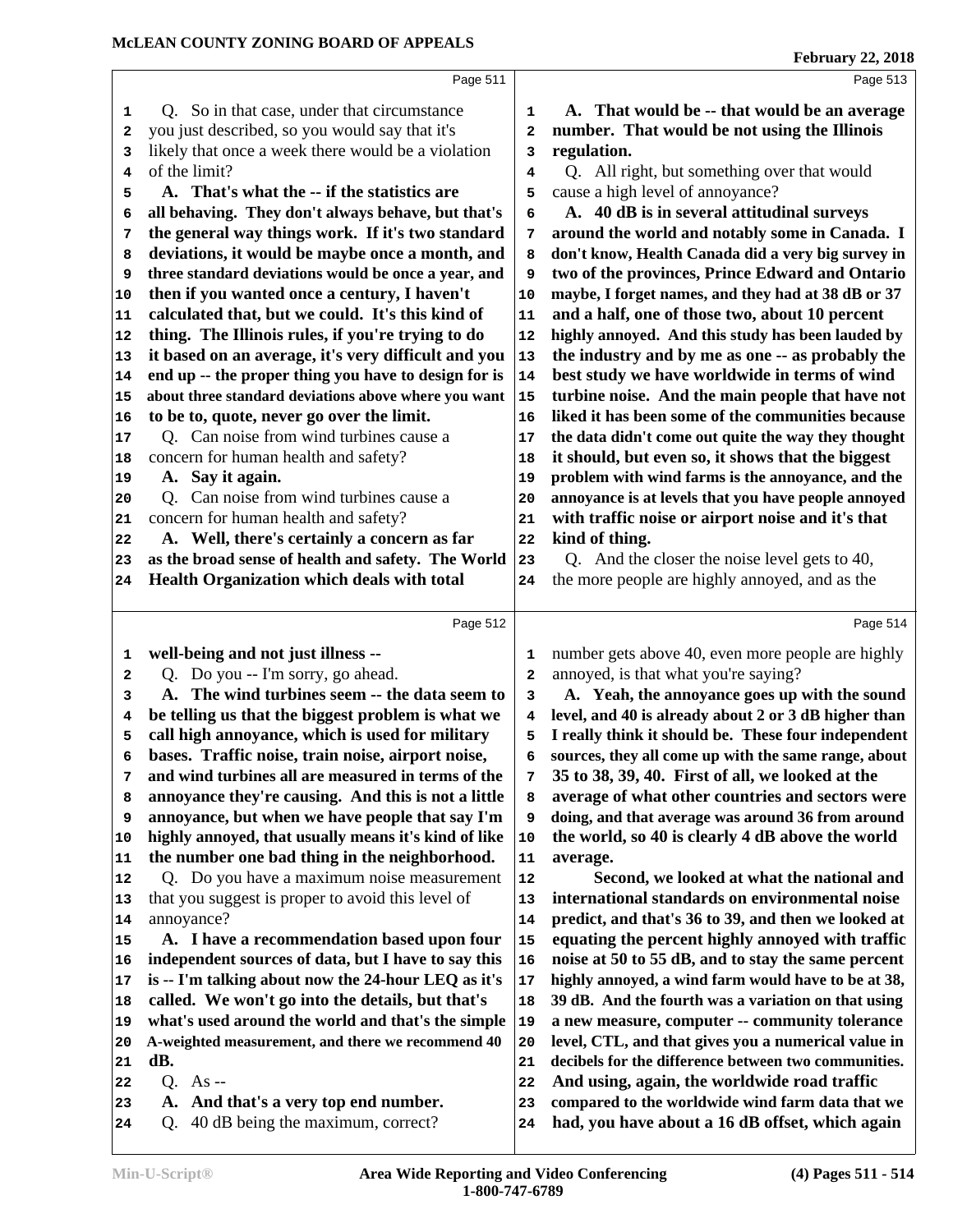|    | Page 515                                               |              | Page 517                                             |
|----|--------------------------------------------------------|--------------|------------------------------------------------------|
| 1  | brings you down to the mid 30s to high 30s.            | 1            | That's one of the documents you wrote, correct?      |
| 2  | And so these are four sources that have                | $\mathbf{2}$ | A. Yes.                                              |
| з  | nothing to do with wind farms -- well, average on      | 3            | Q. And in that document, you make two                |
| 4  | wind farm levels does, but the other three don't.      | 4            | statements I want to highlight. The first one is     |
| 5  | And with four separate ways of vetting that and they   | 5            | the following. The important point here is that      |
| 6  | all come out with 37, 38, 39, you begin to suspect     | 6            | something is coming from the wind turbines to affect |
| 7  | something might be correct.                            | 7            | these people and that something increases or         |
| 8  | Q. Are you familiar with a study that was              | 8            | decreases as the power output of the turbine         |
| 9  | done at Cape Bridgewater in Australia about the        | 9            | increases or decreases. Denying infrasound as the    |
| 10 | effects of sound?                                      | 10           | agent accomplishes nothing. It really does not       |
| 11 | A. Oh, this is in Cooper?                              | 11           | matter what the pathway is, whether it is infrasound |
| 12 | Q. Correct.                                            | 12           | or some new form of rays or electromagnetic field    |
| 13 | A. Cooper is a unique study. It's not                  | 13           | coming off the turbine blades. If the turbines are   |
| 14 | acoustically unique, but it's the only study I know    | 14           | the cause, then the wind farm is responsible and     |
| 15 | where a wind farm has cooperated and given             | 15           | needs to fix it.                                     |
| 16 | operational data, and I think it was in a court        | 16           | And then a second statement in that letter           |
| 17 | proceeding. We can't make progress when there's no     | 17           | or paper that you wrote is the following. Wind       |
| 18 | research being done, and even if you do research,      | 18           | farms will be in the position where they must say    |
| 19 | you can't know what the wind turbines were doing       | 19           | "We may affect some people." And regulators charged  |
| 20 | when you were making your measurements. And Cooper     | 20           | with protecting the health and welfare of the        |
| 21 | had the data that showed what was going on. And        | 21           | citizenry will not be able to say they know of no    |
| 22 | there was six people and they were able to -- there    | 22           | adverse effects. Rather, if they choose to support   |
| 23 | are people that are sensitive to wind turbine noise    | 23           | the wind farm, they will do so knowing that they may |
| 24 | and they were able to sense it without seeing or       | 24           | not be protecting the health and welfare of all the  |
|    |                                                        |              |                                                      |
|    | Page 516                                               |              | Page 518                                             |
| 1  | hearing it. In fact, one of the people in the study    | 1            | citizenry.                                           |
| 2  | was deaf, and she was the best at sensing the          | $\mathbf{2}$ | My question to you is do you still agree             |
| 3  | turbines turning on and off. But this kind of          | 3            | with those statements today?                         |
| 4  | reaction I have to say occurs, but about 90 to 99      | 4            | A. I want to explain a little bit the                |
|    |                                                        |              |                                                      |
|    |                                                        |              |                                                      |
| 5  | percent of the people don't sense this. It's a         | 5            | background.                                          |
| 6  | small percentage, but there are people that are very   | 6            | Q. Okay, I'll let you explain in a second,           |
| 7  | bothered by the sound.                                 | 7            | but before, I just want to make sure you do still    |
| 8  | So even though it may be a small number of<br>Q.       | 8            | agree with those statements today, correct?          |
| 9  | people, those people who are bothered are very         | 9            | A. I agree with the statements.                      |
| 10 | bothered, highly annoyed by it?                        | 10           | Okay, go ahead.<br>Q.                                |
| 11 | A. Well, there's a lot of people highly                | 11           | A. The wind farm companies when they would go        |
| 12 | annoyed.                                               | 12           | into communities, at least at that point in time,    |
| 13 | Q. Okay.                                               | 13           | were saying there's no possible way for infrasound   |
| 14 | <b>Surprisingly Canada came out with numbers</b><br>А. | 14           | or people to sense the wind farm other than through  |
| 15 | statistically high.                                    | 15           | acoustic means, through the audio, hearing it, and   |
| 16 | Q. Did you write a paper after that study              | 16           | this said that they were wrong. Then they said no    |
| 17 | that came out that made some comments about the        | 17           | one in the world can do this, it doesn't exist, and  |
| 18 | study?                                                 | 18           | this study shows that it does exist, and I think     |
| 19 | A. Well, I wrote a couple of memos or letters          | 19           | some other places where people are sensing the --    |
| 20 | or whatever because people opposed to the study        | 20           | the wind turbines, but they're not hearing it. And   |
| 21 | weren't happy, and I wanted to get out in front and    | 21           | this is -- this is important because if you say no   |
| 22 | stave off the attacks and I think I did.               | 22           | one can do it anywhere, it just takes one example,   |
| 23 | Q. Showing you what's marked as SLG Exhibit            | 23           | and this study has six examples. And so that's why   |
| 24 | No. 8, that is a document dated February 10, 2015.     | 24           | that was written that way. And the rest of this was  |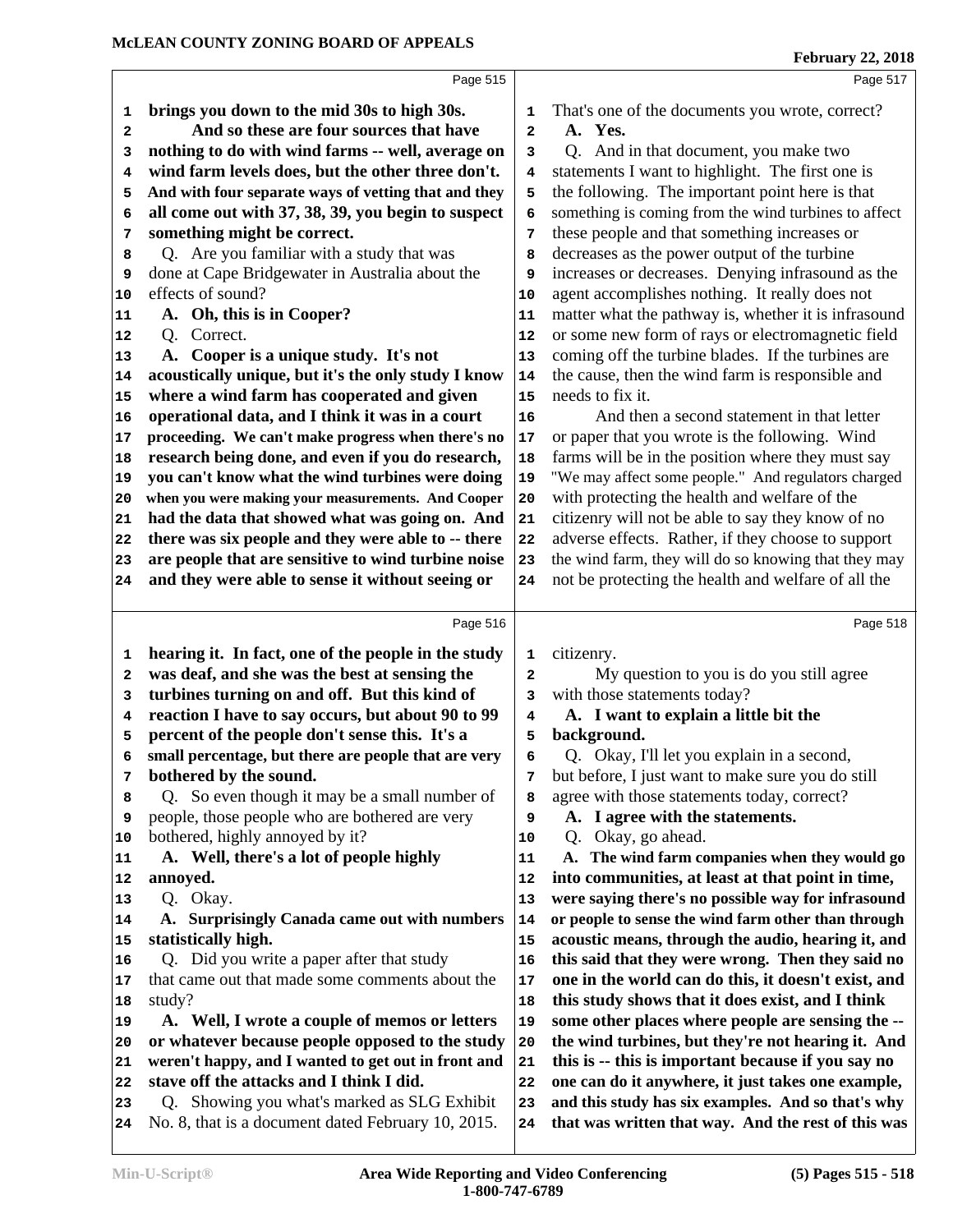|              | Page 519                                             |              | Page 521                                             |
|--------------|------------------------------------------------------|--------------|------------------------------------------------------|
| 1            | just to protect Cooper and not let him be eaten by   | 1            | that got people really sick. We know that low        |
| $\mathbf{2}$ | the wolves.                                          | $\mathbf{2}$ | frequency sound can make people sick, nausea, other  |
| 3            | MR. ARMSTRONG: I would like to have SLG              | 3            | effects, kind of almost like seasickness, and that's |
| 4            | Exhibit 8 admitted please.                           | 4            | well-documented. So what was done with the wind      |
| 5            | <b>CHAIRMAN FINNIGAN:</b> Any objection?             | 5            | turbines is they moved the rotor from downwind to    |
| 6            | MS. ANTONIOLLI: I don't have a copy. I               | 6            | upwind so that it wouldn't get the -- be going       |
| 7            | don't have any objection.                            | 7            | through the wake of the pole in the wind, and that's |
| 8            | <b>CHAIRMAN FINNIGAN:</b> We can have that           | 8            | made them much quieter and much better.              |
| 9            | admitted. Give you a number here in a minute.        | 9            | But there's two things going on. One is              |
| 10           | MR. ARMSTRONG: That's all I have for this            | 10           | you always -- if so much noise gets a lot of people  |
| 11           | witness.                                             | 11           | sick, a lot less of the same thing will get a few    |
| 12           | <b>CHAIRMAN FINNIGAN:</b> Questions from the         | 12           | people sick, which is distribution statistics. And   |
| 13           | board?                                               | 13           | what I believe is going on is whenever you have --   |
| 14           | MS. TURNER: Could you talk about the six             | 14           | when the turbine is putting out power, the more      |
| 15           | people who this Cooper studied a little bit more     | 15           | power it puts out, the more the blades bend          |
| 16           | that you talked about that can detect the wind       | 16           | backwards towards this pole. They bend in            |
| 17           | turbines and things going on with that? Here you     | 17           | proportion to the power being generated. And if you  |
| 18           | state that the six subjects, three couples from      | 18           | think of a pole in water, there's a little bit of an |
| 19           | different homes, are the participants in this study. | 19           | upwind wake where the water piles up against the     |
| 20           | They don't represent the average resident in the     | 20           | pole. There's a big wake going downwind, down        |
| 21           | vicinity of a wind farm. Rather, they are            | 21           | river, but there's a little bit of a wake going up   |
| 22           | self-selected as being particularly sensitive. Did   | 22           | river. The water is piling up against the pole.      |
| 23           | they study others in the area? Was there anything    | 23           | Well, if these wind turbines are putting             |
| 24           | in common with these six people as far as locations  | 24           | out enough power, they bend so that they get         |
|              |                                                      |              |                                                      |
|              | Page 520                                             |              | Page 522                                             |
| 1            | to turbines or was there any way of predicting who   | 1            | maybe -- I don't know a real number, but from what   |
| 2            | would be able to be sensitive to these phenomenons?  | $\mathbf{z}$ | I've observed, it looks like it's on the order of a  |
| 3            | MR. SCHOMER: There wasn't -- the three               | з            | meter or so from the pole. And it be -- they can     |
| 4            | homes were separated, they weren't near one another, | 4            | then be cut into the upwind, up river wake, and all  |
| 5            | and, you know, if I had a -- a big question in my    | 5            | of a sudden, you have some wake noise which has been |
| 6            | mind on it is why were couples only selected? When   | 6            | shown to bother people already, and that would go    |
| 7            | we studied this effect in Shirley, Wisconsin, I      | 7            | with the power being generated by that turbine and   |
| 8            | think I remember distinctly we interviewed a husband | 8            | that's what I think is the culprit. And it would be  |
| 9            | and wife and young child. We didn't interview the    | 9            | easy to test, but we need to know what power is      |
| 10           | young child but -- and the husband was not bothered  | 10           | being generated at the nearest turbine, but I've not |
| 11           | one bit, heard nothing, felt nothing, but the wife   | 11           | seen anybody willing to state it.                    |
| 12           | and child were bothered. And this was a person that  | 12           | MS. TURNER: I assume other peers reviewed            |
| 13           | had moved out of their house and he was paying on    | 13           | this Cooper study also. People often ask was it      |
| 14           | two mortgages and just wanted to be able to move     | 14           | peer reviewed, and obviously you reviewed it you     |
| 15           | back in and couldn't.                                | 15           | said to stave off the wolves. How is it -- how was   |
| 16           | It was meeting him that made me believe              | 16           | it reviewed by other peers, do you know?             |
| 17           | that something was happening, and I think we're      | 17           | MR. SCHOMER: What I was trying to -- what            |
| 18           | getting closer to understanding what's happening.    | 18           | I wrote here is that it would be discredited by not  |
| 19           | When the -- what Cooper found was that the effect,   | 19           | doing things that were not in the scope of work and  |
| 20           | whatever it is, goes with the electrical power being | 20           | not doing things that the wind farm company had said |
| 21           | generated by the turbine more than the acoustical    | 21           | they couldn't do, things like that, that if it       |
| 22           | sound. And we know that the pulsing from the blade   | 22           | didn't have a control, it's not a study, that it     |
| 23           | past the rotor was a big problem in the '70s. They   | 23           | should have a control, and things like that.         |
| 24           | looked at the rotor being downwind of the pole and   | 24           | <b>CHAIRMAN FINNIGAN:</b> Mr. Schomer, you said      |
|              |                                                      |              |                                                      |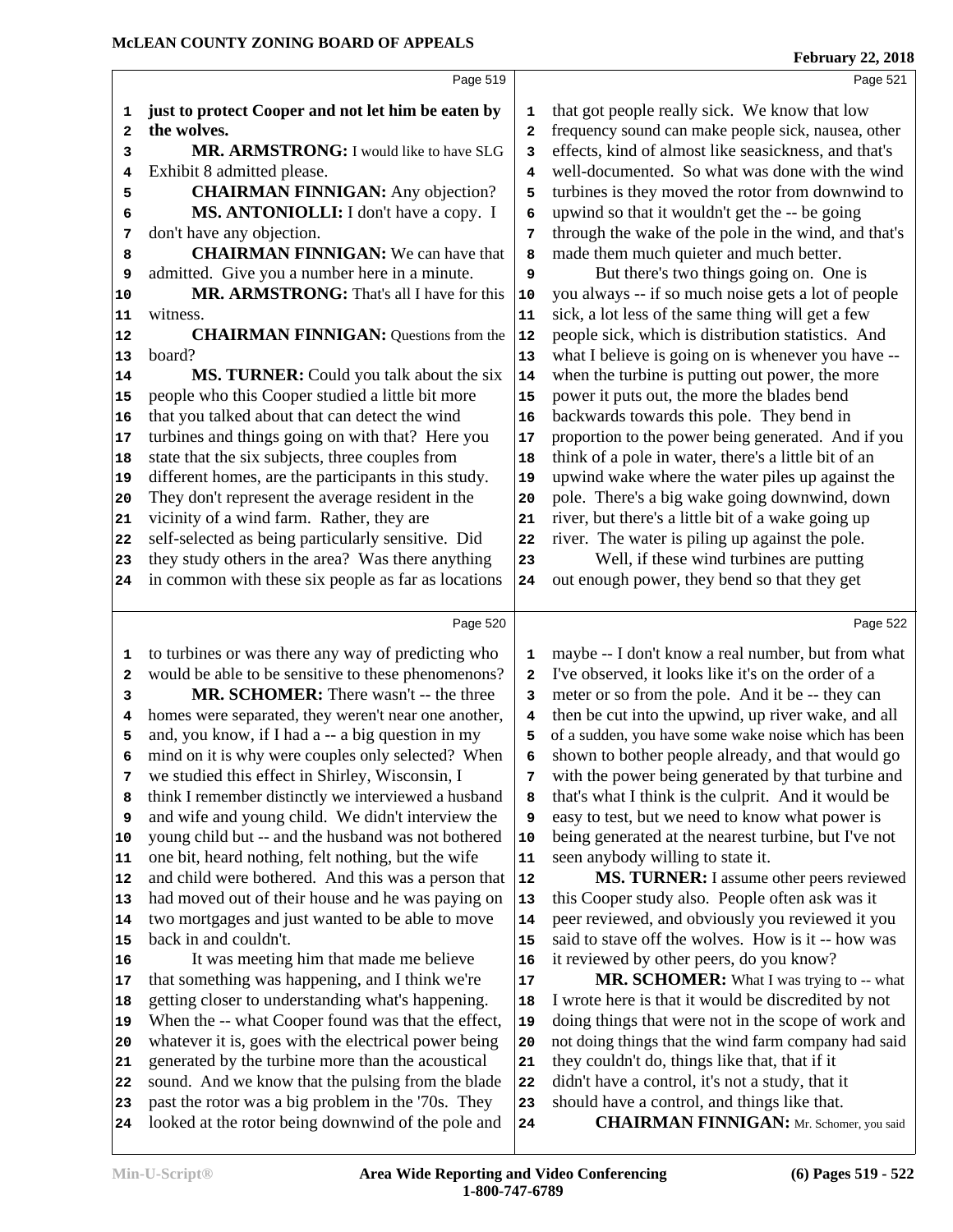that you think the state rules are not stringent

 **A. We're getting feedback. I can't -- I**

is that you think the rule is not strict enough.

if you can make it more stringent?

 **couldn't understand all of your --**

change?

 enough is basically what you said. Is there -- and 2 it's been a long time. Have you tried to have those **3** changed? Have you made a case to the state to see | **4** 

 **CHAIRMAN FINNIGAN:** Have you made a case | 8 with the State of Illinois to see if you can get the ruled changed down there, meaning what you're saying 10

Have you made a case with them to try to make that | **12** 

 MR. ARMSTRONG: You can correct me if I'm 14 wrong, but I think his question was have you tried to get the noise levels changed? Have you gone to 16

| 17           | Springfield to try and advocate for changing the     | 17                      | MR. ARMSTRONG: At full load.                         |
|--------------|------------------------------------------------------|-------------------------|------------------------------------------------------|
| 18           | current noise levels that have been in place since   | 18                      | MR. SCHOMER: They measure?                           |
| 19           | 1968. Is that a fair characterization?               | 19                      | MS. TURNER: They predict.                            |
| 20           | <b>CHAIRMAN FINNIGAN: Yes.</b>                       | 20                      | MR. SCHOMER: Huh?                                    |
| 21           | MR. SCHOMER: I have not, this is -- I                | 21                      | MS. TURNER: Their predictive model uses              |
| 22           | have not.                                            | 22                      | full load 24 hours a day.                            |
| 23           | <b>CHAIRMAN FINNIGAN:</b> I guess I wonder I         | 23                      | MR. SCHOMER: Yeah, they predict the                  |
| 24           | mean why you haven't tried to do that, because if    | 24                      | average, but it's the average they're predicting.    |
|              | Page 524                                             |                         | Page 526                                             |
| 1            | you start there, it would be easier for us to --     | 1                       | And what I'm saying is they didn't meet the average. |
| $\mathbf{2}$ | we're trying to maintain the level that we've been   | 2                       | They could absolutely have the average be 40 or 41   |
| 3            | given, and it seems like you're trying to come to    | 3                       | or 47. They could predict the average and meet it.   |
| 4            | the table wagging the dog. If we had the right       | $\overline{\mathbf{4}}$ | It doesn't mean they wouldn't be going over half the |
| 5            | rule, if it's not right, we can do something about   | 5                       | time or a quarter of the time or whatever because if |
| 6            | it, but we're not -- it seems like we haven't        | 6                       | you say I'm going to meet an average of 62, whatever |
| 7            | started in the right spot.                           | 7                       | the average is, half the time you're over and half   |
| 8            | MR. SCHOMER: Well, they're not that                  | 8                       | the time you're under if you're meeting just the     |
| 9            | different if you enforce the Illinois rules to the   | 9                       | average. So I fully believe that statement is        |
| 10           | -- I said that you needed like three sigmas to keep  | 10                      | correct.                                             |
| 11           | things down to once a year. If you add three sigma   | 11                      | MR. KURITZ: To what level did you make               |
| 12           | to the design of the average, and sigma is 3 dB,     | 12                      | the calculations that their noise expert did his     |
| 13           | you're adding 9 dB of -- to what would be the        | 13                      | calculations and reviewed those to find out that     |
| 14           | average measurement, the design. And once you add 9  | 14                      | they're -- that they're not good measurements or is  |
| 15           | dB, the numbers that you're getting in Illinois and  | 15                      | this just based on what you've seen done through the |
| 16           | what I'm saying for an average using LEQ are very    | 16                      | years on these farms by the wind farm companies?     |
| 17           | close together. The Illinois rule is about -- well,  | 17                      | MR. SCHOMER: Well, wind farm, California             |
| 18           | it's couched as 51 dBA. It isn't. It's really --     | 18                      | Ridge, the one I was involved with, and there we     |
| 19           | if you go to what's the probable spectrum of sources | 19                      | were very concerned because we were looking at did   |
| 20           | and things like that, you may be at 48, and you      | 20                      | they ever go over the limit? And they came close,    |
| 21           | add -- take 9 off of that, you're down at 39.        | 21                      | but they didn't go over the limit. There was lots    |
| 22           | They're not far apart, the rules. The problem is     | 22                      | of trouble, wasn't that many days of good data,      |
| 23           | the enforcement. The way people are thinking is      | 23                      | maybe about three or four weeks out of what was      |

Page 523

is.

you well.

hours a day.

that?

that they can just have an average and that's what 24

turned into a long project, but they never went over

the Illinois rules say. That's where the mistake

 expert for the applicant told us that they check their level, and somebody correct me if I'm wrong,

 mischaracterize the question. I think he believes that the applicant has said that they measured 24

but at full load 24 hours a day.

**CHAIRMAN FINNIGAN:** I guess I'm not sure

 **MR. SCHOMER:** I'm sorry, I'm not hearing

**CHAIRMAN FINNIGAN:** You want to convey

**MR. ARMSTRONG:** Again, correct me if I

 **CHAIRMAN FINNIGAN:** At full load. **MD. ADMCTDONC:**  $A + 6$ <sup>11</sup> load.

that I understand a hundred percent, but it was the

Page 525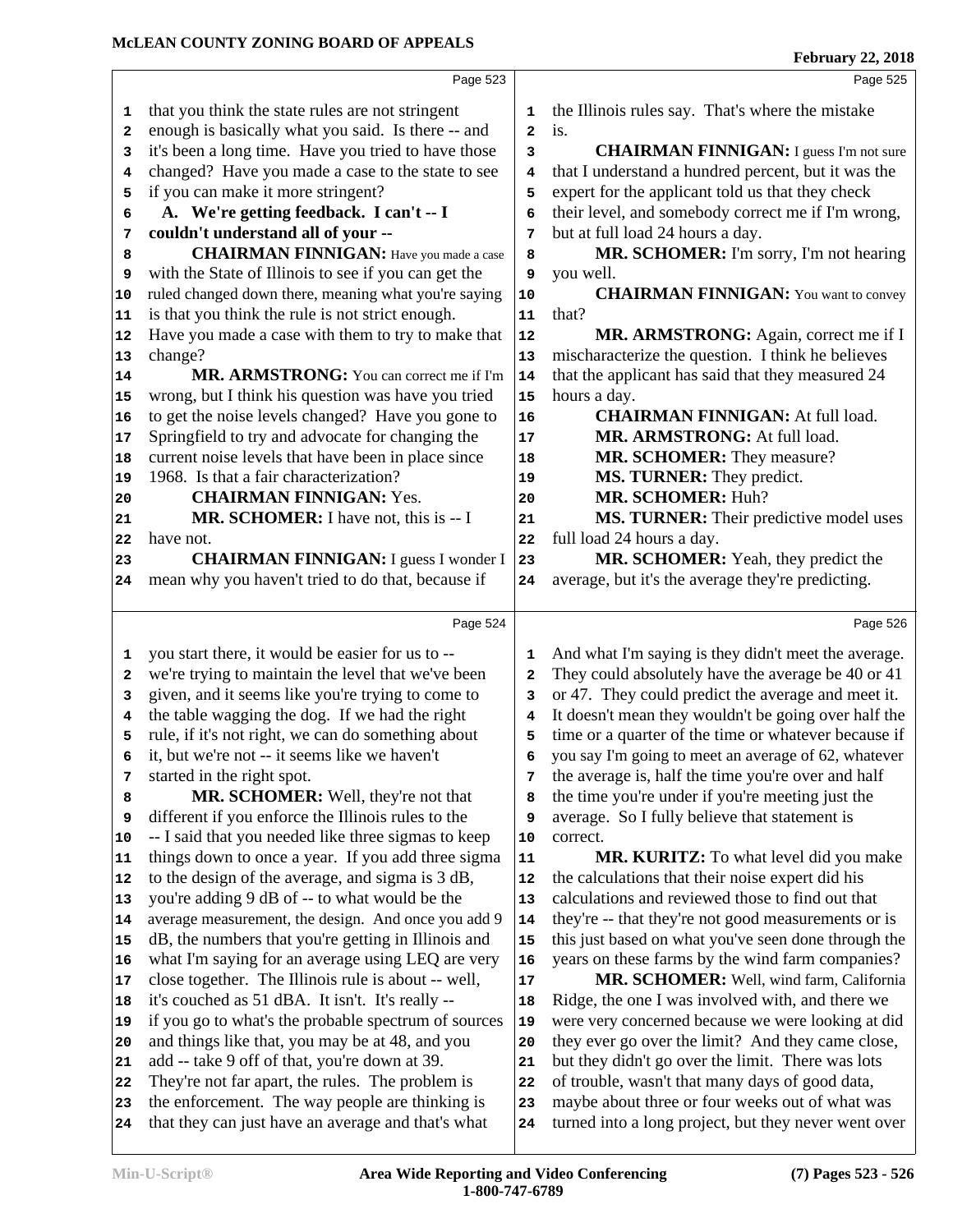|              | Page 527                                                                                                 |              | Page 529                                                       |  |
|--------------|----------------------------------------------------------------------------------------------------------|--------------|----------------------------------------------------------------|--|
| 1            | the limit in the time we were there.                                                                     | 1            | MR. SCHOMER: Yeah, they would add in                           |  |
| $\mathbf{2}$ | Sound is a very funny thing. I was                                                                       | $\mathbf{2}$ | something like three sigma in the design.                      |  |
| 3            | involved with some mines in southern Illinois with                                                       | 3            | Alternatively, which is what I would recommend, is             |  |
| 4            | the noise from the exhaust and inlet for the                                                             | 4            | get away from the 60-year-old measurements and                 |  |
| 5            | ventilation of the mine, and I had probably been at                                                      | 5            | measure like the rest of the world, with the metric            |  |
| 6            | this mine in this area 20 times and never gone over                                                      | 6            | of the rest of the world and a reasonable number.              |  |
| 7            | the limit. And then we went there three times in a                                                       | 7            | MR. KURITZ: Again, as Chairman Finnigan                        |  |
| 8            | row and went over the limit. It's just a matter of                                                       | 8            | says, that's wonderful, but it doesn't seem as                 |  |
| 9            | what the sound is doing, what the atmosphere is                                                          | 9            | though any of those of you who are experts in this             |  |
| 10           | doing, it affects the sound, and it's like the 30                                                        | 10           | are out there lobbying for this. Why not?                      |  |
| 11           | year flood, we've been getting a lot of those, and                                                       | 11           | MR. SCHOMER: Well, some of us have to                          |  |
| 12           | you just don't know, whatever it is, you get                                                             | 12           | earn money, too, instead of this.                              |  |
| 13           | clobbered three times in a row after never                                                               | 13           | MS. TURNER: In their model, they felt                          |  |
| 14           | happening. So what I'm trying to say is thou shall                                                       | 14           | that they were conservative in that they were, as              |  |
| 15           | never exceed is a silly way to write a regulation,                                                       | 15           | the chairman said, going at full speed, full                   |  |
| 16           | but I guess I was silly.                                                                                 | 16           | production with a .5 ground, in other words, that              |  |
| 17           | MR. KURITZ: Okay, what I'm saying, what                                                                  | 17           | half the ground was concrete. They used very                   |  |
| 18           | I'm asking is, if you're saying that you disagree                                                        | 18           | conservative measures as they ran their model. Is              |  |
| 19           | with their study, what do you disagree with? I mean                                                      | 19           | there any way we can know -- in other words, they              |  |
| 20           | how much did you study it? Did you go into their                                                         | 20           | didn't use an average situation. They tried to go              |  |
| 21           | mathematics and their calculations and determine                                                         | 21           | to a conservative worst case scenario type. So                 |  |
| 22           | that 25 percent of them don't meet the regulation or                                                     | 22           | wouldn't that take up part of the three sig that               |  |
| 23           | exactly what? If their study is not -- we're trying                                                      | 23           | you're talking about because to me if you need to              |  |
| 24           | to find something that we can count on to make our                                                       | 24           | add -- if you need to incorporate three sig, then              |  |
|              |                                                                                                          |              |                                                                |  |
|              | Page 528                                                                                                 |              | Page 530                                                       |  |
| 1            |                                                                                                          | 1            |                                                                |  |
| $\mathbf{2}$ | decision. You're saying that you don't believe that<br>their study is valid. If you're saying that, what | $\mathbf{2}$ | you're using an average situation, if you need to              |  |
| 3            |                                                                                                          | 3            | incorporate all three sig, and not worst case<br>scenario.     |  |
| 4            | are you basing that on? Did you take their study<br>and tear it apart to come up with this conclusion?   | 4            | MR. SCHOMER: Now you know some of the                          |  |
| 5            | MR. SCHOMER: Well, what I'm trying to say                                                                | 5            | secrets of noise, and a secret shared is really not            |  |
| 6            | is two things, I think. One is that if we're going                                                       | 6            | a secret. When you do the attitudinal surveys, it's            |  |
| 7            | to use the Illinois rules, which we can, it has to                                                       | 7            | your yardstick for saying what is too much and not.            |  |
| 8            | be recognized that that's a worst case in a year                                                         | 8            | Everybody predicts sound more or less that way. And            |  |
| 9            | regulation and not an average, the Illinois rules.                                                       | 9            | so the attitudinal surveys were done with                      |  |
| 10           | And their writing indicates that they're thinking of                                                     | 10           | projections all -- allowed in all directions at once           |  |
| 11           | it as an average. They have no margin built in for                                                       | 11           | and with, of course, various other factors. And so             |  |
| 12           | worst case. They don't have the decibel range to                                                         | 12           | you'd have a pair, you have the human response and             |  |
| 13           | accommodate a worst case. The worst case is going                                                        | 13           | the way you measure the sound. And the attitudinal             |  |
| 14           | to go over the limit. That's what's the matter with                                                      | 14           | surveys, in fact, just anymore any contouring                  |  |
| 15           | that.                                                                                                    | 15           | exercise, is normally done where it overestimates,             |  |
| 16           | You can use the Illinois rules, but they                                                                 | 16           | but the people who judged the sound predicted it               |  |
| 17           | have to be -- the design for the Illinois rules for                                                      | 17           | over, so it balances out because that's the only               |  |
| 18           | them to meet it over the long-term needs to build in                                                     | 18           | practical way of doing it. You wouldn't be able to             |  |
| 19           | a margin of safety. They have not built in a margin                                                      | 19           | know every wind turbine, which way it's turning at             |  |
| 20           | of safety. It's just the nature of the rule.                                                             | 20           | this time, that time, every time, and you couldn't             |  |
| 21           | MS. TURNER: So you're saying if they were                                                                | 21           | handle the data that way. So it's handled as a more            |  |
| 22           | to account for worst case, they would use the                                                            | 22           | of a worst case noise, but the annoyance goes with             |  |
| 23<br>24     | standard deviation in their model, they would use<br>the worst case standard deviation in addition --    | 23<br>24     | the worst case noise.<br>MS. TURNER: As you were measuring the |  |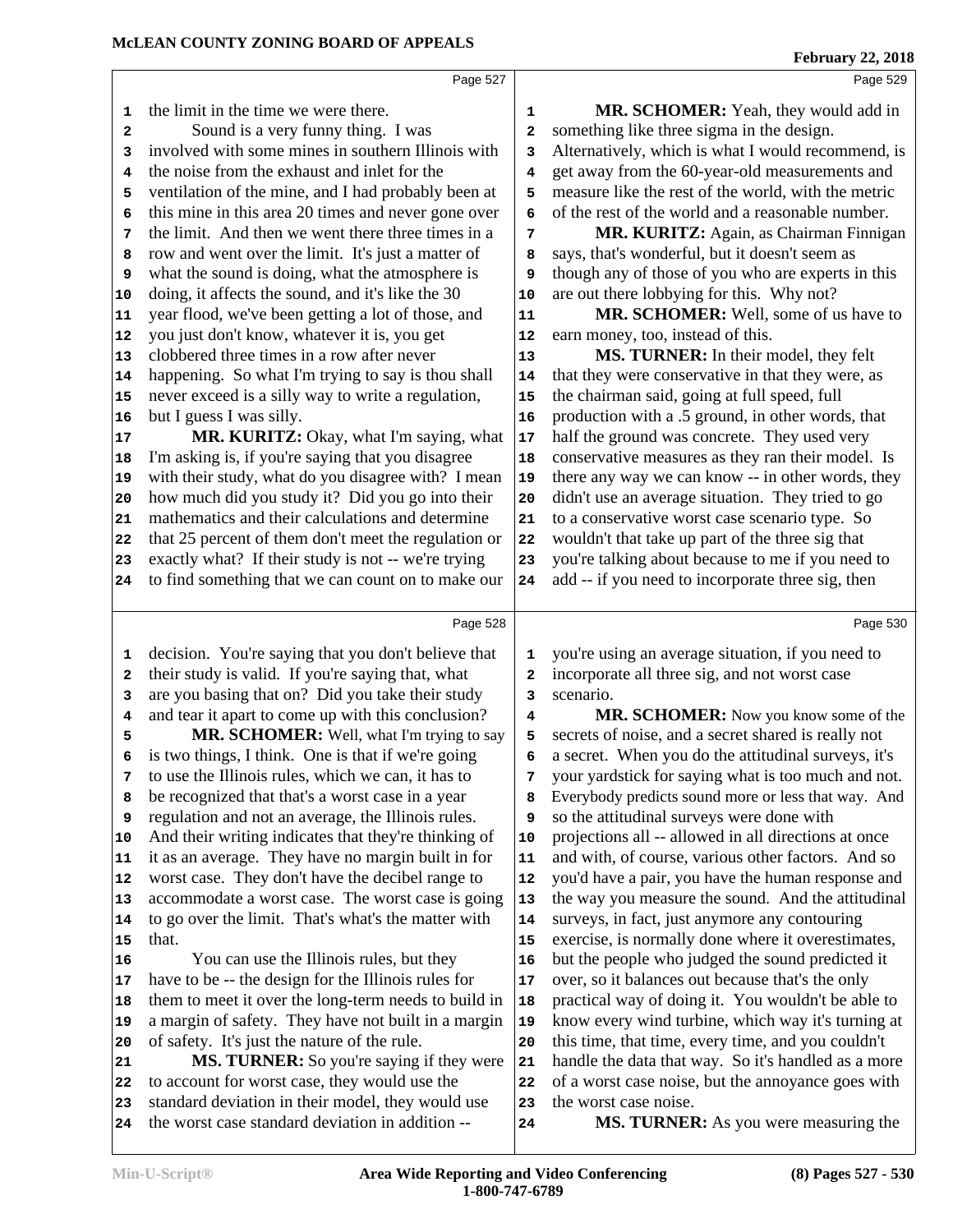|    | Page 531                                             |              | Page 533                                             |  |
|----|------------------------------------------------------|--------------|------------------------------------------------------|--|
|    |                                                      |              |                                                      |  |
| 1  | annoyance factor with each one of these, you were    | 1            | thing, that might be right, but I'm not sure. I'd    |  |
| 2  | comparing traffic noise to wind noise and saying     | $\mathbf{2}$ | have to look.                                        |  |
| 3  | that there's less of a tolerance essentially for     | 3            | MR. DEAN: Okay. No, I understand, thank              |  |
| 4  | wind noise, is that a correct summary of what you    | 4            | you.                                                 |  |
| 5  | said?                                                | 5            | MS. TURNER: Are you aware of any wind                |  |
| 6  | MR. SCHOMER: I'm having so much trouble              | 6            | farms or wind projects that have been designed using |  |
| 7  | in this room that --                                 | 7            | the three sigma allowance that you're talking about? |  |
| 8  | MS. TURNER: Okay, yeah, there's more                 | 8            | MR. SCHOMER: There's been lots of wind               |  |
| 9  | feedback tonight, so I apologize. It's not just      | 9            | farms around the world designed to 40 and lower.     |  |
| 10 | you. There's something funny going on in this room   | 10           | MS. TURNER: 40 and lower using the 24                |  |
| 11 | with the sound.                                      | 11           | hours number that you were talking about --          |  |
| 12 | MR. SCHOMER: I think it's the sound                  | 12           | MR. SCHOMER: Yeah.                                   |  |
| 13 | system.                                              | 13           | MS. TURNER: -- not what we have here,                |  |
| 14 | <b>MS. TURNER:</b> I'll slow it down a little        | 14           | correct?                                             |  |
| 15 | bit because it is reverberating. You stated that     | 15           | MR. SCHOMER: What's been designed to the             |  |
| 16 | for traffic noise there was a higher decibel level   | 16           | Illinois numbers are only in Illinois.               |  |
| 17 | before people hit highly annoyed than there was with | $17\,$       | MS. TURNER: And are you saying, are the              |  |
| 18 | windmill noise, correct?                             | 18           | Illinois numbers always in favor of -- how do they   |  |
| 19 | <b>MR. SCHOMER: Correct.</b>                         | 19           | compare to your 24-hour? I mean is it -- is noise    |  |
| 20 | MS. TURNER: Do you think -- are you able             | 20           | going to be less stringent? I mean 24, you said      |  |
| 21 | to isolate that it's actually the noise that is      | 21           | most of the world goes with the 24-hour whatever     |  |
| 22 | annoying people with windmills or do they take in    | 22           | number you're talking about.                         |  |
| 23 | other considerations, you know, like they don't like | 23           | MR. SCHOMER: Yeah.                                   |  |
| 24 | looking at them or do you take in other annoying     | 24           | MS. TURNER: LEQ. On average, how does                |  |
|    |                                                      |              |                                                      |  |
|    | Page 532                                             |              | Page 534                                             |  |
| 1  | factors with windmills when you're measuring         | 1            | that compare to Illinois, to what we have here?      |  |
| 2  | annoyance?                                           | $\mathbf{2}$ | MR. SCHOMER: Well, as I was saying, if               |  |
| 3  | MR. SCHOMER: In the Canadian study, they             | з            | you allow -- if you take this average and say what   |  |
| 4  | found two or three factors that went together and    | 4            | will it never exceed, you have to add about some     |  |
| 5  | you can't separate them, sound being one of them.    | 5            | number of decibels, three sigma, and once you add    |  |
| 6  | [Cell phone.]                                        | 6            | the three sigma, you're designing for about the same |  |
| 7  | MR. SCHOMER: Not mine.                               | 7            | thing. You take the three sigma and you try to       |  |
| 8  | <b>MS. TURNER:</b> We're going to see how many       | 8            | convert the octave bands to probable A levels and    |  |
| 9  | different sounds we can get here tonight.            | 9            | you wave your wand by your hat and that's about how  |  |
| 10 | MR. SCHOMER: And there are factors that              | 10           | you do it.                                           |  |
| 11 | go with it. My personal feeling is that if the wind  | 11           | <b>MS. TURNER:</b> It's that wand waving that        |  |
| 12 | turbines are bothering people and noise is part of   | 12           | gives me ulcers.                                     |  |
| 13 | it and other things are part of it, you should       | 13           | MR. BANGERT: Dr. Schomer, when I was                 |  |
| 14 | probably fix what's bothering the people and not say | 14           | younger, and I'll tell you just a quick story, I'll  |  |
| 15 | because there's three things we won't do anything,   | 15           | make it quick, my mother had to figure out what was  |  |
| 16 | which is not logical to me.                          | 16           | causing her annoyance when it came to me not         |  |
| 17 | MR. DEAN: One of those things was sound.             | 17           | listening, so she had my hearing tested. My hearing  |  |
| 18 | What are the other two issues? Could you tell us     | 18           | was fine, I just happened to be an adolescent, but   |  |
| 19 | what those are in the Canadian study? You mentioned  | 19           | she -- there's -- testing for hearing is used to     |  |
| 20 | there was three issues in the Canadian study.        | 20           | measure hearing loss or the level of hearing.        |  |
| 21 | MR. SCHOMER: Oh, I'm trying to remember.             | 21           | Hearing tests are used that way. X rays you use to   |  |
| 22 | MR. DEAN: Thank you.                                 | 22           | look for fractures in bones.                         |  |
| 23 | MR. SCHOMER: I could say flashing lights             | 23           | In your discussion you brought up more               |  |
| 24 | and that might be right, I could say the size of the | 24           | than once the 10 percent, if that's the correct      |  |
|    |                                                      |              |                                                      |  |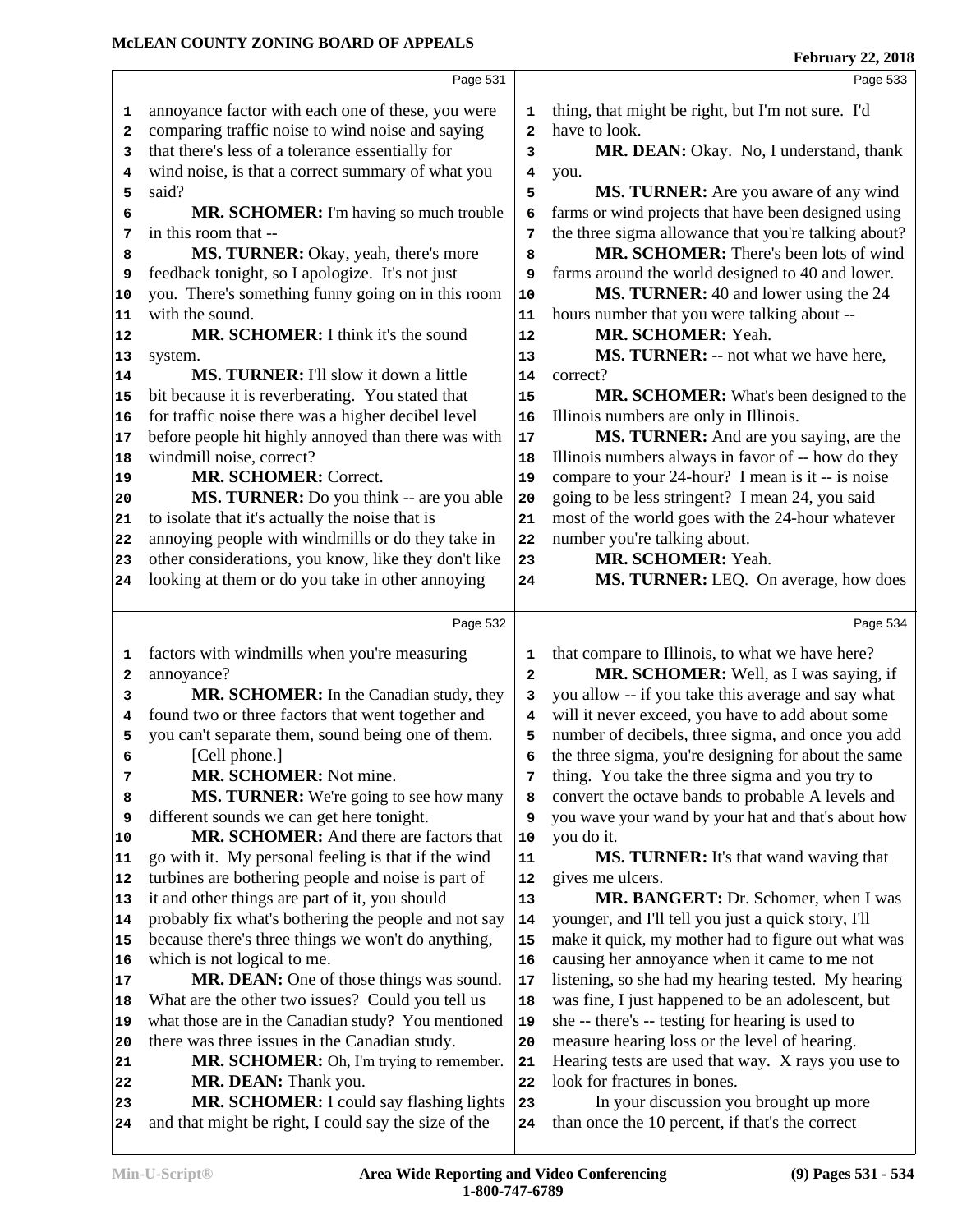|              | Page 535                                             |                | Page 537                                             |
|--------------|------------------------------------------------------|----------------|------------------------------------------------------|
| 1            | number that I heard, of the individuals that are     | 1              | problem, are there ways to mitigate that I guess?    |
| 2            | annoyed, whether it's mildly annoyed or severely     | $\overline{a}$ | MR. SCHOMER: The answer is it would be               |
| 3            | annoyed, by these sounds or lack of. You said even   | 3              | very difficult to do it on a house.                  |
| 4            | a deaf women could sense them. Is there a test that  | 4              | MR. KURITZ: Be very difficult, but can it            |
| 5            | exists or any peer reviewed information by any other | 5              | be done?                                             |
| 6            | organization that exists that we could seek to       | 6              | MR. SCHOMER: Can you build -- I think the            |
| 7            | establish a baseline for a limit of annoyance or     | 7              | question you're asking is can you build a structure  |
| 8            | some litmus test that, you know, we could cite or    | 8              | people could live in that would shield from the      |
| 9            | seek.                                                | 9              | sound? The answer to that would be yes. But would    |
| 10           | MR. SCHOMER: There's no test that I know             | 10             | you want to pay for those and would you want to live |
| 11           | of that would say how annoyed a person would be.     | 11             | in them? Probably be good for tornadoes and other    |
| 12           | There are -- there are some things that tend to go   | 12             | things, too, so they would have some other material  |
| 13           | with it, but certain people are noise sensitive, and | 13             | benefits, but in general you wouldn't want -- you    |
| 14           | I think there is even some tests for that. It's not  | 14             | wouldn't want to do it that way.                     |
| 15           | an area I've ever gotten into directly, but there is | 15             | MS. TAYLOR: Mr. Schomer, you seem to be              |
| 16           | about 30 percent of the population that is more      | 16             | implying that no more wind farms should be approved  |
| 17           | sensitive to noise than the rest and they tend to be | 17             | in Illinois until Illinois changes its regulations   |
| 18           | people that are highly annoyed then. But I don't     | 18             | to meet all these issues that have been brought up.  |
| 19           | recall any detail of the test, of what the test      | 19             | MR. SCHOMER: No.                                     |
| 20           | would be. It's a semantic test of some kind.         | 20             | MS. TAYLOR: That doesn't seem to be a                |
| 21           | MR. BANGERT: Thank you.                              | 21             | very feasible approach to me. I'm just -- what are   |
| 22           | MR. KURITZ: In your acoustic experience,             | 22             | you -- what are you suggesting this board should do  |
| 23           | does that also include coming up with methods of     | 23             | with this information?                               |
| 24           | soundproofing?                                       | 24             | MR. SCHOMER: I'm suggesting one or two               |
|              |                                                      |                |                                                      |
|              | Page 536                                             |                | Page 538                                             |
| 1            | <b>MR. SCHOMER: Yes.</b>                             | 1              | avenues. Either you stick with the Illinois rules,   |
| $\mathbf{2}$ | MR. KURITZ: Okay. I've heard people say              | $\mathbf{2}$   | but you take the whole rule and not half of it,      |
| 3            | that this -- that these sounds can't be soundproofed | 3              | because first of all there's no authority to take    |
| 4            | out, but yet for years we've always heard about      | 4              | half of the board's rules. It has to be measured in  |
| 5            | soundproof booths, so one or the other has to be     | 5              | accordance with the board's rules. That's not        |
| 6            | incorrect I assume.                                  | 6              | anything that I'm saying. That's what the Pollution  |
| 7            | MR. SCHOMER: Well, I answered yes to the             | 7              | Control Board writes. It has to be measured this     |
| 8            | question have I worked on soundproofing of things.   | 8              | way. So any problem -- all I'm saying is you can't   |
| 9            | Yes. The question is sound proofing of buildings     | 9              | take half a rule. And that's not just me             |
| 10           | might be the right way to go, but I don't think so.  | 10             | personally. I'm saying that's what the whole system  |
| 11           | It seems to me that if we knew better what the       | 11             | says. And so I'm saying take the whole Illinois      |
| 12           | sources were of sound, what the sound was at the     | 12             | rule or take the 24-hour LEQ. One is a thou shall    |
| 13           | turbine that was bothering people, you could design  | 13             | not exceed; the other is the average should be. And  |
| 14           | the turbine better and eliminate the problem. For    | 14             | those are the only two kinds of rules that exist,    |
| 15           | example, if I'm right about the blades bending back  | 15             | and I'm saying you can do one or the other, but you  |
| 16           | to be close to the stator, maybe you stiffen the     | 16             | can't do half of one.                                |
| 17           | blades so they don't bend as far. I mean I can't --  | 17             | MS. TAYLOR: Okay, thank you.                         |
| 18           | I don't know that that's correct or not, but it --   | 18             | MR. KURITZ: And you're saying that the 40            |
| 19           | that's the way I would approach it if I had the      | 19             | decibels on the 24 LEQ is more stringent than the    |
| 20           | control to approach it.                              | 20             | Illinois Pollution Control standards as they sit     |
| 21           | MR. KURITZ: And I can agree with you on              | 21             | right now, because you said that we could only make  |
| 22           | that, but if you're sitting here in our position and | 22             | them more stringent, we couldn't make an alternative |
| 23           | you have wind turbines that meet current designs and | 23             | to that.<br>MR. SCHOMER: I think that they're about  |
| 24           | you're looking -- and you've got a resident with a   | 24             |                                                      |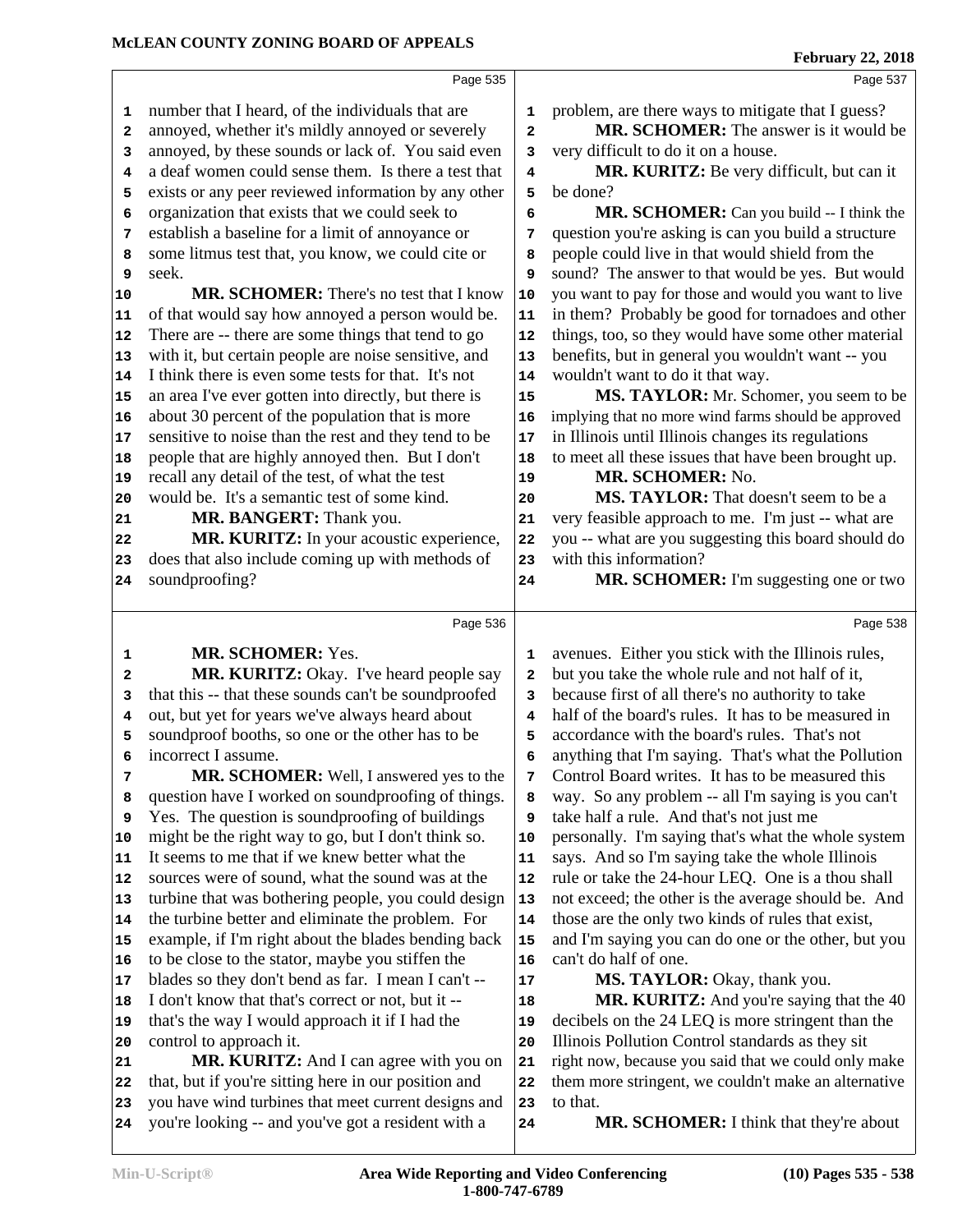**February 22, 2018**

|    | Page 539                                             |              | Page 541                                             |
|----|------------------------------------------------------|--------------|------------------------------------------------------|
| 1  | equal as I've said. If you take the Illinois rule    | 1            | 30 percent of the people felt it was not patriotic   |
| 2  | that says thou shall not exceed, and the way you get | $\mathbf{2}$ | to complain. The Air Force had slogans: the sound    |
| 3  | to the thou shall not exceed is adding three         | 3            | you hear is the sound of freedom. And so there's     |
| 4  | standard deviations to the desired level, they come  | 4            | all kinds of things that go into this, but the       |
| 5  | out about the same.                                  | 5            | simple answer is the Canadian study showed the same  |
| 6  | MR. KURITZ: Does that show up in these               | 6            | thing. There was very low complaint rates, very      |
| 7  | calculation sheets that we have? Would it show up    | 7            | high annoyance. And it's the same thing. People      |
| 8  | there or would it be -- could it be built into their | 8            | that are living there, the wind turbines are there,  |
| 9  | model and we just don't know that?                   | 9            | they don't really seriously think that their         |
| 10 | MR. SCHOMER: No, it's something that has             | 10           | complaint is going to move a wind turbine, so only   |
| 11 | to be specifically done. You have to say that I'm    | 11           | the people that want to hit their head against the   |
| 12 | going to have a three sigma margin of safety so that | 12           | wall complain.                                       |
| 13 | we never exceed it, and that was the idea, that      | 13           | MS. TURNER: Would you say that's the case            |
| 14 | three sigma would be like once in a year, two sigma  | 14           | with things beyond wind turbines? I mean you stated  |
| 15 | is once in a month, one sigma is once in a week.     | 15           | with other noise that that's the case.               |
| 16 | MS. TURNER: To your knowledge, with all              | 16           | MR. SCHOMER: Yeah, the other --                      |
| 17 | the wind farms that we have in Illinois and using -- | 17           | MS. TURNER: I mean that would be the case            |
| 18 | that have used this standard, have there been a lot  | 18           | with smells or with anything else, is that -- would  |
| 19 | of complaints? I know that you have said you aren't  | 19           | you think that would be true, that in general that's |
| 20 | necessarily asking Illinois Pollution Control Board  | 20           | the way we feel about annoyance?                     |
| 21 | to change anything because you have to make money,   | 21           | MR. SCHOMER: Well, I think smell might be            |
| 22 | but is there a movement afoot, is there a reason --  | 22           | a more local thing. There's stuff that comes from    |
| 23 | we have a lot of existing ones. Has it become a      | 23           | chickens that really will wake you up.               |
| 24 | movement to do such a thing?                         | 24           | <b>CHAIRMAN FINNIGAN:</b> Any other questions?       |
|    |                                                      |              |                                                      |
|    | Page 540                                             |              | Page 542                                             |
| 1  | MR. SCHOMER: Yeah, let me talk a little              | 1            | Questions from staff?                                |
| 2  | bit about complaints because people expect           | $\mathbf{2}$ | MR. DICK: No.                                        |
| 3  | complaints and annoyance to go together, and I did   | 3            | <b>CHAIRMAN FINNIGAN:</b> Does the applicant         |
| 4  | too until we did the study. I worked for 30 years    | 4            | have questions?                                      |
| 5  | mainly heading the Corps of Engineers noise program, | 5            | MS. ANTONIOLLI: I do.                                |
| 6  | and we were interested in things that go bang in the | 6            | <b>QUESTIONS BY.</b>                                 |
| 7  | night. Armor, artillery, demolition, helicopters     | 7            | <b>MS. ANTONIOLLI:</b>                               |
| 8  | were the kinds of things I worked on. We collected   | 8            | Q. Dr. Schomer, I'm Amy Antoniolli, Schiff           |
| 9  | all the noise complaints Army-wide for a year and    | 9            | Hardin, attorney for EDP Renewables.                 |
| 10 | were very surprised at the results.                  | 10           | A. Hello.                                            |
| 11 | You have two kinds of complainers: one               | 11           | Q. Hi. I want to start with asking you a             |
| 12 | that just complains every time they hear it because  | 12           | couple of questions about the DNV report, the sound  |
| 13 | fighting the noise maker has turned into an          | 13           | report, and you had a chance to review that,         |
| 14 | avocation, and the second is people complain about   | 14           | correct?                                             |
| 15 | the unusual, the out of the ordinary, but things     | 15           | A. I've reviewed it, but I won't be ready to         |
| 16 | that are everyday they don't complain about. In      | 16           | quote it for you.                                    |
| 17 | fact, the one way to reduce complaints is increase   | 17           | Q. Well, we've been talking a little bit             |
| 18 | the noise so that the unusual becomes usual, and     | 18           | about it tonight, we talked about some of the        |
| 19 | they go in exactly the opposite direction. You       | 19           | assumptions that went into the DNV report, and so    |
| 20 | increase the noise, you increase the annoyance, you  | 20           | you would be aware that EDPR selected this model of  |
| 21 | decrease the complaints. I didn't expect that        | 21           | turbine with a 99 meter hub, but the DNV report      |
| 22 | result, but that -- and it makes sense.              | 22           | modelled a hub height of 82 meters, so a lower hub   |
| 23 | People -- in fact, there's in earlier                | 23           | height.                                              |
| 24 | studies in the '60s and even back to the '50s, about | 24           | A. The height you model at turns out not to          |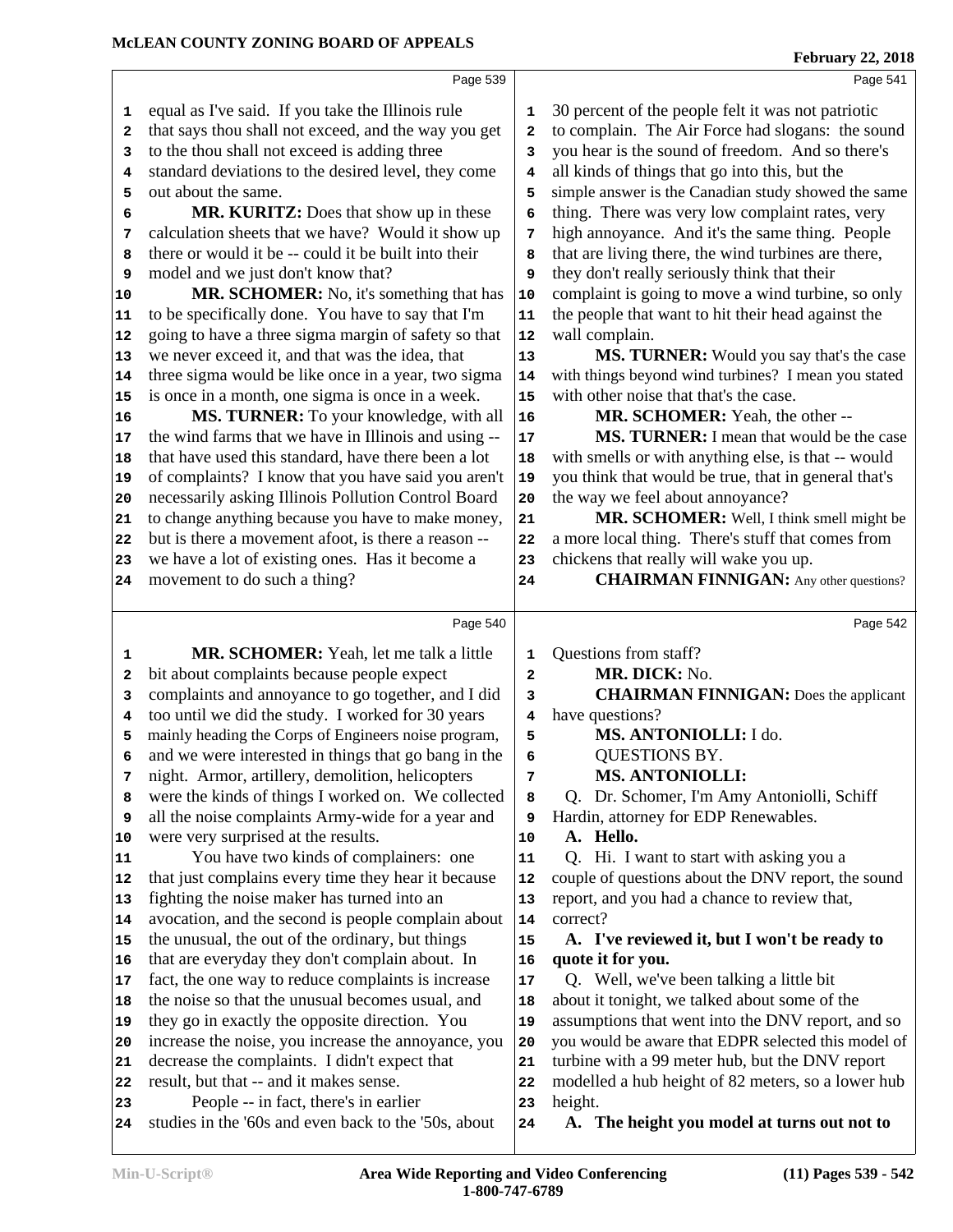| Page 543                                                                               |                | Page 545                                                                                      |
|----------------------------------------------------------------------------------------|----------------|-----------------------------------------------------------------------------------------------|
| make any difference in the 9613.                                                       | 1              | was getting to.                                                                               |
| 1<br>Q. And can you explain why that would be the                                      | $\mathbf{2}$   | Q. Okay. And the report also assumes a wind                                                   |
| 2<br>case?<br>3                                                                        | 3              | speed of 20 miles per second.                                                                 |
| A. Huh?<br>4                                                                           | 4              | A. 20 what?                                                                                   |
| Q. Can you explain why that would be the<br>5                                          | 5              | Q. 20 meters per second.                                                                      |
| case?<br>6                                                                             | 6              | A. Okay.                                                                                      |
| A. Because the model 9613 was not designed to<br>7                                     | 7              | Q. Would you agree that's a conservative                                                      |
| handle high altitude sources, so it just treats<br>8                                   | 8              | approach?                                                                                     |
| anything from about seven feet up the same.<br>9                                       | 9              | A. I have not complained about the prediction                                                 |
| Q. And are you familiar with the Vestas 3.6<br>10                                      | 10             | in terms of how 9613 is run, but my issue is is that                                          |
| model turbine?<br>11                                                                   | 11             | if you have a thou shall not exceed, you don't get                                            |
| A. I don't understand what your question is.<br>12                                     | 12             | thou shall not exceed if you predict the average.                                             |
| Q. I just wondered if you're familiar with<br>13                                       | $13$           | Q. But factoring in all these conservative                                                    |
| the model, the Vestas model 3.6 turbine that's been<br>14                              | 14             | approaches, would you agree that the model still ran                                          |
| selected for the EDPR Bright Stalk site?<br>15                                         | 15             | and showed a very unrealistically conservative case?                                          |
| A. I'm not familiar with any of the turbines<br>16                                     | 16             | A. I would agree only that it's a little bit                                                  |
| directly.<br>17                                                                        | 17             | conservative because you're dealing with 1 and a                                              |
| Q. No, you're not familiar with the<br>18                                              | 18             | half dB where three sigma is 9 dB and they don't                                              |
| specifications for that model?<br>19                                                   | 19             | balance each other out.                                                                       |
| A. Other than what's published for noise in<br>20                                      | 20             | Q. So a little bit of a conservative approach                                                 |
| the report, I wouldn't know a thing about it.<br>21                                    | 21             | is what you said. Would that provide a margin of                                              |
| Q. Okay. And are you familiar with in the<br>22                                        | 22             | safety?                                                                                       |
| report DNV assumed a ground factor that assumes half<br>23                             | 23             | A. Not enough to really impact.                                                               |
| the site is concrete or ice?<br>24                                                     | 24             | Q. Okay. And have you done your own                                                           |
|                                                                                        |                |                                                                                               |
| Page 544                                                                               |                | Page 546                                                                                      |
| A. I was aware of that. I wouldn't recommend<br>1                                      | 1              | modelling study for the Bright Stalk project?                                                 |
| doing that. I would put 1 in if I was running it.<br>2                                 | $\overline{a}$ | A. No.                                                                                        |
| Q. Would you say that would be a conservative<br>3                                     | 3              | Q. Okay. Are you -- you are aware that over,                                                  |
| approach?<br>4                                                                         | 4              | just over a year ago, the McLean County board                                                 |
| A. I think that as I said -- well, I have --<br>5                                      | 5              | adopted IPCB standards by reference into its                                                  |
| do we have that as an exhibit?<br>6                                                    | 6              | ordinance, correct?                                                                           |
| MR. ARMSTRONG: I don't, but if she wants<br>$\overline{7}$                             | 7              | A. I read that, yes.                                                                          |
| to show it to you, she can.<br>8                                                       | 8              | Q. Okay. And you suggested that the maximum                                                   |
| A. All right. If I were doing the contours,<br>9                                       | 9              | dBA for a wind farm should be about 40, correct?                                              |
| if I were doing this here, I would predict exactly<br>10                               | 10             | A. Well, let's get the units right. We're                                                     |
| as I can, remembering that you can't do directional<br>11                              | 11             | talking about octave band or A-weighted level?                                                |
| things because you never have the data. If you did,<br>12                              | 12             | Q. I said dBA.                                                                                |
| it would drown a big computer. But the difference<br>13                                | 13             | A. Yeah.                                                                                      |
| between zero and 1 in the running of the 9613,<br>14                                   | 14             | Is that right? Is that what you're<br>O.                                                      |
| that's the difference between soft and hard ground,<br>15                              | 15             | suggesting?                                                                                   |
| and I think you're talking about half. It's 3 dB is<br>16                              | 16             | A. 40 dBA 24-hour LEQ.                                                                        |
| the difference between zero and 1, so hard ground is<br>17                             | 17             | Q. Okay, thanks for clarifying that for me.<br>But that's not the standard that the Pollution |
| 3 dB louder than soft ground, and the intermediate<br>18<br>is 1 and a half dB.        | 18             |                                                                                               |
| 19                                                                                     | 19             | Control Board adopted, correct?                                                               |
|                                                                                        |                |                                                                                               |
| Q. Okay, so considering that temperatures<br>20                                        | 20             | A. The Pollution Control Board adopted the                                                    |
| change year-round and considering the area that                                        | 21             | octave band thou shall not exceed, no trespassing of                                          |
| 21<br>we're in in McLean County, would you say that that<br>22                         | 22             | the noise on my property rule.                                                                |
| assumption is conservative?<br>23<br>A. It's a little bit conservative is what I<br>24 | 23<br>24       | Q. Okay. And you testified that that was<br>adopted about 60 years ago, right?                |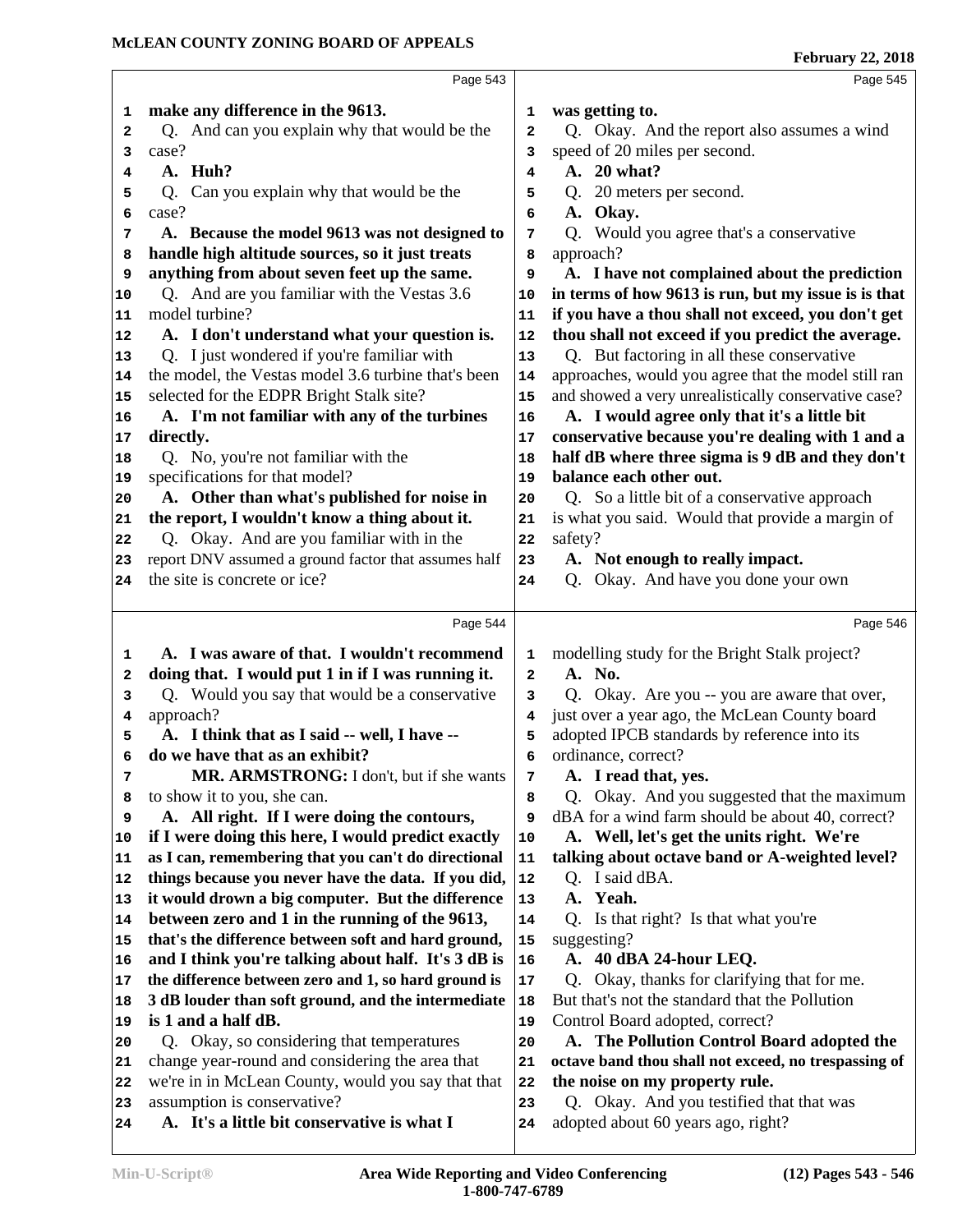|                                  | Page 547                                             |              | Page 549                                             |
|----------------------------------|------------------------------------------------------|--------------|------------------------------------------------------|
| 1                                | A. Yeah.                                             | 1            | back on and collecting data?                         |
| 2                                | Okay. So when the board amended the noise<br>Q.      | $\mathbf{2}$ | A. I don't recall.                                   |
| 3                                | regulations in the time frame of 2003 to 2006, did   | 3            | Q. So you wouldn't know whether that approach        |
| 4                                | you participate in that rule making?                 | 4            | was taken to quantify the contribution of sound from |
| 5                                | A. I can't recall. I don't think so, but I'm         | 5            | the wind turbines?                                   |
| 6                                | not sure.                                            | 6            | A. I don't recall that.                              |
| 7                                | Q. Do you recall filing a public comment in          | 7            | Q. Okay. In this Cape Bridgewater Wind Farm,         |
| 8                                | that rule making?                                    | 8            | do you know if the model was similar to a Vestas 3.6 |
| 9                                | A. No.                                               | 9            | turbine?                                             |
| 10                               | Q. No.                                               | 10           | A. Say that again.                                   |
| 11                               | A. Doesn't mean I didn't do it, but I don't          | 11           | Q. Just asking if this Cape Bridgewater Wind         |
| 12                               | recall it.                                           | 12           | Farm study was done with a model similar to the      |
| 13                               | Q. I happen to have one in my folder, but --         | 13           | Vestas 3.6 turbine, and I ask that because that's    |
| 14                               | so you didn't in your public comment, though, ask    | 14           | the turbine that's selected for Bright Stalk.        |
| 15                               | for those regulations, those numerical noise         | 15           | A. I would suspect that they're not that             |
| 16                               | standards to be changed at that time, did you?       | 16           | similar because that was a much earlier time. It     |
| 17                               | A. No, I haven't asked that at any time.             | 17           | would be a smaller turbine.                          |
| 18                               | Q. Okay, just checking. And your suggested           | 18           | Q. Okay. And would you agree that perhaps            |
| 19                               | dBA standard of 40, do you know if any wind farm in  | 19           | the topography in Australia where this study was     |
| 20                               | Illinois meets that standard?                        | 20           | done could be different than the topography in       |
| 21                               | A. I have no idea.                                   | 21           | McLean County where we are now?                      |
| 22                               | Q. Okay. So can we turn to A Review of This          | 22           | A. I suppose that the topography in southern         |
| 23                               | Study and Where It's Leading? That's the article     | 23           | Illinois might be different than it is in McLean     |
| 24                               | that was admitted into the record as SLG Exhibit 8.  | 24           | County.                                              |
|                                  |                                                      |              |                                                      |
|                                  | Page 548                                             |              | Page 550                                             |
|                                  |                                                      |              |                                                      |
| 1                                | A. Say that again.                                   | 1            | True, I would agree with that. And do you<br>O.      |
| 2                                | Q. Can we look at the article that we -- that        | $\mathbf{2}$ | know -- and do you think that might affect how sound |
| з                                | you brought with you tonight?                        | 3            | travels?                                             |
| 4                                | A. Oh.                                               | 4            | A. Certainly might.                                  |
| 5                                | Q. So down in this paragraph near the end,           | 5            | Q. Okay. And you mentioned -- you testified          |
| 6                                | that paragraph says: This study is not in any way a  | 6            | earlier that according to the Illinois Pollution     |
| 7                                | sample of the general population nor is it in any    | 7            | Control Board regulations that noise can be measured |
| 8                                | way a sample of the general population in the        | 8            | at any point on the receiving property.              |
| 9                                | vicinity of the wind farms. Correct?                 | 9            | A. Correct.                                          |
| 10                               | A. You've got to help me out. I don't know           | 10           | Q. And do you agree also that a single               |
|                                  | where you're reading.                                | 11           | property can be classified differently depending on  |
|                                  | Q. I'm going to take you there right now.            | 12           | where you are and the use of the property?           |
|                                  | Right here [indicating].                             | 13           | A. I don't think I understand.                       |
|                                  | A. This study is not in any way a sample of          | 14           | Q. Well, let me give you an example. So if           |
|                                  | the general population nor is it in any way -- nor   | 15           | we have a 94 acre parcel and it's zoned              |
|                                  | is it -- I'm having trouble reading here. Nor is it  | 16           | agriculturally and used agriculturally but there's   |
|                                  | in any way a sample. There's something written       | $17\,$       | also a residence on that property, part of that      |
|                                  | wrong or something.                                  | 18           | property could be classified as Class C land and     |
|                                  | Q. That's okay, we can move on. So this              | 19           | part of the property could be classified as Class A  |
| 12<br>14<br>15<br>16<br>18<br>20 | study, and I don't have the study in front of me but | 20           | land.                                                |
| 21                               | I have your article about this study, was -- at any  | 21           | Yes.<br>A.                                           |
|                                  | time during this study, was data collected by        | 22           | Q. Okay.                                             |
| 11<br>13<br>17<br>19<br>22<br>23 | turning off the wind turbines and then collecting    | 23           | MS. ANTONIOLLI: I think that's all I                 |
| 24                               | data at that time and then turning the wind turbines | 24           | have.                                                |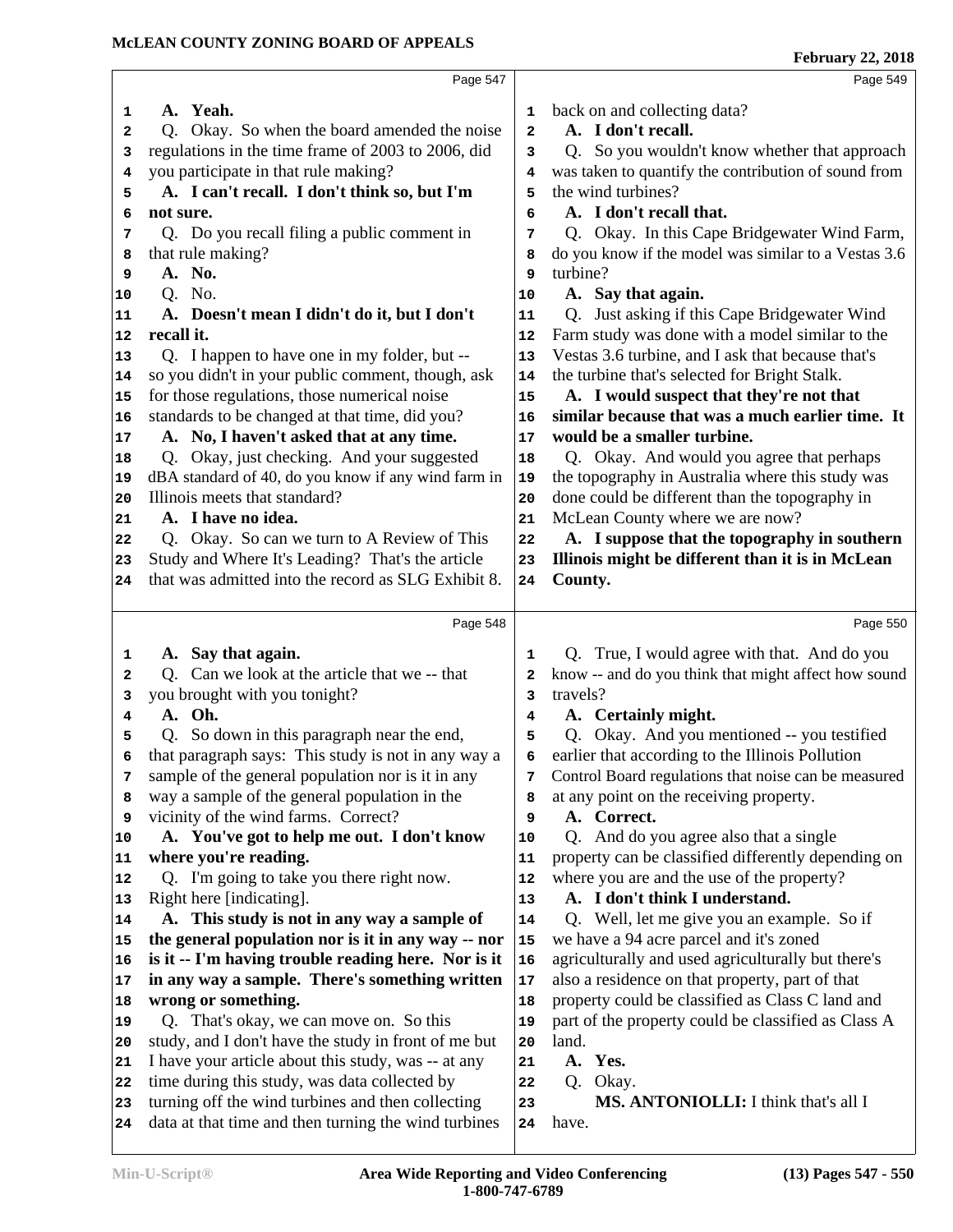|    | Page 551                                             |                | Page 553                                             |  |
|----|------------------------------------------------------|----------------|------------------------------------------------------|--|
| 1  | <b>CHAIRMAN FINNIGAN:</b> Are there any other        | 1              | Q. Yeah.                                             |  |
| 2  | questions of this witness?                           | $\mathbf{z}$   | A. Nothing that I know of.                           |  |
| 3  | MR. HANEY: I wasn't sure if --                       | 3              | Q. I had a question early on, but after              |  |
| 4  | <b>CHAIRMAN FINNIGAN:</b> You will not be able       | 4              | hearing more about your past history, I'm not sure   |  |
| 5  | to ask questions because this is your witness.       | 5              | it's going to be as relevant. I'm going to shoot     |  |
| 6  | MR. ARMSTRONG: I don't have any more                 | 6              | for it just to see. If you lived in a house that     |  |
| 7  | questions, but I do have another exhibit I would     | 7              | was near the legal limit on the noise in your yard,  |  |
| 8  | like to submit. It's a memorandum of law that's not  | 8              | would it disrupt you personally?                     |  |
| 9  | prepared by Dr. Schomer obviously, it's prepared by  | 9              | A. Would it bother me personally? Probably.          |  |
| 10 | us, but it addresses the law regarding measurement   | 10             | I live in Champaign in a quiet area relatively       |  |
| 11 | practices and locations. I'll give a copy to         | 11             | speaking, but it's probably 50 dBA, which is most -- |  |
| 12 | counsel.                                             | 12             | most cities are not as quiet as if you live in a     |  |
| 13 | MR. TAYLOR: Too late?                                | 13             | rural community. And part of what's in the national  |  |
| 14 | <b>CHAIRMAN FINNIGAN:</b> We don't know if           | 14             | and international standards is that quiet rural      |  |
| 15 | you're on the list, so --                            | 15             | communities have a 10 dB offset because of the       |  |
| 16 | MR. TAYLOR: No, I'm not.                             | 16             | expectations for peace and quiet. That's actually    |  |
| 17 | <b>CHAIRMAN FINNIGAN:</b> Okay, you can come,        | 17             | been studied and reported on. And expectations       |  |
| 18 | you can ask questions.                               | 18             | affect people's attitudes towards noise, and         |  |
| 19 | MR. TAYLOR: Travis Taylor, 28686 North               | 19             | communities would be just as upset if you were       |  |
| 20 | 3050 East Road, Chenoa, Illinois.                    | 20             | moving a busy interstate into through the downtown   |  |
| 21 | <b>QUESTIONS BY</b>                                  | 21             | of -- Chenoa was one of the towns I heard, and if    |  |
| 22 | <b>MR. TAYLOR:</b>                                   | 22             | you put an O'Hare Airport next to Chenoa, they'd be  |  |
| 23 | Q. Do you think in any way the Illinois              | 23             | unhappy, or even a lot less than O'Hare Airport.     |  |
| 24 | regulations as they stand actually benefit the wind  | 24             | MR. TAYLOR: I think I'm happy. That was              |  |
|    |                                                      |                |                                                      |  |
|    | Page 552                                             |                | Page 554                                             |  |
| 1  | companies as opposed to the residents, as opposed to | 1              | my questions, thank you.                             |  |
| 2  | using the other standard that you referenced         | $\overline{a}$ | <b>CHAIRMAN FINNIGAN:</b> Any other questions?       |  |
| 3  | tonight?                                             | 3              | All right, I think we're in the clear. We're going   |  |
| 4  | A. I think that what I understand is that the        | 4              | to take a ten minute break. Thank you.               |  |
| 5  | Illinois rules as written by the board are not being | 5              | (Recess at 7:33 p.m. to 7:46 p.m.)                   |  |
| 6  | followed completely, and that if they were followed  | 6              | <b>CHAIRMAN FINNIGAN:</b> We're going to come        |  |
| 7  | completely, they -- you would perceive it to be      | 7              | back to order.                                       |  |
| 8  | fairer. I'm saying the problem is in how people      | 8              | MS. ANTONIOLLI: So before we resume, I               |  |
| 9  | have interpreted or misinterpreted the rules and not | 9              | move to submit two revised reports into the record.  |  |
| 10 | with the rules themselves.                           | 10             | These are revisions to Appendix 9, the sound impact  |  |
| 11 | Q. Do you think that by doing the sound              | 11             | assessment, and Appendix 14, which is the shadow     |  |
| 12 | studies at the house as opposed to the property      | 12             | flicker report. And if you'll notice, the only       |  |
| 13 | lines or off-the-house measurements, then, it is     | 13             | corrections made were to the location of receptor    |  |
| 14 | wrong of the board to do it based off the house as   | 14             | 50, and to Appendix B of the shadow flicker report,  |  |
| 15 | opposed to the property line?                        | 15             | that corrected a typo that we discussed previously   |  |
| 16 | A. The rules say you can measure anywhere on         | 16             | in testimony.                                        |  |
| 17 | the property as long as you're 25 feet from the      | 17             | <b>CHAIRMAN FINNIGAN:</b> We'll have those           |  |
| 18 | source. That's all they permit. There doesn't have   | 18             | entered.                                             |  |
| 19 | to be a house on the property.                       | 19             | MS. ANTONIOLLI: Thank you.                           |  |
| 20 | Q. Are you aware of any studies or have              | 20             | MR. ARMSTRONG: The objectors next witness            |  |
| 21 | participated in any studies on animals' effects in   | 21             | is Dr. Jerry Punch. Dr. Punch, would you please      |  |
| 22 | particular or just on humans that you referenced to  | 22             | repeat your name and spell it for the court          |  |
| 23 | that annoyance level?                                | 23             | reporter?                                            |  |
| 24 | A. On animals?                                       | ${\bf 24}$     | MR. PUNCH: Jerry Punch, J-E-R-R-Y,                   |  |
|    |                                                      |                |                                                      |  |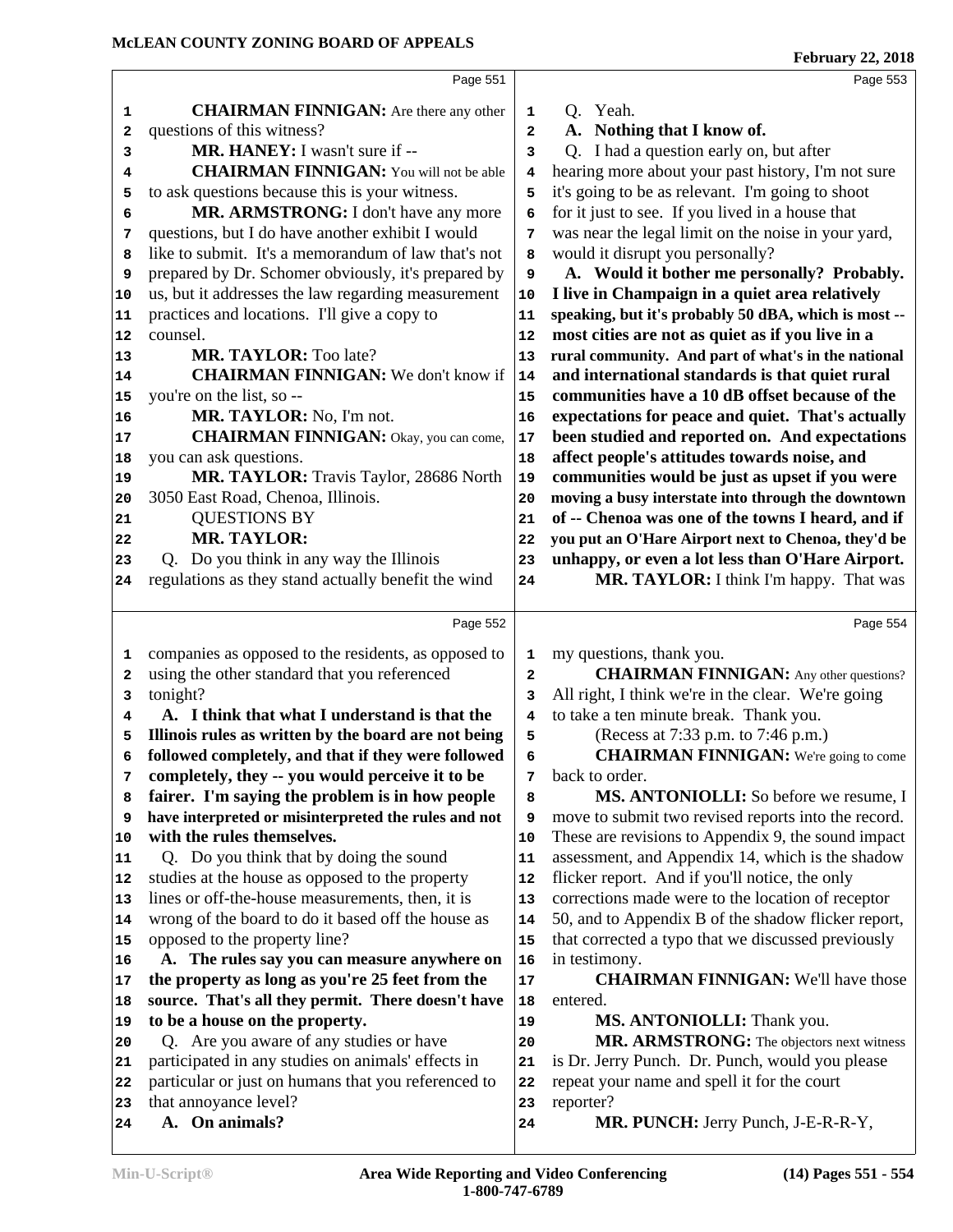|          | Page 555                                                                                                    |            | Page 557                                                                |
|----------|-------------------------------------------------------------------------------------------------------------|------------|-------------------------------------------------------------------------|
| 1        | P-U-N-C-H. My home address 4469 Satinwood Drive,                                                            | 1          | complaints. So I started to do more research.                           |
| 2        | Satinwood is one word spelled S-A-T-I-N-W-O-O-D,                                                            | 2          | In short, I'll try to make this brief, I                                |
| 3        | Okemos, O-K-E-M-O-S, Michigan, 48864.                                                                       | 3          | did a paper, a review paper for audiologists, in a                      |
| 4        | <b>CHAIRMAN FINNIGAN:</b> Would you like to be                                                              | 4          | monthly magazine essentially, Audiology Today. I                        |
| 5        | sworn in?                                                                                                   | 5          | was asked after that point to chair a technical work                    |
| 6        | MR. PUNCH: Yes.                                                                                             | 6          | group to revisit the Michigan onshore wind turbine                      |
| 7        | (Mr. Jerry Punch was duly sworn.)                                                                           | 7          | siting guidelines which at that time were allowing a                    |
| 8        | <b>QUESTIONS BY</b>                                                                                         | 8          | level of 55 dBA LEQ as sort of the norm acceptable                      |
| 9        | <b>MR. ARMSTRONG:</b>                                                                                       | 9          | level. We were about ready to present our final                         |
| 10       | Dr. Punch, would you please tell us your<br>O.                                                              | 10         | report after about 10 drafts after a year and a                         |
| 11       | current occupation?                                                                                         | 11         | half, and we were told that we were no longer needed                    |
| 12       | A. I'm an audiologist by training and                                                                       | ${\bf 12}$ | after a FOI request.                                                    |
| 13       | education. I am retired formally from Michigan                                                              | 13         | Q. Let me interrupt you. If I can just get                              |
| 14       | State University as of 2011. I have been a                                                                  | 14         | some more of your educational background before we                      |
| 15       | clinical -- want me to go into my background?                                                               | 15         | get into some other history. Can you give us your                       |
| 16       | Q. Yeah, tell the board a little bit about                                                                  | 16         | educational background, degrees you have and the                        |
| 17       | your professional background.                                                                               | $17\,$     | institutions they're from?                                              |
| 18       | A. It's varied. I've been a clinical                                                                        | 18         | A. Sorry, yes. I did have those on a slide,                             |
| 19       | audiologist, a supervising audiologist training                                                             | 19         | but we'll go into it now. I have an undergraduate                       |
| 20       | students. I've been an administrator, a teacher, a                                                          | 20         | degree in psychology from Wake Forest University, I                     |
| 21       | researcher, so I've done a lot of things in several                                                         | 21         | have a master's in hearing and speech sciences from                     |
| 22       | different settings, academic settings, a                                                                    | 22         | Vanderbilt University, and a Ph.D. in audiology from                    |
| 23       | professional association setting and then in one                                                            | 23         | Northwestern University.                                                |
| 24       | industry setting. I've published a number of                                                                | 24         | Q. And you're a professor of audiology at                               |
|          |                                                                                                             |            |                                                                         |
|          |                                                                                                             |            |                                                                         |
|          | Page 556                                                                                                    |            | Page 558                                                                |
| 1        | papers, peer reviewed papers many of them, on                                                               | 1          | Michigan State University?                                              |
| 2        | hearing, hearing disorders, hearing aids, with                                                              | 2          | A. Professor emeritus, retired.                                         |
| 3        | apologies to Dr. Schomer they can't be better.                                                              | 3          | Q. Okay. How long were you a professor at                               |
| 4        | I've -- I was chair of the Department of                                                                    | 4          | Michigan State?                                                         |
| 5        | <b>Communicative Sciences and Disorders for six years</b>                                                   | 5          | A. For 27 years. I'd say the last half of my                            |
| 6        | at Michigan State University.                                                                               | 6          | career.                                                                 |
| 7        | I became interested, if I may go into                                                                       | 7          | Q. And part of your career involves studying                            |
| 8        | this, why I'm interested in this area, I became                                                             | 8          | the effects of sound on individuals' health --                          |
| 9        | interested in about 19 -- I mean, sorry, 2009 or so                                                         | 9          | A. Yes.                                                                 |
| 10       | when asked to interview a family who was sleeping in                                                        | 10         | $Q.$ -- and well-being?                                                 |
| 11       | a motel at night, had been in their home, but they                                                          | 11         | A. Yes. I've had a longstanding interest, I                             |
| 12       | were getting out of their house to sleep at night                                                           | 12         | haven't always been able to pursue it, in community                     |
| 13       | because of nearby wind turbines. I couldn't believe                                                         | 13         | noise in general.                                                       |
| 14<br>15 | there was really a problem with wind turbines at                                                            | 14<br>15   | MR. ARMSTRONG: I'll offer Dr. Punch as an                               |
| 16       | that point. I didn't experience a lot of perception                                                         | 16         | expert on audiology and the effects of sound and                        |
| 17       | myself, I didn't -- I stayed around the property for<br>an afternoon, but I wasn't there very long. I could | 17         | noise on -- and for purposes of annoyance and health<br>of individuals. |
| 18       | sense maybe a little queasiness but nothing really                                                          | 18         | <b>CHAIRMAN FINNIGAN:</b> Does the applicant                            |
| 19       | uncomfortable. I came back thinking, to my office                                                           | 19         | have a problem with that?                                               |
| 20       | thinking I really would like to know more about                                                             | 20         | MS. ANTONIOLLI: The only objection I                                    |
| 21       | this. After reading a book by Paul Gipe, G-I-P-E,                                                           | 21         | would have is that he has not identified himself as                     |
| 22       | which was pretty positive about wind turbines, I                                                            | 22         | a medical professional, so his qualifications would                     |
| 23       | thought it didn't make sense compared to all the                                                            | 23         | be limited to be able to be testifying about                            |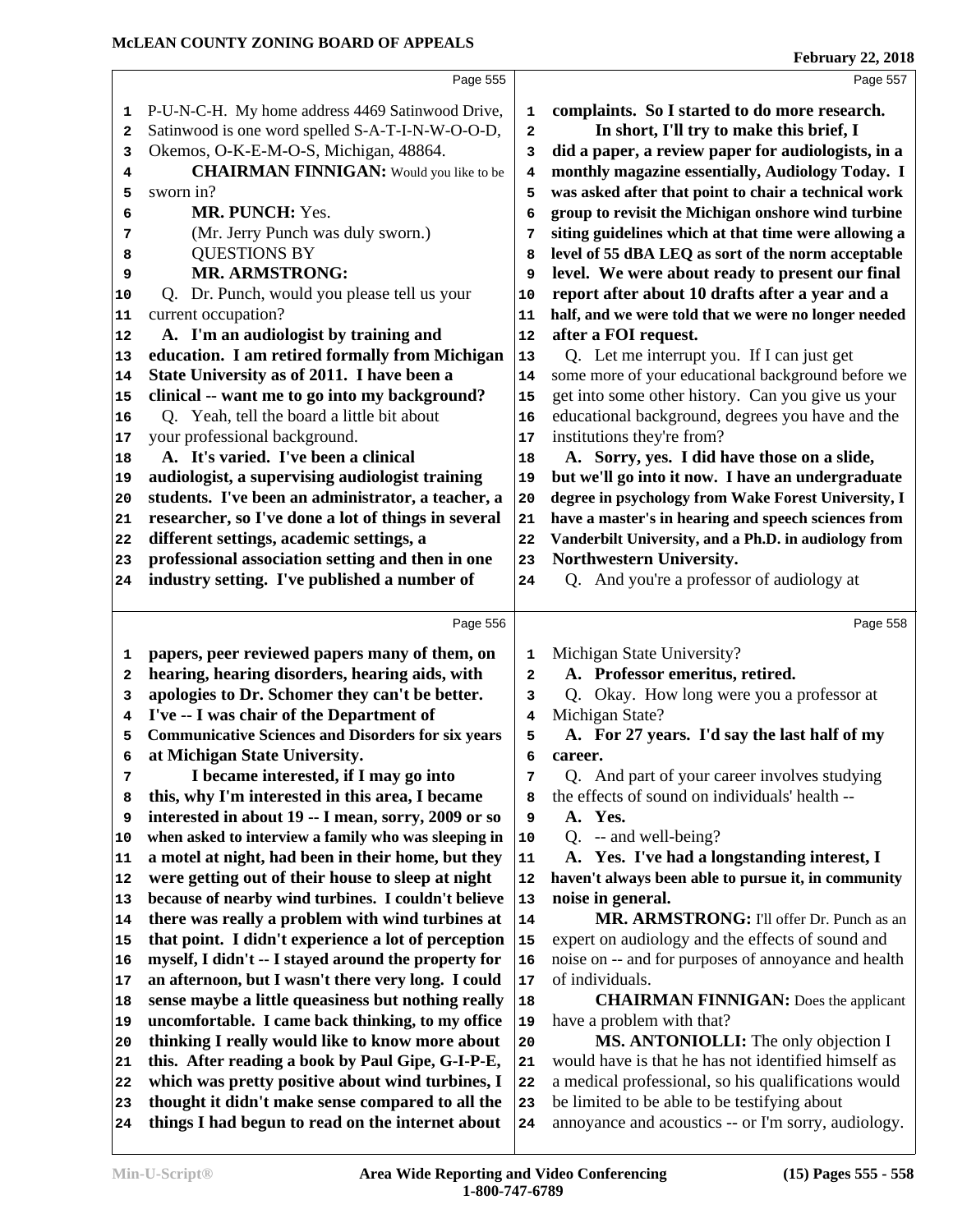|          | Page 559                                                                                             |                         | Page 561                                                                                |
|----------|------------------------------------------------------------------------------------------------------|-------------------------|-----------------------------------------------------------------------------------------|
| 1        | MR. ARMSTRONG: Well, that's not -- it's                                                              | 1                       | Q. And do they set other standards as well?                                             |
| 2        | not correct that he can't testify about annoyance                                                    | $\overline{\mathbf{2}}$ | A. Well, it's the American Speech-Language-                                             |
| з        | and audiology because he doesn't have a medical                                                      | 3                       | <b>Hearing Association sets standards for speech</b>                                    |
| 4        | degree.                                                                                              | 4                       | language pathologists as well as audiologists.                                          |
| 5        | MS. ANTONIOLLI: No, I said that he could                                                             | 5                       | MR. ARMSTRONG: Again, I offer Mr. Punch                                                 |
| 6        | be limited to testify about those things but not                                                     | 6                       | as an expert on the subjects that I mentioned.                                          |
| 7        | about health effects.                                                                                | 7                       | MS. ANTONIOLLI: And I would say that                                                    |
| 8        | MR. ARMSTRONG: No, I disagree. He can                                                                | 8                       | based on his qualifications he couldn't offer a                                         |
| 9        | certainly talk about health effects as an                                                            | 9                       | medical opinion.                                                                        |
| 10       | audiologist for more than 30 years. He just                                                          | 10                      | MR. ARMSTRONG: We're not proposing that                                                 |
| 11       | testified that's part of what he studied and part of                                                 | 11                      | he offer a medical opinion.                                                             |
| 12       | what his profession was over the last 30 years. And                                                  | 12                      | MS. ANTONIOLLI: Okay, what's the ruling                                                 |
| 13       | if I may, I think it's clear that his testimony will                                                 | 13                      | of the board?                                                                           |
| 14       | assist the board in making its evaluation of whether                                                 | 14                      | MS. WALLEY: Dr. Punch, did you say that                                                 |
| 15       | it finds there are adverse health effects and, if                                                    | 15                      | you worked -- you did clinical trials as an                                             |
| 16       | so, what they are and to what extent they occur.                                                     | 16                      | audiologist?                                                                            |
| 17       | MS. ANTONIOLLI: He has not identified                                                                | 17                      | MR. PUNCH: Clinical trials is a                                                         |
| 18       | himself as a medical professional.                                                                   | 18                      | particular kind of research. I've done a lot of                                         |
| 19       | MR. PUNCH: May I say a few words about                                                               | 19                      | clinical audiological research. Most of my research                                     |
| 20       | it?                                                                                                  | 20                      | has been clinical as opposed to basic hearing                                           |
| 21       | MR. ARMSTRONG: I'll have Dr. Punch add                                                               | 21                      | research or basic science.                                                              |
| 22       | some additional information.                                                                         | 22                      | MS. WALLEY: I guess what I'm getting at                                                 |
| 23       | A. I think universally audiology is                                                                  | 23                      | is did you have any particular practice where you                                       |
| 24       | considered a healthcare field. Medical doctors,                                                      | 24                      | treated individuals is what I'm getting at. I                                           |
|          |                                                                                                      |                         |                                                                                         |
|          | Page 560                                                                                             |                         | Page 562                                                                                |
|          |                                                                                                      |                         |                                                                                         |
| 1        | including ears, nose and throat physicians and                                                       | 1                       | understand that you have a dearth -- a wealth of                                        |
| 2        | practitioners and others, considered us allied                                                       | 2                       | knowledge when it comes to research, but did you                                        |
| 3        | health essentially. We don't really like to think                                                    | 3                       | treat anyone?                                                                           |
| 4        | of ourselves that way so much, but we do provide a                                                   | 4                       | MR. PUNCH: Oh, yes, the first at least                                                  |
| 5        | lot of information for them to use in diagnosis and                                                  | 5                       | half of my career I was a clinical audiologist, and                                     |
| 6<br>7   | so forth, but we do treat people with hearing loss.                                                  | 6                       | supervising students, I worked directly with                                            |
| 8        | People with hearing loss have a lot of health issues                                                 | 7<br>8                  | patients.                                                                               |
| 9        | themselves. By virtue of having a hearing                                                            | 9                       | MS. WALLEY: Okay.<br>MS. ANTONIOLLI: And that would be                                  |
| 10       | impairment, particularly severe hearing loss or<br>profound hearing loss, they tend not to find jobs | 10                      | specific to hearing loss; is that correct?                                              |
| 11       | like the rest of us, they tend to be more depressed,                                                 | 11                      | MR. ARMSTRONG: Hang on a second. We're                                                  |
|          | they tend to spend more days in hospitals, they're                                                   | 12                      | not during cross-examination here. I'm laying a                                         |
| 13       | sicker, and having a significant -- I mean having a                                                  | 13                      | foundation for him I think at this point. I think,                                      |
| 12<br>14 | hearing loss does impact their overall health and                                                    | 14                      | you know, if she wants to cross-examine him on his                                      |
| 15       | well-being as defined by the World Health                                                            | 15                      | qualifications during their cross-examination, then                                     |
| 16       | Organization. I do not cast myself by the way as a                                                   | 16                      | that's fair, but I don't think it's fair for her to                                     |
| 17       | medical expert. I cast myself as a health expert.                                                    | 17                      | cross-examine here about, you know, how many,                                           |
| 18       | Q. And do you have any certifications from                                                           | 18                      | whether he -- beyond or in addition to what the                                         |
| 19       | any bodies, and if so, can you tell us what the                                                      | 19                      | questions were by counsel for the board about his                                       |
| 20       | bodies are and what the certification is?                                                            | 20                      | experience in clinical audiology.                                                       |
| 21       | A. Since 1967 to this date, I'm certified by                                                         | 21                      | <b>CHAIRMAN FINNIGAN: I think what we've</b>                                            |
| 22       | the American Speech-Language-Hearing Association as                                                  | 22                      | decided, we will see if the board will go with me on                                    |
| 23<br>24 | a -- in audiology. They set the standards for<br>practice in our field including the code of ethics. | 23<br>24                | this, but that he's an expert in hearing loss and<br>hearing, but not a medical doctor. |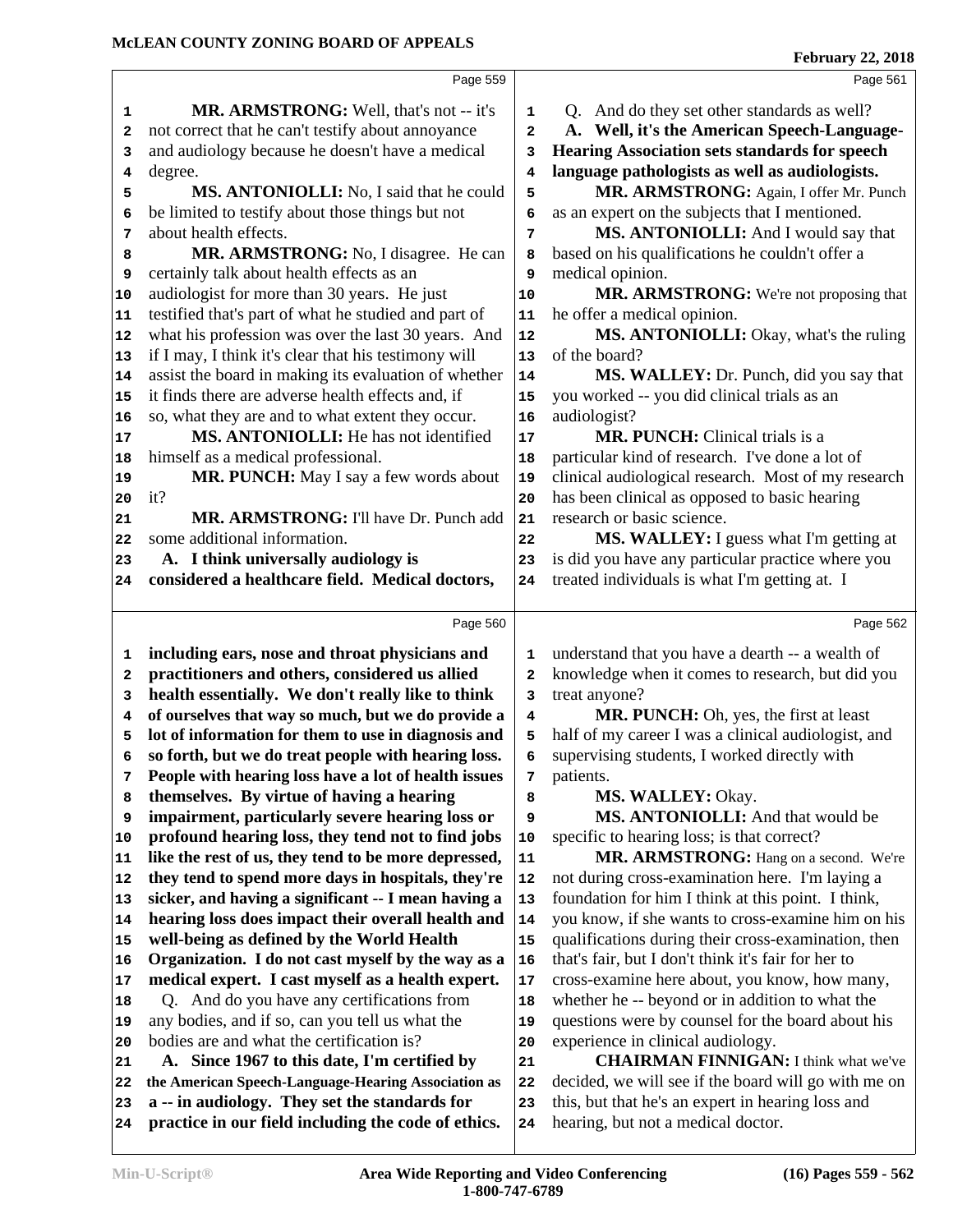|              | Page 563                                             |    | Page 565                                             |
|--------------|------------------------------------------------------|----|------------------------------------------------------|
|              |                                                      |    |                                                      |
| 1            | MR. ARMSTRONG: Yeah, I mean, as I said,              | 1  | MS. ANTONIOLLI: I do not.                            |
| 2            | we're not offering him as a medical doctor.          | 2  | <b>CHAIRMAN FINNIGAN:</b> We can do that then.       |
| 3            | <b>CHAIRMAN FINNIGAN:</b> It's a fine line here,     | 3  | MR. PUNCH: The one thing I didn't mention            |
| 4            | so watch it.                                         | 4  | in terms of my background is I've been a legal       |
| 5            | MR. ARMSTRONG: Well, Dr. Punch, do you               | 5  | consultant as an expert witness on health matters in |
| 6            | want to go ahead and start your presentation?        | 6  | a variety of cases in multiple states and currently  |
| 7            | MR. PUNCH: May I add one word? I've been             | 7  | in Ontario. You people know, people in this room I   |
| 8            | in a number of hearings and heard medical doctors    | 8  | think know that generally nuisance is defined by the |
| 9            | and I've seen what they write. Medical doctors       | 9  | dictionary as anything that is unreasonable or       |
| 10           | basically mainly do medical practice and they don't  | 10 | unwarranted or unlawful in terms of interfering with |
| 11           | tend now to know a lot about wind turbines and wind  | 11 | the enjoyment of people's property, other people's   |
| 12           | turbine noise. Steven Rauch is one in Massachusetts  | 12 | property, or it can be an act of omission that       |
| 13           | Eye and Ear Infirmary who has treated patients, has  | 13 | obstructs or damages or inconveniences the right of  |
| 14           | seen patients who complain of wind turbine noise,    | 14 | the community.                                       |
| 15           | but there aren't too many experts I don't think      | 15 | Annoyance of course relates to -- it's               |
| 16           | you'll find who are medical -- medically trained who | 16 | very subjective. Of course, nuisance is subjective   |
| 17           | know a lot about this area.                          | 17 | as well, but annoyance, there's a lot of variations  |
| 18           | My, quote, expertise I think comes from my           | 18 | as I think Dr. Schomer alluded to, refers to an      |
| 19           | hopefully unbiased look at the literature and length | 19 | unpleasant mental state. It can be -- it can         |
| 20           | of review that I think is an exhibit.                | 20 | involve irritation, being frustrated, distracted or  |
| 21           | MS. ANTONIOLLI: Start the clock.                     | 21 | angry. It can lead to a deterioration of health      |
| 22           | MR. PUNCH: Okay, I'll get into my                    | 22 | under certain circumstances, health and well-being,  |
| 23           | presentation now if that's okay. Are we ready?       | 23 | and even in some cases, a few cases, to violence.    |
| 24           | I was just going to -- I'll spend a few              | 24 | Health is defined by the World Health                |
|              |                                                      |    |                                                      |
|              | Page 564                                             |    | Page 566                                             |
| 1            | minutes, just a short time, on these issues. I've    | 1  | Organization, or the WHO, as -- I think it's been    |
| $\mathbf{2}$ | already talked about my professional background I    | 2  | defined since the late 1940s by that organization as |
| 3            | think. Relevant noise regulations and guidelines,    | 3  | a state of complete physical, mental and social      |
| 4            | you people on the board know these guidelines very   | 4  | well-being and not merely the absence of infirmity   |
| 5            | well I think, define the difference between          | 5  | or disease. A number of scientific studies of        |
| 6            | nuisance, annoyance and adverse health effects.      | 6  | course have shown wind turbine noise to be annoying  |
| 7            | I'll spend most of my time talking about the         | 7  | to a substantial number of people. And the WHO       |
| 8            | evidence that wind turbines generate noise that      | 8  | considers annoyance to lead to a deterioration of    |
| 9            | causes or is related to adverse health effects.      | 9  | health, particularly high levels of noise.           |
| 10           | There are a number of slides, three or four I think, | 10 | There's the EPA which had the Noise                  |
| 11           | that contain references from the literature. These   | 11 | Control Act and the Quiet Communities Act of the     |
| 12           | references, about 98, 99 percent of them, are in     | 12 | 1970s. Those acts have not been updated since.       |
| 13           | this one article that I have footnoted on this slide | 13 | They did talk about -- they do talk about exposure   |
| 14           | by Punch and James 2016, and my understanding is     | 14 | to high and constant noise levels leading to         |
| 15           | that it's an exhibit; is that correct?               | 15 | numerous adverse health effects, stress, things like |
| 16           | MR. ARMSTRONG: We have it marked SLG                 | 16 | high blood pressure, sleep disruption and loss of    |
| 17           | Exhibit No. 19, which is an article titled Wind      | 17 | productivity. They really did concentrate I think a  |
| 18           | Turbine Noise and Human Health: A Four-Decade        | 18 | lot on speech interference and hearing loss. We're   |
| 19           | History of Evidence as prepared by Dr. Punch and     | 19 | not really talking very much about those here        |
| 20           | Richard James. We'll offer that into evidence.       | 20 | because to date there have been no major concerns    |
| 21           | MR. PUNCH: About my background, the one              | 21 | that wind turbine noise causes hearing loss or that  |
| 22           | thing I didn't say --                                | 22 | it practically speaking interferes with people's     |
| 23           | <b>CHAIRMAN FINNIGAN:</b> Do you have any            | 23 | conversations.                                       |
| 24           | objections to that?                                  | 24 | ISO and ANSI standards recommend a 15 dB             |
|              |                                                      |    |                                                      |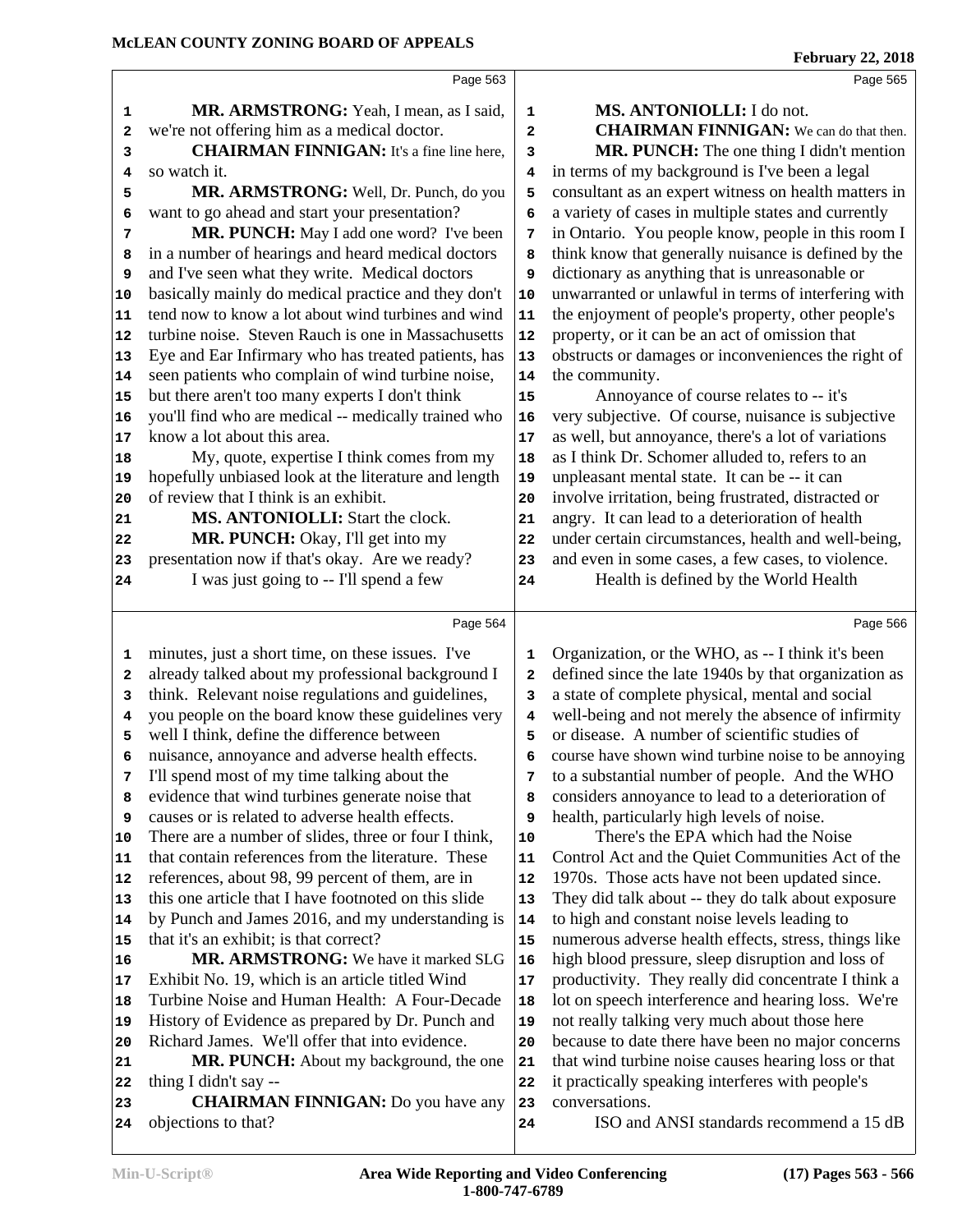|          | Page 567                                                                                             |                | Page 569                                                                                            |
|----------|------------------------------------------------------------------------------------------------------|----------------|-----------------------------------------------------------------------------------------------------|
|          | penalty for new noise sources that are located in                                                    | 1              | window.                                                                                             |
| 1        | quiet rural communities. They recommend reducing                                                     | $\mathbf{z}$   | The F in that parenthesis stands for fast.                                                          |
| 2<br>3   | the allowable limits for noise that contain a                                                        | 3              | There's fast and slow settings on sound level                                                       |
| 4        | significant low frequency content. These standards                                                   | 4              | meters, so fast is recommended because a lot of the                                                 |
| 5        | are not directly applicable. They weren't at least                                                   | 5              | bursts in wind turbine noise are very transient,                                                    |
| 6        | developed to address wind turbine noise directly.                                                    | 6              | very short pulses, and these are what we think are                                                  |
| 7        | Dr. Schomer and Hessler jointly have recommended                                                     | 7              | disturbing people most, and you don't pick that up                                                  |
| 8        | permissible levels of 40 dBA LEQ or less for wind                                                    | 8              | with a slow response on your sound level meter, but                                                 |
| 9        | turbines to protect people from substantial amounts                                                  | 9              | rather you have to use fast to integrate the sound                                                  |
| 10       | of annoyance and health problems.                                                                    | 10             | over a very short period of time of 125 milliseconds                                                |
| 11       | The World Health Organization says that                                                              | 11             | I believe.                                                                                          |
| 12       | anything under 30 dBA has no substantial biological                                                  | 12             | So where the noise consists of -- and this                                                          |
| 13       | effects. I'm not saying -- I'm not a medical doctor                                                  | 13             | is a quote. "Where the noise consists of a small                                                    |
| 14       | as we said, but the World Health Organization has                                                    | 14             | number of discrete events, the A-weighted maximum                                                   |
| 15       | access to physicians all over the world who say                                                      | 15             | level, or the LAmax, will be a better indicator of                                                  |
| 16       | these things. Between 30 and 40 decibels, dBA,                                                       | 16             | the disturbance to sleep and other activities."                                                     |
| 17       | these are long-term averages basically, sleep is                                                     | 17             | Berglund who writes for the World Health                                                            |
| 18       | affected, people are awakened, they're aroused more,                                                 | 18             | Organization is the primary author of that document                                                 |
| 19       | they are aroused significantly by noises in this                                                     | 19             | in 1999. That's a quote from his group. The World                                                   |
| 20       | range of sound levels. And they say that vulnerable                                                  | 20             | Health Organization 2009 Nighttime Noise Guidelines                                                 |
| 21       | groups are more susceptible. Vulnerable groups are                                                   | 21             | for Europe mentions LAmax 93 times in that document.                                                |
| 22       | classified as children, young children, older adults                                                 | 22             | The term is essentially ignored by the wind                                                         |
| 23       | and people with significant acute -- I'm sorry,                                                      | 23             | industry.                                                                                           |
| 24       | chronic health conditions.                                                                           | 24             | And getting to the IPCB regulations, you                                                            |
|          |                                                                                                      |                |                                                                                                     |
|          | Page 568                                                                                             |                | Page 570                                                                                            |
| 1        | So they're typically concerned about low                                                             | 1              | all are probably more familiar with these                                                           |
| 2        | frequency noise, but again the World Health                                                          | $\overline{a}$ | regulations, although I've read them, than I am.                                                    |
| 3        | Organization is not concerned or hasn't been                                                         | 3              | Noise pollution, again the emission of sound that                                                   |
| 4        | concerned yet with wind turbine noise per se, so                                                     | 4              | unreasonably interferes with the enjoyment of life                                                  |
| 5        | even their work has not been directed towards wind                                                   | 5              | and other lawful business or activities. So nobody                                                  |
| 6        | turbine noise specifically. There is the thought                                                     | 6              | should emit sounds beyond the boundaries of his                                                     |
| 7        | that because wind turbine noise seems to contain                                                     | 7              | property essentially that is disturbing or a                                                        |
| 8        | more low frequencies or infrasound than most other                                                   | 8              | nuisance to other people.                                                                           |
| 9        | industrial noises and transportation noises and so                                                   | 9              | The IPCB standard or regulation tends to                                                            |
| 10       | forth, that the limits they put out in tables like                                                   | 10             | be, I think as I read it, deals only with annoyance                                                 |
| 11       | this possibly should be even lower. I read that in                                                   | 11             | not really health effects directly and, as everybody                                                |
| 12       |                                                                                                      |                | knows and has been discussed tonight, emphasizes                                                    |
| 13       | a number of places.                                                                                  | 12             |                                                                                                     |
|          | Long-term effects. Long-term averages                                                                | 13             | control of octave band levels from 31.5 hertz to                                                    |
| 14       | are -- long-term average noise effects are related                                                   | 14             | 8,000 hertz. Schomer has stated that the numeric                                                    |
| 15       | to cardiovascular problems according to the WHO. I                                                   | 15             | limits of the IPCB regs were never designed for                                                     |
| 16       | think Dr. Schomer touched a little bit on this when                                                  | 16             | or -- and are not protective from in terms of                                                       |
| 17       | he said that the IPCB regulations were maximum                                                       | 17             | protecting people from wind turbine noise. The IPCB                                                 |
| 18       | levels. The World Health Organization says that                                                      | 18             | regs do not consider infrasound which is a major                                                    |
| 19       | short-term sounds that they specify as LAmax are                                                     | 19             | component of wind turbine noise and one of the                                                      |
| 20       | linked to sleep disturbance and a variety of adverse                                                 | 20             | problems with noise that creates the resultant                                                      |
| 21       | health conditions. We wake up when we hear -- when                                                   | 21             | effects that we see today.                                                                          |
| 22       | we are exposed to levels that exceed 40 dBA max                                                      | 22             | I asked the question: How do octave band                                                            |
| 23<br>24 | measured outside, usually at the facade of the<br>residence, meaning typically fairly near a bedroom | 23<br>24       | noise levels equate to dBA levels? We can, Dr. --<br>again, referring back to what Dr. Schomer said |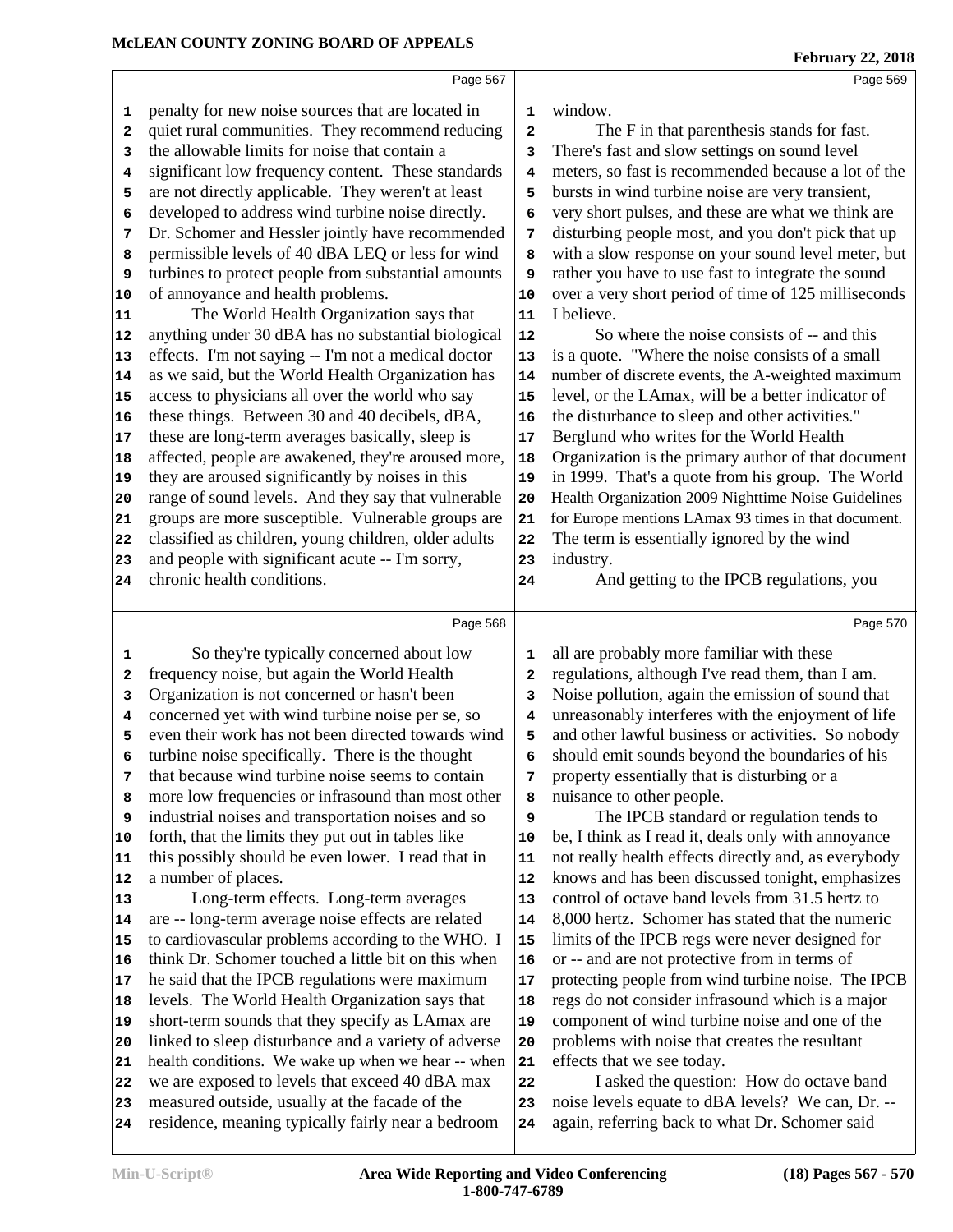|                                                                  |                                                                                                         |                         | <b>February 22, 2018</b>                                                                                   |
|------------------------------------------------------------------|---------------------------------------------------------------------------------------------------------|-------------------------|------------------------------------------------------------------------------------------------------------|
|                                                                  | Page 571                                                                                                |                         | Page 573                                                                                                   |
| 1                                                                | tonight, if you do an equivalent dBA calculation,                                                       | 1                       | that could also lead to health problems. Actually I                                                        |
| 2                                                                | it's just math. For the IPCB permissible octave                                                         | $\overline{\mathbf{2}}$ | should say it's correlated to health problems, even                                                        |
| 3                                                                | band noise limits, you get an equivalent dBA of 51                                                      | 3                       | though one is self report and one is physiological.                                                        |
| 4                                                                | dB, okay? Using -- I've just been looking into this                                                     | 4                       | There's that thing at the top called                                                                       |
| 5                                                                | recently, but using octave band levels at 1,000                                                         | 5                       | effort-reward, which I would call risk-reward                                                              |
| 6                                                                | hertz in DNV's Table 5-1, I noticed that several, at                                                    | 6                       | imbalance. If people say -- if people think the                                                            |
| 7                                                                | least several receptors can readily be identified                                                       | 7                       | risks outweigh the benefits, then they may suffer                                                          |
| 8                                                                | where we will have -- you will have dBA levels                                                          | 8                       | health problems. That's probably what's behind some                                                        |
| 9                                                                | exceeding 40 dBA. Certainly these levels are higher                                                     | 9                       | of the Swedish and other studies that show that                                                            |
| 10                                                               | than the 38 to 40 dBA limits that Dr. Schomer and                                                       | 10                      | annoyance is, in fact, probably related to -- lost                                                         |
| 11                                                               | others have recommended.                                                                                | 11                      | my train of thought, sorry.                                                                                |
| 12                                                               | Industrial wind turbines, in fact, produce                                                              | 12                      | In other words, people who don't want                                                                      |
| 13                                                               | pulsed, amplitude-modulated sounds that are                                                             | 13                      | turbines -- or no, people who make money from                                                              |
| 14                                                               | unpredictable and uncontrollable by receptors,                                                          | 14                      | turbines tend not to be annoyed when it comes to                                                           |
| 15                                                               | sometimes tonal in nature, and that disturbs sleep.                                                     | 15                      | tests of their annoyance. When they're asked to                                                            |
| 16                                                               | And we know from the literature that                                                                    | 16                      | rate annoyance, they don't rate it annoying as much                                                        |
| 17                                                               | amplitude-modulated and impulsive noises are more                                                       | 17                      | as people who are not benefitting financially. So                                                          |
| 18                                                               | readily perceived and more annoying than sounds that                                                    | 18                      | that's part of the risk-reward factor and I think                                                          |
| 19                                                               | are constant. Tonal sounds are certainly more                                                           | 19                      | that is in play, it's in the literature, and it's                                                          |
| 20                                                               | annoying than sounds containing energy across a                                                         | 20                      | part of the consequences of the situation.                                                                 |
| 21                                                               | broad band of frequencies, like shhhh, that type of                                                     | 21                      | A lot of studies show that annoyance is --                                                                 |
| 22                                                               | noise. In fact, many physicians I think recommend                                                       | 22                      | has a link, direct or indirect, to low frequency                                                           |
| 23                                                               | for tinnitus, for example, shhhh sound. White noise                                                     | 23                      | noise. Those references are in our 2006 paper, all                                                         |
| 24                                                               | is one sound that can put you to sleep.                                                                 | 24                      | except the Cooper and Chan paper 2017. It came out                                                         |
|                                                                  |                                                                                                         |                         |                                                                                                            |
|                                                                  | Page 572                                                                                                |                         | Page 574                                                                                                   |
| 1                                                                | So we don't mind -- if they're not too                                                                  | 1                       | just recently obviously.                                                                                   |
| 2                                                                | loud, we don't mind constant level noises as much as                                                    | $\mathbf{2}$            | This is a study from Pedersen and                                                                          |
| 3                                                                | intermittent and tonal. We don't mind broadband                                                         | з                       | colleagues in Sweden where he compared annoyance at                                                        |
| 4                                                                | noises as much as we mind tonal sounds, pure tones.                                                     | 4                       | various dBA noise levels. Looking at the 35 to 40                                                          |
| 5                                                                | Sounds that are unpredictable and uncontrollable                                                        | 5                       | and 40 to 45 dBA levels, the darkened and the white                                                        |
|                                                                  | increase noise annoyance. We know that nighttime                                                        | 6                       | boxes are Dutch, that is a Netherlands study, and                                                          |
| 7                                                                | noise is, of course, more annoying than daytime                                                         | 7                       | the open or white boxes are I believe the Swedish                                                          |
| 8                                                                | noise. Rural noise is more annoying than urban                                                          | 8                       | study. So if you look at the numbers on the right,                                                         |
| 9                                                                | noise.                                                                                                  | 9                       | 9 to 30 percent of people are annoyed, I'm sorry,                                                          |
|                                                                  | There's a lot of models of the                                                                          | 10                      | that's extremely -- I'm reading that wrong. The top                                                        |
|                                                                  | relationship between annoyance and health. What I'm                                                     | 11                      | one I believe is annoyed and the bottom one is very                                                        |
|                                                                  | trying to say here is that all these models show                                                        | 12                      | annoyed. These two areas, these two categories are                                                         |
|                                                                  | that there's either direct or indirect relationship                                                     | 13                      | mutually exclusive, so you can actually add them                                                           |
|                                                                  | between the two. Noise can directly cause -- I                                                          | 14                      | together. From 6 to 30 -- sorry, from 15 to 50                                                             |
|                                                                  | don't know if I can use this. I can't really use my                                                     | 15                      | percent of people are annoyed depending on the level                                                       |
|                                                                  | -- it won't shine. My laser won't shine on there.                                                       | 16                      | 30 to 45 dBA.                                                                                              |
|                                                                  | But there's a direct line from noise to                                                                 | 17                      | Again, Dr. Schomer alluded to the Health                                                                   |
|                                                                  | health, and some people are directly affected in                                                        | 18                      | Canada study which does consider extreme or high                                                           |
|                                                                  | terms of health: burnout, sleepiness, depression,                                                       | 19                      | annoyance to be an adverse health effect. If you                                                           |
| 10<br>11<br>12<br> 13<br>14<br>15<br>16<br>17<br>18<br> 19<br>20 | those kind of things. Noise can cause annoyance                                                         | 20                      | look at people exposed to 35 to 40 dBA, about 10                                                           |
|                                                                  | which indirectly relates to health effects or                                                           | 21                      | percent will be highly annoyed. If you look at 40                                                          |
| 21<br>22                                                         | health -- adverse health effects. Noise can produce                                                     | 22                      | to 46 I believe it is dBA, they have 13.7 percent in                                                       |
| 23<br>24                                                         | physiologically -- physically measurable outcomes,<br>like cortisol levels, which indicates stress, and | 23                      | their study indicated high annoyance. So that means<br>that the proposed project would expose at least one |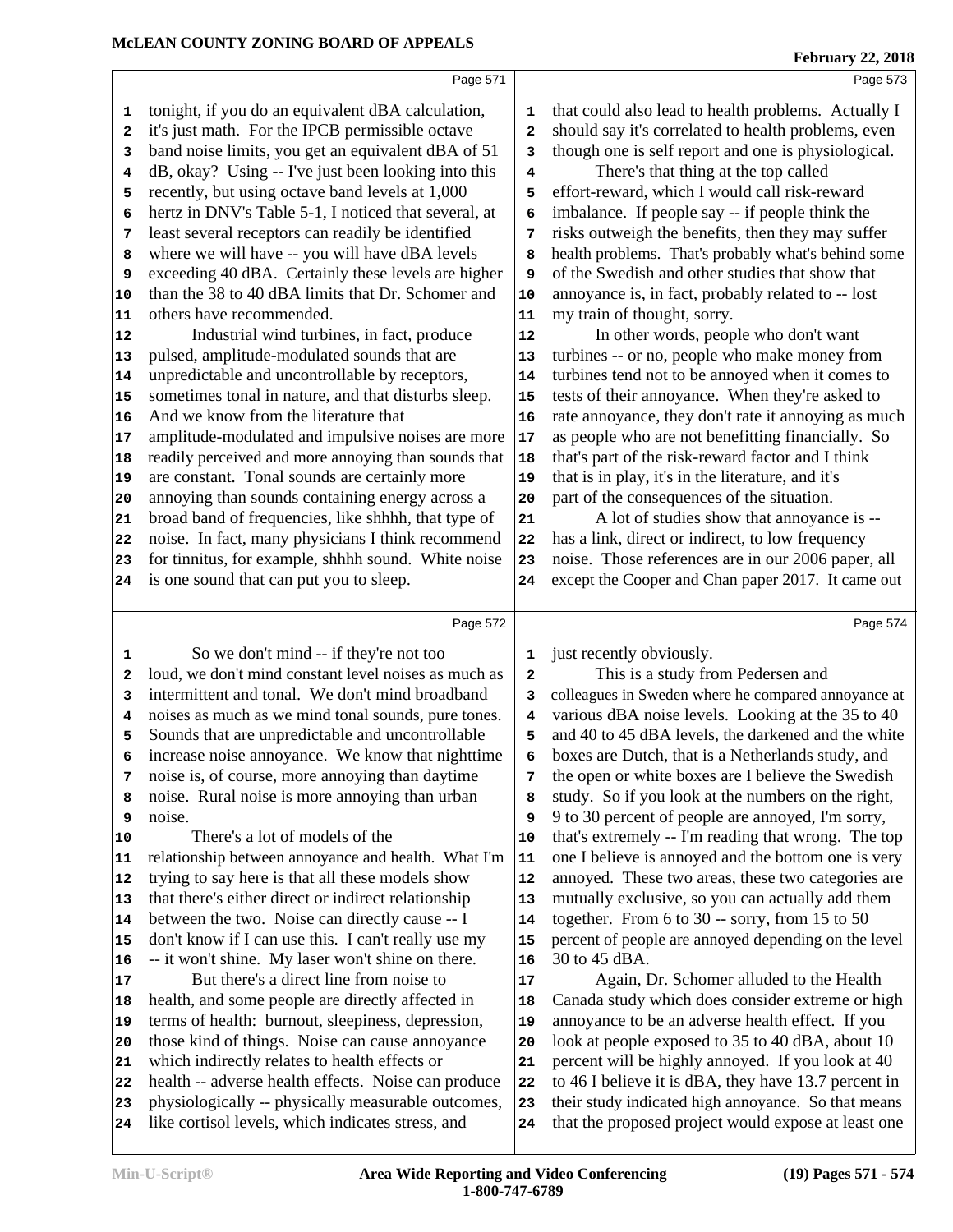| <b>February 22, 2018</b> |  |
|--------------------------|--|
|                          |  |

|              | Page 575                                                                                                   |              | Page 577                                                                                                    |
|--------------|------------------------------------------------------------------------------------------------------------|--------------|-------------------------------------------------------------------------------------------------------------|
| 1            | in ten people in the project area who are exposed to                                                       | 1            | that people don't really see what's happening. It's                                                         |
| 2            | levels above 35 dBA to high annoyance and some                                                             | $\mathbf{2}$ | like if you were standing on a -- the deck of a                                                             |
| 3            | adverse health effects.                                                                                    | 3            | ferry boat looking down at your feet, you don't seem                                                        |
| 4            | Some receptors will be -- exposed to                                                                       | 4            | to be moving because everything seems stationary,                                                           |
| 5            | levels above 40 dBA would obviously experience even                                                        | 5            | but your inner ear is sensing that movement, and                                                            |
| 6            | higher levels of annoyance we think. And I think                                                           | 6            | those two are in conflict.                                                                                  |
| 7            | that agrees with what Dr. Schomer was saying, the                                                          | 7            | You also have -- in addition to your                                                                        |
| 8            | higher the noise level, the higher the annoyance.                                                          | 8            | visual sense and your ear, your auditory sense or                                                           |
| 9            | The World Health Organization has talked about some                                                        | 9            | your vestibular sense, you also have muscular sense,                                                        |
| 10           | direct and indirect effects of noise in general,                                                           | 10           | proprioceptive muscular, your muscles feel movement,                                                        |
| 11           | particularly low frequency noise, concentrated more                                                        | 11           | right? So those three things together make up --                                                            |
| 12           | on low frequency noise because low frequency noises                                                        | ${\bf 12}$   | give us our ability to maintain position in space                                                           |
| 13           | are not as easy to attenuate as high frequency                                                             | 13           | and a sense of where we are and if we're moving or                                                          |
| 14           | noises. Walls and barriers don't do much to                                                                | 14           | not. If they're out of sync, then we get confused                                                           |
| 15           | attenuate noise. We were talking about that I think                                                        | 15           | and we might experience motion sickness. And motion                                                         |
| 16           | with Dr. Schomer earlier.                                                                                  | 16           | sickness happens with very, very low frequencies.                                                           |
| 17           | There were other indirect effects like                                                                     | 17           | We think it's related to infrasound mainly around                                                           |
| 18           | social handicap, decreased performance on the job,                                                         | 18           | anywhere from .2 to .7. So, okay, you can see the                                                           |
| 19           | reduced productivity, absenteeism in school,                                                               | 19           | rest of those on the slide.                                                                                 |
| 20           | increased prescription medicine use, increased use                                                         | 20           | Again, the most well-documented symptom is                                                                  |
| 21           | of prescription medicines, and accidents                                                                   | 21           | sleep disturbance. There are these studies, I think                                                         |
| 22           | particularly on the job when people are exposed to                                                         | 22           | I counted about 30 of them in our larger paper, that                                                        |
| 23           | noise.                                                                                                     | 23           | talked about sleep disturbance. Quality of life,                                                            |
| 24           | The common complaints are listed here in                                                                   | 24           | another factor that's affected. World Health                                                                |
|              |                                                                                                            |              |                                                                                                             |
|              |                                                                                                            |              |                                                                                                             |
|              | Page 576                                                                                                   |              | Page 578                                                                                                    |
| 1            |                                                                                                            | 1            |                                                                                                             |
| $\mathbf{2}$ | terms of those that we see that are reported in the                                                        | $\mathbf{2}$ | Organization talks about it quite a bit. The                                                                |
| 3            | literature and are self-reported by people who live<br>near wind turbines. Sleep disturbance by far is the | 3            | Nissenbaum, et al., 2012 study talks about it in a<br>very experimental kind of way. And again, I'll let    |
| 4            | most common, most frequent complaint. Things like                                                          | 4            | you read this slide.                                                                                        |
| 5            | headaches and dizziness, ear pressure, ear pain.                                                           | 5            | This is the National Institutes of Health                                                                   |
| 6            | Some symptoms under number 3 I would classify as                                                           | 6            | talk about adverse effects of sleep disturbance on                                                          |
| 7            | largely vestibular, which is our inner ear,                                                                | 7            | us as humans, including weight gain, learning                                                               |
| 8            | includes -- our ear is not just for hearing. Our                                                           | 8            | capacity is affected, heart health, et cetera.                                                              |
| 9            | inner ear is also our balance or equilibrium system,                                                       | 9            | In addition to the Cape Bridgewater study,                                                                  |
| 10           | so we maintain our balance partly through that                                                             | 10           | Cooper has done another study recently where he was                                                         |
| 11           | mechanism of the inner ear.                                                                                | 11           | able to create legitimate infrasound in a laboratory                                                        |
| 12           | Motion sickness. If you think about water                                                                  | 12           | setting and he was able to conduct an experiment.                                                           |
| 13           | in a vessel sitting on a table, I have seen water                                                          | 13           | And so he took nine subjects this time instead of                                                           |
| 14           | ripple when turbines were running, and that's                                                              | 14           | six, nine sensitive people. He was able to show                                                             |
| 15           | analogous -- to me, an analogy between a real-life                                                         | 15           | that infrasound in fact causes or is related to                                                             |
| 16           | situation that you can visually see and the inner                                                          | 16           | these sensations that he talked about in the Cape                                                           |
| 17           | ear because the inner ear works by the relative                                                            | 17           | Bridgewater study.                                                                                          |
| 18           | motion of fluids flowing around hair-like                                                                  | 18           | The middle bullet is the most important.                                                                    |
| 19           | structures. So this is really like when heads turn,                                                        | 19           | This is essentially from that Cooper-Chan study. He                                                         |
| 20           | when the body accelerates or decelerates, when the                                                         | 20           | presented it in New Orleans in 2017. Wind turbine                                                           |
| 21           | body goes up and down elevator style, for example,                                                         | 21           | sound emissions consisting of dynamically modulated                                                         |
| 22           | or forward and backward on a walking sidewalk in the                                                       | 22           | pressure pulsations at infrasonic rates synchronized                                                        |
| 23           | airport, you get -- you can get motion sickness.<br>And the problem with these kinds of situations is      | 23           | to the blade pass frequency, the rate of the blades<br>turning in relation to the tower, have been shown to |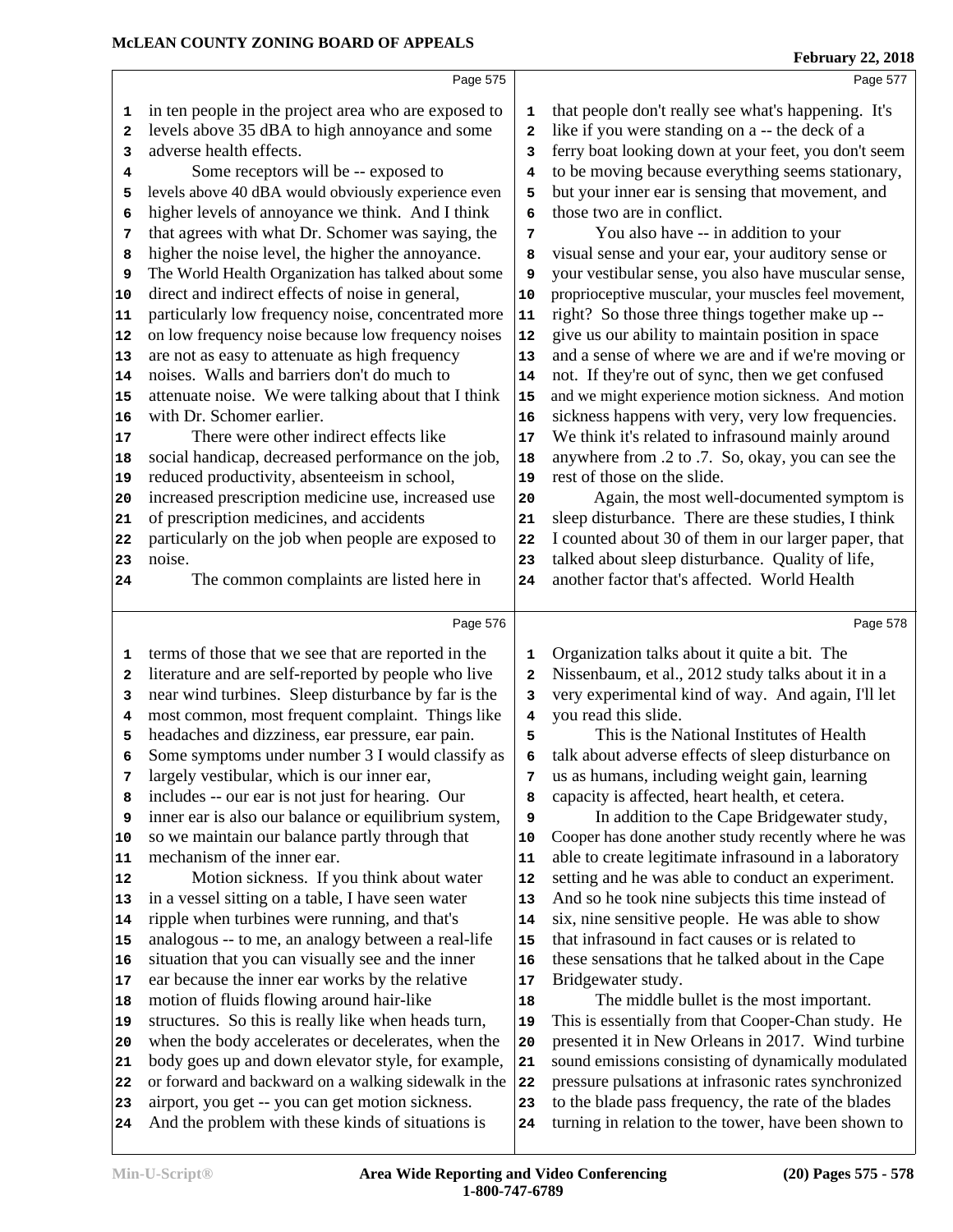**A. There's a formula, it's a mathematical**

| 1        | cause sensations and other adverse health effects                                               | 1                       | participating or nonparticipating residents. And a   |
|----------|-------------------------------------------------------------------------------------------------|-------------------------|------------------------------------------------------|
| 2        | under controlled, visually blinded laboratory                                                   | $\overline{\mathbf{2}}$ | preliminary analysis of the octave band levels       |
| 3        | conditions. And he says that alternative                                                        | 3                       | modelled by DNV for this project will undoubtedly    |
| 4        | explanations such as the well-known nocebo effect                                               | 4                       | expose a number of McLean County residents to        |
| 5        | are no longer acceptable as counter arguments                                                   | 5                       | extreme annoyance and adverse health effects.        |
| 6        | because direct cause and effect has been                                                        | 6                       | <b>QUESTIONS BY</b>                                  |
| 7        | established.                                                                                    | 7                       | <b>MR. ARMSTRONG:</b>                                |
| 8        | MR. ARMSTRONG: Can I interrupt you for a                                                        | 8                       | Q. Dr. Punch, you mentioned during your              |
| 9        | second? Can you open up this computer? I want to                                                | 9                       | presentation about the ability to do a calculation   |
| 10       | ask you some questions before you get to your                                                   | 10                      | to see what the dBA level is when you have the       |
| 11       | conclusions.                                                                                    | 11                      | frequency and dB level at a receptor. Do you recall  |
| 12       | <b>CHAIRMAN FINNIGAN:</b> We're going to give                                                   | 12                      | that?                                                |
| 13       | you another five minutes. We got kind of started                                                | 13                      | A. I did, I do.                                      |
| 14       | late, so Darrell put eight minutes on there.                                                    | 14                      | Q. Did you do that for a sampling of the             |
| 15       | MR. ARMSTRONG: Okay, that will help.                                                            | 15                      | receptors using the information that was provided by |
| 16       | I'll let him finish then and we'll get to the other                                             | 16                      | the applicant in this case?                          |
| 17       | issues. I didn't want to run out of time. Thank                                                 | 17                      | A. I did. I believe it's Table 5-1.                  |
| 18       | you.                                                                                            | 18                      | Q. There are other --                                |
| 19       | MR. PUNCH: So we know that things that we                                                       | 19                      | A. I don't know what the numbers are.                |
| 20       | can't see, touch, taste or smell can definitely hurt                                            | 20                      | Q. Okay.                                             |
| 21       | us. Why then can't we believe that things we can't                                              | 21                      | A. It's a long list of receptors.                    |
| 22       | hear can also hurt us? Cooper's research, as I just                                             | 22                      | Q. So you did a calculation where you                |
| 23       | said, has shown under controlled laboratory                                                     | 23                      | converted the applicant's dB level in its sound      |
| 24       | conditions that wind turbine noise can cause                                                    | 24                      | study to a dBA level.                                |
|          |                                                                                                 |                         |                                                      |
|          | Page 580                                                                                        |                         | Page 582                                             |
| 1        | identifiable sensations and other adverse effects in                                            | 1                       | A. Yes.                                              |
| 2        | some people. Again, these are sensitive listeners,                                              | 2                       | Q. Is that what you did?                             |
| 3        | sensitive people. These effects are consistent with                                             | 3                       | A. Yes, there's a formula by which you can           |
| 4        | complaints of people who live near wind turbine                                                 | 4                       | convert.                                             |
| 5        | projects similar to the one proposed by the Bright                                              | 5                       | $Q.$ And $-$                                         |
| 6        | Stalk Wind Farm project.                                                                        | 6                       | A. It's a dB formula.                                |
| 7        | And in conclusion, I would say that what I                                                      | 7                       | Q. It's a dB formula?                                |
| 8        | tried to say here is that annoyance can lead to                                                 | 8                       | A. It is.                                            |
| 9        | health issues based on the World Health Organization                                            | 9                       | Q. Okay. And you said that you did, you did          |
| 10       | definition of health; that there are a lot of                                                   | 10                      | a sampling of the table. You did not do the entire   |
| 11       | anecdotal and a lot of peer reviewed scientific                                                 | 11                      | table?                                               |
| 12       |                                                                                                 |                         |                                                      |
| 13       | studies that demonstrate both direct and indirect                                               | 12                      | A. No, it takes a long time to do this and I         |
|          | associations between audible and inaudible wind                                                 | 13                      | $just -$                                             |
| 14       | turbine noise and a variety of adverse health                                                   | 14                      | MS. ANTONIOLLI: I'm going to object to               |
| 15       | effects. Infrasound at levels below the levels at                                               | 15                      | his testimony about doing calculations to come up    |
| 16       | which we can hear them has been shown to relate                                                 | 16                      | with model results if he's not qualified to do that. |
| 17       | directly to negative sensations and adverse health                                              | 17                      | I'm assuming he's not qualified to do that.          |
| 18       | effects. Therefore, what we can't hear can hurt us.                                             | 18                      | Q. Do you know how to make -- do you know how        |
| 19       | Can hurt us.                                                                                    | 19                      | to do the dB calculation that you just testified to? |
| 20       | The IPCB regulations fail to account for                                                        | 20                      | A. Are you asking me?                                |
| 21       | infrasound given their lack of attention to                                                     | 21                      | Yes.<br>Q.                                           |
| 22<br>23 | frequencies below 31.5 hertz. Also those<br>regulations don't adequately protect the health and | 22<br>23                | A. Yes.<br>Q. How do you do it?                      |

Page 579

**February 22, 2018**

### Page 581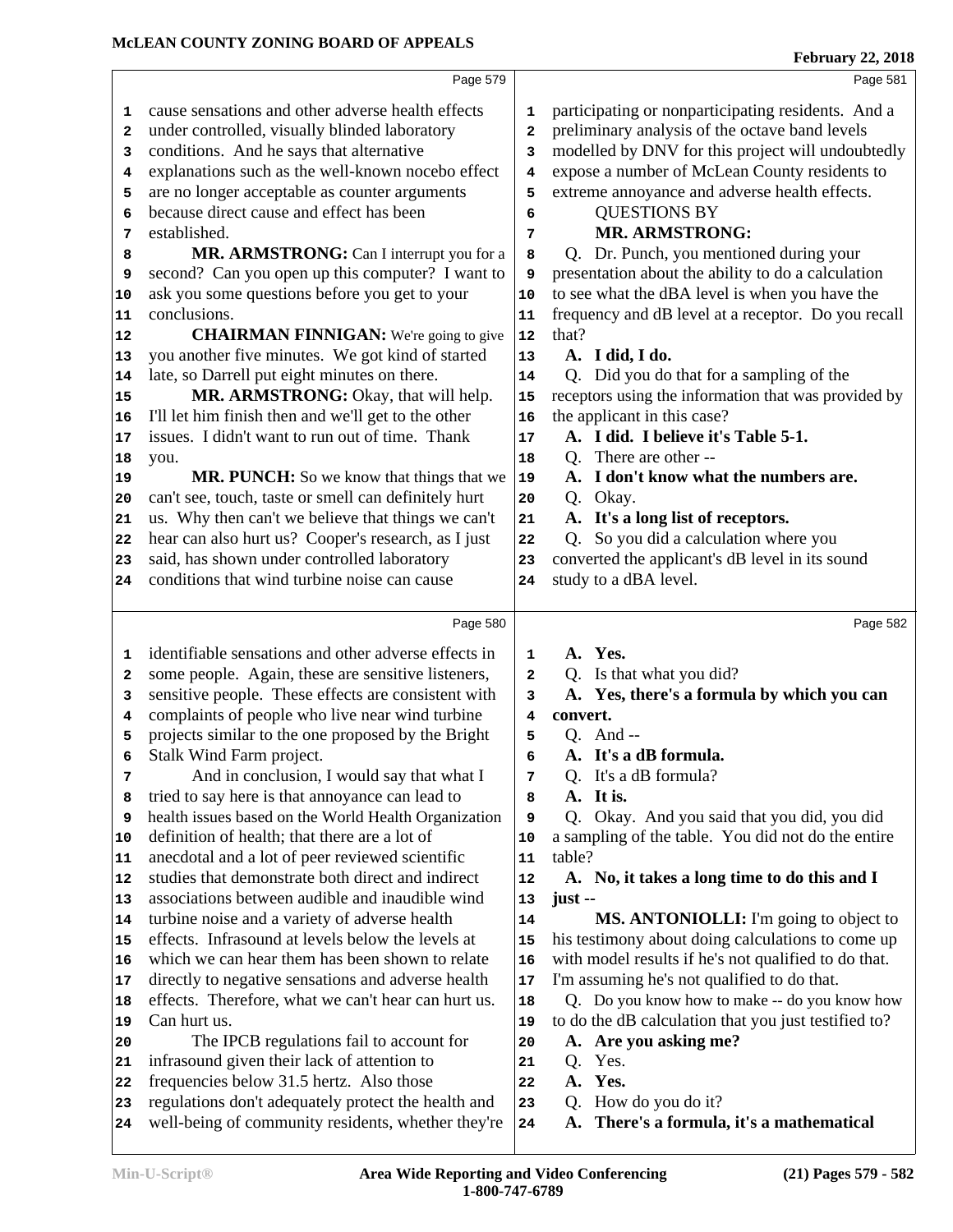|              | Page 583                                                                                              |              | Page 585                                                           |
|--------------|-------------------------------------------------------------------------------------------------------|--------------|--------------------------------------------------------------------|
| 1            | formula, it's dB, I deal with dB a lot, I've done                                                     | 1            | Q. Did you find any receptors that, that --                        |
| $\mathbf{2}$ | this before and --                                                                                    | $\mathbf{2}$ | let me start with this. Did you find any receptors                 |
| 3            | Q. Can you generally explain what the formula                                                         | 3            | that exceeded 40 dBA after you did the calculation?                |
| 4            | is in non --                                                                                          | 4            | A. I did.                                                          |
| 5            | A. Yeah.                                                                                              | 5            | Q. About how many of the receptors did you                         |
| 6            | Q. And the trends or is the actual                                                                    | 6            | examine as part of your sampling?                                  |
| 7            | calculation --                                                                                        | 7            | A. I looked at 1,000 hertz, I looked also at                       |
| 8            | A. Well --                                                                                            | 8            | 500, but I thought -- I found looking at 1,000 was                 |
| 9            | MS. ANTONIOLLI: I object to him                                                                       | 9            | sufficient.                                                        |
| 10           | testifying about this information. He has not                                                         | 10           | Q. How many, how many receptors did you                            |
| 11           | qualified himself as an acoustician. He's an                                                          | 11           | examine?                                                           |
| 12           | audiologist.                                                                                          | 12           | A. Oh, did I calculate?                                            |
| 13           | MR. ARMSTRONG: I think, you know, he's in                                                             | 13           | Yes, that you calculated.<br>Q.                                    |
| 14           | the process of explaining why he knows how to do it                                                   | 14           | A. Yes, okay, I think 14.                                          |
| 15           | and how he knows how to do it.                                                                        | 15           | Q. Okay. And of those 14, did you find any                         |
| 16           | MS. ANTONIOLLI: Are you claiming that                                                                 | 16           | that exceeded 40 dBA?                                              |
| 17           | he's an expert in this area?                                                                          | 17           | A. I did.                                                          |
| 18           | MR. ARMSTRONG: I'm claiming that he can                                                               | 18           | Q. Okay. And did you find any that exceeded                        |
| 19           | do the calculation.                                                                                   | 19           | 38 dBA?                                                            |
| 20           | <b>CHAIRMAN FINNIGAN:</b> We're going to let him                                                      | 20           | A. Yes.                                                            |
| 21           | do it. We can put the emphasis on it we want to.                                                      | 21           | Q. Okay. How many did you find that exceeded                       |
| 22           | We can decide whether we want to use the evidence or                                                  | 22           | 40 dBA?                                                            |
| 23           | not.                                                                                                  | 23           | A. I think I did a count of the number that                        |
| 24           | MS. ANTONIOLLI: Okay, understood.                                                                     | 24           | exceeded 38 because I -- I learned looking at a                    |
|              |                                                                                                       |              |                                                                    |
|              |                                                                                                       |              |                                                                    |
|              | Page 584                                                                                              |              | Page 586                                                           |
| 1            | <b>BY MR. ARMSTRONG:</b>                                                                              | 1            | number of these across the total number, that any                  |
| $\mathbf{2}$ | Q. All right. Are you able to in relatively                                                           | $\mathbf{2}$ | receptor that receives 38 dB at 1,000 hertz, the                   |
| 3            | simple terms explain the mathematical calculation or                                                  | 3            | octave band of 1,000 hertz, if you add those                       |
| 4            | is it a complicated --                                                                                | 4            | together and do the conversion, those will show a                  |
| 5            | A. Well, I think I --                                                                                 | 5            | dBA value exceeding 40 dBA.                                        |
| 6            | Q. -- mathematical calculation?                                                                       | 6<br>7       | Q. How many receptors did you find in your                         |
| 7<br>8       | A. Well, the simple -- I mean the basis for                                                           | 8            | sampling that exceeded 38 dBA?<br>A. 42 I think.                   |
| 9            | this conversion capability is that dBA subtracts a<br>number of decibels from frequencies below 1,000 | 9            | Okay. And do you recall how many you<br>Q.                         |
| 10           | hertz, and it does subtract it a little bit from                                                      | 10           | found that exceeded 40 in your sample?                             |
| 11           | frequencies above 1,000. There's no subtraction or                                                    | ${\bf 11}$   | A. No, I didn't do that separately. As I                           |
| 12           | correction at 1,000 hertz. And you can look at                                                        | ${\bf 12}$   | said, this takes a lot of time.                                    |
| 13           | 1,000 hertz and pretty well predict roughly, albeit                                                   | 13           | Q. Okay. And you said you didn't do this                           |
| 14           | roughly, you can predict the relative dBA level                                                       | 14           | calculation with every single receptor.                            |
| 15           | that's going to come out of that conversion applying                                                  | 15           | A. That's right.                                                   |
| 16           | that formula, dB formula.                                                                             | 16           | And of the ones that you did sample, do<br>Q.                      |
| 17           | Q. And that's a generally accepted                                                                    | 17           | you recall what the highest dBA was that you found?                |
| 18           | calculation?                                                                                          | 18           | A. I have it here.                                                 |
| 19           | A. Yes, it is.                                                                                        | 19           | Q. What are you looking at there?                                  |
| 20           | Q. And you did that calculation with a                                                                | 20           | A. I'm looking at a table of the ones that I                       |
| 21           | sampling of these receptors, using the information                                                    | 21           | calculated. I think there are 14 in that list --                   |
| 22           | for the receptors that was provided in the sound                                                      | 22           | Okay. Now--<br>Q.                                                  |
| 23<br>24     | study by the applicant?<br>A. Yes.                                                                    | 23<br>24     | A. -- that exceeded.<br>Q. Hang on. I want you to review the table |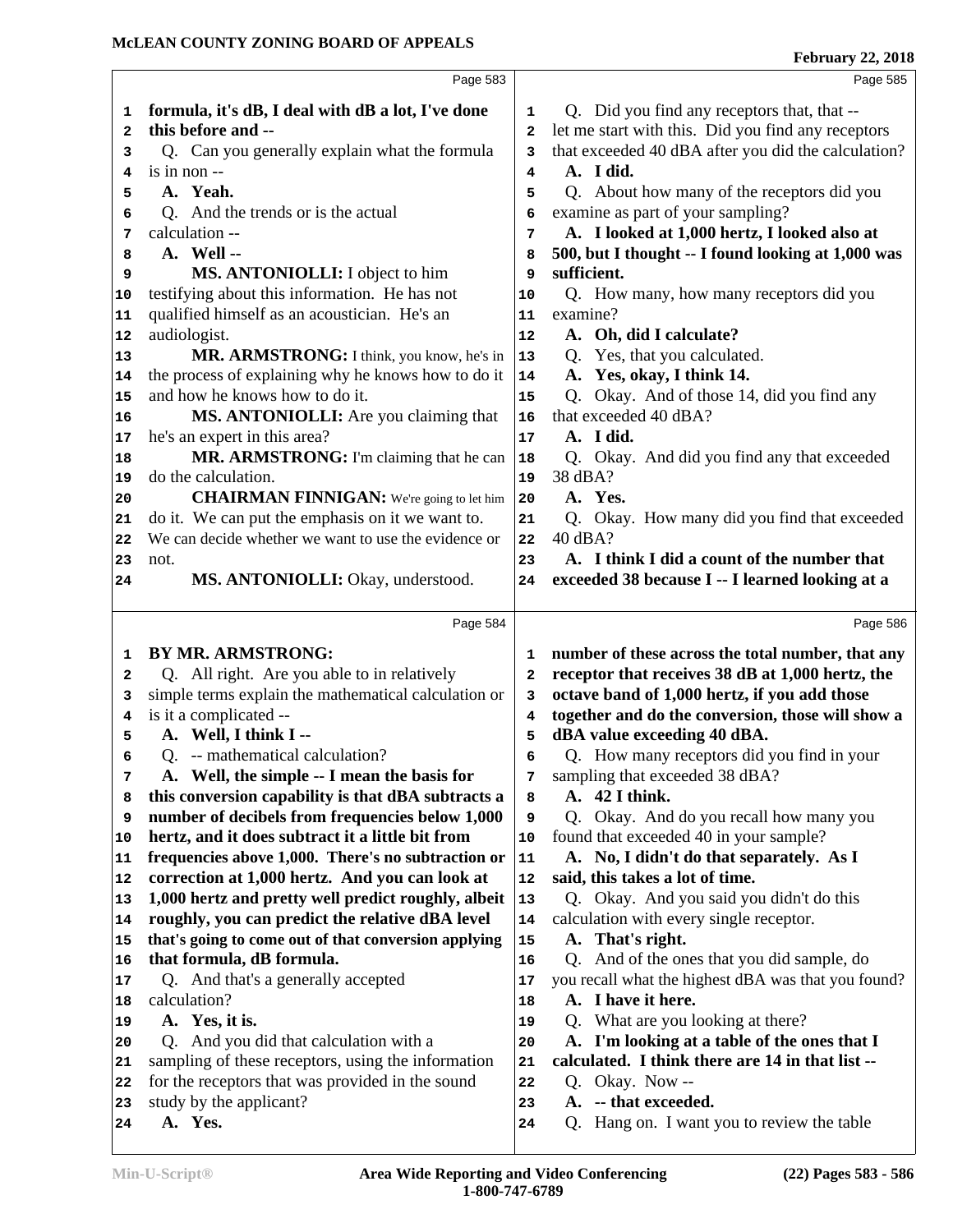|    | Page 587                                             |              | Page 589                                             |
|----|------------------------------------------------------|--------------|------------------------------------------------------|
| 1  | but not say anything until I ask you a question,     | 1            | MS. ANTONIOLLI: Okay, well --                        |
| 2  | okay? Go ahead and review the table.                 | $\mathbf{2}$ | MR. ARMSTRONG: I'll give you the computer            |
| 3  | A. It's a three column table.                        | 3            | and you can look at it.                              |
| 4  | Q. Just review it, don't say anything about          | 4            | MS. ANTONIOLLI: What I'm saying is, first            |
| 5  | it, tell me when you're done.                        | 5            | of all, we've established that he's not an           |
| 6  | A. Just review the layout of the table?              | 6            | acoustician. He's talking about calculations he's    |
| 7  | Describe it?                                         | 7            | done to show compliance with some standard that he's |
| 8  | Q. Well, no. Would reviewing the table               | 8            | talking about, and now we don't have those           |
| 9  | refresh your recollection about how many, about what | 9            | calculations even to look at.                        |
| 10 | the highest dBA level was you found from your        | 10           | MR. ARMSTRONG: Well, first of all, the               |
| 11 | sampling?                                            | 11           | board already permitted him, they already decided to |
| 12 | A. Oh, yes, I see.                                   | 12           | permit him to testify about this. The calculations   |
| 13 | Q. Okay, now --                                      | 13           | are available on a spreadsheet.                      |
| 14 | MS. ANTONIOLLI: I object. They're                    | 14           | MS. ANTONIOLLI: Okay, I object to this               |
| 15 | talking about a table we don't have in front of us.  | 15           | line of questioning, but I'll let the board decide   |
| 16 | We don't know what calculations he's done or haven't | 16           | what to do.                                          |
| 17 | seen them.                                           | 17           | <b>CHAIRMAN FINNIGAN:</b> If we would take just      |
| 18 | MR. ARMSTRONG: I -- he explained the                 | 18           | a little recess, could you email that to the, to     |
| 19 | calculations that he did just now. I'm -- the        | 19           | our -- and then she would have it?                   |
| 20 | table, the reason she doesn't have it is because we  | 20           | MR. ARMSTRONG: Do you have WiFi here that            |
| 21 | didn't have it either. I have it and I'm happy to    | 21           | it could be emailed? Sure, we'll be happy to do      |
| 22 | provide it to her and I'm happy to provide it as an  | 22           | that.                                                |
| 23 | exhibit. I just don't have it in printed fashion     | 23           | <b>CHAIRMAN FINNIGAN:</b> She's pretty smart.        |
| 24 | right now. I can do it and bring it next time and    | 24           | MR. ARMSTRONG: It's not her I'm worried              |
|    |                                                      |              |                                                      |
|    | Page 588                                             |              | Page 590                                             |
| 1  | I'm happy to email it to her if she wants.           | 1            | about. It's us on this side of the table.            |
| 2  | <b>CHAIRMAN FINNIGAN:</b> I don't think we can       | $\mathbf{z}$ | MS. WALLEY: Mr. Armstrong, we'll just go             |
| з  | talk about it until she's seen a copy of it.         | 3            | get a thumb drive and he can just upload it on there |
| 4  | MR. ARMSTRONG: Well, and on top of that,             | 4            | and I can give it to Ms. Antoniolli.                 |
| 5  | any document can be used to refresh a recollection,  | 5            | (Pause at 8:37 p.m. to 8:45 p.m.)                    |
| 6  | refresh the recollection of a witness. Doesn't have  | 6            | <b>CHAIRMAN FINNIGAN:</b> Did you get that?          |
| 7  | to be admissible, doesn't have to be disclosed.      | 7            | MS. ANTONIOLLI: I did, thank you.                    |
| 8  | <b>CHAIRMAN FINNIGAN:</b> She should have a          | 8            | <b>CHAIRMAN FINNIGAN:</b> So far she hasn't          |
| 9  | chance to prepare, see what she's working against,   | 9            | objected, so I guess you can go ahead.               |
| 10 | $SO -$                                               | 10           | MS. ANTONIOLLI: Go ahead.                            |
| 11 | <b>MR. ARMSTRONG:</b> I'll be happy to show it       | 11           | MR. ARMSTRONG: You have the file, the two            |
| 12 | to her and she can --                                | 12           | files?                                               |
| 13 | <b>CHAIRMAN FINNIGAN:</b> She should have it.        | 13           | <b>MS. ANTONIOLLI: Yes.</b>                          |
| 14 | MR. ARMSTRONG: I'll be happy to show it              | 14           | <b>BY MR. ARMSTRONG:</b>                             |
| 15 | to her and she can cross-examine. And I'll note for  | 15           | Q. Okay, I'm not sure I remember where we            |
| 16 | the record there were several exhibits that were     | 16           | left off, Dr. Punch, but you were explaining how you |
| 17 | handed to me earlier during these proceedings after  | 17           | performed the calculation to convert from dB to dBA  |
| 18 | the witness testified, so --                         | 18           | and then you had done that using the applicant's     |
| 19 | <b>CHAIRMAN FINNIGAN: Okay.</b>                      | 19           | tables, right?                                       |
| 20 | MS. ANTONIOLLI: Well, you don't --                   | 20           | A. Right.                                            |
| 21 | correct me if I'm wrong, but you don't have it even  | 21           | Q. And you found -- you didn't do that for           |
| 22 | available today?                                     | 22           | every receptor.                                      |
| 23 | MR. ARMSTRONG: You can look. It's right              | 23           | A. No, just a sample.                                |
| 24 | here on the computer.                                | 24           | Okay. And the sample that you did was<br>Q.          |
|    |                                                      |              |                                                      |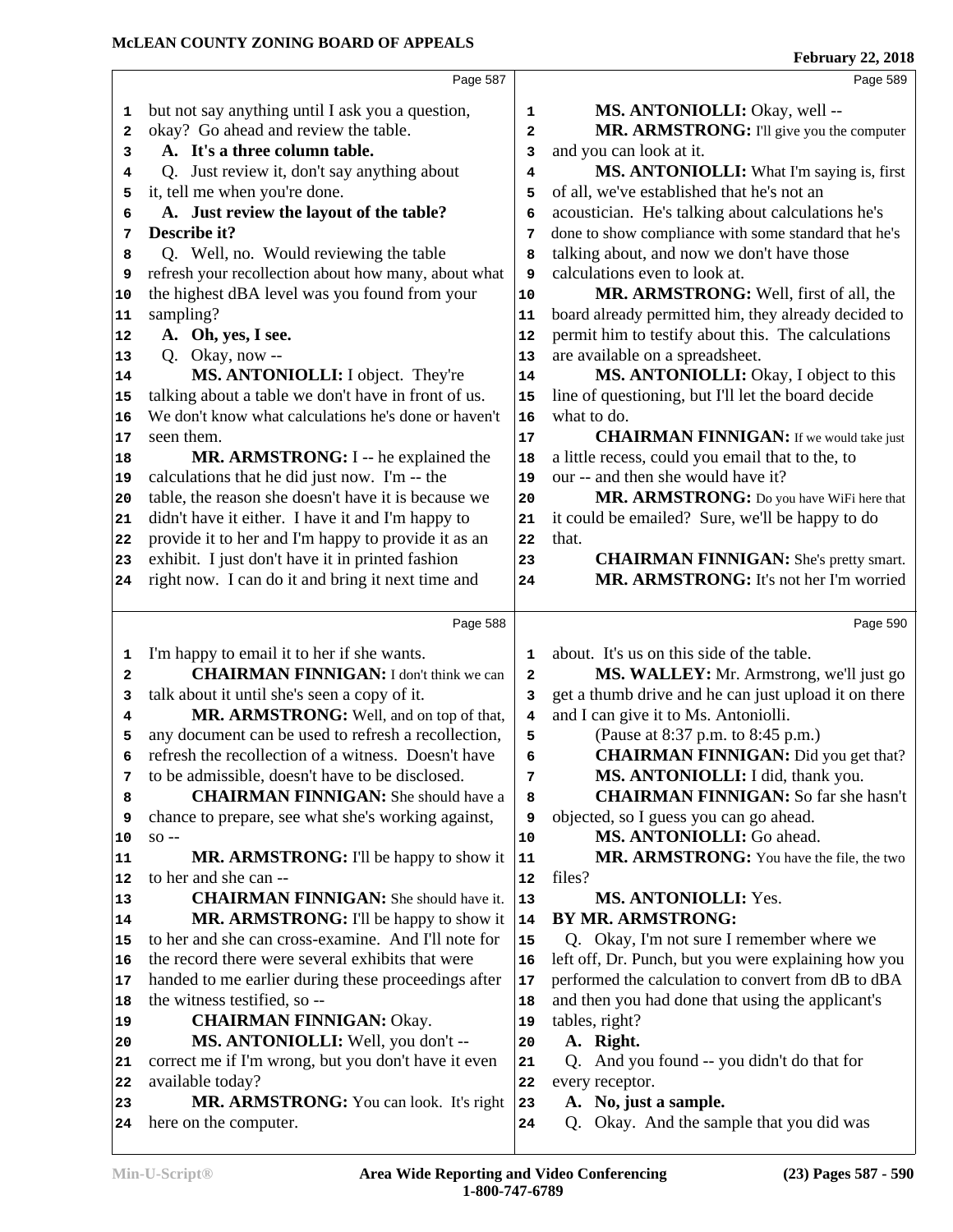|              | Page 591                                                                                              |              | Page 593                                                                           |
|--------------|-------------------------------------------------------------------------------------------------------|--------------|------------------------------------------------------------------------------------|
| 1            | approximately how many receptors, do you recall?                                                      | 1            | Q. How does a dBA over 38 relate to                                                |
| $\mathbf{2}$ | A. I think it was 14.                                                                                 | $\mathbf{2}$ | annoyance?                                                                         |
| 3            | Q. Okay.                                                                                              | 3            | A. Well, as I showed in that one slide I                                           |
| 4            | A. All of which showed --                                                                             | 4            | believe from Health Canada, annoyance is going to be                               |
| 5            | Q. Hang on.                                                                                           | 5            | pretty high among people over -- exposed to over 35,                               |
| 6            | A. Okay.                                                                                              | 6            | certainly over 40 dB.                                                              |
| 7            | Q. And do you have your -- do you have your                                                           | 7            | Q. And the higher the dBA, generally the                                           |
| 8            | table? Not your spreadsheet but your table.                                                           | 8            | higher levels of --                                                                |
| 9            | A. No, I just shut my computer down, I don't                                                          | 9            | A. That's what the literature has shown, the                                       |
| 10           | have it. You told me to shut it down.                                                                 | 10           | research has shown.                                                                |
| 11           | Q. Turn it back on please.                                                                            | 11           | Q. And you agree with that research and                                            |
| 12           | <b>CHAIRMAN FINNIGAN:</b> Stop the clock,                                                             | 12           | literature?                                                                        |
| 13           | Darrell.                                                                                              | 13           | A. Yes.                                                                            |
| 14           | A. It's an older computer. Here it comes.                                                             | 14           | Q. Okay.                                                                           |
| 15           | Q. All right, you did a sampling, as we said                                                          | 15           | <b>CHAIRMAN FINNIGAN:</b> Are you about at the                                     |
| 16           | several times, of approximately 14 or 15 receptors?                                                   | 16           | end of it?                                                                         |
| 17           | A. Correct.                                                                                           | 17           | MR. ARMSTRONG: Yeah, I was just going                                              |
| 18           | Q. And what -- how many of those receptors                                                            | 18           | to -- I was just going to say I apologize for not                                  |
| 19           | were, that you sampled were above 38 dBA?                                                             | 19           | having paper copies of these today. I would like to                                |
| 20           | A. 14 I believe. 14 I believe.                                                                        | 20           | offer these, the table, as an exhibit. And the                                     |
| 21           | Q. So all 14 that are shown up here on your                                                           | 21           | applicant's counsel has been provided with the                                     |
| 22           | table, correct?                                                                                       | 22           | spreadsheet as well that is the backup, so I'd like                                |
| 23           | A. Yes.                                                                                               | 23           | to offer that. And I'd also like to offer SLG                                      |
| 24           | Q. And did you sample other receptors -- or                                                           | 24           | Exhibit 17 which is Dr. Punch's c.v., SLG Exhibit 18                               |
|              |                                                                                                       |              |                                                                                    |
|              | Page 592                                                                                              |              | Page 594                                                                           |
| 1            | strike that, let me ask you this. How many on the                                                     | 1            | which is a paper copy of the PowerPoint presentation                               |
| 2            | table are above 40 dBA?                                                                               | $\mathbf{2}$ | that he presented tonight, and then lastly --                                      |
| з            | A. All of them.                                                                                       | 3            | actually I think I already admitted the paper that                                 |
| 4            | Q. All right, what's the highest dBA of your                                                          | 4            | he wrote, I believe. Is that over there?                                           |
| 5            | sample that's on the table?                                                                           | 5            | MR. DICK: SLG 19.                                                                  |
| 6            | A. I believe it's 44.7.                                                                               | 6            | MR. ARMSTRONG: Okay, okay. So in                                                   |
| 7            | Q. Okay.                                                                                              | 7            | addition to that, SLG 18 which is the PowerPoint,                                  |
| 8            | A. Receptor 1.                                                                                        | 8            | SLG 17 which is the c.v., and I'll have to mark his                                |
| 9            | Q. And having done the sample of this                                                                 | 9            | other documents later.                                                             |
| 10           | approximately 14 receptors, do you believe that had                                                   | 10           | MS. WALLEY: Do you have copies of 17 and                                           |
| 11           | you done every single receptor that you would have                                                    | 11           | 18 to hand out?                                                                    |
| 12           | found additional receptors that exceed 40 dBA?                                                        | 12           | MR. ARMSTRONG: Yes, I do.                                                          |
| 13           | A. I do believe that, yes.                                                                            | 13           | <b>MS. WALLEY:</b> Okay, have they been given to                                   |
| 14           | Q. And do you believe that you would -- if                                                            | 14           | Ms. Antoniolli?                                                                    |
| 15           | you had done the entire table, you would find                                                         | 15           | MR. ARMSTRONG: Yes.                                                                |
| 16           | additional receptors that exceed 38 dBA?                                                              | 16           | <b>CHAIRMAN FINNIGAN:</b> Any objections to                                        |
| 17           | A. Oh, yes, there are definitely more.                                                                | 17           | those?                                                                             |
| 18           | Q. Okay. And again, just tell us what's the                                                           | 18           | MS. ANTONIOLLI: No.                                                                |
| 19           | significance of a dBA figure that is over 38. Why<br>is that important?                               | 19           | <b>CHAIRMAN FINNIGAN:</b> We can -- do you have                                    |
| 20           |                                                                                                       | 20           | any objection to the PowerPoint?                                                   |
|              |                                                                                                       |              |                                                                                    |
| 21           | A. If, if at 1,000 hertz you see -- the                                                               | 21           | MS. ANTONIOLLI: No.                                                                |
| 22           | octave band of 1,000 hertz you see something around                                                   | 22           | <b>CHAIRMAN FINNIGAN:</b> What was emailed to                                      |
| 23<br>24     | 37 or 38 or higher, almost inevitably your dBA is<br>going to be equivalent to something over 40 dBA. | 23<br>24     | you or on the spreadsheet, you're okay with that?<br>MS. ANTONIOLLI: No objection. |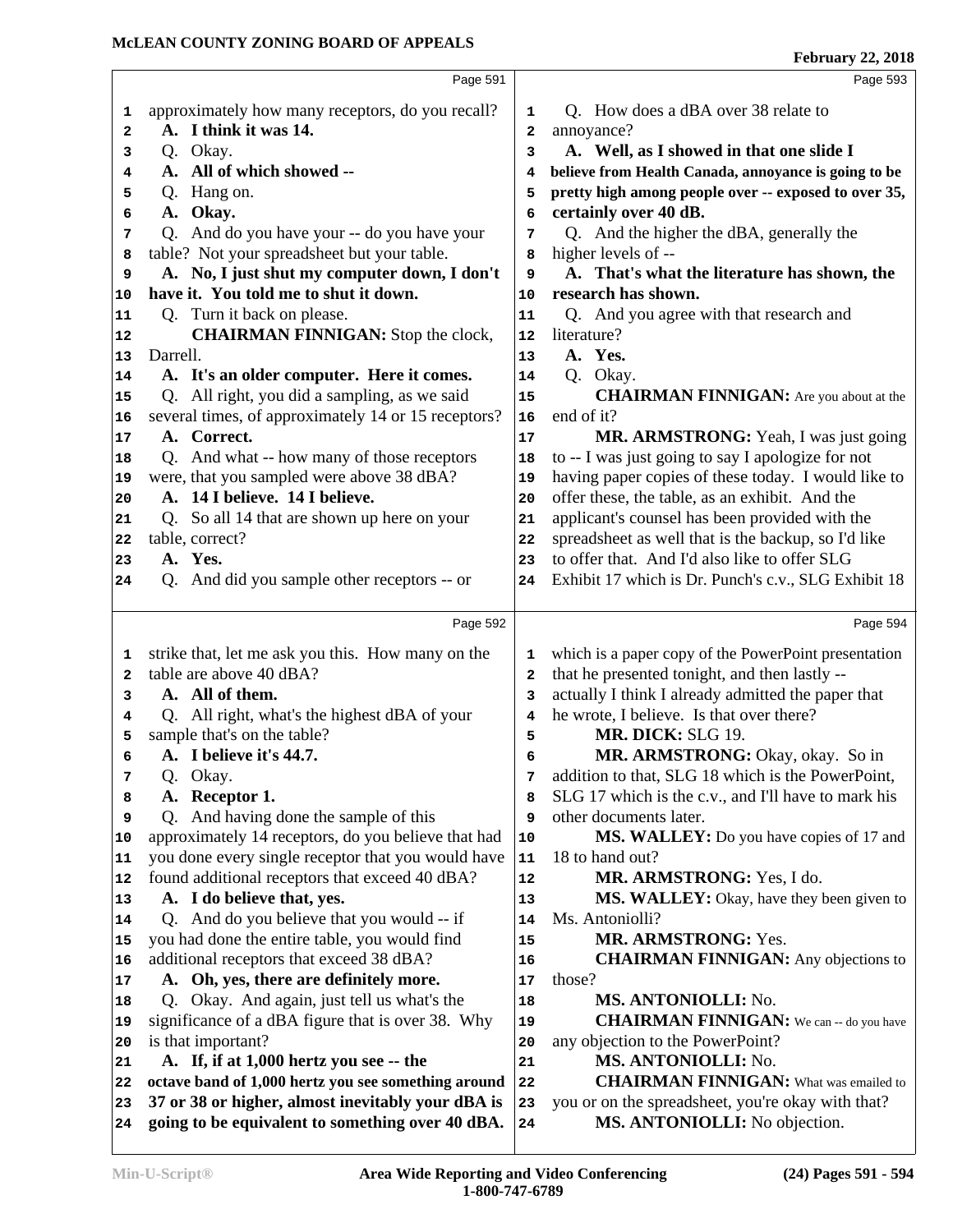|                                                      |                                                                                                                                                                                                                                                                                                                                                                                                                                                                                                       | Pedruary 22, 2018                                    |
|------------------------------------------------------|-------------------------------------------------------------------------------------------------------------------------------------------------------------------------------------------------------------------------------------------------------------------------------------------------------------------------------------------------------------------------------------------------------------------------------------------------------------------------------------------------------|------------------------------------------------------|
| Page 595                                             |                                                                                                                                                                                                                                                                                                                                                                                                                                                                                                       | Page 597                                             |
| <b>CHAIRMAN FINNIGAN:</b> Okay, we'll admit          | 1                                                                                                                                                                                                                                                                                                                                                                                                                                                                                                     | MS. ANTONIOLLI: Were there any extras?               |
| these.                                               | $\mathbf{2}$                                                                                                                                                                                                                                                                                                                                                                                                                                                                                          | MR. HOHULIN: You can have mine.                      |
| MR. ARMSTRONG: And I just want to make               | 3                                                                                                                                                                                                                                                                                                                                                                                                                                                                                                     | MS. ANTONIOLLI: Appreciate it, thanks.               |
| sure I understand what -- number one, what has been  | 4                                                                                                                                                                                                                                                                                                                                                                                                                                                                                                     | <b>CHAIRMAN FINNIGAN:</b> Are we good on that?       |
| admitted and what has not been admitted, and if the  | 5                                                                                                                                                                                                                                                                                                                                                                                                                                                                                                     | <b>MS. ANTONIOLLI: Yes.</b>                          |
| items that are objected to are not admitted, I'd     | 6                                                                                                                                                                                                                                                                                                                                                                                                                                                                                                     | <b>CHAIRMAN FINNIGAN:</b> I think we're were up      |
| like to know what the objection is so I can respond. | 7                                                                                                                                                                                                                                                                                                                                                                                                                                                                                                     | to questions from the board, right? Questions?       |
| MS. ANTONIOLLI: I'm not objecting to any             | 8                                                                                                                                                                                                                                                                                                                                                                                                                                                                                                     | MR. BANGERT: Did any of the receptors                |
|                                                      | 9                                                                                                                                                                                                                                                                                                                                                                                                                                                                                                     | that you tested in your 14 receptors -- did any of   |
| into the record yet?                                 | 10                                                                                                                                                                                                                                                                                                                                                                                                                                                                                                    | the research that you did on the 14 receptors, of    |
| MR. ARMSTRONG: I did and the chair said              | 11                                                                                                                                                                                                                                                                                                                                                                                                                                                                                                    | those 14, did you differentiate those between        |
|                                                      | 12                                                                                                                                                                                                                                                                                                                                                                                                                                                                                                    | participating landowners and nonparticipating        |
|                                                      | 13                                                                                                                                                                                                                                                                                                                                                                                                                                                                                                    | landowners?                                          |
|                                                      | 14                                                                                                                                                                                                                                                                                                                                                                                                                                                                                                    | MR. PUNCH: I did not. I thought of that              |
| clarification on that.                               | 15                                                                                                                                                                                                                                                                                                                                                                                                                                                                                                    | later, but there's no way I could really do that in  |
| <b>CHAIRMAN FINNIGAN:</b> Everything we've got       | 16                                                                                                                                                                                                                                                                                                                                                                                                                                                                                                    | the time I had. I'm not even sure I had the data to  |
|                                                      | 17                                                                                                                                                                                                                                                                                                                                                                                                                                                                                                    | do that.                                             |
|                                                      | 18                                                                                                                                                                                                                                                                                                                                                                                                                                                                                                    | MR. BANGERT: And then why did you stop at            |
|                                                      | 19                                                                                                                                                                                                                                                                                                                                                                                                                                                                                                    | 14?                                                  |
|                                                      |                                                                                                                                                                                                                                                                                                                                                                                                                                                                                                       | MR. PUNCH: I picked the ones that were in            |
|                                                      |                                                                                                                                                                                                                                                                                                                                                                                                                                                                                                       | the high range of 37, 38 dB and higher only at 1,000 |
|                                                      |                                                                                                                                                                                                                                                                                                                                                                                                                                                                                                       | hertz because that's a rough index. That tells me    |
|                                                      |                                                                                                                                                                                                                                                                                                                                                                                                                                                                                                       | that it's -- the dBA is going to be probably near 40 |
|                                                      |                                                                                                                                                                                                                                                                                                                                                                                                                                                                                                       |                                                      |
|                                                      |                                                                                                                                                                                                                                                                                                                                                                                                                                                                                                       |                                                      |
| MS. WALLEY: Is this what you gave me?                | 24                                                                                                                                                                                                                                                                                                                                                                                                                                                                                                    | and higher. That's been known I think for a long     |
| Page 596                                             |                                                                                                                                                                                                                                                                                                                                                                                                                                                                                                       | Page 598                                             |
| MR. ARMSTRONG: Yeah, that's what --                  | 1                                                                                                                                                                                                                                                                                                                                                                                                                                                                                                     | time, at least by acousticians.                      |
| MS. WALLEY: Is that the spreadsheet?                 | $\mathbf{z}$                                                                                                                                                                                                                                                                                                                                                                                                                                                                                          | MR. BANGERT: Okay, thank you.                        |
| MR. ARMSTRONG: That's the paper copy.                | 3                                                                                                                                                                                                                                                                                                                                                                                                                                                                                                     | MR. DEAN: Okay, I get a little confused              |
| She has the electronic copy.                         | 4                                                                                                                                                                                                                                                                                                                                                                                                                                                                                                     | sometimes between dBA and dB. So the applicant       |
| MS. WALLEY: We've got copies. Do you                 | 5                                                                                                                                                                                                                                                                                                                                                                                                                                                                                                     | turned in dB, is that what I'm understanding from    |
| want to go ahead and admit them now?                 | 6                                                                                                                                                                                                                                                                                                                                                                                                                                                                                                     | you?                                                 |
| MR. ARMSTRONG: Yes.                                  | 7                                                                                                                                                                                                                                                                                                                                                                                                                                                                                                     | MR. PUNCH: My understanding is the DNV               |
| MS. WALLEY: What do you want to mark them            | 8                                                                                                                                                                                                                                                                                                                                                                                                                                                                                                     | report reported octave band levels. I was not        |
| as?                                                  | 9                                                                                                                                                                                                                                                                                                                                                                                                                                                                                                     | frankly aware of the history of IPCB as Dr. Schomer  |
| <b>MS. TAYLOR:</b> We're short one on 17.            | 10                                                                                                                                                                                                                                                                                                                                                                                                                                                                                                    | described it. I didn't know, for example, that it    |
| MS. ANTONIOLLI: Can I take a copy?                   | 11                                                                                                                                                                                                                                                                                                                                                                                                                                                                                                    | was maximum at any time, but dB -- dB is not dBA if  |
| <b>MS. WALLEY:</b> We'll be passing them out.        | 12                                                                                                                                                                                                                                                                                                                                                                                                                                                                                                    | you're talking about octave bands. dBA is a          |
| Mr. Armstrong, how do you want these marked?         | 13                                                                                                                                                                                                                                                                                                                                                                                                                                                                                                    | compilation of, a calculation of what the total      |
| MR. ARMSTRONG: The table marked as SLG               | 14                                                                                                                                                                                                                                                                                                                                                                                                                                                                                                    | would be in dBA terms if you take all those bands    |
| Exhibit No. 22 and the spreadsheet as SLG Exhibit    | 15                                                                                                                                                                                                                                                                                                                                                                                                                                                                                                    | and combine them.                                    |
| No. 23.                                              | 16                                                                                                                                                                                                                                                                                                                                                                                                                                                                                                    | <b>MR. DEAN:</b> And the applicant didn't do         |
| MS. WALLEY: Okay.                                    | 17                                                                                                                                                                                                                                                                                                                                                                                                                                                                                                    | that process?                                        |
| <b>CHAIRMAN FINNIGAN:</b> Those are fine, those      | 18                                                                                                                                                                                                                                                                                                                                                                                                                                                                                                    | MR. PUNCH: No, no. And -- no.                        |
| are -- we've got them already. Those are admitted.   | 19                                                                                                                                                                                                                                                                                                                                                                                                                                                                                                    | MR. DEAN: Okay, can you help me                      |
| MR. ARMSTRONG: Thank you.                            | 20                                                                                                                                                                                                                                                                                                                                                                                                                                                                                                    | understand the LEQ and how it relates to dBA? Is     |
| MR. DEAN: Mr. Chairman, was that the                 | 21                                                                                                                                                                                                                                                                                                                                                                                                                                                                                                    | dBA and LEQ the same thing?                          |
| thumb drive thing we just dealt with?                | 22                                                                                                                                                                                                                                                                                                                                                                                                                                                                                                    | MR. PUNCH: Well, you have dB LAeq, you               |
| <b>MS. ANTONIOLLI: Yes.</b>                          | 23                                                                                                                                                                                                                                                                                                                                                                                                                                                                                                    | can have that, and most of the time dB EQ -- LEQ is  |
|                                                      | of the exhibits that you just -- did you move them<br>that they will be admitted. I assumed he was<br>referring to SLG 18 which was the PowerPoint as well<br>as 17 which is the c.v., but maybe we should get<br>we admitted. The only thing that she has an<br>objection to in my understanding is the thumb drive<br>spreadsheet, whatever you're going to call it; is<br>that right?<br><b>MR. DEAN:</b> She didn't object to it. She<br>said no.<br><b>CHAIRMAN FINNIGAN:</b> I thought she did. | 20<br>21<br>22<br>23                                 |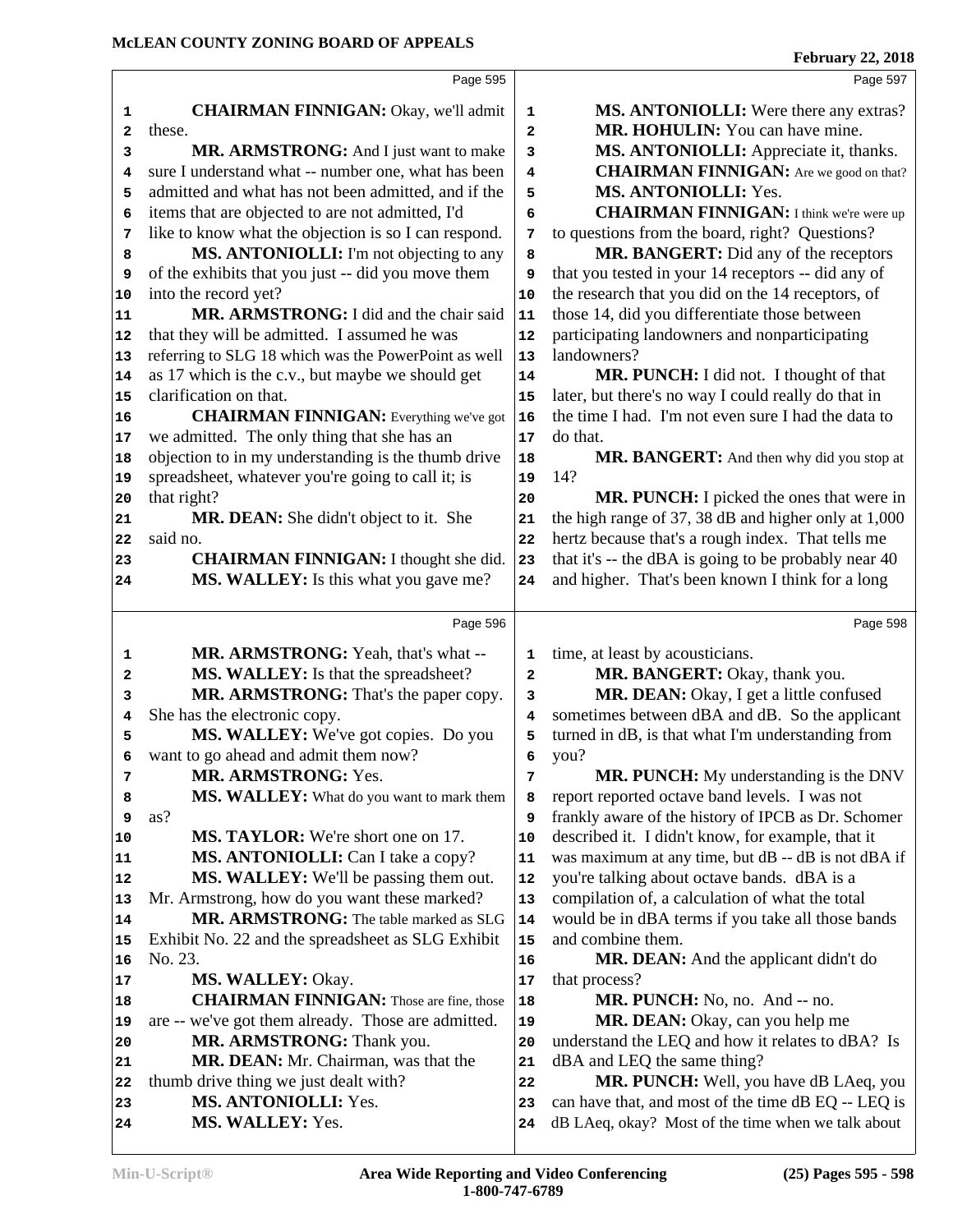|                      | Page 599                                                                                               |          | Page 601                                                           |
|----------------------|--------------------------------------------------------------------------------------------------------|----------|--------------------------------------------------------------------|
| 1                    | LEQ, we're talking about a dBA number. The nice                                                        | 1        | dB and over -- dBA, excuse me, and over when you                   |
| $\mathbf{2}$         | thing about dBA is it is one number, and people can                                                    | 2        | calculate the dBA equivalence for all those -- at                  |
|                      | use it, understand it, and apply it to many                                                            | 3        | least for the ones I looked at, all those receptors                |
| 3                    | situations. The bad thing I think in this case is                                                      | 4        | that were -- that would be getting 37 or 38 I think                |
| 4                    | it doesn't -- it ignores infrasound, it ignores low                                                    |          | I used, 38 dB or higher at 1,000 hertz.                            |
| 5                    | frequencies basically by filtering out those                                                           | 5<br>6   | You know, if I may say, this whole -- my                           |
| 6                    |                                                                                                        |          |                                                                    |
| 7                    | frequencies.                                                                                           | 7        | whole presentation was getting at the 40 dBA as the                |
| 8                    | MR. DEAN: Thank you.<br>MR. KURITZ: But the Illinois Pollution                                         | 8        | standard. As like Dr. Schomer was saying, I'm                      |
| 9                    |                                                                                                        | 9        | agreeing with him on this, that that's one thing                   |
| 10                   | Control Board standards are in dB not dBA, correct?<br>MR. PUNCH: That's correct.                      | 10       | that we can agree on, it's LEQ over a long period of               |
| 11                   |                                                                                                        | 11       | time, and I'm trying to relate health effects to                   |
| 12                   | MR. KURITZ: So when you're giving us                                                                   | 12       | that as I talked about with respect to World Health                |
| 13                   | these dBA equivalents and saying that they're over,                                                    | 13       | Organization and other folks.                                      |
| 14                   | they really need to go back to dB not dBA.                                                             | 14       | MR. KURITZ: I understand, but realizing                            |
| 15                   | MR. PUNCH: They meaning -- I'm sorry,                                                                  | 15       | that we have the Illinois Pollution Control Board                  |
| 16                   | who's they? I don't understand the question.                                                           | 16       | standards that, again, are our standards and what we               |
| 17                   | MR. KURITZ: I guess I don't either. If                                                                 | 17       | have to -- what we have to go to. When we get dBA,                 |
| 18                   | you're saying that -- you're saying that they were                                                     | 18       | I don't know about the rest of them, but it's                      |
| 19                   | all above 41 dBA, but we really need -- since we                                                       | 19       | confusing the issue for me. I need to know what it                 |
| 20                   | only have dB to reference it against, we need dB.                                                      | 20       | is as it relates to what I have to -- the law that                 |
| 21                   | MR. PUNCH: Well, you have the dB values                                                                | 21       | I'm trying to follow.                                              |
| 22                   | at each octave frequency, narrow band of frequencies                                                   | 22       | MR. PUNCH: Well, Dr. Schomer related to                            |
| 23                   | from low to high, right?                                                                               | 23       | that. If you want to call it what he said, you can                 |
| 24                   | <b>MR. KURITZ: Correct.</b>                                                                            | 24       | do that. I mean he talked about sigma, three sigma                 |
|                      |                                                                                                        |          |                                                                    |
|                      |                                                                                                        |          |                                                                    |
|                      | Page 600                                                                                               |          | Page 602                                                           |
| 1                    | MR. PUNCH: And you can convert those                                                                   | 1        | and all that. One of my slides talked about a 15 dB                |
| 2                    | using the formulas in the spreadsheet that I used to                                                   | 2        | penalty for a number of things, like noise sources                 |
| з                    | dBA just to get one number, rather than looking at                                                     | 3        | in a quiet rural community, for example, tonal                     |
| 4                    | the whole picture, looking at everything in the                                                        | 4        | sounds add to that 15, are part of that 15, and so                 |
| 5                    | table from $31.5$ to $-$                                                                               | 5        | on. I think 15 is kind of the other approach you                   |
| 6                    | MR. KURITZ: In the 1,000 hertz range, I                                                                | 6        | could use counter, against or instead of the rule                  |
| 7                    | thought you said, and I think I had read else-wise,                                                    | 7        | that he was putting forth. I'm not saying which you                |
| 8                    | that dBA and dB balance out at the 1,000 hertz                                                         | 8        | should use. I am saying that the IPCB board                        |
| 9                    | range.                                                                                                 | 9        | regulations do not adequately protect people's                     |
| 10                   | MR. PUNCH: What I was trying to say, and                                                               | 10       | health in terms of annoyance and health.                           |
| 11                   | maybe not very well, was that there is no correction                                                   | 11       | MS. TURNER: What I'm gathering from what                           |
| 12                   | factor at 1,000 hertz in the dBA formula. It's                                                         | 12       | you're trying to tell us in your presentation is                   |
| 13                   | zero.                                                                                                  | 13       | that elevated noise levels cause high annoyance                    |
| 14                   | MR. KURITZ: So dB equals dBA at the                                                                    | 14       | factors, and those high annoyance factors, according               |
| 15                   | $1,000 -$                                                                                              | 15       | to WHO, cause health problems, correct?                            |
|                      | MR. PUNCH: No, no, no, dBA -- sorry, I                                                                 | 16       | MR. PUNCH: Can cause health problems in                            |
|                      | don't mean to be disrespectful here. dBA is one                                                        | 17       | some people at least, in a substantial number, a                   |
|                      | number that you tally, that you calculate that will                                                    | 18       | nontrivial number of people.                                       |
| 16<br>17<br>18<br>19 | tell you what the equivalent dBA level is when you                                                     | 19       | MS. TURNER: Okay, and you're saying that                           |
| 20                   | combine all those frequencies, octave band                                                             | 20       | noise level is what? I mean does the WHO                           |
| 21                   | frequencies together if, in fact, you produce that                                                     | 21       | acknowledge a certain noise level that then                        |
| 22                   | amount. In the spreadsheet for IPCB, I mentioned                                                       | 22       | causes -- that can cause health factors or is that a               |
| 23<br>24             | 51.2. I think it's 51.1 by the way, 51 dB. The<br>same formula applied to everything else gives you 40 | 23<br>24 | jump that you're making?<br>MR. PUNCH: Well, I showed a slide that |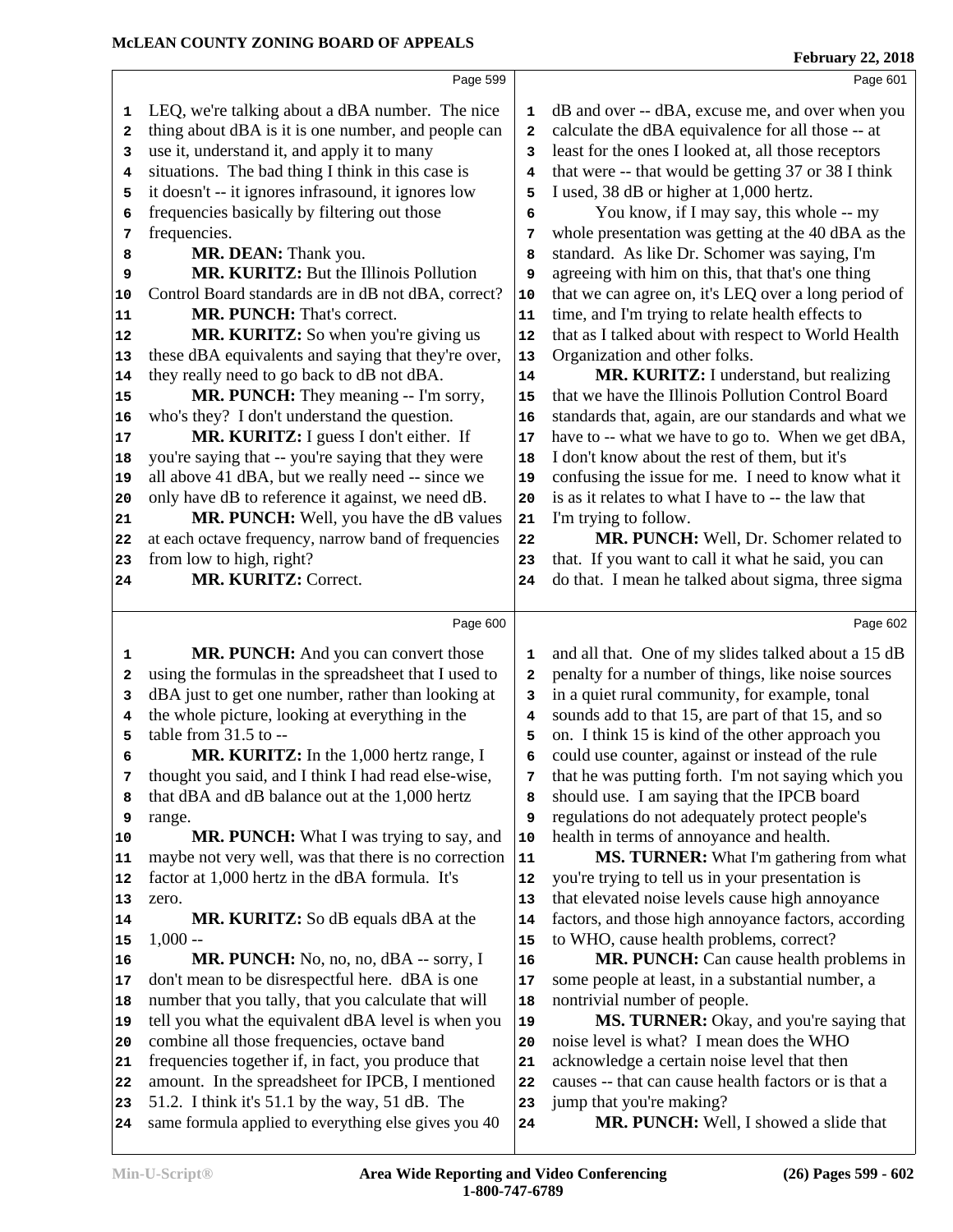|    | Page 603                                             |            | Page 605                                             |
|----|------------------------------------------------------|------------|------------------------------------------------------|
| 1  | talked about 30, below 30, and 30 -- I think at 40   | 1          | obviously we've heard this over and over again, and  |
| 2  | sleep disturbance starts to affect some people. It   | 2          | people do leave their homes. Would you say that      |
| 3  | won't be a high, high number of people, but it will  | 3          | people, when roads move in or when other progress is |
| 4  | be some people.                                      | 4          | done, that people also I mean -- or are there other  |
| 5  | MS. TURNER: And in that sleep                        | 5          | reasons besides just the noise, general annoyance    |
| 6  | disturbance, when you show sleep disturbance, are    | 6          | with the change, that people would leave their       |
| 7  | there any cases where they had examples before the   | 7          | homes?                                               |
| 8  | wind turbines were in? Had anyone got their sleep    | 8          | MR. PUNCH: Are you asking if people --               |
| 9  | studies before the wind turbines were there versus   | 9          | why wouldn't people leave their homes from other     |
| 10 | after the wind turbines were there? If we're         | 10         | kinds of noises essentially?                         |
| 11 | annoyed -- when I'm annoyed and when I am lacking    | ${\bf 11}$ | MS. TURNER: Other kinds of annoyances.               |
| 12 | sleep, if I can find anything to blame it on after   | 12         | MR. PUNCH: Well, these other kinds of                |
| 13 | I'm sleep deprived, I'm going to find it. So are     | 13         | annoyances tend to be short-lived and temporary, and |
| 14 | there -- do we know, are there any studies that show | 14         | wind turbines are permanent.                         |
| 15 | that people weren't sleep deprived before and are    | 15         | MS. TURNER: Yeah.                                    |
| 16 | after?                                               | 16         | MR. PUNCH: 20 to 30 years.                           |
| 17 | MR. PUNCH: In the sense that people are              | 17         | MS. TURNER: Yeah. In your study, you                 |
| 18 | told by the wind companies don't expect any          | 18         | state in the beginning, and I didn't have time,      |
| 19 | problems, they look positively towards these coming  | 19         | haven't had time yet to read it thoroughly, but I do |
| 20 | in, right?                                           | 20         | appreciate having a study to review, but just on     |
| 21 | MS. TURNER: I --                                     | 21         | first glance, you take time to indicate that you do  |
| 22 | MR. PUNCH: And I understand that, okay?              | 22         | use anecdotal information versus peer reviewed       |
| 23 | MS. TURNER: I'm not sure everybody looks             | 23         | literature.                                          |
| 24 | positive --                                          | 24         | MR. PUNCH: Did I say versus?                         |
|    |                                                      |            |                                                      |
|    | Page 604                                             |            | Page 606                                             |
| 1  | MR. PUNCH: Well, I mean --                           | 1          | MS. TURNER: No, I said --                            |
| 2  | MS. TURNER: -- towards these coming in.              | 2          | MR. PUNCH: I said plus, plus.                        |
| з  | MR. PUNCH: Well, a lot of people.                    | 3          | MS. TURNER: Can you tell me approximately            |
| 4  | MS. TURNER: About 30 percent don't.                  | 4          | what percentage in your study is, well, peer         |
| 5  | MR. PUNCH: I don't know that I have an               | 5          | reviewed versus anecdotal?                           |
| 6  | answer to your question, but the best I can do is to | 6          | MR. PUNCH: There's various levels of peer            |
| 7  | say that a number of studies and self reports, a lot | 7          | review, first of all --                              |
| 8  | of anecdotal stuff. Unfortunately the data don't     | 8          | MS. TURNER: Right.                                   |
| 9  | always agree with the anecdotal reports of people.   | 9          | MR. PUNCH: -- and then there's anecdotal             |
| 10 | By the way, I think people are the most sensitive    | 10         | that's not peer reviewed at all. Some of my own      |
| 11 | receptors not sound level meters, okay?              | 11         | work has been in invited blogs, for example, I've    |
| 12 | MS. TURNER: Right.                                   | 12         | already talked about one, but I can -- again, I've   |
| 13 | MR. PUNCH: They started experiencing                 | 13         | dealt with the peer review system, I've been a peer  |
| 14 | these problems when the wind turbines, after they've | 14         | reviewer a while, most of my career, and I know      |
| 15 | been there a little while, a few days, a few weeks   | 15         | what's involved, and most journals these days ask    |
| 16 | perhaps. I've interviewed three families and/or      | 16         | for names, for example. Well, we won't get into      |
| 17 | individuals who abandoned their homes and we asked   | 17         | that I guess.                                        |
| 18 | them on the questionnaire that we developed how many | 18         | I believe that, as we say in that report,            |
| 19 | of these on this 70 point checklist of these         | 19         | that paper, that something can be good even though   |
| 20 | symptoms have you had -- did you experience after    | 20         | it may not be -- it may not be to the highest        |
| 21 | the wind turbines came in or how many of these       | 21         | standard of peer review. There are many very I       |
| 22 | symptoms got worse after the turbines came in? And   | 22         | consider them independent acousticians around the    |
| 23 | all of them had a number of those checked.           | 23         | world, Australia, New Zealand, the U.S., Europe,     |
| 24 | MS. TURNER: And I do think, you know,                | 24         | Denmark, whatever, these are highly accomplished     |
|    |                                                      |            |                                                      |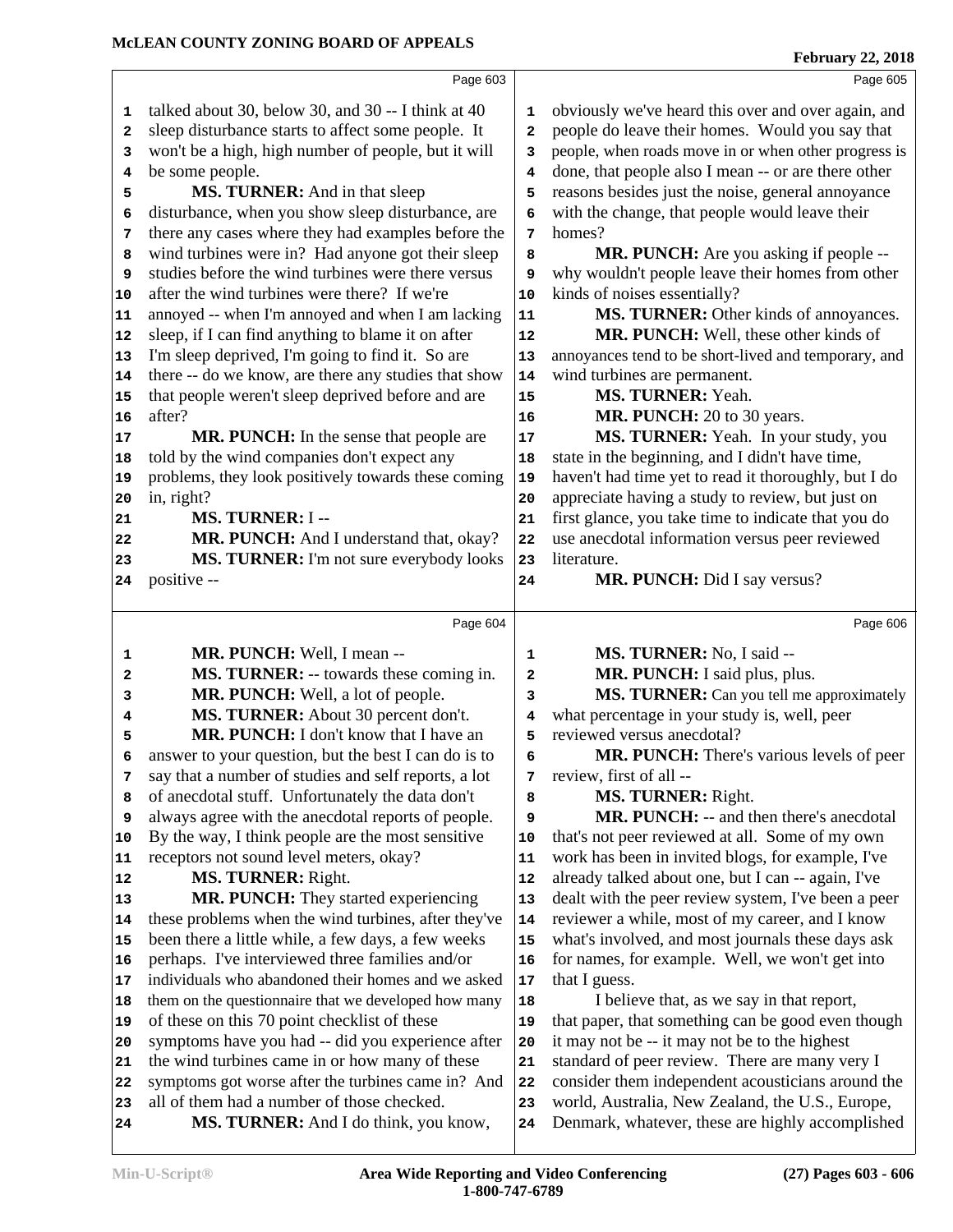|    | Page 607                                             |                | Page 609                                             |
|----|------------------------------------------------------|----------------|------------------------------------------------------|
| 1  | people, and not everything they've done that I think | 1              | <b>MR. PUNCH:</b> Not necessarily. My                |
| 2  | is worth considering has been published in peer      | $\overline{2}$ | dissertation was six people in a psycho-acoustic     |
| 3  | reviewed journals. Maybe it hasn't gotten there      | 3              | study back when, and it was published in the Journal |
| 4  | yet. But I try -- we try to pick studies that we     | 4              | of the Acoustical Society of America, which is one   |
| 5  | thought -- and many are sort of pro-wind, if you     | 5              | of the strongest journals there is. The number of    |
| 6  | will, studies. Even in those we pointed out there's  | 6              | subjects, it depends on the study. We get a lot of   |
| 7  | some shortcomings in terms of showing the same kind  | 7              | data on six people, but -- he did a lot of data on   |
| 8  | of things we show I mean.                            | 8              | six people. That's why it would be in my view        |
| 9  | <b>MS. TURNER: Sure.</b>                             | 9              | worthy of consideration as a peer reviewed paper.    |
| 10 | MR. PUNCH: If they're trying to support              | 10             | MS. TURNER: Then why hasn't it been I                |
| 11 | wind, they don't always do that, but I'll let you    | 11             | guess is my question.                                |
| 12 | follow up with another question.                     | $12\,$         | MR. PUNCH: I don't know. I don't know                |
| 13 | MS. TURNER: And has the article that                 | 13             | Cooper. I do see some emails from him occasionally.  |
| 14 | you've given us, has it been peer reviewed?          | 14             | I'm on a list sometimes, sometimes not.              |
| 15 | MR. PUNCH: It has.                                   | 15             | MS. TURNER: Okay. And do you when -- I               |
| 16 | MS. TURNER: Okay, and what was the                   | 16             | don't know how it all works, the whole peer review   |
| 17 | outcome of that peer review? Is that set anywhere    | 17             | system and the level of peer review. Do they assign  |
| 18 | $in --$                                              | 18             | a level of, I don't know, validation or whatever you |
| 19 | MR. PUNCH: We were asked what -- I'm                 | 19             | would call it in peer review?                        |
| 20 | asked this by a lot of journals, give us some names. | 20             | MR. PUNCH: There is a criteria, yes, that            |
| 21 | I've given them as many as five names, sometimes     | 21             | journals have, and they're pretty constant, I mean   |
| 22 | only one peer review was needed depending on the     | 22             | pretty universal.                                    |
| 23 | journal, and we gave them some names. I don't know   | 23             | MS. TURNER: And what you're saying is                |
| 24 | any of the peer reviewers myself. I've never met     | 24             | journals want it to be at a certain level before     |
|    |                                                      |                |                                                      |
|    | Page 608                                             |                | Page 610                                             |
| 1  | them. I know their work. One was a lawyer. One       | 1              | they publish it; is that correct?                    |
| 2  | was an acoustician in New Zealand I believe, Dan     | $\mathbf{2}$   | MR. PUNCH: Yes, according to their                   |
| 3  | Shepherd. The lawyer I think was from North          | 3              | criteria.                                            |
| 4  | Carolina. The -- because we had some legal kinds of  | 4              | MS. TURNER: Okay, and has this one that              |
| 5  | statements in that article, because we felt court    | 5              | you gave us been published?                          |
| 6  | records, legal proceedings were as important here in | 6              | MR. PUNCH: It's online in a journal, but             |
| 7  | getting things hashed out one way or the other as    | 7              | keep in mind most journals these days are online. I  |
| 8  | scientific journals.                                 | 8              | don't have any paper publications anymore. All my    |
| 9  | MS. TURNER: Like the Shirley study you               | 9              | publications that I subscribe to are online.         |
| 10 | mentioned.                                           | 10             | There's some that are open access now. Those tend    |
| 11 | MR. PUNCH: Yeah, like the Shirley wind               | 11             | to require payment by the authors as opposed to by   |
| 12 | study. As Dr. Schomer said, I don't think            | 12             | the subscribers so that things can get done faster.  |
| 13 | there's -- that Cooper's study could be classified   | 13             | I worry a little bit about that system.              |
| 14 | as peer reviewed, but in my mind it's one of the     | 14             | MS. TURNER: Yes, I understand.                       |
| 15 | strongest science pieces I've ever read because his  | 15             | MR. PUNCH: Have to, right?                           |
| 16 | appendix is like a hundred and plus pages showing    | 16             | MS. TURNER: Yeah, kind of self                       |
| 17 | what he did, photos of his equipment. I've never     | 17             | publishing, right?                                   |
| 18 | seen anything like it. So it's a very, I think a     | 18             | <b>MR. PUNCH:</b> A little, it's like -- it's        |
| 19 | solid scientific study, even though to date I don't  | 19             | going more and more that way I think.                |
| 20 | think it appears in a peer reviewed paper. It's --   | 20             | MS. TURNER: Okay. And what -- where is               |
| 21 | MS. TURNER: So help me understand what               | 21             | it published online?                                 |
| 22 | determines peer review. I would imagine that Mr.     | 22             | MR. PUNCH: It's a journal really                     |
| 23 | Cooper's study wasn't peer reviewed because it       | 23             | established for audiologists. It's called Hearing    |
| 24 | essentially incorporated six people, correct?        | 24             | and Technology -- excuse me, Hearing Health and      |
|    |                                                      |                |                                                      |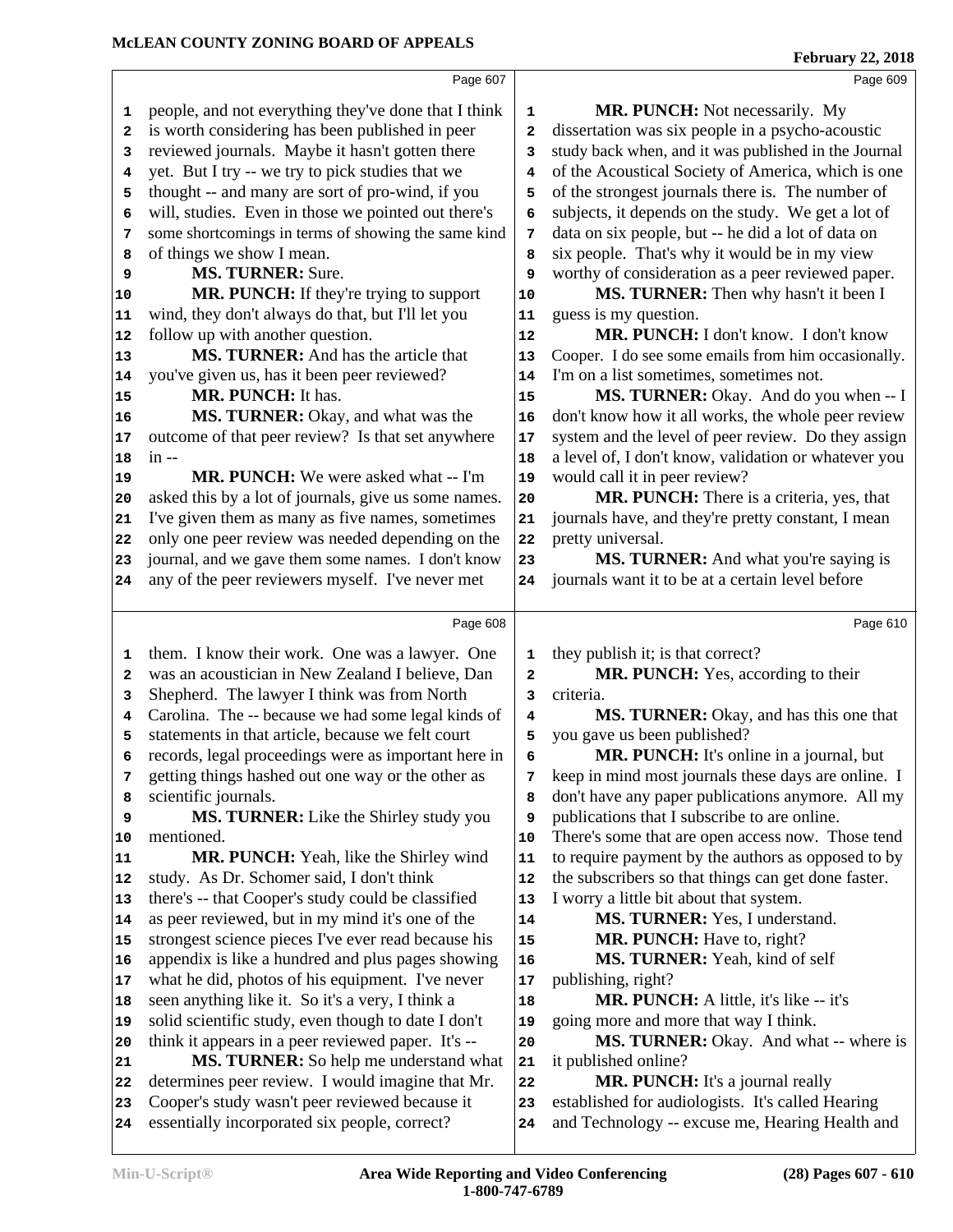|    | Page 611                                             |    | Page 613                                             |
|----|------------------------------------------------------|----|------------------------------------------------------|
|    |                                                      |    |                                                      |
| 1  | <b>Technology Matters.</b>                           | 1  | MR. PUNCH: I don't think that study has              |
| 2  | MS. TURNER: Okay.                                    | 2  | been done. I don't know of any study.                |
| з  | MR. PUNCH: Matters is a noun. .org, I                | 3  | MR. KURITZ: And I guess my real question             |
| 4  | think, hhtm.org.                                     | 4  | is, is how about people who are neutral on them or   |
| 5  | MS. TURNER: Thank you.                               | 5  | just think wind energy is good, and they're not      |
| 6  | MR. KURITZ: Which is that? Is that a                 | 6  | participants but they just live out there and think  |
| 7  | subscriber paid for or is that an author paid for?   | 7  | that they're good, they think that they're a good    |
| 8  | MR. PUNCH: We pay a nominal fee, it was              | 8  | thing and they like them? How about, I mean what     |
| 9  | very low, but they did do a lot of work on it and    | 9  | kind of annoyance --                                 |
| 10 | said that it's -- it's like it's operated like an    | 10 | MR. PUNCH: Well, there are studies                   |
| 11 | open access journal after peer review.               | 11 | showing that people -- and it's just known in        |
| 12 | MR. KURITZ: You earlier made a statement             | 12 | hearings like this, I think, hearing people testify, |
| 13 | that people who were participants and being paid     | 13 | that people go into this, like I said before,        |
| 14 | for -- paid for a wind turbine on their spot seem to | 14 | thinking it's going to be a good thing, and yet they |
| 15 | be less annoyed with the wind turbine noise and that | 15 | come out thinking it's not such a good thing after   |
| 16 | type of stuff. My question is how about the people   | 16 | they experience it. So that can happen certainly     |
| 17 | that are just that they're the demon and they're the | 17 | with some people, but most people in a community not |
| 18 | worst thing out there? Are they more likely to have  | 18 | like yours that has already had some experience with |
| 19 | these annoyances? And then what about the neutral    | 19 | surrounding communities perhaps, but where there's   |
| 20 | observers or the people who aren't participants but  | 20 | no history of wind turbines tend to feel positive    |
| 21 | think that they're -- think that wind energy is good | 21 | about them.                                          |
| 22 | and they like the wind turbines?                     | 22 | As I said, my first reaction, I was                  |
| 23 | MR. PUNCH: Well, one of the problems with            | 23 | positive towards wind turbines. I'm very much for    |
| 24 | the self-reported annoyance rating studies I think   | 24 | green energy, renewable energy. I'll just say this,  |
|    |                                                      |    |                                                      |
|    | Page 612                                             |    | Page 614                                             |
| 1  | is that, in the past at least, there are contracts   | 1  | that I'm pro health not anti wind. I'm for wind      |
| 2  | signed by participants, i.e., gag clauses frankly,   | 2  | turbines as long as -- and I don't do economic       |
| 3  | that restrict in some capacity, in some way the      | 3  | studies and all this sort of thing, property value   |
| 4  | extent to which they can be open about their         | 4  | studies, I don't do all those things, but from where |
| 5  | annoyance if there is annoyance. They don't -- I     | 5  | I sit as a green energy lover, I wouldn't mind       |
| 6  | mean annoyance is not used in the contract I'm sure. | 6  | having a small wind turbine in my own backyard if my |
| 7  | I've seen a number of contracts, not from EDP        | 7  | backyard were big enough. A small one, not one of    |
| 8  | Renewables, okay, but like I've seen other           | 8  | these towering ones. I think I better stop.          |
| 9  | contracts. And so you can't even -- I don't know if  | 9  | MR. BANGERT: Besides your research, I'm              |
| 10 | you can ask that question because the way            | 10 | just -- my question pertains to a type of research,  |
| 11 | participants are put under a contract not to express | 11 | but on the other types of research, have you ever    |
| 12 | any issues towards wind turbines essentially and to  | 12 | utilized double-blind studies with a placebo?        |
| 13 | support wind turbines in the future.                 | 13 | MR. PUNCH: Double-blind, where the                   |
| 14 | I didn't get all your question. I kind of            | 14 | investigator nor the subject of the study,           |
| 15 | got lost at one point when you talked about the      | 15 | participants, know what's going on. It's very hard.  |
| 16 | people who are really against it.                    | 16 | In Cooper's work, because Cooper wasn't there during |
| 17 | MR. KURITZ: Well, you said that people               | 17 | the time that people were taking the diary, putting  |
| 18 | who are being paid for them -- at least I heard or   | 18 | down the diary ratings of annoyance, et cetera, what |
| 19 | thought I heard you say that people who were being   | 19 | he did was synchronize those ratings and so forth    |
| 20 | participants report less annoyances, and maybe it's  | 20 | with the operation of the turbines because he had -- |
| 21 | because of the gag order or whatever, but you made   | 21 | he was in a position to be able to get that data.    |
| 22 | that statement. So my question was does it stand to  | 22 | Like Dr. Schomer said, nobody else has ever done     |
| 23 | reason that the people who are dead set against them | 23 | that. I don't know that there's any other kind of    |
| 24 | and opposing them, do they show more annoyances?     | 24 | study that would come close to a double-blind study. |
|    |                                                      |    |                                                      |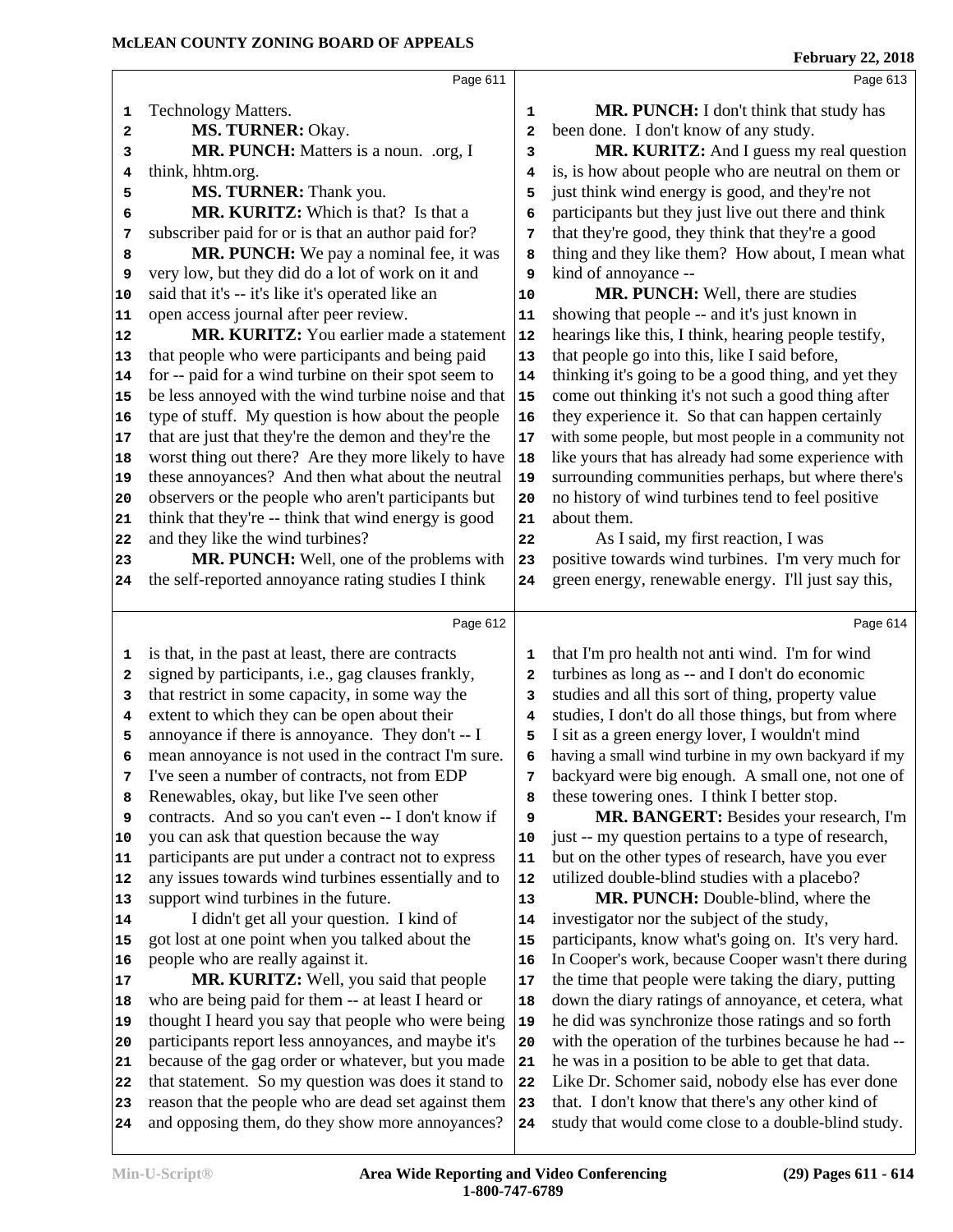|              | Page 615                                                                                             |              | Page 617                                                                              |
|--------------|------------------------------------------------------------------------------------------------------|--------------|---------------------------------------------------------------------------------------|
| 1            | MR. BANGERT: Do you believe that there is                                                            | 1            | you're here. What percentage of people are                                            |
| $\mathbf{2}$ | a value in that type of study for wind farms?                                                        | $\mathbf{2}$ | sensitive, you know, to sounds and infrasounds and                                    |
| 3            | MR. PUNCH: Oh, I think that, yes, it's                                                               | 3            | stuff?                                                                                |
| 4            | almost like a clinical trial study in medicine. I                                                    | 4            | MR. PUNCH: It's called hyperacousis in                                                |
| 5            | know we do those kinds of studies in my field,                                                       | 5            | audiology. I don't have data on that. I mean                                          |
| 6            | double-blind random selection, et cetera. We talk                                                    | 6            | there's a study here and a study there, but nothing                                   |
| 7            | in that long paper about the types of studies there                                                  | 7            | big enough to really give you a fix on a number.                                      |
| 8            | are. There have been some cross-sectional studies                                                    | 8            | It's a fairly small percentage of people, I think.                                    |
| 9            | where you look at people near and far from the                                                       | 9            | Hyperacousis, though, may not be the same as the                                      |
| 10           | turbines and look at dose -- look for a dose                                                         | 10           | kind of sensitivity we're talking about in the                                        |
| 11           | response relationship in relation to distance and/or                                                 | 11           | Cooper study, sensitive to infrasound. There are                                      |
| 12           | noise levels. But to my knowledge, there's no                                                        | 12           | people who are very sensitive to any sound, music,                                    |
| 13           | double-blind studies.                                                                                | 13           | higher frequencies basically. They typically have                                     |
| 14           | There is a type of study that comes close                                                            | 14           | normal hearing or slightly better. We can only go                                     |
| 15           | to being scientifically validated, which may be what                                                 | $15$         | 10 dB normal when we're audiogram testing patients                                    |
| 16           | you're getting at, and that is the crossover study                                                   | 16           | with hearing loss or not -- I'd say normal                                            |
| 17           | where you put people in one situation like no                                                        | 17           | listeners.                                                                            |
| 18           | turbine noise and then put the same people in                                                        | 18           | MS. TURNER: So you really don't have --                                               |
| 19           | another situation with turbine noise, for example.                                                   | 19           | MR. PUNCH: I don't have a fix.                                                        |
| 20           | You could do that in a laboratory study if it were                                                   | 20           | MS. TURNER: -- a number. But it's a                                                   |
| 21           | set up like Cooper did and put the same people, and                                                  | 21           | small number, is that what you said?                                                  |
| 22           | if it shifts one way when you're in one condition                                                    | 22           | MR. PUNCH: In audiology it seems to be                                                |
| 23           | and another way in another, that tells you                                                           | 23           | fairly small. There hasn't been a whole lot written                                   |
| 24           | something.                                                                                           | 24           | on it.                                                                                |
|              |                                                                                                      |              |                                                                                       |
|              | Page 616                                                                                             |              | Page 618                                                                              |
| 1            | My point is that's been done unwittingly                                                             | ${\bf 1}$    | <b>CHAIRMAN FINNIGAN:</b> Questions from staff?                                       |
| $\mathbf{2}$ | by wind companies because people are living near                                                     | $\mathbf{2}$ | MR. DICK: No.                                                                         |
| 3            | wind turbines, they don't have any idea they're                                                      | 3            | <b>CHAIRMAN FINNIGAN: Applicant?</b>                                                  |
| 4            | going to hurt them in any way, and they get sick or                                                  |              |                                                                                       |
|              |                                                                                                      | 4            | MS. ANTONIOLLI: Yes. Do I need to                                                     |
| 5            | they get annoyed, highly annoyed, or they have                                                       | 5            | reintroduce myself? Amy Antoniolli, Schiff Hardin,                                    |
| 6            | even -- well, what they do is they feel the symptoms                                                 | 6            | counsel for EDP Renewables.                                                           |
| 7            | coming on, they leave and the symptoms go away, they                                                 | 7            | <b>QUESTIONS BY</b>                                                                   |
| 8            | come back and they come back. That's a crossover                                                     | 8            | <b>MS. ANTONIOLLI:</b>                                                                |
| 9            | experiment. So that's been done many times but not                                                   | 9            | Q. Dr. Punch, I wanted to follow up on some                                           |
| 10           | in a laboratory kind of way.                                                                         | 10           | questions that Board Member Turner and Board Member                                   |
| 11           | MR. BANGERT: Yeah, that would not -- you                                                             | 11           | Kuritz began with and they focussed on annoyance.                                     |
| 12           | cannot categorize that as a double-blind because                                                     | 12           | And even in your article at one point on page 36, in                                  |
| 13           | they're aware of --                                                                                  | 13           | reference to another report, it states that                                           |
| 14           | MR. PUNCH: No, not a double-blind, I                                                                 | 14           | consideration should be given to other stressors                                      |
| 15           | didn't say that.                                                                                     | 15           | present in the community.                                                             |
| 16           | MR. BANGERT: Because the annoyance and                                                               | 16           | A. Is that in relation to the McMurtry paper?                                         |
| 17           | the complaint driven system has led a lot of this                                                    | 17           | Q. Yes. So annoyances -- and you testified                                            |
| 18           | research, and that's hard to -- it's hard to isolate                                                 | 18           | to this in your presentation too. Annoyance is a                                      |
| 19           | some of these external stimulus.                                                                     | 19           | very subjective thing, isn't it?                                                      |
| 20           | MR. PUNCH: It is.                                                                                    | 20           | A. It is.                                                                             |
| 21           | MR. BANGERT: Thank you.                                                                              | 21           | Q. But can annoyance be influenced by a                                               |
| 22           | <b>MS. TURNER:</b> What percentage of people --                                                      | 22           | person's mental state?                                                                |
| 23           | since you're an audiologist, you'd be the best to<br>ask this. I've been wondering this, so I'm glad | 23           | MR. ARMSTRONG: Objection. It's, number<br>one, speculation and far beyond anything he |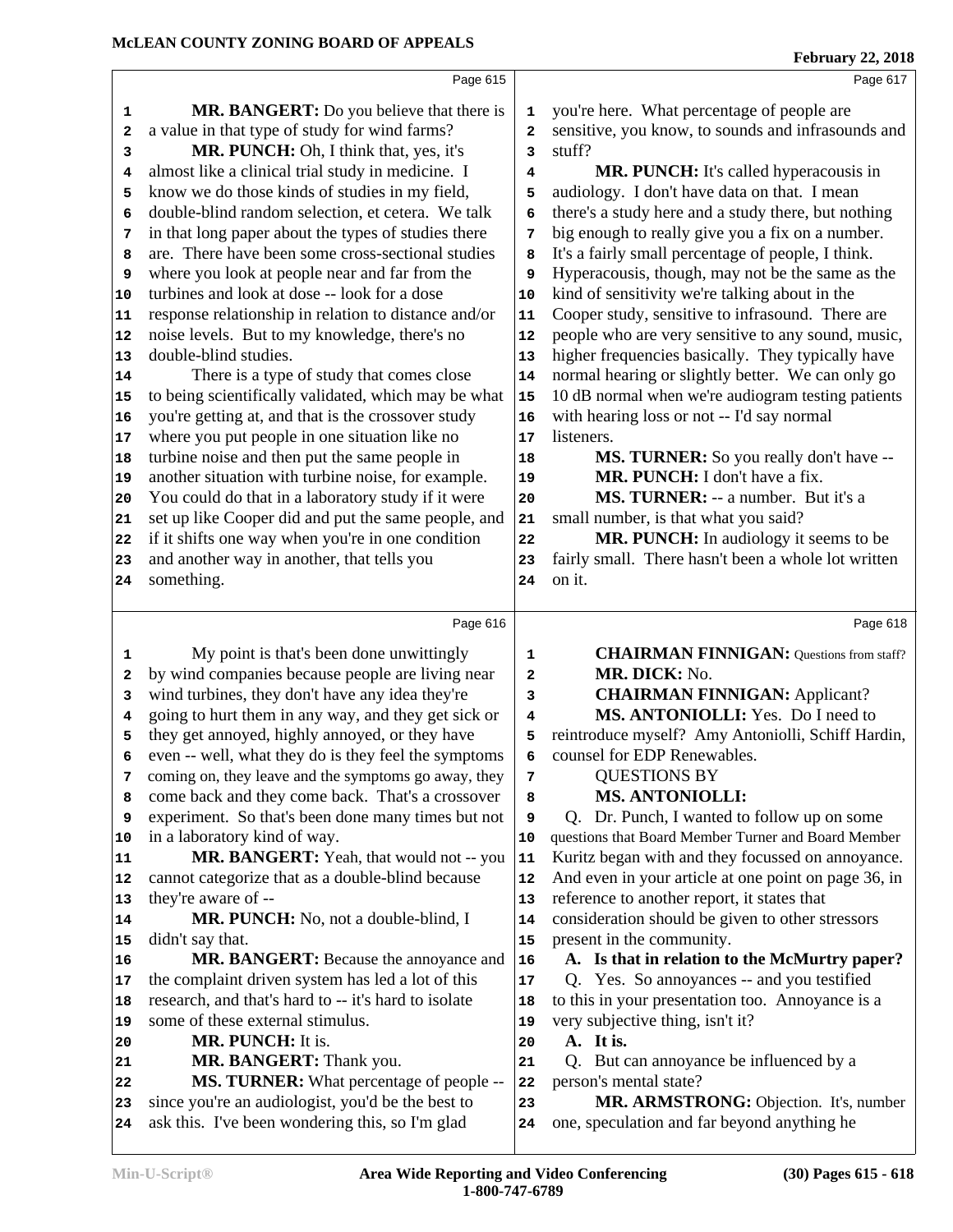|        | Page 619                                                                                               |              | Page 621                                                                                                    |  |
|--------|--------------------------------------------------------------------------------------------------------|--------------|-------------------------------------------------------------------------------------------------------------|--|
| 1      | testified about.                                                                                       | 1            | Q. And what doesn't get any easier?                                                                         |  |
| 2      | MS. ANTONIOLLI: I don't think so. We're                                                                | $\mathbf{2}$ | A. Being -- you know, living in the vicinity                                                                |  |
| 3      | talking about stressors other than wind turbines,                                                      | 3            | of the noise.                                                                                               |  |
| 4      | stressors in the environment, stressors that may                                                       | 4            | Q. Are you referring to the level of                                                                        |  |
| 5      | affect the perception of annoyance.                                                                    | 5            | annoyance?                                                                                                  |  |
| 6      | MR. ARMSTRONG: I stand on my objection.                                                                | 6            | A. I believe that study talked about                                                                        |  |
| 7      | <b>CHAIRMAN FINNIGAN:</b> If you can answer the                                                        | 7            | annoyance rather than adverse health effects for                                                            |  |
| 8      | question, go ahead. If not, say you can't.                                                             | 8            | example.                                                                                                    |  |
| 9      | A. I can only take a stab and I'm not sure I                                                           | 9            | Q. Which --                                                                                                 |  |
| 10     | should. I think of the recent shooting, a mentally                                                     | 10           | A. Quality of life.                                                                                         |  |
| 11     | unstable person took shots at high school kids in                                                      | 11           | Quality of life, okay. Which includes<br>Q.                                                                 |  |
| 12     | Florida, and I guess it could, it could.                                                               | 12           | annoyance?                                                                                                  |  |
| 13     | Q. And things such as personal relationships                                                           | 13           | A. Well, increased annoyance can reduce                                                                     |  |
| 14     | or major life changes, things like divorce or loss                                                     | 14           | quality of life certainly.                                                                                  |  |
| 15     | of a job, they could affect one's perception of                                                        | 15           | Q. And which you just testified is a                                                                        |  |
| 16     | noise or level of annoyance?                                                                           | 16           | subjective issue?                                                                                           |  |
| 17     | A. I don't really have a basis to answer that                                                          | 17           | A. It's my opinion.                                                                                         |  |
| 18     | I don't think. I mean we can go on with a number of                                                    | 18           | Q. Okay. So I'm going to go back to your                                                                    |  |
| 19     | factors, but I don't think I'd feel comfortable.                                                       | 19           | professional career. As an audiologist, your                                                                |  |
| 20     | Q. So referring to the reports you've                                                                  | 20           | professional history is in analyzing auditory loss                                                          |  |
| 21     | studied, the reports that you write about, do any of                                                   | 21           | as a result of noise, correct?                                                                              |  |
| 22     | those reports have a way of controlling for those<br>factors?                                          | 22           | A. Probably not most of my career. I mean                                                                   |  |
| 23     |                                                                                                        | 23           | most of my career has been in clinical audiology and                                                        |  |
| 24     | A. Not to a sufficient degree probably                                                                 | 24           | research. Would you restate that again? Most of my                                                          |  |
|        |                                                                                                        |              |                                                                                                             |  |
|        | Page 620                                                                                               |              | Page 622                                                                                                    |  |
|        |                                                                                                        |              |                                                                                                             |  |
| 1      | ideally.                                                                                               | 1            | career has been --                                                                                          |  |
| 2      | Q. Okay. And at one point you testified in                                                             | 2            | Q. Analyzing auditory loss as a result of                                                                   |  |
| 3      | your presentation that rural noise is more                                                             | 3            | noise.                                                                                                      |  |
| 4      | disturbing than urban noise.                                                                           | 4            | A. Noise-induced hearing loss is one of the                                                                 |  |
| 5      | A. Yes.                                                                                                | 5            | most -- is a preventable form of hearing loss and                                                           |  |
| 6      | Q. And we heard earlier from Dr. Schomer that                                                          | 6            | among the highest causes of hearing loss, so the                                                            |  |
| 7<br>8 | urban noise is more disturbing than rural, and I                                                       | 7            | people that I test may have been subjected to noise                                                         |  |
| 9      | want to figure this out because I live in the city                                                     | 8<br>9       | and have a hearing loss because of it. Working in                                                           |  |
| 10     | like three doors down from a music venue. Which is<br>it?                                              | 10           | factories year after year can produce hearing loss,                                                         |  |
| 11     | A. Which is it? I heard him say that he                                                                | 11           | particularly if you don't protect your hearing with                                                         |  |
| 12     | estimates -- I guess he was talking about the                                                          | 12           | hearing muffs or, you know, some kind of ear<br>protection, earplugs and so on.                             |  |
| 13     | ambient or the background sound being about 50 dB in                                                   | 13           | Q. And in performing that kind of work, were                                                                |  |
| 14     | his neighborhood. That's pretty high. People in                                                        | 14           | you -- was it part of your job to determine the                                                             |  |
| 15     | cities get used to the constant din of noise and you                                                   | 15           | cause of the auditory loss?                                                                                 |  |
| 16     | do get used to it. I don't know of any studies that                                                    | 16           | A. You certainly can get an audiogram which                                                                 |  |
| 17     | show that people around wind turbines get used to                                                      | 17           | has certain configurations. If it's due to noise                                                            |  |
| 18     | it.                                                                                                    | 18           | versus old age, for example, or drugs, toxic drugs,                                                         |  |
| 19     | You don't know of any studies that show<br>0.                                                          | 19           | for example, we can look at the audiogram and we                                                            |  |
| 20     | they get used to it?                                                                                   | 20           | tell the doctor basically these are results that we                                                         |  |
| 21     | A. No, there's one study that said people                                                              | 21           | think are consistent with the diagnosis of such and                                                         |  |
| 22     | don't have what's called restitution, the ability to                                                   | 22           | such. You talk about the site of lesion, where in                                                           |  |
| 23     | bounce back very well, after they are around wind<br>turbine noise. It doesn't seem to get any easier. | 23           | the system the problem is, such as the middle ear or<br>inner ear, but we typically don't say outright this |  |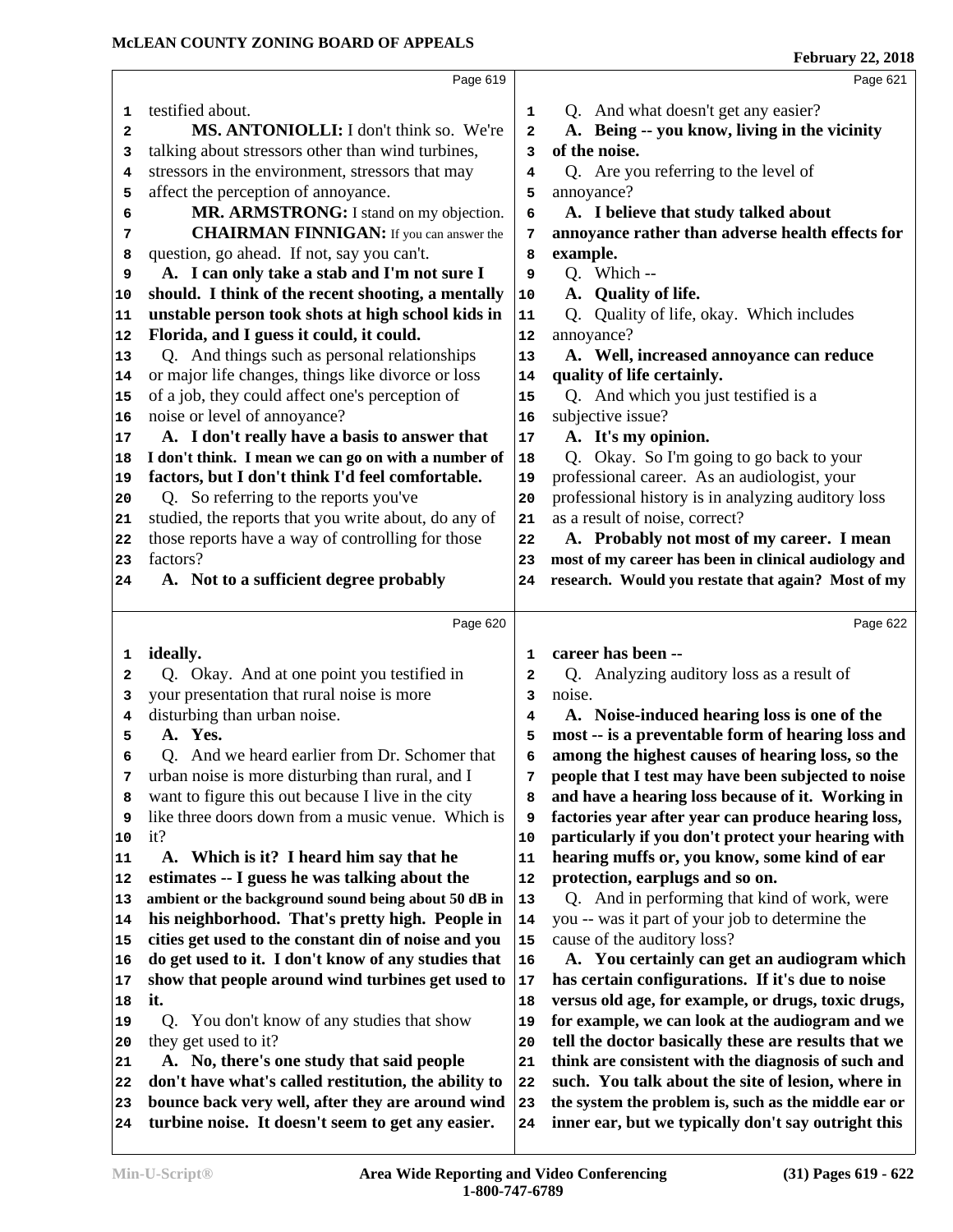| 1  | is the cause as a diagnostic label.                  | 1            | A. No, because I've never been asked.                |
|----|------------------------------------------------------|--------------|------------------------------------------------------|
| 2  | Q. Because it's hard to tie auditory loss to         | $\mathbf{2}$ | Q. So on page 5 of your c.v., that section           |
| з  | one particular cause?                                | 3            | entitled Nonrefereed Articles, this is what we were  |
| 4  | A. Well, meningitis, for example, has a              | 4            | discussing before, would you say another way of      |
| 5  | particular configuration and audiologists know what  | 5            | saying nonrefereed is to say they're not peer        |
| 6  | they're looking for. Rubella. As I mentioned,        | 6            | reviewed?                                            |
| 7  | noise-induced hearing loss has a notch at 4,000      | 7            | A. They weren't as tightly peer reviewed.            |
| 8  | hertz. Hearing in older age typically is declining   | 8            | Everybody who writes anything and gets it published  |
| 9  | gradually in high frequencies.                       | 9            | is going to be reviewed by at least one reviewer.    |
| 10 | Q. So things other than drugs or old age, is         | 10           | Somebody who owns the publication, journal or        |
| 11 | it difficult to tell what cause actually causes the  | 11           | whatever, somebody has to read it. So these are      |
| 12 | hearing loss, what source actually causes the        | 12           | what I consider -- I'm trying to be honest here      |
| 13 | hearing loss?                                        | 13           | about my work. Some are -- I've had invited papers.  |
| 14 | A. Well, there are some known causes. I mean         | 14           | I've had other things I just thought I should write. |
| 15 | there's certainly causes that audiologists can't     | 15           | A lot of these nonpeer reviewed, nonrefereed         |
| 16 | confirm or medical doctors can't confirm.            | 16           | articles, just talking about page 5 onward, were     |
| 17 | Q. So there could be more than one cause of          | 17           | when I was working as an administrator, as project   |
| 18 | hearing loss.                                        | 18           | director or research director, rather, at the        |
| 19 | A. In a given person?                                | 19           | American Speech-Language-Hearing Association, and we |
| 20 | Q. Yes, in a given person.                           | 20           | didn't -- we published data pages and things for the |
| 21 | A. Simply -- yes, a simple example is a              | 21           | association, so a lot of that nonrefereed stuff      |
| 22 | person who's worked in a factory when he gets older  | 22           | comes from, I believe, from ASHA. The Hearing        |
| 23 | will have presbycusis, noise-induced hearing loss.   | 23           | Journal, for example, it's reviewed, I don't know by |
| 24 | Q. And would you agree that there also could         | 24           | how many people, but it wouldn't be the highest form |
|    |                                                      |              |                                                      |
|    | Page 624                                             |              | Page 626                                             |
| 1  | be more than one cause of annoyance?                 | 1            | of peer review, that good scientists would consider  |
| 2  | A. Oh, I think life throws a lot at us that          | $\mathbf{2}$ | the highest form.                                    |
| з  | could cause annoyance, yes.                          | 3            | Q. Okay, thanks. I don't mean to cut you             |
| 4  | Q. Okay. You said earlier you're currently           | 4            | off, but I asked a yes or no question.               |
| 5  | retired from audiology?                              | 5            | A. Ask it again please.                              |
| 6  | A. I'm retired from -- I'm officially retired        | 6            | Q. Oh, just that would you -- would you say          |
| 7  | as an audiologist from my -- what was my former      | 7            | that another way of saying nonrefereed articles is   |
| 8  | position originally on the faculty. As long as I     | 8            | that they're not peer reviewed articles?             |
| 9  | maintain my certification as an audiologist with the | 9            | A. It's hard to say yes or no. If you want           |
| 10 | American Speech-Language-Hearing Association, given  | 10           | me to say yes, I'll say --                           |
| 11 | my experience and my interests in keeping on keeping | 11           | MR. ARMSTRONG: No. If you can answer it,             |
| 12 | on, I consider myself an audiologist.                | 12           | answer it. If you can't answer it, don't answer it   |
| 13 | Q. So what percentage of your income would           | 13           | or say you can't answer it.                          |
| 14 | you say comes from your expert services?             | 14           | A. I really cannot answer it. There are              |
| 15 | MR. ARMSTRONG: I'm going to object to                | 15           | various levels of peer review.                       |
| 16 | relevance.                                           | 16           | Q. Okay. Now, earlier -- let's see. You              |
| 17 | <b>MS. ANTONIOLLI:</b> I think it's relevant to      | 17           | discussed a chart and some calculations that you     |
| 18 | his -- his qualifications for being here.            | 18           | did. Can you refresh my memory as to the number of   |
| 19 | <b>CHAIRMAN FINNIGAN: I don't think it's</b>         | 19           | those exhibits?                                      |
| 20 | relevant to what we want to know.                    | 20           | MR. ARMSTRONG: The chart or the table is             |
| 21 | <b>MS. ANTONIOLLI: Okay.</b>                         | 21           | SLG 22. The spreadsheet was marked as SLG 23. I      |
| 22 | Q. Have you ever performed studies or                | 22           | believe. If I'm incorrect, I think board's counsel   |
| 23 | analyses at the request of a wind energy company     | 23           | can correct me.                                      |
| 24 | seeking to site a wind farm?                         | 24           | Q. So Exhibits 22 and 23. But you have not           |
|    |                                                      |              |                                                      |

Page 623

Page 625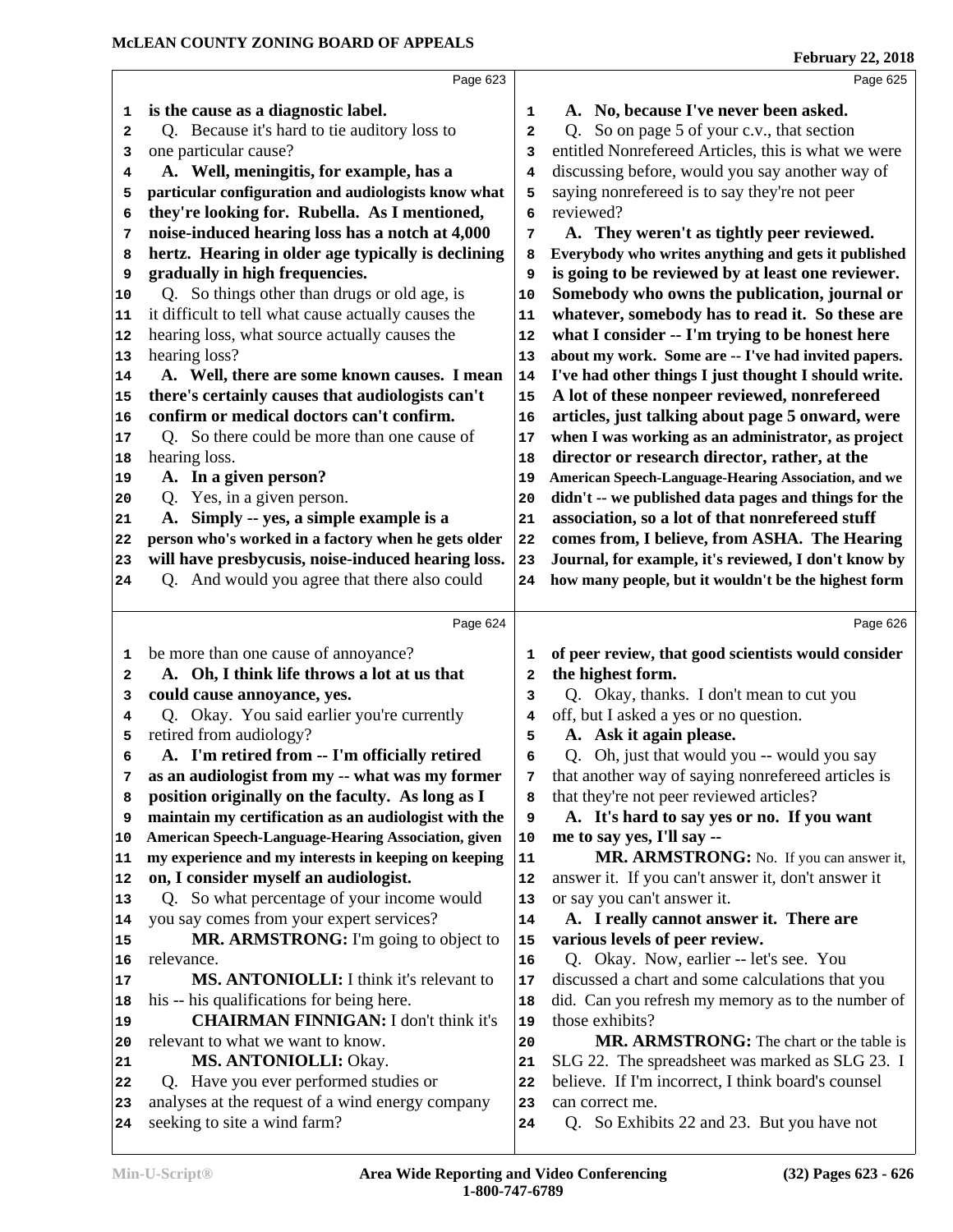|          | Page 627                                                                                                  |                | Page 629                                                                      |
|----------|-----------------------------------------------------------------------------------------------------------|----------------|-------------------------------------------------------------------------------|
| 1        | done your own noise study of the Bright Stalk Wind                                                        | 1              | down by 20 percent of their capacity or running                               |
| 2        | Farm, correct?                                                                                            | $\mathbf{2}$   | capacity, operating capacity, and I believe when the                          |
| 3        | A. Correct.                                                                                               | 3              | wind speeds were at maximum. And I think in every                             |
| 4        | Q. Is the article that you testified to                                                                   | 4              | case, all six people, I think that's right, most of                           |
| 5        | earlier, is that based in any part on research that                                                       | 5              | the subjects anyway could tell when any of those                              |
| 6        | you personally conducted on wind turbines?                                                                | 6              | things happened.                                                              |
| 7        | A. You're talking about the long article, the                                                             | 7              | Q. Okay, these sensitive subjects.                                            |
| 8        | 70 some page article?                                                                                     | 8              | A. Sensitive subjects, yes.                                                   |
| 9        | Q. Yes, that's right.                                                                                     | 9              | Okay. In fact, they were highly sensitive<br>$Q_{\rm{c}}$                     |
| 10       | MR. ARMSTRONG: Talking about SLG Exhibit                                                                  | 10             | subjects?                                                                     |
| 11       | 19; is that right?                                                                                        | 11             | A. They were just described as sensitive                                      |
| 12       | MS. ANTONIOLLI: Yes, correct.                                                                             | 12             | subjects because they had complained.                                         |
| 13       | A. It's not based on any kind of experimental                                                             | 13             | Q. All right. So can we go to your                                            |
| 14       | work that I did, no.                                                                                      | 14             | presentation slides?                                                          |
| 15       | Q. Okay.                                                                                                  | 15             | A. Sure.                                                                      |
| 16       | A. It's a review paper.                                                                                   | 16             | Q. On slide 5, you reference the Noise                                        |
| 17       | Q. And the articles and reports that you cite                                                             | 17             | Control Act of 1972 and the Quiet Communities Act of                          |
| 18       | in that article, are there any of them where after                                                        | 18             | 1978, correct?                                                                |
| 19       | construction the wind turbines were turned off and                                                        | 19             | A. Correct.                                                                   |
| 20       | data was collected and then they were turned back on                                                      | 20             | Q. And those acts have been around for a                                      |
| 21       | and data was collected?                                                                                   | ${\bf 21}$     | while. Are you aware of any claims brought under                              |
| 22       | MR. ARMSTRONG: I think that's been asked                                                                  | 22             | those acts?                                                                   |
| 23       | by a board member and answered.                                                                           | 23             | A. I'm not personally aware of claims, no.                                    |
| 24       | <b>CHAIRMAN FINNIGAN:</b> If you can answer the                                                           | 24             | And are you aware of those acts being used<br>Q.                              |
|          |                                                                                                           |                |                                                                               |
|          | Page 628                                                                                                  |                | Page 630                                                                      |
| 1        | question, I'll --                                                                                         | 1              | in any way to address grievances related to wind                              |
| 2        | A. If I understand the question, the Cooper                                                               | $\overline{a}$ | farms?                                                                        |
| 3        | studies come close to that, the field study they did                                                      | 3              | A. No, no, not really.                                                        |
| 4        |                                                                                                           |                |                                                                               |
|          | and the laboratory study. It's easier, by the way,                                                        | 4              | Q. Okay. Also on slide 5 you mention ISO                                      |
| 5        | to turn on from an off position and get results than                                                      | 5              | 1996-1 and ANSI S12.9 Part 4 standards.                                       |
| 6        | it is to turn them off -- I mean on and then turn                                                         | 6              | A. Yes.                                                                       |
| 7        | them off because the symptoms may not go away and                                                         | 7              | Q. You say that it recommends a 15 dB penalty                                 |
| 8        | it's not like immediate.                                                                                  | 8              | for new noise sources in quiet, rural communities.                            |
| 9        | Q. So tell me about the Cooper study. When                                                                | 9              | A. There were other things I didn't say about                                 |
| 10       | was data collected when the wind turbines were                                                            | 10             | it. Tonal sounds.                                                             |
| 11       | turned off?                                                                                               | 11             | Q. I was just asking if --                                                    |
| 12       | A. The wind company, Cape Bridgewater --                                                                  | 12             | A. Yes, I said that.                                                          |
| 13       | excuse me, it's getting late. Cape Bridgewater, the                                                       | 13             | -- you said that, correct?<br>Q <sub>1</sub>                                  |
| 14       | wind company, agreed to -- they were going to do a                                                        | 14             | A. I said that.                                                               |
| 15       | maintenance run anyway, so they agreed with Cooper                                                        | 15             | And do you know what that 15 dB penalty<br>Q.                                 |
| 16       | to allow him to take data on these six people while                                                       | 16             | was developed to address?                                                     |
| 17       | the wind turbines were being turned on and off                                                            | 17             | A. Tonal sounds, new sounds, rural area                                       |
| 18       | during that maintenance period. Does that --                                                              | 18             | sounds where people are not used to the noise or                              |
| 19       | Q. Okay. And for how long were they turned                                                                | 19             | accommodated to such noises.                                                  |
| 20       | off?                                                                                                      | 20             | Q. Do you know if it was developed to address                                 |
| 21       | A. Well, I don't know that. The data I don't                                                              | 21             | road noise from traffic?                                                      |
| 22       | think show that. What it shows, that people could                                                         | ${\bf 22}$     | A. I don't recall.                                                            |
| 23<br>24 | detect the sensations when they were turned on, when<br>they were turned off, when they were turned up or | 23<br>24       | Okay. And is that plus 15 dB intended for<br>O.<br>comparative purposes only? |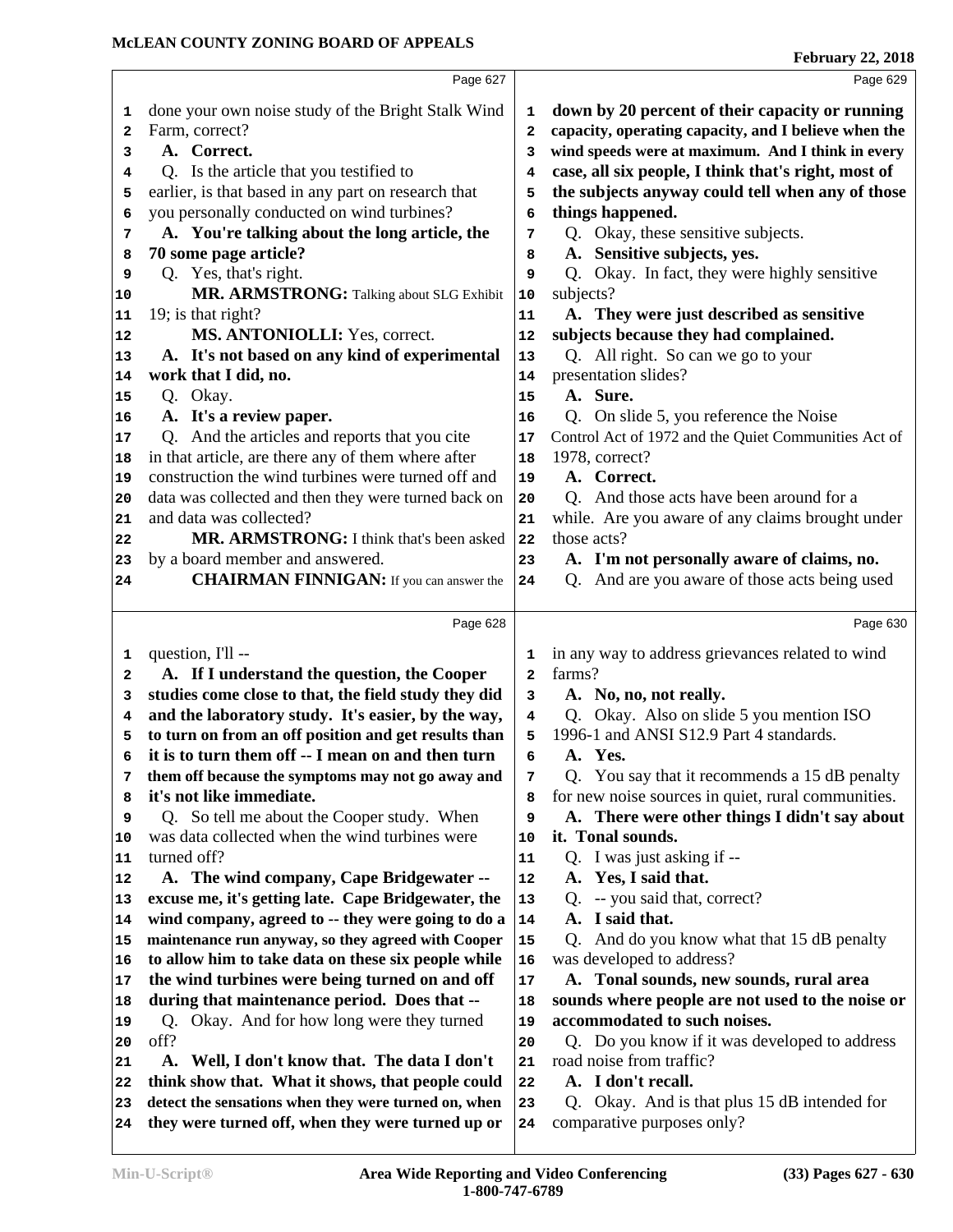|                                                                                                     |                                                                                                                                                                                                                                                                                                                                                                                                                                                                                                                                                                                                                                                                                                                                                                                                                                                                                                                                              | Page 633                                                     |
|-----------------------------------------------------------------------------------------------------|----------------------------------------------------------------------------------------------------------------------------------------------------------------------------------------------------------------------------------------------------------------------------------------------------------------------------------------------------------------------------------------------------------------------------------------------------------------------------------------------------------------------------------------------------------------------------------------------------------------------------------------------------------------------------------------------------------------------------------------------------------------------------------------------------------------------------------------------------------------------------------------------------------------------------------------------|--------------------------------------------------------------|
|                                                                                                     |                                                                                                                                                                                                                                                                                                                                                                                                                                                                                                                                                                                                                                                                                                                                                                                                                                                                                                                                              |                                                              |
|                                                                                                     | 1                                                                                                                                                                                                                                                                                                                                                                                                                                                                                                                                                                                                                                                                                                                                                                                                                                                                                                                                            | answer the question, go ahead and answer it. If he           |
|                                                                                                     | $\mathbf{2}$                                                                                                                                                                                                                                                                                                                                                                                                                                                                                                                                                                                                                                                                                                                                                                                                                                                                                                                                 | can't, just say I don't know.                                |
|                                                                                                     | 3                                                                                                                                                                                                                                                                                                                                                                                                                                                                                                                                                                                                                                                                                                                                                                                                                                                                                                                                            | MR. ARMSTRONG: Yeah, I think Dr. Schomer                     |
|                                                                                                     | 4                                                                                                                                                                                                                                                                                                                                                                                                                                                                                                                                                                                                                                                                                                                                                                                                                                                                                                                                            | and Dr. Punch indicated dBAs are, in fact, relevant          |
|                                                                                                     | 5                                                                                                                                                                                                                                                                                                                                                                                                                                                                                                                                                                                                                                                                                                                                                                                                                                                                                                                                            | to the nuisance issues and the health, safety and            |
|                                                                                                     | 6                                                                                                                                                                                                                                                                                                                                                                                                                                                                                                                                                                                                                                                                                                                                                                                                                                                                                                                                            | welfare issues which are also standards the board            |
|                                                                                                     | 7                                                                                                                                                                                                                                                                                                                                                                                                                                                                                                                                                                                                                                                                                                                                                                                                                                                                                                                                            | has to consider.                                             |
|                                                                                                     | 8                                                                                                                                                                                                                                                                                                                                                                                                                                                                                                                                                                                                                                                                                                                                                                                                                                                                                                                                            | MS. ANTONIOLLI: He's testifying at this                      |
|                                                                                                     | 9                                                                                                                                                                                                                                                                                                                                                                                                                                                                                                                                                                                                                                                                                                                                                                                                                                                                                                                                            | moment, but I have a question on the table for Dr.           |
|                                                                                                     |                                                                                                                                                                                                                                                                                                                                                                                                                                                                                                                                                                                                                                                                                                                                                                                                                                                                                                                                              | Punch.                                                       |
|                                                                                                     |                                                                                                                                                                                                                                                                                                                                                                                                                                                                                                                                                                                                                                                                                                                                                                                                                                                                                                                                              | A. Well, my response would be, at least my                   |
|                                                                                                     |                                                                                                                                                                                                                                                                                                                                                                                                                                                                                                                                                                                                                                                                                                                                                                                                                                                                                                                                              | understanding of dB DN essentially is that, as I             |
|                                                                                                     | 13                                                                                                                                                                                                                                                                                                                                                                                                                                                                                                                                                                                                                                                                                                                                                                                                                                                                                                                                           | said, it corrects for -- puts more weight on                 |
|                                                                                                     | 14                                                                                                                                                                                                                                                                                                                                                                                                                                                                                                                                                                                                                                                                                                                                                                                                                                                                                                                                           | nighttime noise and reduces nighttime noise over             |
|                                                                                                     | 15                                                                                                                                                                                                                                                                                                                                                                                                                                                                                                                                                                                                                                                                                                                                                                                                                                                                                                                                           | daytime noise to protect sleep. I don't know the             |
|                                                                                                     | 16                                                                                                                                                                                                                                                                                                                                                                                                                                                                                                                                                                                                                                                                                                                                                                                                                                                                                                                                           | mathematical computations of it, but I do recall             |
|                                                                                                     |                                                                                                                                                                                                                                                                                                                                                                                                                                                                                                                                                                                                                                                                                                                                                                                                                                                                                                                                              | and -- I think I recall that it was established              |
|                                                                                                     |                                                                                                                                                                                                                                                                                                                                                                                                                                                                                                                                                                                                                                                                                                                                                                                                                                                                                                                                              | based on traffic noise certainly not wind turbine            |
|                                                                                                     |                                                                                                                                                                                                                                                                                                                                                                                                                                                                                                                                                                                                                                                                                                                                                                                                                                                                                                                                              | noise.                                                       |
|                                                                                                     |                                                                                                                                                                                                                                                                                                                                                                                                                                                                                                                                                                                                                                                                                                                                                                                                                                                                                                                                              | Q. Okay. Can we move on to slide 8?                          |
|                                                                                                     |                                                                                                                                                                                                                                                                                                                                                                                                                                                                                                                                                                                                                                                                                                                                                                                                                                                                                                                                              | A. Okay.                                                     |
|                                                                                                     |                                                                                                                                                                                                                                                                                                                                                                                                                                                                                                                                                                                                                                                                                                                                                                                                                                                                                                                                              | Q. You state in the last bullet the IPCB does                |
|                                                                                                     |                                                                                                                                                                                                                                                                                                                                                                                                                                                                                                                                                                                                                                                                                                                                                                                                                                                                                                                                              | not consider infrasound which is a major component           |
| relevance. LDN has nothing to do with any of the                                                    | 24                                                                                                                                                                                                                                                                                                                                                                                                                                                                                                                                                                                                                                                                                                                                                                                                                                                                                                                                           | of wind turbine noise.                                       |
|                                                                                                     |                                                                                                                                                                                                                                                                                                                                                                                                                                                                                                                                                                                                                                                                                                                                                                                                                                                                                                                                              |                                                              |
|                                                                                                     |                                                                                                                                                                                                                                                                                                                                                                                                                                                                                                                                                                                                                                                                                                                                                                                                                                                                                                                                              |                                                              |
| Page 632                                                                                            |                                                                                                                                                                                                                                                                                                                                                                                                                                                                                                                                                                                                                                                                                                                                                                                                                                                                                                                                              | Page 634                                                     |
| standards that the board has to use to decide this                                                  | 1                                                                                                                                                                                                                                                                                                                                                                                                                                                                                                                                                                                                                                                                                                                                                                                                                                                                                                                                            | Yes.<br>A.                                                   |
| issue or to recommend this issue --                                                                 | 2                                                                                                                                                                                                                                                                                                                                                                                                                                                                                                                                                                                                                                                                                                                                                                                                                                                                                                                                            | Correct?<br>Q.                                               |
| MS. ANTONIOLLI: Well, it's in the                                                                   | 3                                                                                                                                                                                                                                                                                                                                                                                                                                                                                                                                                                                                                                                                                                                                                                                                                                                                                                                                            | Correct.<br><b>A.</b>                                        |
| standard --                                                                                         | 4                                                                                                                                                                                                                                                                                                                                                                                                                                                                                                                                                                                                                                                                                                                                                                                                                                                                                                                                            | Q. Would you also agree that the emission of                 |
| MR. ARMSTRONG: -- or to the Pollution                                                               | 5                                                                                                                                                                                                                                                                                                                                                                                                                                                                                                                                                                                                                                                                                                                                                                                                                                                                                                                                            | infrasound is not regulated in Illinois?                     |
| Control Board regulations.                                                                          | 6                                                                                                                                                                                                                                                                                                                                                                                                                                                                                                                                                                                                                                                                                                                                                                                                                                                                                                                                            | A. Must be true. I think that's true.                        |
| MS. ANTONIOLLI: Well, that's great if                                                               | 7                                                                                                                                                                                                                                                                                                                                                                                                                                                                                                                                                                                                                                                                                                                                                                                                                                                                                                                                            | Q. Can we go on to slide 9?                                  |
| we're sticking to the Pollution Control Board                                                       | 8                                                                                                                                                                                                                                                                                                                                                                                                                                                                                                                                                                                                                                                                                                                                                                                                                                                                                                                                            | Okay.<br>A.                                                  |
| regulations, but a lot of his testimony doesn't, and                                                | 9                                                                                                                                                                                                                                                                                                                                                                                                                                                                                                                                                                                                                                                                                                                                                                                                                                                                                                                                            | So you testified to the IPCB sound<br>Q <sub>r</sub>         |
| it is in his slide on page 5, it's included in those                                                | 10                                                                                                                                                                                                                                                                                                                                                                                                                                                                                                                                                                                                                                                                                                                                                                                                                                                                                                                                           | emission standards earlier, so you must be familiar          |
| standards that he references.                                                                       | 11                                                                                                                                                                                                                                                                                                                                                                                                                                                                                                                                                                                                                                                                                                                                                                                                                                                                                                                                           | with those?                                                  |
| MR. ARMSTRONG: But the problem is she's                                                             | 12                                                                                                                                                                                                                                                                                                                                                                                                                                                                                                                                                                                                                                                                                                                                                                                                                                                                                                                                           | A. Somewhat, yes. Not to the degree Dr.                      |
| now asking for legal interpretations of what those                                                  | 13                                                                                                                                                                                                                                                                                                                                                                                                                                                                                                                                                                                                                                                                                                                                                                                                                                                                                                                                           | Schomer is of course, but somewhat.                          |
| statutes require, and he's used them to reference                                                   | 14                                                                                                                                                                                                                                                                                                                                                                                                                                                                                                                                                                                                                                                                                                                                                                                                                                                                                                                                           | Q. Okay. To state that the IPCB limits are                   |
| them to indicate some annoyance levels but not that                                                 | 15                                                                                                                                                                                                                                                                                                                                                                                                                                                                                                                                                                                                                                                                                                                                                                                                                                                                                                                                           | equivalent to a 51.2 dBA threshold, you would say            |
| they're part of the standards by which the board has                                                | 16                                                                                                                                                                                                                                                                                                                                                                                                                                                                                                                                                                                                                                                                                                                                                                                                                                                                                                                                           | that's a theoretical calculation, correct?                   |
| to make its recommendation and therefore the purpose                                                | $17\,$                                                                                                                                                                                                                                                                                                                                                                                                                                                                                                                                                                                                                                                                                                                                                                                                                                                                                                                                       | A. It's as real as I can imagine it. I want                  |
| of referencing the annoyance and nuisance levels.                                                   | 18                                                                                                                                                                                                                                                                                                                                                                                                                                                                                                                                                                                                                                                                                                                                                                                                                                                                                                                                           | to point out it's 1 by way of correction. It's               |
| MS. ANTONIOLLI: It's not a legal                                                                    | 19                                                                                                                                                                                                                                                                                                                                                                                                                                                                                                                                                                                                                                                                                                                                                                                                                                                                                                                                           | equivalent in the sense that it is an agreed upon            |
| standard.                                                                                           | 20                                                                                                                                                                                                                                                                                                                                                                                                                                                                                                                                                                                                                                                                                                                                                                                                                                                                                                                                           | use of the formula by acousticians.                          |
| <b>CHAIRMAN FINNIGAN:</b> We don't do dBAs                                                          | 21                                                                                                                                                                                                                                                                                                                                                                                                                                                                                                                                                                                                                                                                                                                                                                                                                                                                                                                                           | Q. But to arrive --                                          |
| either, so I mean touche. I mean we've got -- so                                                    | 22                                                                                                                                                                                                                                                                                                                                                                                                                                                                                                                                                                                                                                                                                                                                                                                                                                                                                                                                           | A. And audiologists rely on those things when                |
| you kind of went over that. If you -- I always go<br>back to what we talked about before. If he can | 23<br>24                                                                                                                                                                                                                                                                                                                                                                                                                                                                                                                                                                                                                                                                                                                                                                                                                                                                                                                                     | we need to.<br>Q. But to arrive at that dBA level, you would |
|                                                                                                     | Page 631<br>A. It's there I think to be conservative.<br>Q. But you wouldn't say it's meant for<br>determining compliance, correct?<br>A. I read it that way. Maybe misread it, but<br>I read it that way.<br>Q. Do you know what an LDN is or what that<br>stands for?<br>A. Yes, DN is day/night. More weight is<br>given to nighttime sounds I think between 10:00 p.m.<br>and 7:00 a.m. in most of the cases where it's used<br>so that people will be less sleep disturbed<br>essentially.<br>Q. And do you know what EPA recommends as the<br>maximum sound level for LDN?<br>A. I don't recall that. I've read it, but I<br>don't recall it.<br>Q. Does 55 LDN ring a bell?<br>A. I believe Dr. Schomer has talked about<br>that in one of his papers. That seems familiar. I<br>think that's true.<br>Q. And so tell me how the LDN and the 55 LDN<br>level factors in nighttime noise.<br>MR. ARMSTRONG: I'm going to object to the | $10$<br>11<br>12<br>17<br>18<br>19<br>20<br>21<br>22<br>23   |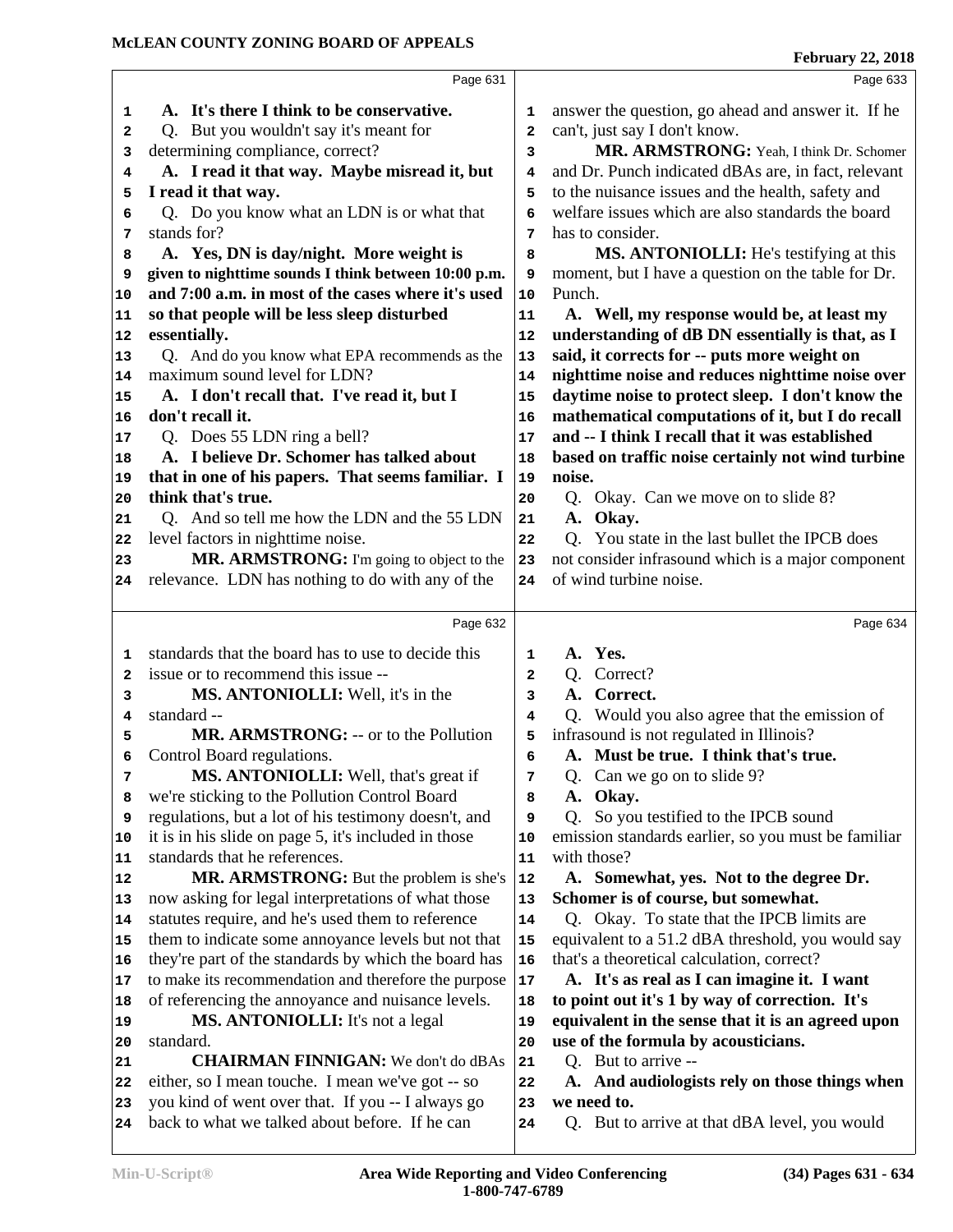|    | Page 635                                             |              | Page 637                                             |
|----|------------------------------------------------------|--------------|------------------------------------------------------|
| 1  | have to add up the IPCB limits for each frequency to | 1            | receptors will receive 40 dBA not 51.                |
| 2  | get an overall allowable sound of 51.1 dBA, correct? | $\mathbf{2}$ | Q. Got it, okay. And earlier you testified           |
| 3  | A. Correct. As Dr. Schomer stated, 51. I             | 3            | that you based your understanding, and correct me if |
| 4  | heard him say that tonight.                          | 4            | I'm wrong, of the IPCB noise measurements procedures |
| 5  | Q. So in order to generate that level of             | 5            | on what Dr. Schomer told you.                        |
| 6  | sound in Illinois, the sound source would need to be | 6            | A. No, not just on what he said. I'm trying          |
| 7  | as forceful as the limits allow at those frequency   | 7            | to point out where I agree with him.                 |
| 8  | limits?                                              | 8            | Q. I'm referring to Dr. Schomer's testimony          |
| 9  | A. If I understand your question, below those        | 9            | about the noise measurement procedures, the Illinois |
| 10 | limits, below those IPCB limits to arrive at -- are  | 10           | numerical noise limits being a traffic ticket type   |
| 11 | you saying to arrive at 40?                          | 11           | of limit where they don't allow averaging.           |
| 12 | Q. No, to arrive at 51.1 dBA.                        | 12           | A. You're right. I mean that really is --            |
| 13 | A. I'm sorry, please repeat the question.            | 13           | that could be tested on that basis I think. I mean   |
| 14 | Q. In order to generate that level of sound          | 14           | I think that is something to consider, but I don't   |
| 15 | in Illinois under the IPCB noise emission            | 15           | know how to untangle that mess.                      |
| 16 | limitations, the sound source would need to be as    | 16           | Q. Because you're basing your understanding          |
| 17 | forceful as the limits allow at all of the frequency | 17           | of it on Dr. Schomer's testimony from earlier        |
| 18 | limits --                                            | 18           | tonight, correct?                                    |
| 19 | A. That's true, that's true.                         | 19           | A. Well, I did this well before I heard him          |
| 20 | $Q. - right?$                                        | 20           | say what he said, so no, I guess the answer is no to |
| 21 | A. I understand your question now, yes.              | 21           | that.                                                |
| 22 | Q. Okay. So would you agree that it's not a          | 22           | Q. Because Dr. Schomer earlier forgot that he        |
| 23 | realistic level that people near a wind farm could   | 23           | filed a public comment in a rule making amending the |
| 24 | experience?                                          | 24           | noise measurement procedures in 2003, so I'm going   |
|    |                                                      |              |                                                      |
|    | Page 636                                             |              | Page 638                                             |
|    |                                                      |              |                                                      |
|    |                                                      |              |                                                      |
| 1  | A. The dBA value?                                    | 1            | to show you a section of the noise rules about noise |
| 2  | Q. The 51.1 dBA value.                               | 2            | measurement procedures that factors in averaging,    |
| 3  | A. I think it's possible depending -- oh,            | 3            | okay?                                                |
| 4  | you're say it couldn't go over 51 dBA if the IPCB    | 4            | A. Okay.                                             |
| 5  | regs were met.                                       | 5            | MR. ARMSTRONG: Well, I'm going to object             |
| 6  | Q. I'm asking if that would be a realistic           | 6            | because Dr. Schomer was the one who testified about  |
| 7  | level that people in the vicinity of a wind farm     | 7            | the averaging issue and perhaps it would have been   |
| 8  | could experience.                                    | 8            | appropriate to ask him, ask Dr. Schomer about this,  |
| 9  | A. If you're talking about this wind farm, I         | 9            | but he did not talk about how to do averaging,       |
| 10 | don't really think it would reach that high a level. | 10           | whether the averaging is a correct method, so it's   |
| 11 | I mean I put some credence in the DNV numbers.       | 11           | well beyond the scope of what Dr. Punch testified to |
| 12 | Q. For the reasons that we just discussed,           | 12           | in his direct exam.                                  |
| 13 | because to arrive at the 51.1 threshold, you'd have  | 13           | MS. ANTONIOLLI: Well, he testified that              |
| 14 | to have a sound source that would be as forceful as  | 14           | he couldn't remember about the rule making that was  |
| 15 | the limits allow at all IPCB frequency limits,       | 15           | adopted in 2006 that he commented on that changed    |
| 16 | correct?                                             | 16           | these procedures, so perhaps he forgot that there    |
| 17 | A. Essentially, yes, yes.                            | 17           | was an averaging aspect.                             |
| 18 | Right?<br>Q.                                         | 18           | MR. ARMSTRONG: That was Dr. Schomer who              |
| 19 | A. Yes.                                              | 19           | testified to that not Dr. Punch.                     |
| 20 | So you'd agree that it wouldn't be a<br>O.           | 20           | MS. ANTONIOLLI: No, but Dr. Punch then               |
| 21 | realistic level.                                     | 21           | adopted his testimony.                               |
| 22 | A. No, what I was trying to say tonight was          | 22           | MR. ARMSTRONG: No, that's not what he-               |
| 23 | that using the data from EDP Renewables or from DNV, | 23           | MS. ANTONIOLLI: He agreed to his                     |
| 24 | the levels that are predicted for a number of        | 24           | testimony.                                           |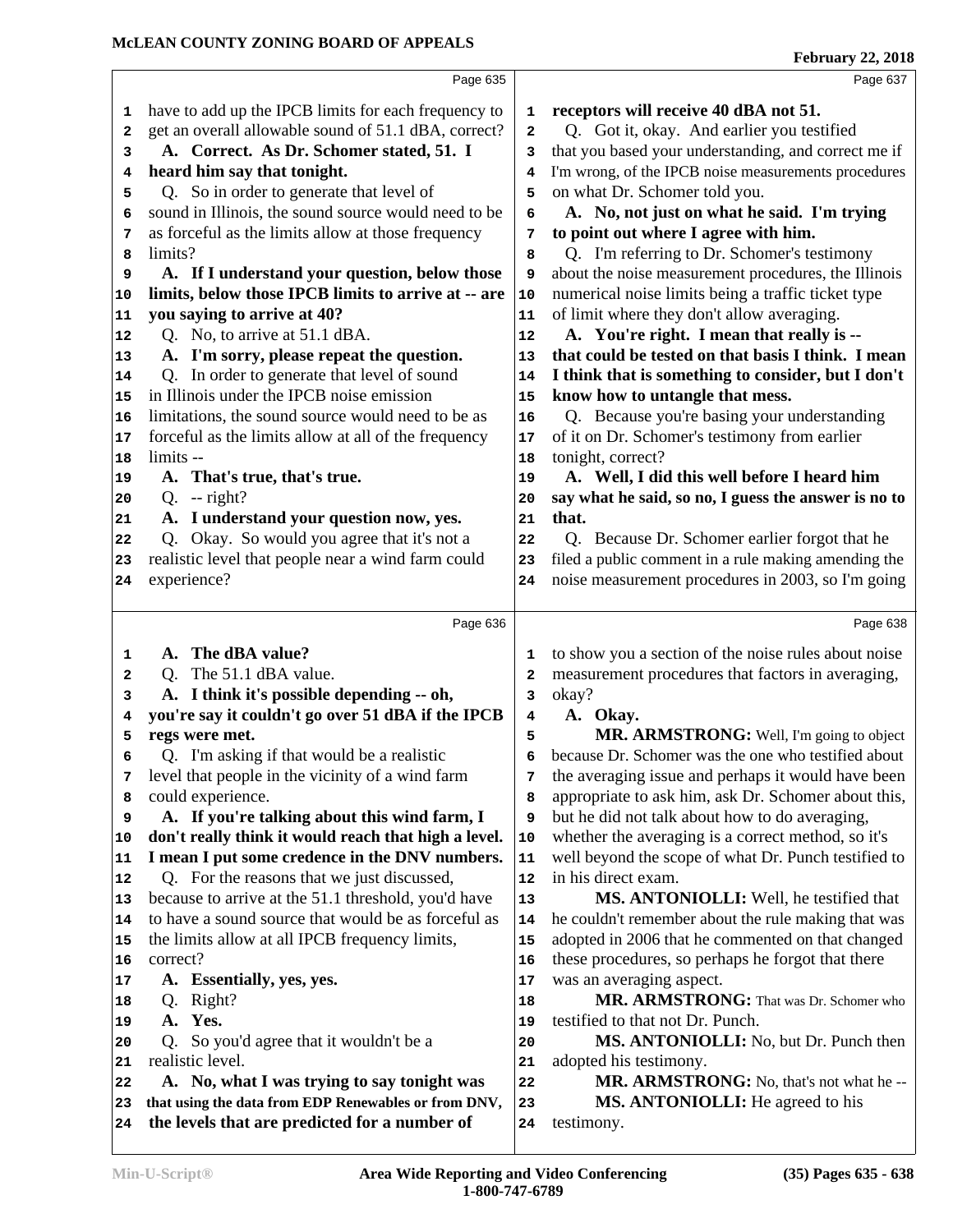|                         | Page 639                                             |                | Page 641                                             |
|-------------------------|------------------------------------------------------|----------------|------------------------------------------------------|
| 1                       | MR. ARMSTRONG: That's not what Dr. Punch             | 1              | state, so I definitely want to finish tonight with   |
| $\overline{\mathbf{2}}$ | just said, so that's my objection.                   | $\overline{a}$ | him.                                                 |
| 3                       | <b>CHAIRMAN FINNIGAN:</b> You can ask if he's        | 3              | <b>CHAIRMAN FINNIGAN:</b> We'll stay a few           |
| 4                       | familiar with that, but he doesn't have to -- if he  | 4              | minutes here if you have a little bit longer just to |
| 5                       | doesn't know anything about it, he doesn't have to   | 5              | make sure. Try and make the questions short if we    |
| 6                       | answer.                                              | 6              | can. But if anybody has questions.                   |
| 7                       | MS. ANTONIOLLI: Okay.                                | 7              | MR. TAYLOR: I just have --                           |
| 8                       | A. The presentation material was developed           | 8              | <b>CHAIRMAN FINNIGAN: Come forward.</b>              |
| 9                       | before tonight. Therefore, it couldn't be based on   | 9              | MR. TAYLOR: Try to make it quick for                 |
| 10                      | what I heard Dr. Schomer say tonight. That's all I   | 10             | everybody. Just a couple if that's okay. It really   |
| 11                      | can really say.                                      | 11             | is. I'll try to be quick. Travis Taylor, 28686       |
| 12                      | Q. Earlier tonight you agreed with the idea          | 12             | North 3050 East Road, Chenoa, Illinois. Have you     |
| 13                      | that Illinois regulations do not allow averaging.    | 13             | noticed in any of the noise complaints that you've   |
| 14                      | MR. ARMSTRONG: It's the same objection.              | 14             | worked with that the tower size or windmill size has |
| 15                      | She's trying to get to the same issue the same way   | 15             | been a bigger variation in the annoyances?           |
| 16                      | with a different question. He did not testify about  | 16             | MR. PUNCH: There's been no definitive                |
| 17                      | averaging. That was Dr. Schomer.                     | 17             | study I'm aware of that really studied that. In      |
| 18                      | Q. Well, if I pointed to the regulation that         | 18             | general, my understanding is that the bigger, you    |
| 19                      | allows averaging, would you be able to look at it?   | 19             | know, the tower, the taller the turbine, the more    |
| 20                      | MR. ARMSTRONG: Again, it's the same                  | 20             | will be the emissions. George Cameron, very          |
| 21                      | objection. He didn't testify to any of this.         | 21             | well-known in the acoustical world, has said that a  |
| 22                      | <b>CHAIRMAN FINNIGAN: Well, I think he's</b>         | 22             | 1 megawatt increase increases the noise emissions by |
| 23                      | testified that he is familiar with these standards I | 23             | 3 to 5 decibels. So as towers get bigger, without    |
| 24                      | mean, so she's just trying to get to the bottom of   | 24             | other, you know, counteracting technological         |
|                         | Page 640                                             |                | Page 642                                             |
| 1                       | it, so if -- I'd say let him look at it.             | 1              | refinements, there's going to be more noise with a   |
| 2                       | Q. So Section 900.103 of the Pollution               | $\overline{a}$ | 3.6 capacity turbine than a 2.5. I'm not aware of    |
| 3                       | Control Board's measurement procedures, look at      | 3              | what those differences are.                          |
| 4                       | Subsection B. These are procedures applicable to     | 4              | MR. TAYLOR: Okay. I think the next                   |
| 5                       | Section 901 of the board's noise regulations. Have   | 5              | question I have is do you know if there's            |
| 6                       | you read that first subparagraph 1?                  | 6              | regulations in other countries on the scale that you |
| 7                       | A. I've never seen this before and I really          | 7              | referred to? Is it the regulation 51.2 that's on     |
| 8                       | don't -- I'd have to take a lot more time than I     | 8              | there in other countries or do they have lower       |
| 9                       | think we have here tonight to understand this. I've  | 9              | regulations in some of the other countries?          |
| 10                      | never seen it before, it's new to me.                | 10             | <b>MR. PUNCH:</b> There is still a few countries     |
| 11                      | Q. Okay.                                             | 11             | that have as high as 55 dBA, very few though. Most   |
| 12                      | A. I was not familiar with this before I             | 12             | of them come between 35 and 45 now. That's true      |
| 13                      | came. I had not seen this. This is a revision?       | 13             | both internationally and within the States.          |
| 14                      | That's all I can say.                                | 14             | <b>MR. TAYLOR:</b> I don't want to stir the pot      |
| 15                      | Q. Okay.                                             | 15             | on this, but can I ask if receptor 50 was one of     |
| 16                      | A. I would answer if I could.                        | 16             | them that you reviewed during that or not?           |
| 17                      | MS. ANTONIOLLI: I think that's all I                 | 17             | <b>MR. PUNCH:</b> I don't think that was on the      |
| 18                      | have.                                                | 18             | list of the --                                       |
| 19                      | <b>CHAIRMAN FINNIGAN:</b> Okay, we're going to       | 19             | MR. TAYLOR: That you did the study on?               |
| 20                      | try and make sure he doesn't have to come back I     | 20             | <b>MR. PUNCH:</b> That we looked at, right.          |
| 21                      | think. If there's any other questions out there?     | 21             | MR. TAYLOR: Okay, I think that's all of              |
| 22                      | Because I don't think you want to bring him back for | 22             | my questions for tonight then. Thank you.            |
| 23                      | the next meeting, do you?                            | 23             | <b>CHAIRMAN FINNIGAN:</b> Any other questions?       |
| 24                      | MR. ARMSTRONG: No. In fact, he's out of              | 24             | I think we're going to call it. We're not going to   |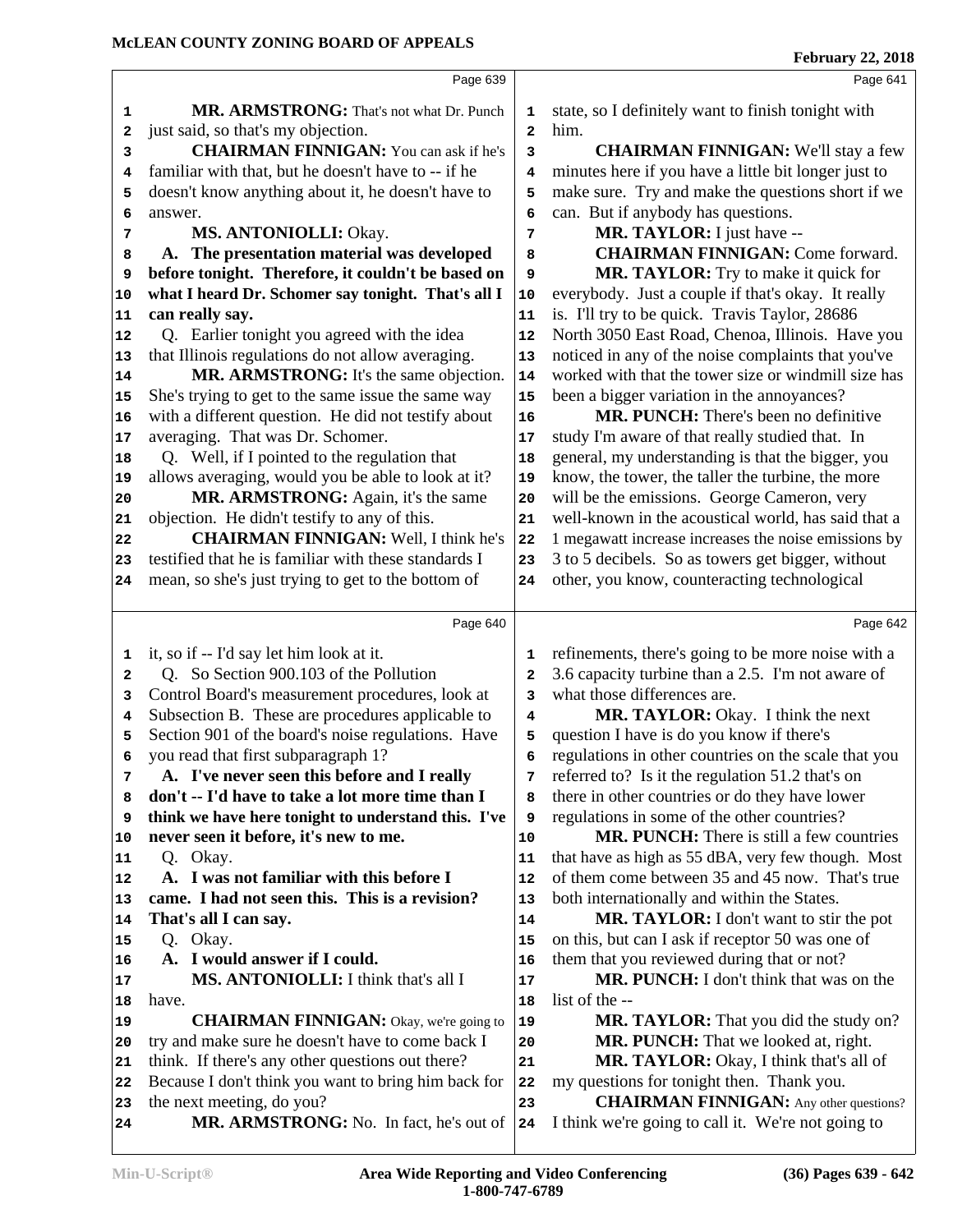|             | Page 643                                                                                                     |
|-------------|--------------------------------------------------------------------------------------------------------------|
| $\mathbf 1$ | call it quits. We're going to reconvene Tuesday                                                              |
| 2           | night, February 27th, in this room at six o'clock.                                                           |
| 3           | Did you want to do any redirect?                                                                             |
| 4           | MR. ARMSTRONG: No.                                                                                           |
| 5           | <b>CHAIRMAN FINNIGAN: Okay, thank you.</b>                                                                   |
| 6           | (Adjourned at 10:00 p.m.)                                                                                    |
| 7           |                                                                                                              |
|             |                                                                                                              |
| 8<br>9      |                                                                                                              |
| 10          |                                                                                                              |
| 11          |                                                                                                              |
| 12          |                                                                                                              |
|             |                                                                                                              |
| 13          |                                                                                                              |
| 14<br>15    |                                                                                                              |
|             |                                                                                                              |
| 16          |                                                                                                              |
| 17          |                                                                                                              |
| 18<br>19    |                                                                                                              |
| 20          |                                                                                                              |
| 21          |                                                                                                              |
| 22          |                                                                                                              |
| 23          |                                                                                                              |
| 24          |                                                                                                              |
|             |                                                                                                              |
|             | Page 644                                                                                                     |
| 1           |                                                                                                              |
| 2           | STATE OF ILLINOIS<br>)SS                                                                                     |
| 3           | COUNTY OF FORD                                                                                               |
|             |                                                                                                              |
|             | I, June Haeme, a Notary Public in and for                                                                    |
| 4           | the County of Ford, State of Illinois, do hereby<br>certify that the following hearing was taken at the      |
| 5           | McLean County Government Center, 115 East Washington<br>Street, Bloomington, Illinois, on February 22, 2018. |
| 6           | That the said hearing was taken down in<br>stenograph notes and afterwards reduced to                        |
| 7           | typewriting under my instruction and that the<br>transcript is a true record of the testimony given          |
| 8           | at the hearing.<br>I do further certify that I am a                                                          |
| 9           | disinterested person in this cause of action; that I<br>am not a relative, or otherwise interested in the    |
| 10          | event of this action, and am not in the employ of<br>the attorneys for either party.                         |
| 11          | IN WITNESS WHEREOF, I have hereunto set my<br>hand and affixed my notarial seal this 8th day of              |
| 12          | March, 2018.                                                                                                 |
| 13          |                                                                                                              |
| 14          |                                                                                                              |
| 15          | JUNE HAEME, CSR                                                                                              |
| 16          | NOTARY PUBLIC                                                                                                |
| 17          |                                                                                                              |
| 18          | "OFFICIAL SEAL"<br>June Haeme                                                                                |
| 19          | Notary Public, State of Illinois                                                                             |
| 20          | My Commission Expires:<br>September 28, 2020                                                                 |
| 21          |                                                                                                              |
| 22          |                                                                                                              |
| 23          |                                                                                                              |
| 24          |                                                                                                              |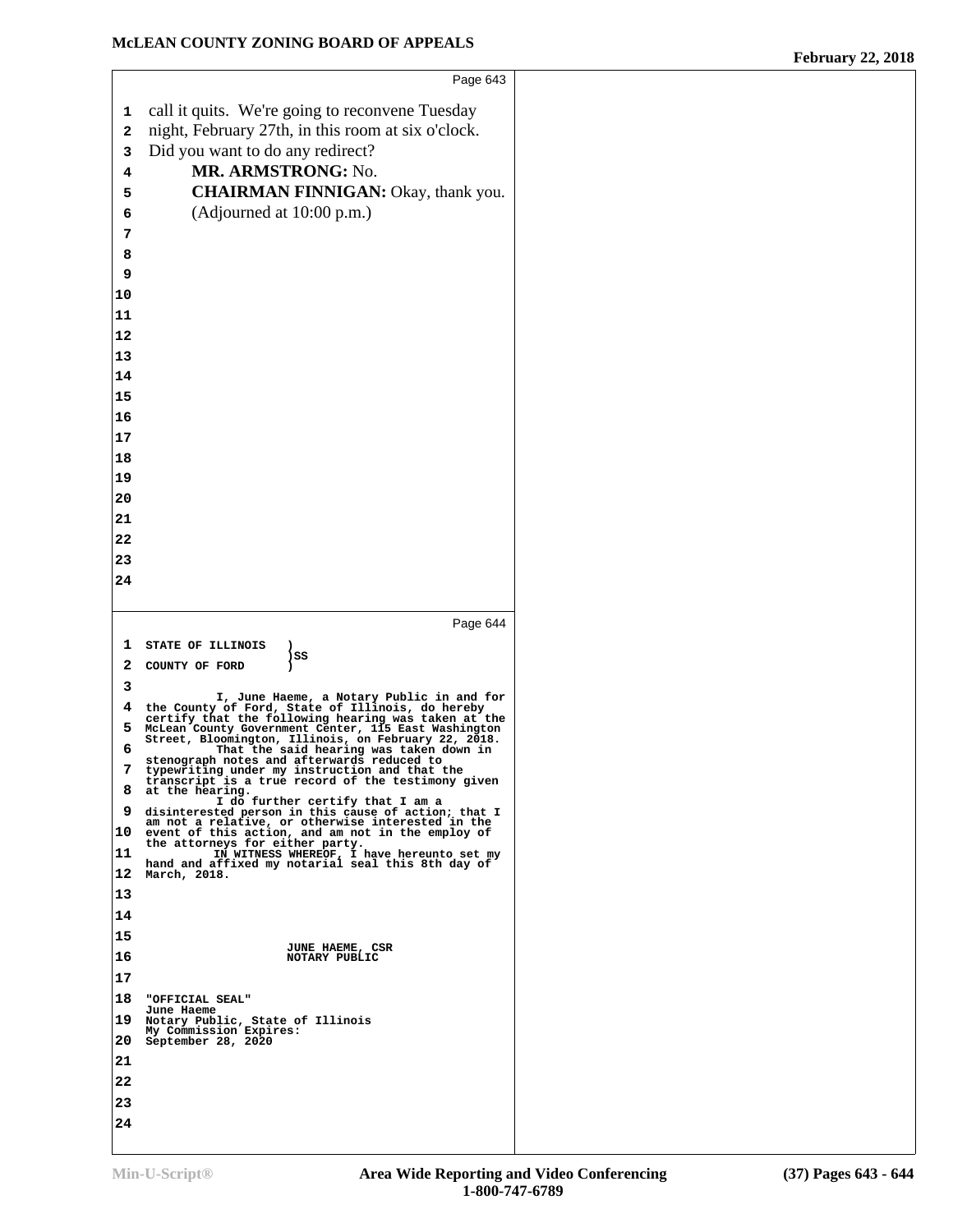|                              | acoustical (3)                              | adolescent (1)          | agrees $(1)$             | 560:22;561:2;                              |
|------------------------------|---------------------------------------------|-------------------------|--------------------------|--------------------------------------------|
| I                            | 520:21;609:4;641:21                         | 534:18                  | 575:7                    | 624:10;625:19                              |
|                              | acoustically (1)                            | $\text{adopt}(1)$       | agriculturally (2)       | among $(2)$                                |
| [Cell (1)                    | 515:14                                      | 507:13                  | 550:16,16                | 593:5;622:6                                |
| 532:6                        | acoustician (3)                             | adopted (6)             | ahead $(11)$             | amount(1)                                  |
|                              | 583:11;589:6;608:2                          | 546:5,19,20,24;         | 507:19;510:13;           | 600:22                                     |
| [indicating] $(1)$           | acousticians (3)                            | 638:15,21               | 512:2;518:10;563:6;      | amounts $(1)$                              |
| 548:13                       |                                             |                         |                          | 567:9                                      |
|                              | 598:1;606:22;634:20                         | adults $(1)$            | 587:2;590:9,10;596:6;    |                                            |
| $\mathbf{A}$                 | acoustics (9)                               | 567:22                  | 619:8;633:1              | amplitude-modulated (2)                    |
|                              | 504:2,11,14,17,20,                          | adverse (17)            | aids(1)                  | 571:13,17                                  |
| abandoned (1)                | 22, 24; 506: 21; 558: 24                    | 502:9;517:22;           | 556:2                    | Amy $(2)$                                  |
| 604:17                       | $\arccan(1)$                                | 559:15;564:6,9;         | Air(1)                   | 542:8;618:5                                |
| ability $(3)$                | 550:15                                      | 566:15;568:20;572:22;   | 541:2                    | analogous $(1)$                            |
| 577:12;581:9;620:22          | across(3)                                   | 574:19;575:3;578:6;     | airport $(5)$            | 576:15                                     |
| able $(16)$                  | 506:13;571:20;586:1                         | 579:1;580:1,14,17;      | 512:6;513:21;            | analogy $(1)$                              |
|                              | act(5)                                      | 581:5;621:7             | 553:22,23;576:23         | 576:15                                     |
| 515:22,24;517:21;            | 565:12;566:11,11;                           | advocate (1)            | al $(1)$                 | analyses (1)                               |
| 520:2,14;530:18;             |                                             | 523:17                  | 578:2                    | 624:23                                     |
| 531:20;551:4;558:12,         | 629:17,17                                   | affect (7)              |                          |                                            |
| 23;578:11,12,14;             | activities (2)                              |                         | albeit $(1)$             | analysis $(1)$                             |
| 584:2;614:21;639:19          | 569:16;570:5                                | 517:6,19;550:2;         | 584:13                   | 581:2                                      |
| above $(10)$                 | acts (4)                                    | 553:18;603:2;619:5,15   | allied $(1)$             | analyzing $(2)$                            |
| 510:21;511:15;               | 566:12;629:20,22,24                         | affected (4)            | 560:2                    | 621:20:622:2                               |
| 514:1,10;575:2,5;            | actual(1)                                   | 567:18;572:18;          | allow $(7)$              | and/or $(3)$                               |
| 584:11;591:19;592:2;         | 583:6                                       | 577:24;578:8            | 534:3;628:16;635:7,      | 504:16;604:16;                             |
| 599:19                       | actually (8)                                | affects $(1)$           | 17;636:15;637:11;        | 615:11                                     |
|                              | 531:21;551:24;                              | 527:10                  | 639:13                   | anecdotal (6)                              |
| absence $(1)$                | 553:16;573:1;574:13;                        | affirmed $(2)$          | allowable (2)            | 580:11;604:8,9;                            |
| 566:4                        | 594:3;623:11,12                             | 501:11;503:8            | 567:3;635:2              | 605:22;606:5,9                             |
| absenteeism (1)              |                                             |                         |                          |                                            |
| 575:19                       | acute(1)                                    | afoot(1)                | allowance (1)            | angry $(1)$                                |
| absolutely $(1)$             | 567:23                                      | 539:22                  | 533:7                    | 565:21                                     |
| 526:2                        | add(13)                                     | afternoon (1)           | allowed (1)              | animals $(1)$                              |
| academic (1)                 | 524:11,14,21;529:1,                         | 556:17                  | 530:10                   | 552:24                                     |
| 555:22                       | 24;534:4,5;559:21;                          | again $(22)$            | allowing $(1)$           | animals' (1)                               |
| accelerates (1)              | 563:7;574:13;586:3;                         | 511:19;514:22,24;       | 557:7                    | 552:21                                     |
| 576:20                       | 602:4;635:1                                 | 525:12;529:7;548:1;     | allows $(1)$             | annoyance (68)                             |
|                              | adding $(2)$                                | 549:10;561:5;568:2;     | 639:19                   | 512:5,8,9,14;513:5,                        |
| acceptable(2)                | 524:13;539:3                                | 570:3,24;574:17;        | alluded $(2)$            | 19, 20; 514: 3; 530: 22;                   |
| 557:8;579:5                  | addition $(5)$                              | 577:20;578:3;580:2;     | 565:18;574:17            | 531:1;532:2;534:16;                        |
| accepted(1)                  | 528:24;562:18;                              | 592:18;601:16;605:1;    | almost $(6)$             | 535:7;540:3,20;541:7,                      |
| 584:17                       |                                             |                         |                          |                                            |
| access(3)                    | 577:7;578:9;594:7                           | 606:12;621:24;626:5;    | 508:15;509:17;           | 20;552:23;558:16,24;                       |
| 567:15;610:10;               | additional (3)                              | 639:20                  | 510:20;521:3;592:23;     | 559:2;564:6;565:15,                        |
| 611:11                       | 559:22;592:12,16                            | against $(8)$           | 615:4                    | 17;566:8;567:10;                           |
| accidents (1)                | address $(8)$                               | 521:19,22;541:11;       | alternative (2)          | 570:10;572:6,11,20;                        |
| 575:21                       | 503:12,14,15;555:1;                         | 588:9;599:20;602:6;     | 538:22;579:3             | 573:10,15,16,21;574:3,                     |
| accommodate (1)              | 567:6;630:1,16,20                           | 612:16,23               | <b>Alternatively (1)</b> | 19,23;575:2,6,8;580:8;                     |
| 528:13                       | addresses (1)                               | age(3)                  | 529:3                    | 581:5;593:2,4;602:10,                      |
| accommodated (1)             | 551:10                                      | 622:18;623:8,10         | although $(1)$           | 13,14;605:5;611:24;                        |
|                              | adequately (2)                              | agent(1)                | 570:2                    | 612:5,5,6;613:9;                           |
| 630:19                       | 580:23:602:9                                | 517:10                  | altitude (1)             | 614:18;616:16;618:11,                      |
| accomplished (1)             | Adjourned (1)                               | ago(3)                  | 543:8                    | 18,21;619:5,16;621:5,                      |
| 606:24                       | 643:6                                       | 508:12;546:4,24         | always $(9)$             | 7, 12, 13; 624: 1, 3;                      |
| accomplishes (1)             |                                             |                         |                          |                                            |
| 517:10                       | administrative (1)                          | agree $(18)$            | 509:8;511:6;521:10;      | 632:15,18                                  |
| accordance (1)               | 504:16                                      | 518:2,8,9;536:21;       | 533:18;536:4;558:12;     | annoyances (7)                             |
| 538:5                        | administrator (2)                           | 545:7,14,16;549:18;     | 604:9;607:11;632:23      | 605:11,13;611:19;                          |
| according(4)                 | 555:20;625:17                               | 550:1,10;593:11;        | ambient $(1)$            | 612:20,24;618:17;                          |
| 550:6;568:15;                | admissible (1)                              | 601:10;604:9;623:24;    | 620:13                   | 641:15                                     |
| 602:14;610:2                 | 588:7                                       | 634:4;635:22;636:20;    | amended (1)              | annoyed (26)                               |
|                              | admit(2)                                    | 637:7                   | 547:2                    | 512:10;513:12,20,                          |
| account(2)                   | 595:1;596:6                                 | agreed $(5)$            | amending $(1)$           | 24;514:2,15,17;516:10,                     |
| 528:22;580:20                | admitted (11)                               | 628:14,15;634:19;       | 637:23                   | 12;531:17;535:2,2,3,                       |
| acknowledge (1)              | 505:13;519:4,9;                             | 638:23;639:12           | America (1)              | 11,18;573:14;574:9,11,                     |
| 602:21                       |                                             |                         |                          |                                            |
|                              |                                             |                         |                          |                                            |
| acoustic(2)<br>518:15;535:22 | 547:24;594:3;595:5,5,<br>6, 12, 17; 596: 19 | agreeing $(1)$<br>601:9 | 609:4<br>American (4)    | 12, 15, 21; 603: 11, 11;<br>611:15;616:5,5 |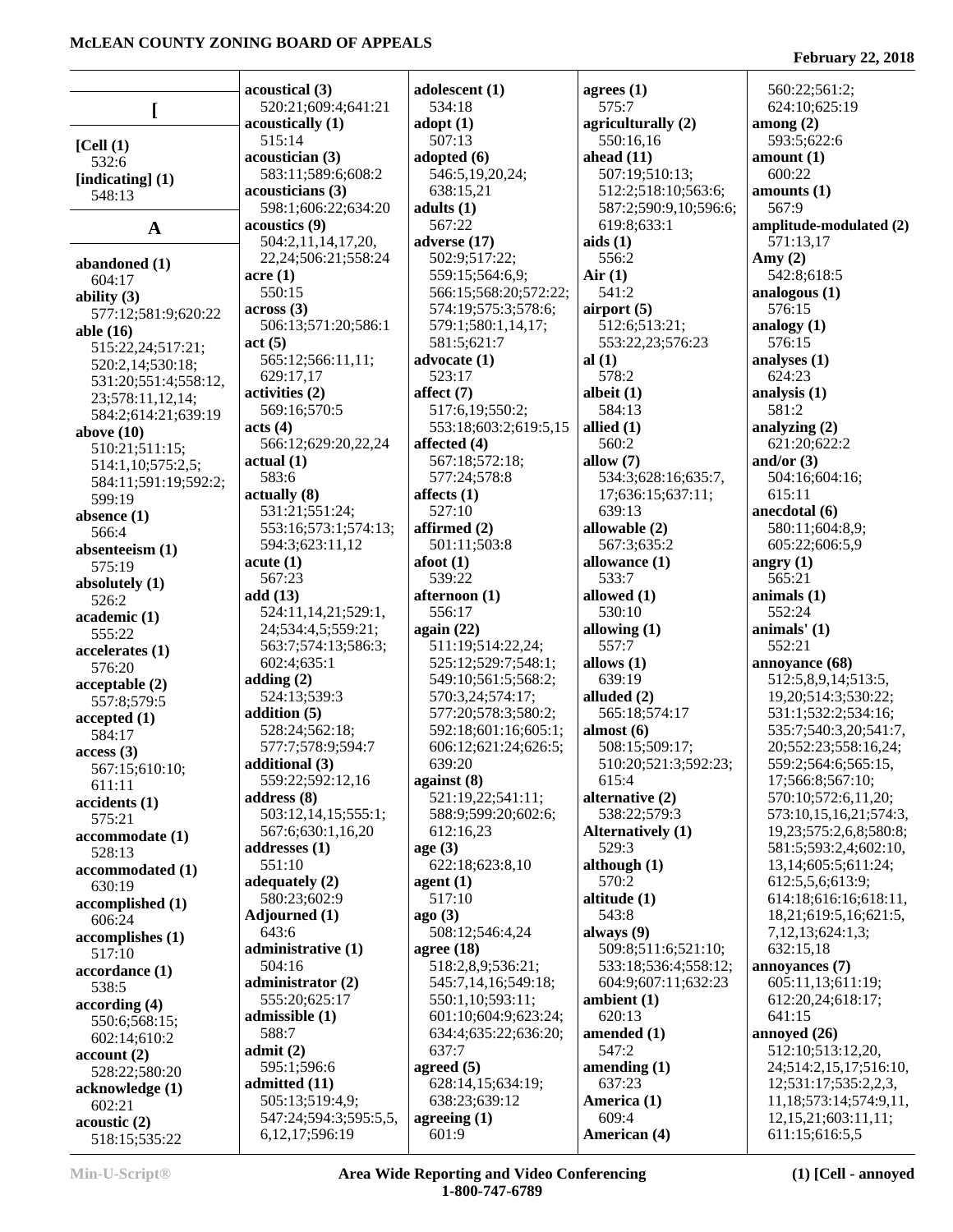#### **annoying (8)** 531:22,24;566:6; 571:18,20;572:7,8; 573:16 **ANSI (2)** 566:24;630:5 **answered (2)** 536:7;627:23 **anti (1)** 614:1 **ANTONIOLLI (58)** 505:6,9,11;507:1; 519:6;542:5,7,8; 550:23;554:8,19; 558:20;559:5,17; 561:7,12;562:9; 563:21;565:1;582:14; 583:9,16,24;587:14; 588:20;589:1,4,14; 590:4,7,10,13;594:14, 18,21,24;595:8;596:11, 23;597:1,3,5;618:4,5,8; 619:2;624:17,21; 627:12;632:3,7,19; 633:8;638:13,20,23; 639:7;640:17 **anymore (2)** 530:14;610:8 **apart (2)** 524:22;528:4 **apologies (1)** 556:3 **apologize (2)** 531:9;593:18 **appears (1)** 608:20 **Appendix (4)** 554:10,11,14;608:16 **applicable (2)** 567:5;640:4 **applicant (12)** 501:21;509:2;510:3; 525:5,14;542:3; 558:18;581:16;584:23; 598:4,16;618:3 **applicant's (4)** 510:7;581:23; 590:18;593:21 **applied (1)** 600:24 **apply (1)** 599:3 **applying (1)** 584:15 **Appreciate (2)** 597:3;605:20 **approach (8)** 536:19,20;537:21; 544:4;545:8,20;549:3; 602:5 **approaches (1)** 545:14 **appropriate (1)** 638:8 **approved (1)** 537:16 **approves (1)** 507:19 **approximately (4)** 591:1,16;592:10; 606:3 **area (10)** 519:23;527:6; 535:15;544:21;553:10; 556:8;563:17;575:1; 583:17;630:17 **areas (1)** 574:12 **arguments (1)** 579:5 **Armor (1)** 540:7 **ARMSTRONG (81)** 502:14,15,22;503:3, 6,18;505:8,10,12,15; 506:16,21;507:3; 519:3,10;523:14; 525:12,17;544:7; 551:6;554:20;555:9; 558:14;559:1,8,21; 561:5,10;562:11; 563:1,5;564:16;579:8, 15;581:7;583:13,18; 584:1;587:18;588:4, 11,14,23;589:2,10,20, 24;590:2,11,14; 593:17;594:6,12,15; 595:3,11;596:1,3,7,13, 14,20;618:23;619:6; 624:15;626:11,20; 627:10,22;631:23; 632:5,12;633:3;638:5, 18,22;639:1,14,20; 640:24;643:4 **Army-wide (1)** 540:9 **around (14)** 508:16;512:19; 513:7;514:9,9;533:9; 556:16;576:18;577:17; 592:22;606:22;620:17, 23;629:20 **aroused (2)** 567:18,19 **arrive (6)** 634:21,24;635:10, 11,12;636:13 **article (12)** 547:23;548:2,21; 564:13,17;607:13; 608:5;618:12;627:4,7, 8,18 **Articles (5)** 625:3,16;626:7,8; 627:17 **artillery (1)** 540:7 **ASHA (1)** 625:22 **aspect (1)** 638:17 **assessment (1)** 554:11 **assign (1)** 609:17 **assist (1)** 559:14 **Assistant (1)** 501:17 **association (6)** 555:23;560:22; 561:3;624:10;625:19, 21 **associations (1)** 580:13 **assume (2)** 522:12;536:6 **assumed (2)** 543:23;595:12 **assumes (2)** 543:23;545:2 **assuming (1)** 582:17 **assumption (1)** 544:23 **assumptions (1)** 542:19 **atmosphere (1)** 527:9 **attacks (1)** 516:22 **attendance (1)** 501:16 **attention (1)** 580:21 **attenuate (2)** 575:13,15 **attitudes (1)** 553:18 **attitudinal (4)** 513:6;530:6,9,13 **Attorney (2)** 501:17;542:9 **Attorney's (1)** 501:18 **audible (1)** 580:13 **audio (1)** 518:15 **audiogram (3)** 617:15;622:16,19 **audiological (1)** 561:19 **audiologist (12)** 555:12,19,19; 559:10;561:16;562:5; 583:12;616:23;621:19; 624:7,9,12 **audiologists (6)** 557:3;561:4;610:23; 623:5,15;634:22 **Audiology (13)** 557:4,22,24;558:15, 24;559:3,23;560:23; 562:20;617:5,22; 621:23;624:5 **auditory (5)** 577:8;621:20;622:2, 15;623:2 **Australia (3)** 515:9;549:19;606:23 **author (2)** 569:18;611:7 **authority (1)** 538:3 **authors (1)** 610:11 **available (2)** 588:22;589:13 **avenues (1)** 538:1 **average (37)** 507:9;509:15,16,19, 24;510:4,9,11,19; 511:13;513:1;514:8,9, 11;515:3;519:20; 524:12,14,16,24; 525:24,24;526:1,2,3,6, 7,9;528:9,11;529:20; 530:1;533:24;534:3; 538:13;545:12;568:14 **averages (2)** 567:17;568:13 **averaging (9)** 637:11;638:2,7,9,10, 17;639:13,17,19 **avocation (1)** 540:14 **avoid (1)** 512:13 **awakened (1)** 567:18 **aware (12)** 533:5;542:20;544:1; 546:3;552:20;598:9; 616:13;629:21,23,24; 641:17;642:2 **away (3)** 529:4;616:7;628:7 **A-weighted (3)** 512:20;546:11; 569:14 **B bachelor's (1)** 504:9 **back (18)** 520:15;536:15; 540:24;549:1;554:7; 556:19;570:24;591:11; 599:14;609:3;616:8,8; 620:23;621:18;627:20; 632:24;640:20,22 **background (10)** 504:8;518:5;555:15, 17;557:14,16;564:2, 21;565:4;620:13 **backup (1)** 593:22 **backward (1)** 576:22 **backwards (1)** 521:16 **backyard (2)** 614:6,7 **bad (2)** 512:11;599:4 **balance (4)** 545:19;576:9,10; 600:8 **balances (1)** 530:17 **band (14)** 508:11;546:11,21; 570:13,22;571:3,5,21; 581:2;586:3;592:22; 598:8;599:22;600:20 **bands (3)** 534:8;598:12,14 **bang (1)** 540:6 **Bangert (11)** 501:6;534:13; 535:21;597:8,18; 598:2;614:9;615:1; 616:11,16,21 **barriers (1)** 575:14 **based (11)** 511:13;512:15; 526:15;552:14;561:8; 580:9;627:5,13; 633:18;637:3;639:9 **baseline (1)** 535:7 **bases (1)** 512:6 **basic (2)** 561:20,21 **basically (6)** 523:2;563:10; 567:17;599:6;617:13; 622:20 **basing (2)** 528:3;637:16 **basis (4)** 507:14;584:7; 619:17;637:13 **became (2)** 556:7,8 **become (1)** 539:23 **becomes (1)** 540:18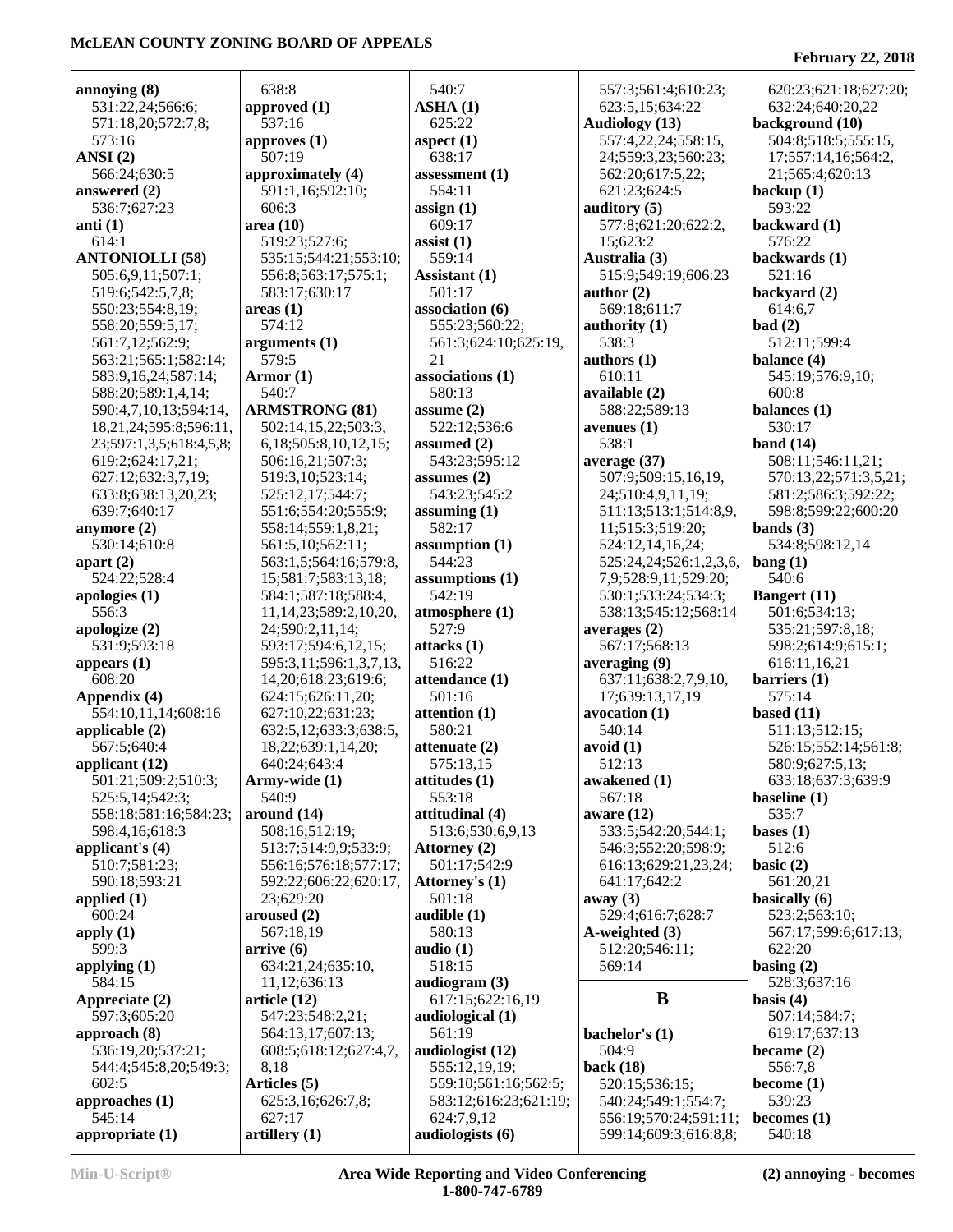| 518:4;519:15;<br>boxes $(2)$<br>568:24<br>call $(10)$<br>578:9,16;628:12,13<br>574:6,7<br>501:2,4,5;512:5;<br>cardiovascular (1)<br>began $(1)$<br>520:11;521:18,21;<br>618:11<br>568:15<br>531:15;540:2;542:17;<br>break $(1)$<br>573:5;595:19;601:23;<br>begin $(1)$<br>554:4<br>544:24;545:16,20;<br>609:19;642:24;643:1<br>career $(8)$<br>Brian $(2)$<br>558:6,7;562:5;<br>515:6<br>555:16;568:16;578:1;<br>called $(5)$<br>501:6;502:14<br>512:18;573:4;<br>beginning $(1)$<br>584:10;610:13;641:4<br>606:14;621:19,22,23;<br>605:18<br>blade $(2)$<br>Bridgewater (7)<br>622:1<br>610:23;617:4;620:22<br>Carlton (1)<br>begun $(1)$<br>520:22;578:23<br>515:9;549:7,11;<br>came $(9)$<br>501:7<br>556:24<br>516:14,17;526:20;<br>blades $(5)$<br>578:9,17;628:12,13<br>behalf $(1)$<br>517:13;521:15;<br>Carolina (1)<br>brief (1)<br>534:16;556:19;573:24;<br>557:2<br>502:15<br>608:4<br>536:15,17;578:23<br>604:21,22;640:13<br>briefly $(1)$<br>case $(27)$<br>behave $(1)$<br>blame $(1)$<br>Cameron (1)<br>603:12<br>504:7<br>641:20<br>511:6<br>501:22;502:12;<br>blinded (1)<br>Bright $(5)$<br>can (139)<br>behaving $(1)$<br>510:3,7;511:1;523:4,8,<br>579:2<br>501:10;502:4,7,16,<br>511:6<br>543:15;546:1;<br>12,528:8,12,13,13,22,<br>behind $(1)$<br>blogs $(1)$<br>549:14;580:5;627:1<br>17;504:7;505:14;<br>24;529:21;530:2,22,<br>573:8<br>606:11<br>bring $(2)$<br>506:1,13;507:5,13,17,<br>23;541:13,15,17;543:3,<br>believes (1)<br>$blood (1)$<br>587:24;640:22<br>18, 19; 511: 17, 20;<br>6;545:15;581:16;<br>525:13<br>brings $(1)$<br>518:17,22;519:8,16;<br>566:16<br>599:4;629:4<br>bell $(1)$<br>515:1<br>Board $(41)$<br>521:2;522:3;523:5,9,<br>cases $(5)$<br>631:17<br>broad(2)<br>501:3,5;505:17,23;<br>14;524:5,24;527:24;<br>565:6,23,23;603:7;<br>511:23;571:21<br>below $(6)$<br>528:7,16;529:19;<br>631:10<br>506:9;507:13,17,21;<br>broadband (1)<br>532:9;536:21;537:4,6,<br>cast(2)<br>580:15,22;584:9;<br>508:7,20;519:13;<br>537:22;538:7;539:20;<br>572:3<br>603:1;635:9,10<br>7;538:15;543:2,5;<br>560:16,17<br>bend $(4)$<br>546:4,19,20;547:2;<br>brought $(4)$<br>544:8,11;547:22;<br>categories $(1)$<br>521:15,16,24;536:17<br>534:23;537:18;<br>574:12<br>550:7;552:5,14;<br>548:2,19;550:7,11;<br>548:3;629:21<br>bending $(1)$<br>555:16;559:14;561:13;<br>551:17,18;552:16;<br>categorize $(1)$<br>536:15<br>build $(3)$<br>616:12<br>562:19,22;564:4;<br>557:13,15;559:8;<br>benefit $(1)$<br>528:18;537:6,7<br>cause $(20)$<br>589:11,15;597:7;<br>560:19;565:2,12,19,19,<br>551:24<br>buildings (1)<br>511:17,20;513:5;<br>599:10;601:15;602:8;<br>21;570:23;571:7,24;<br>benefits $(2)$<br>536:9<br>618:10,10;627:23;<br>572:14,15,20,22;<br>517:14;572:14,20;<br>537:13;573:7<br>built $(3)$<br>632:1,6,8,16;633:6<br>574:13;576:16,23;<br>579:1,6,24;602:13,15,<br>528:11,19;539:8<br>577:18;579:8,9,20,22,<br>benefitting $(1)$<br>board's $(5)$<br>16,22;622:15;623:1,3,<br>573:17<br>538:4,5;626:22;<br>bullet $(2)$<br>24;580:8,16,18,19;<br>11,17;624:1,3<br>Berglund (1)<br>578:18;633:22<br>640:3,5<br>582:3;583:3,18,21,22;<br>causes $(9)$<br>569:17<br>boat $(1)$<br>burnout $(1)$<br>584:12,14;587:24;<br>564:9;566:21;<br>577:3<br>572:19<br><b>Berkeley</b> (1)<br>588:2,5,12,15,23;<br>578:15;602:22;622:6;<br>504:12<br>bodies (3)<br>bursts $(1)$<br>589:3;590:3,4,9;<br>623:11,12,14,15<br>besides $(2)$<br>569:5<br>504:16;560:19,20<br>594:19;595:7;596:11;<br>causing $(2)$<br>$body(2)$<br>business $(2)$<br>597:2;598:19,23;<br>605:5;614:9<br>512:8;534:16<br>576:20,21<br>501:10;570:5<br>best $(4)$<br>599:2;600:1;601:10,<br>caveat $(1)$<br>502:4<br>23;602:16,22;603:12;<br>513:14;516:2;604:6;<br>bones $(1)$<br>busy $(1)$<br>616:23<br>534:22<br>553:20<br>604:6;606:3,12,19;<br>century $(1)$<br>Beth $(1)$<br>610:12;612:4,10;<br>511:10<br>book $(1)$<br>$\mathbf C$<br>501:7<br>613:16;617:14;618:21;<br>certain(5)<br>556:21<br>better $(7)$<br>535:13;565:22;<br>booths $(1)$<br>619:7,9,18;621:13;<br>521:8;536:11,14;<br>536:5<br>calculate (3)<br>602:21;609:24;622:17<br>622:9,16,19;626:11,18,<br>556:3;569:15;614:8;<br>both $(4)$<br>23;627:24;629:13;<br>585:12;600:18;601:2<br>certainly (11)<br>617:14<br>502:16,17;580:12;<br>632:24;633:20;634:7,<br>511:22;550:4;559:9;<br>calculated $(3)$<br>beyond $(5)$<br>642:13<br>17:639:3,11:640:14:<br>571:9,19;593:6;<br>511:11:585:13:<br>541:14;562:18;<br>bother $(2)$<br>586:21<br>641:6;642:15<br>613:16;621:14;622:16;<br>570:6;618:24;638:11<br>522:6;553:9<br>calculation (16)<br>Canada (5)<br>623:15;633:18<br>bothered (5)<br>539:7;571:1;581:9,<br>513:7,8;516:14;<br>certification (2)<br>560:20;624:9<br>513:8;520:5,23;<br>516:7,9,10;520:10,<br>22;582:19;583:7,19;<br>574:18;593:4<br>12<br>Canadian (4)<br>certifications (1)<br>521:20;544:13;614:7;<br>584:3,6,18,20;585:3;<br>617:7<br>bothering (3)<br>532:3,19,20;541:5<br>586:14;590:17;598:13;<br>560:18<br>bigger $(3)$<br>532:12,14;536:13<br>634:16<br>capability $(1)$<br>certified $(1)$<br>584:8<br>641:15,18,23<br>calculations (10)<br>560:21<br>bottom $(2)$<br>biggest $(2)$<br>574:11;639:24<br>526:12,13;527:21;<br>cetera $(3)$<br>capacity (6)<br>512:4;513:18<br>578:8;612:3;629:1,2,<br>578:8;614:18;615:6<br>bounce $(1)$<br>582:15;587:16,19;<br>biological (1)<br>620:23<br>589:6,9,12;626:17<br>2:642:2<br>chair $(3)$<br>567:12<br>boundaries (1)<br>California (2)<br>Cape $(7)$<br>556:4;557:5;595:11 |            |            |       |               |                 |
|---------------------------------------------------------------------------------------------------------------------------------------------------------------------------------------------------------------------------------------------------------------------------------------------------------------------------------------------------------------------------------------------------------------------------------------------------------------------------------------------------------------------------------------------------------------------------------------------------------------------------------------------------------------------------------------------------------------------------------------------------------------------------------------------------------------------------------------------------------------------------------------------------------------------------------------------------------------------------------------------------------------------------------------------------------------------------------------------------------------------------------------------------------------------------------------------------------------------------------------------------------------------------------------------------------------------------------------------------------------------------------------------------------------------------------------------------------------------------------------------------------------------------------------------------------------------------------------------------------------------------------------------------------------------------------------------------------------------------------------------------------------------------------------------------------------------------------------------------------------------------------------------------------------------------------------------------------------------------------------------------------------------------------------------------------------------------------------------------------------------------------------------------------------------------------------------------------------------------------------------------------------------------------------------------------------------------------------------------------------------------------------------------------------------------------------------------------------------------------------------------------------------------------------------------------------------------------------------------------------------------------------------------------------------------------------------------------------------------------------------------------------------------------------------------------------------------------------------------------------------------------------------------------------------------------------------------------------------------------------------------------------------------------------------------------------------------------------------------------------------------------------------------------------------------------------------------------------------------------------------------------------------------------------------------------------------------------------------------------------------------------------------------------------------------------------------------------------------------------------------------------------------------------------------------------------------------------------------------------------------------------------------------------------------------------------------------------------------------------------------------------------------------------------------------------------------------------------------------------------------------------------------------------------------------------------------------------------------------------------------------------------------------------------------------------------------------------------------------------------------------------------------------------------------------------------------------------------------------------------------------------------------------------------------------------------------------------------------------------------------------------------------------------------------------------------------------------------------------------------------------------------------------------------------------------------------------------------------------------------------------------------------------------------------------------------------------------------------------------------------------------------------------------------------------------------------------------------------------------------------------------------------------------------------------------------------------------------------------------------------------------------------------------------------------------------------------------------------------------------------------------------------------------------------------------------------------------------------------------------------------------------------------------------------------------------------------------------------------------------------------------------------------------------------------------------------------------------------|------------|------------|-------|---------------|-----------------|
|                                                                                                                                                                                                                                                                                                                                                                                                                                                                                                                                                                                                                                                                                                                                                                                                                                                                                                                                                                                                                                                                                                                                                                                                                                                                                                                                                                                                                                                                                                                                                                                                                                                                                                                                                                                                                                                                                                                                                                                                                                                                                                                                                                                                                                                                                                                                                                                                                                                                                                                                                                                                                                                                                                                                                                                                                                                                                                                                                                                                                                                                                                                                                                                                                                                                                                                                                                                                                                                                                                                                                                                                                                                                                                                                                                                                                                                                                                                                                                                                                                                                                                                                                                                                                                                                                                                                                                                                                                                                                                                                                                                                                                                                                                                                                                                                                                                                                                                                                                                                                                                                                                                                                                                                                                                                                                                                                                                                                                                                     | bedroom(1) | bit $(17)$ | 570:6 | 504:12;526:17 | 515:9;549:7,11; |
|                                                                                                                                                                                                                                                                                                                                                                                                                                                                                                                                                                                                                                                                                                                                                                                                                                                                                                                                                                                                                                                                                                                                                                                                                                                                                                                                                                                                                                                                                                                                                                                                                                                                                                                                                                                                                                                                                                                                                                                                                                                                                                                                                                                                                                                                                                                                                                                                                                                                                                                                                                                                                                                                                                                                                                                                                                                                                                                                                                                                                                                                                                                                                                                                                                                                                                                                                                                                                                                                                                                                                                                                                                                                                                                                                                                                                                                                                                                                                                                                                                                                                                                                                                                                                                                                                                                                                                                                                                                                                                                                                                                                                                                                                                                                                                                                                                                                                                                                                                                                                                                                                                                                                                                                                                                                                                                                                                                                                                                                     |            |            |       |               |                 |
|                                                                                                                                                                                                                                                                                                                                                                                                                                                                                                                                                                                                                                                                                                                                                                                                                                                                                                                                                                                                                                                                                                                                                                                                                                                                                                                                                                                                                                                                                                                                                                                                                                                                                                                                                                                                                                                                                                                                                                                                                                                                                                                                                                                                                                                                                                                                                                                                                                                                                                                                                                                                                                                                                                                                                                                                                                                                                                                                                                                                                                                                                                                                                                                                                                                                                                                                                                                                                                                                                                                                                                                                                                                                                                                                                                                                                                                                                                                                                                                                                                                                                                                                                                                                                                                                                                                                                                                                                                                                                                                                                                                                                                                                                                                                                                                                                                                                                                                                                                                                                                                                                                                                                                                                                                                                                                                                                                                                                                                                     |            |            |       |               |                 |
|                                                                                                                                                                                                                                                                                                                                                                                                                                                                                                                                                                                                                                                                                                                                                                                                                                                                                                                                                                                                                                                                                                                                                                                                                                                                                                                                                                                                                                                                                                                                                                                                                                                                                                                                                                                                                                                                                                                                                                                                                                                                                                                                                                                                                                                                                                                                                                                                                                                                                                                                                                                                                                                                                                                                                                                                                                                                                                                                                                                                                                                                                                                                                                                                                                                                                                                                                                                                                                                                                                                                                                                                                                                                                                                                                                                                                                                                                                                                                                                                                                                                                                                                                                                                                                                                                                                                                                                                                                                                                                                                                                                                                                                                                                                                                                                                                                                                                                                                                                                                                                                                                                                                                                                                                                                                                                                                                                                                                                                                     |            |            |       |               |                 |
|                                                                                                                                                                                                                                                                                                                                                                                                                                                                                                                                                                                                                                                                                                                                                                                                                                                                                                                                                                                                                                                                                                                                                                                                                                                                                                                                                                                                                                                                                                                                                                                                                                                                                                                                                                                                                                                                                                                                                                                                                                                                                                                                                                                                                                                                                                                                                                                                                                                                                                                                                                                                                                                                                                                                                                                                                                                                                                                                                                                                                                                                                                                                                                                                                                                                                                                                                                                                                                                                                                                                                                                                                                                                                                                                                                                                                                                                                                                                                                                                                                                                                                                                                                                                                                                                                                                                                                                                                                                                                                                                                                                                                                                                                                                                                                                                                                                                                                                                                                                                                                                                                                                                                                                                                                                                                                                                                                                                                                                                     |            |            |       |               |                 |
|                                                                                                                                                                                                                                                                                                                                                                                                                                                                                                                                                                                                                                                                                                                                                                                                                                                                                                                                                                                                                                                                                                                                                                                                                                                                                                                                                                                                                                                                                                                                                                                                                                                                                                                                                                                                                                                                                                                                                                                                                                                                                                                                                                                                                                                                                                                                                                                                                                                                                                                                                                                                                                                                                                                                                                                                                                                                                                                                                                                                                                                                                                                                                                                                                                                                                                                                                                                                                                                                                                                                                                                                                                                                                                                                                                                                                                                                                                                                                                                                                                                                                                                                                                                                                                                                                                                                                                                                                                                                                                                                                                                                                                                                                                                                                                                                                                                                                                                                                                                                                                                                                                                                                                                                                                                                                                                                                                                                                                                                     |            |            |       |               |                 |
|                                                                                                                                                                                                                                                                                                                                                                                                                                                                                                                                                                                                                                                                                                                                                                                                                                                                                                                                                                                                                                                                                                                                                                                                                                                                                                                                                                                                                                                                                                                                                                                                                                                                                                                                                                                                                                                                                                                                                                                                                                                                                                                                                                                                                                                                                                                                                                                                                                                                                                                                                                                                                                                                                                                                                                                                                                                                                                                                                                                                                                                                                                                                                                                                                                                                                                                                                                                                                                                                                                                                                                                                                                                                                                                                                                                                                                                                                                                                                                                                                                                                                                                                                                                                                                                                                                                                                                                                                                                                                                                                                                                                                                                                                                                                                                                                                                                                                                                                                                                                                                                                                                                                                                                                                                                                                                                                                                                                                                                                     |            |            |       |               |                 |
|                                                                                                                                                                                                                                                                                                                                                                                                                                                                                                                                                                                                                                                                                                                                                                                                                                                                                                                                                                                                                                                                                                                                                                                                                                                                                                                                                                                                                                                                                                                                                                                                                                                                                                                                                                                                                                                                                                                                                                                                                                                                                                                                                                                                                                                                                                                                                                                                                                                                                                                                                                                                                                                                                                                                                                                                                                                                                                                                                                                                                                                                                                                                                                                                                                                                                                                                                                                                                                                                                                                                                                                                                                                                                                                                                                                                                                                                                                                                                                                                                                                                                                                                                                                                                                                                                                                                                                                                                                                                                                                                                                                                                                                                                                                                                                                                                                                                                                                                                                                                                                                                                                                                                                                                                                                                                                                                                                                                                                                                     |            |            |       |               |                 |
|                                                                                                                                                                                                                                                                                                                                                                                                                                                                                                                                                                                                                                                                                                                                                                                                                                                                                                                                                                                                                                                                                                                                                                                                                                                                                                                                                                                                                                                                                                                                                                                                                                                                                                                                                                                                                                                                                                                                                                                                                                                                                                                                                                                                                                                                                                                                                                                                                                                                                                                                                                                                                                                                                                                                                                                                                                                                                                                                                                                                                                                                                                                                                                                                                                                                                                                                                                                                                                                                                                                                                                                                                                                                                                                                                                                                                                                                                                                                                                                                                                                                                                                                                                                                                                                                                                                                                                                                                                                                                                                                                                                                                                                                                                                                                                                                                                                                                                                                                                                                                                                                                                                                                                                                                                                                                                                                                                                                                                                                     |            |            |       |               |                 |
|                                                                                                                                                                                                                                                                                                                                                                                                                                                                                                                                                                                                                                                                                                                                                                                                                                                                                                                                                                                                                                                                                                                                                                                                                                                                                                                                                                                                                                                                                                                                                                                                                                                                                                                                                                                                                                                                                                                                                                                                                                                                                                                                                                                                                                                                                                                                                                                                                                                                                                                                                                                                                                                                                                                                                                                                                                                                                                                                                                                                                                                                                                                                                                                                                                                                                                                                                                                                                                                                                                                                                                                                                                                                                                                                                                                                                                                                                                                                                                                                                                                                                                                                                                                                                                                                                                                                                                                                                                                                                                                                                                                                                                                                                                                                                                                                                                                                                                                                                                                                                                                                                                                                                                                                                                                                                                                                                                                                                                                                     |            |            |       |               |                 |
|                                                                                                                                                                                                                                                                                                                                                                                                                                                                                                                                                                                                                                                                                                                                                                                                                                                                                                                                                                                                                                                                                                                                                                                                                                                                                                                                                                                                                                                                                                                                                                                                                                                                                                                                                                                                                                                                                                                                                                                                                                                                                                                                                                                                                                                                                                                                                                                                                                                                                                                                                                                                                                                                                                                                                                                                                                                                                                                                                                                                                                                                                                                                                                                                                                                                                                                                                                                                                                                                                                                                                                                                                                                                                                                                                                                                                                                                                                                                                                                                                                                                                                                                                                                                                                                                                                                                                                                                                                                                                                                                                                                                                                                                                                                                                                                                                                                                                                                                                                                                                                                                                                                                                                                                                                                                                                                                                                                                                                                                     |            |            |       |               |                 |
|                                                                                                                                                                                                                                                                                                                                                                                                                                                                                                                                                                                                                                                                                                                                                                                                                                                                                                                                                                                                                                                                                                                                                                                                                                                                                                                                                                                                                                                                                                                                                                                                                                                                                                                                                                                                                                                                                                                                                                                                                                                                                                                                                                                                                                                                                                                                                                                                                                                                                                                                                                                                                                                                                                                                                                                                                                                                                                                                                                                                                                                                                                                                                                                                                                                                                                                                                                                                                                                                                                                                                                                                                                                                                                                                                                                                                                                                                                                                                                                                                                                                                                                                                                                                                                                                                                                                                                                                                                                                                                                                                                                                                                                                                                                                                                                                                                                                                                                                                                                                                                                                                                                                                                                                                                                                                                                                                                                                                                                                     |            |            |       |               |                 |
|                                                                                                                                                                                                                                                                                                                                                                                                                                                                                                                                                                                                                                                                                                                                                                                                                                                                                                                                                                                                                                                                                                                                                                                                                                                                                                                                                                                                                                                                                                                                                                                                                                                                                                                                                                                                                                                                                                                                                                                                                                                                                                                                                                                                                                                                                                                                                                                                                                                                                                                                                                                                                                                                                                                                                                                                                                                                                                                                                                                                                                                                                                                                                                                                                                                                                                                                                                                                                                                                                                                                                                                                                                                                                                                                                                                                                                                                                                                                                                                                                                                                                                                                                                                                                                                                                                                                                                                                                                                                                                                                                                                                                                                                                                                                                                                                                                                                                                                                                                                                                                                                                                                                                                                                                                                                                                                                                                                                                                                                     |            |            |       |               |                 |
|                                                                                                                                                                                                                                                                                                                                                                                                                                                                                                                                                                                                                                                                                                                                                                                                                                                                                                                                                                                                                                                                                                                                                                                                                                                                                                                                                                                                                                                                                                                                                                                                                                                                                                                                                                                                                                                                                                                                                                                                                                                                                                                                                                                                                                                                                                                                                                                                                                                                                                                                                                                                                                                                                                                                                                                                                                                                                                                                                                                                                                                                                                                                                                                                                                                                                                                                                                                                                                                                                                                                                                                                                                                                                                                                                                                                                                                                                                                                                                                                                                                                                                                                                                                                                                                                                                                                                                                                                                                                                                                                                                                                                                                                                                                                                                                                                                                                                                                                                                                                                                                                                                                                                                                                                                                                                                                                                                                                                                                                     |            |            |       |               |                 |
|                                                                                                                                                                                                                                                                                                                                                                                                                                                                                                                                                                                                                                                                                                                                                                                                                                                                                                                                                                                                                                                                                                                                                                                                                                                                                                                                                                                                                                                                                                                                                                                                                                                                                                                                                                                                                                                                                                                                                                                                                                                                                                                                                                                                                                                                                                                                                                                                                                                                                                                                                                                                                                                                                                                                                                                                                                                                                                                                                                                                                                                                                                                                                                                                                                                                                                                                                                                                                                                                                                                                                                                                                                                                                                                                                                                                                                                                                                                                                                                                                                                                                                                                                                                                                                                                                                                                                                                                                                                                                                                                                                                                                                                                                                                                                                                                                                                                                                                                                                                                                                                                                                                                                                                                                                                                                                                                                                                                                                                                     |            |            |       |               |                 |
|                                                                                                                                                                                                                                                                                                                                                                                                                                                                                                                                                                                                                                                                                                                                                                                                                                                                                                                                                                                                                                                                                                                                                                                                                                                                                                                                                                                                                                                                                                                                                                                                                                                                                                                                                                                                                                                                                                                                                                                                                                                                                                                                                                                                                                                                                                                                                                                                                                                                                                                                                                                                                                                                                                                                                                                                                                                                                                                                                                                                                                                                                                                                                                                                                                                                                                                                                                                                                                                                                                                                                                                                                                                                                                                                                                                                                                                                                                                                                                                                                                                                                                                                                                                                                                                                                                                                                                                                                                                                                                                                                                                                                                                                                                                                                                                                                                                                                                                                                                                                                                                                                                                                                                                                                                                                                                                                                                                                                                                                     |            |            |       |               |                 |
|                                                                                                                                                                                                                                                                                                                                                                                                                                                                                                                                                                                                                                                                                                                                                                                                                                                                                                                                                                                                                                                                                                                                                                                                                                                                                                                                                                                                                                                                                                                                                                                                                                                                                                                                                                                                                                                                                                                                                                                                                                                                                                                                                                                                                                                                                                                                                                                                                                                                                                                                                                                                                                                                                                                                                                                                                                                                                                                                                                                                                                                                                                                                                                                                                                                                                                                                                                                                                                                                                                                                                                                                                                                                                                                                                                                                                                                                                                                                                                                                                                                                                                                                                                                                                                                                                                                                                                                                                                                                                                                                                                                                                                                                                                                                                                                                                                                                                                                                                                                                                                                                                                                                                                                                                                                                                                                                                                                                                                                                     |            |            |       |               |                 |
|                                                                                                                                                                                                                                                                                                                                                                                                                                                                                                                                                                                                                                                                                                                                                                                                                                                                                                                                                                                                                                                                                                                                                                                                                                                                                                                                                                                                                                                                                                                                                                                                                                                                                                                                                                                                                                                                                                                                                                                                                                                                                                                                                                                                                                                                                                                                                                                                                                                                                                                                                                                                                                                                                                                                                                                                                                                                                                                                                                                                                                                                                                                                                                                                                                                                                                                                                                                                                                                                                                                                                                                                                                                                                                                                                                                                                                                                                                                                                                                                                                                                                                                                                                                                                                                                                                                                                                                                                                                                                                                                                                                                                                                                                                                                                                                                                                                                                                                                                                                                                                                                                                                                                                                                                                                                                                                                                                                                                                                                     |            |            |       |               |                 |
|                                                                                                                                                                                                                                                                                                                                                                                                                                                                                                                                                                                                                                                                                                                                                                                                                                                                                                                                                                                                                                                                                                                                                                                                                                                                                                                                                                                                                                                                                                                                                                                                                                                                                                                                                                                                                                                                                                                                                                                                                                                                                                                                                                                                                                                                                                                                                                                                                                                                                                                                                                                                                                                                                                                                                                                                                                                                                                                                                                                                                                                                                                                                                                                                                                                                                                                                                                                                                                                                                                                                                                                                                                                                                                                                                                                                                                                                                                                                                                                                                                                                                                                                                                                                                                                                                                                                                                                                                                                                                                                                                                                                                                                                                                                                                                                                                                                                                                                                                                                                                                                                                                                                                                                                                                                                                                                                                                                                                                                                     |            |            |       |               |                 |
|                                                                                                                                                                                                                                                                                                                                                                                                                                                                                                                                                                                                                                                                                                                                                                                                                                                                                                                                                                                                                                                                                                                                                                                                                                                                                                                                                                                                                                                                                                                                                                                                                                                                                                                                                                                                                                                                                                                                                                                                                                                                                                                                                                                                                                                                                                                                                                                                                                                                                                                                                                                                                                                                                                                                                                                                                                                                                                                                                                                                                                                                                                                                                                                                                                                                                                                                                                                                                                                                                                                                                                                                                                                                                                                                                                                                                                                                                                                                                                                                                                                                                                                                                                                                                                                                                                                                                                                                                                                                                                                                                                                                                                                                                                                                                                                                                                                                                                                                                                                                                                                                                                                                                                                                                                                                                                                                                                                                                                                                     |            |            |       |               |                 |
|                                                                                                                                                                                                                                                                                                                                                                                                                                                                                                                                                                                                                                                                                                                                                                                                                                                                                                                                                                                                                                                                                                                                                                                                                                                                                                                                                                                                                                                                                                                                                                                                                                                                                                                                                                                                                                                                                                                                                                                                                                                                                                                                                                                                                                                                                                                                                                                                                                                                                                                                                                                                                                                                                                                                                                                                                                                                                                                                                                                                                                                                                                                                                                                                                                                                                                                                                                                                                                                                                                                                                                                                                                                                                                                                                                                                                                                                                                                                                                                                                                                                                                                                                                                                                                                                                                                                                                                                                                                                                                                                                                                                                                                                                                                                                                                                                                                                                                                                                                                                                                                                                                                                                                                                                                                                                                                                                                                                                                                                     |            |            |       |               |                 |
|                                                                                                                                                                                                                                                                                                                                                                                                                                                                                                                                                                                                                                                                                                                                                                                                                                                                                                                                                                                                                                                                                                                                                                                                                                                                                                                                                                                                                                                                                                                                                                                                                                                                                                                                                                                                                                                                                                                                                                                                                                                                                                                                                                                                                                                                                                                                                                                                                                                                                                                                                                                                                                                                                                                                                                                                                                                                                                                                                                                                                                                                                                                                                                                                                                                                                                                                                                                                                                                                                                                                                                                                                                                                                                                                                                                                                                                                                                                                                                                                                                                                                                                                                                                                                                                                                                                                                                                                                                                                                                                                                                                                                                                                                                                                                                                                                                                                                                                                                                                                                                                                                                                                                                                                                                                                                                                                                                                                                                                                     |            |            |       |               |                 |
|                                                                                                                                                                                                                                                                                                                                                                                                                                                                                                                                                                                                                                                                                                                                                                                                                                                                                                                                                                                                                                                                                                                                                                                                                                                                                                                                                                                                                                                                                                                                                                                                                                                                                                                                                                                                                                                                                                                                                                                                                                                                                                                                                                                                                                                                                                                                                                                                                                                                                                                                                                                                                                                                                                                                                                                                                                                                                                                                                                                                                                                                                                                                                                                                                                                                                                                                                                                                                                                                                                                                                                                                                                                                                                                                                                                                                                                                                                                                                                                                                                                                                                                                                                                                                                                                                                                                                                                                                                                                                                                                                                                                                                                                                                                                                                                                                                                                                                                                                                                                                                                                                                                                                                                                                                                                                                                                                                                                                                                                     |            |            |       |               |                 |
|                                                                                                                                                                                                                                                                                                                                                                                                                                                                                                                                                                                                                                                                                                                                                                                                                                                                                                                                                                                                                                                                                                                                                                                                                                                                                                                                                                                                                                                                                                                                                                                                                                                                                                                                                                                                                                                                                                                                                                                                                                                                                                                                                                                                                                                                                                                                                                                                                                                                                                                                                                                                                                                                                                                                                                                                                                                                                                                                                                                                                                                                                                                                                                                                                                                                                                                                                                                                                                                                                                                                                                                                                                                                                                                                                                                                                                                                                                                                                                                                                                                                                                                                                                                                                                                                                                                                                                                                                                                                                                                                                                                                                                                                                                                                                                                                                                                                                                                                                                                                                                                                                                                                                                                                                                                                                                                                                                                                                                                                     |            |            |       |               |                 |
|                                                                                                                                                                                                                                                                                                                                                                                                                                                                                                                                                                                                                                                                                                                                                                                                                                                                                                                                                                                                                                                                                                                                                                                                                                                                                                                                                                                                                                                                                                                                                                                                                                                                                                                                                                                                                                                                                                                                                                                                                                                                                                                                                                                                                                                                                                                                                                                                                                                                                                                                                                                                                                                                                                                                                                                                                                                                                                                                                                                                                                                                                                                                                                                                                                                                                                                                                                                                                                                                                                                                                                                                                                                                                                                                                                                                                                                                                                                                                                                                                                                                                                                                                                                                                                                                                                                                                                                                                                                                                                                                                                                                                                                                                                                                                                                                                                                                                                                                                                                                                                                                                                                                                                                                                                                                                                                                                                                                                                                                     |            |            |       |               |                 |
|                                                                                                                                                                                                                                                                                                                                                                                                                                                                                                                                                                                                                                                                                                                                                                                                                                                                                                                                                                                                                                                                                                                                                                                                                                                                                                                                                                                                                                                                                                                                                                                                                                                                                                                                                                                                                                                                                                                                                                                                                                                                                                                                                                                                                                                                                                                                                                                                                                                                                                                                                                                                                                                                                                                                                                                                                                                                                                                                                                                                                                                                                                                                                                                                                                                                                                                                                                                                                                                                                                                                                                                                                                                                                                                                                                                                                                                                                                                                                                                                                                                                                                                                                                                                                                                                                                                                                                                                                                                                                                                                                                                                                                                                                                                                                                                                                                                                                                                                                                                                                                                                                                                                                                                                                                                                                                                                                                                                                                                                     |            |            |       |               |                 |
|                                                                                                                                                                                                                                                                                                                                                                                                                                                                                                                                                                                                                                                                                                                                                                                                                                                                                                                                                                                                                                                                                                                                                                                                                                                                                                                                                                                                                                                                                                                                                                                                                                                                                                                                                                                                                                                                                                                                                                                                                                                                                                                                                                                                                                                                                                                                                                                                                                                                                                                                                                                                                                                                                                                                                                                                                                                                                                                                                                                                                                                                                                                                                                                                                                                                                                                                                                                                                                                                                                                                                                                                                                                                                                                                                                                                                                                                                                                                                                                                                                                                                                                                                                                                                                                                                                                                                                                                                                                                                                                                                                                                                                                                                                                                                                                                                                                                                                                                                                                                                                                                                                                                                                                                                                                                                                                                                                                                                                                                     |            |            |       |               |                 |
|                                                                                                                                                                                                                                                                                                                                                                                                                                                                                                                                                                                                                                                                                                                                                                                                                                                                                                                                                                                                                                                                                                                                                                                                                                                                                                                                                                                                                                                                                                                                                                                                                                                                                                                                                                                                                                                                                                                                                                                                                                                                                                                                                                                                                                                                                                                                                                                                                                                                                                                                                                                                                                                                                                                                                                                                                                                                                                                                                                                                                                                                                                                                                                                                                                                                                                                                                                                                                                                                                                                                                                                                                                                                                                                                                                                                                                                                                                                                                                                                                                                                                                                                                                                                                                                                                                                                                                                                                                                                                                                                                                                                                                                                                                                                                                                                                                                                                                                                                                                                                                                                                                                                                                                                                                                                                                                                                                                                                                                                     |            |            |       |               |                 |
|                                                                                                                                                                                                                                                                                                                                                                                                                                                                                                                                                                                                                                                                                                                                                                                                                                                                                                                                                                                                                                                                                                                                                                                                                                                                                                                                                                                                                                                                                                                                                                                                                                                                                                                                                                                                                                                                                                                                                                                                                                                                                                                                                                                                                                                                                                                                                                                                                                                                                                                                                                                                                                                                                                                                                                                                                                                                                                                                                                                                                                                                                                                                                                                                                                                                                                                                                                                                                                                                                                                                                                                                                                                                                                                                                                                                                                                                                                                                                                                                                                                                                                                                                                                                                                                                                                                                                                                                                                                                                                                                                                                                                                                                                                                                                                                                                                                                                                                                                                                                                                                                                                                                                                                                                                                                                                                                                                                                                                                                     |            |            |       |               |                 |
|                                                                                                                                                                                                                                                                                                                                                                                                                                                                                                                                                                                                                                                                                                                                                                                                                                                                                                                                                                                                                                                                                                                                                                                                                                                                                                                                                                                                                                                                                                                                                                                                                                                                                                                                                                                                                                                                                                                                                                                                                                                                                                                                                                                                                                                                                                                                                                                                                                                                                                                                                                                                                                                                                                                                                                                                                                                                                                                                                                                                                                                                                                                                                                                                                                                                                                                                                                                                                                                                                                                                                                                                                                                                                                                                                                                                                                                                                                                                                                                                                                                                                                                                                                                                                                                                                                                                                                                                                                                                                                                                                                                                                                                                                                                                                                                                                                                                                                                                                                                                                                                                                                                                                                                                                                                                                                                                                                                                                                                                     |            |            |       |               |                 |
|                                                                                                                                                                                                                                                                                                                                                                                                                                                                                                                                                                                                                                                                                                                                                                                                                                                                                                                                                                                                                                                                                                                                                                                                                                                                                                                                                                                                                                                                                                                                                                                                                                                                                                                                                                                                                                                                                                                                                                                                                                                                                                                                                                                                                                                                                                                                                                                                                                                                                                                                                                                                                                                                                                                                                                                                                                                                                                                                                                                                                                                                                                                                                                                                                                                                                                                                                                                                                                                                                                                                                                                                                                                                                                                                                                                                                                                                                                                                                                                                                                                                                                                                                                                                                                                                                                                                                                                                                                                                                                                                                                                                                                                                                                                                                                                                                                                                                                                                                                                                                                                                                                                                                                                                                                                                                                                                                                                                                                                                     |            |            |       |               |                 |
|                                                                                                                                                                                                                                                                                                                                                                                                                                                                                                                                                                                                                                                                                                                                                                                                                                                                                                                                                                                                                                                                                                                                                                                                                                                                                                                                                                                                                                                                                                                                                                                                                                                                                                                                                                                                                                                                                                                                                                                                                                                                                                                                                                                                                                                                                                                                                                                                                                                                                                                                                                                                                                                                                                                                                                                                                                                                                                                                                                                                                                                                                                                                                                                                                                                                                                                                                                                                                                                                                                                                                                                                                                                                                                                                                                                                                                                                                                                                                                                                                                                                                                                                                                                                                                                                                                                                                                                                                                                                                                                                                                                                                                                                                                                                                                                                                                                                                                                                                                                                                                                                                                                                                                                                                                                                                                                                                                                                                                                                     |            |            |       |               |                 |
|                                                                                                                                                                                                                                                                                                                                                                                                                                                                                                                                                                                                                                                                                                                                                                                                                                                                                                                                                                                                                                                                                                                                                                                                                                                                                                                                                                                                                                                                                                                                                                                                                                                                                                                                                                                                                                                                                                                                                                                                                                                                                                                                                                                                                                                                                                                                                                                                                                                                                                                                                                                                                                                                                                                                                                                                                                                                                                                                                                                                                                                                                                                                                                                                                                                                                                                                                                                                                                                                                                                                                                                                                                                                                                                                                                                                                                                                                                                                                                                                                                                                                                                                                                                                                                                                                                                                                                                                                                                                                                                                                                                                                                                                                                                                                                                                                                                                                                                                                                                                                                                                                                                                                                                                                                                                                                                                                                                                                                                                     |            |            |       |               |                 |
|                                                                                                                                                                                                                                                                                                                                                                                                                                                                                                                                                                                                                                                                                                                                                                                                                                                                                                                                                                                                                                                                                                                                                                                                                                                                                                                                                                                                                                                                                                                                                                                                                                                                                                                                                                                                                                                                                                                                                                                                                                                                                                                                                                                                                                                                                                                                                                                                                                                                                                                                                                                                                                                                                                                                                                                                                                                                                                                                                                                                                                                                                                                                                                                                                                                                                                                                                                                                                                                                                                                                                                                                                                                                                                                                                                                                                                                                                                                                                                                                                                                                                                                                                                                                                                                                                                                                                                                                                                                                                                                                                                                                                                                                                                                                                                                                                                                                                                                                                                                                                                                                                                                                                                                                                                                                                                                                                                                                                                                                     |            |            |       |               |                 |
|                                                                                                                                                                                                                                                                                                                                                                                                                                                                                                                                                                                                                                                                                                                                                                                                                                                                                                                                                                                                                                                                                                                                                                                                                                                                                                                                                                                                                                                                                                                                                                                                                                                                                                                                                                                                                                                                                                                                                                                                                                                                                                                                                                                                                                                                                                                                                                                                                                                                                                                                                                                                                                                                                                                                                                                                                                                                                                                                                                                                                                                                                                                                                                                                                                                                                                                                                                                                                                                                                                                                                                                                                                                                                                                                                                                                                                                                                                                                                                                                                                                                                                                                                                                                                                                                                                                                                                                                                                                                                                                                                                                                                                                                                                                                                                                                                                                                                                                                                                                                                                                                                                                                                                                                                                                                                                                                                                                                                                                                     |            |            |       |               |                 |
|                                                                                                                                                                                                                                                                                                                                                                                                                                                                                                                                                                                                                                                                                                                                                                                                                                                                                                                                                                                                                                                                                                                                                                                                                                                                                                                                                                                                                                                                                                                                                                                                                                                                                                                                                                                                                                                                                                                                                                                                                                                                                                                                                                                                                                                                                                                                                                                                                                                                                                                                                                                                                                                                                                                                                                                                                                                                                                                                                                                                                                                                                                                                                                                                                                                                                                                                                                                                                                                                                                                                                                                                                                                                                                                                                                                                                                                                                                                                                                                                                                                                                                                                                                                                                                                                                                                                                                                                                                                                                                                                                                                                                                                                                                                                                                                                                                                                                                                                                                                                                                                                                                                                                                                                                                                                                                                                                                                                                                                                     |            |            |       |               |                 |
|                                                                                                                                                                                                                                                                                                                                                                                                                                                                                                                                                                                                                                                                                                                                                                                                                                                                                                                                                                                                                                                                                                                                                                                                                                                                                                                                                                                                                                                                                                                                                                                                                                                                                                                                                                                                                                                                                                                                                                                                                                                                                                                                                                                                                                                                                                                                                                                                                                                                                                                                                                                                                                                                                                                                                                                                                                                                                                                                                                                                                                                                                                                                                                                                                                                                                                                                                                                                                                                                                                                                                                                                                                                                                                                                                                                                                                                                                                                                                                                                                                                                                                                                                                                                                                                                                                                                                                                                                                                                                                                                                                                                                                                                                                                                                                                                                                                                                                                                                                                                                                                                                                                                                                                                                                                                                                                                                                                                                                                                     |            |            |       |               |                 |
|                                                                                                                                                                                                                                                                                                                                                                                                                                                                                                                                                                                                                                                                                                                                                                                                                                                                                                                                                                                                                                                                                                                                                                                                                                                                                                                                                                                                                                                                                                                                                                                                                                                                                                                                                                                                                                                                                                                                                                                                                                                                                                                                                                                                                                                                                                                                                                                                                                                                                                                                                                                                                                                                                                                                                                                                                                                                                                                                                                                                                                                                                                                                                                                                                                                                                                                                                                                                                                                                                                                                                                                                                                                                                                                                                                                                                                                                                                                                                                                                                                                                                                                                                                                                                                                                                                                                                                                                                                                                                                                                                                                                                                                                                                                                                                                                                                                                                                                                                                                                                                                                                                                                                                                                                                                                                                                                                                                                                                                                     |            |            |       |               |                 |
|                                                                                                                                                                                                                                                                                                                                                                                                                                                                                                                                                                                                                                                                                                                                                                                                                                                                                                                                                                                                                                                                                                                                                                                                                                                                                                                                                                                                                                                                                                                                                                                                                                                                                                                                                                                                                                                                                                                                                                                                                                                                                                                                                                                                                                                                                                                                                                                                                                                                                                                                                                                                                                                                                                                                                                                                                                                                                                                                                                                                                                                                                                                                                                                                                                                                                                                                                                                                                                                                                                                                                                                                                                                                                                                                                                                                                                                                                                                                                                                                                                                                                                                                                                                                                                                                                                                                                                                                                                                                                                                                                                                                                                                                                                                                                                                                                                                                                                                                                                                                                                                                                                                                                                                                                                                                                                                                                                                                                                                                     |            |            |       |               |                 |
|                                                                                                                                                                                                                                                                                                                                                                                                                                                                                                                                                                                                                                                                                                                                                                                                                                                                                                                                                                                                                                                                                                                                                                                                                                                                                                                                                                                                                                                                                                                                                                                                                                                                                                                                                                                                                                                                                                                                                                                                                                                                                                                                                                                                                                                                                                                                                                                                                                                                                                                                                                                                                                                                                                                                                                                                                                                                                                                                                                                                                                                                                                                                                                                                                                                                                                                                                                                                                                                                                                                                                                                                                                                                                                                                                                                                                                                                                                                                                                                                                                                                                                                                                                                                                                                                                                                                                                                                                                                                                                                                                                                                                                                                                                                                                                                                                                                                                                                                                                                                                                                                                                                                                                                                                                                                                                                                                                                                                                                                     |            |            |       |               |                 |
|                                                                                                                                                                                                                                                                                                                                                                                                                                                                                                                                                                                                                                                                                                                                                                                                                                                                                                                                                                                                                                                                                                                                                                                                                                                                                                                                                                                                                                                                                                                                                                                                                                                                                                                                                                                                                                                                                                                                                                                                                                                                                                                                                                                                                                                                                                                                                                                                                                                                                                                                                                                                                                                                                                                                                                                                                                                                                                                                                                                                                                                                                                                                                                                                                                                                                                                                                                                                                                                                                                                                                                                                                                                                                                                                                                                                                                                                                                                                                                                                                                                                                                                                                                                                                                                                                                                                                                                                                                                                                                                                                                                                                                                                                                                                                                                                                                                                                                                                                                                                                                                                                                                                                                                                                                                                                                                                                                                                                                                                     |            |            |       |               |                 |
|                                                                                                                                                                                                                                                                                                                                                                                                                                                                                                                                                                                                                                                                                                                                                                                                                                                                                                                                                                                                                                                                                                                                                                                                                                                                                                                                                                                                                                                                                                                                                                                                                                                                                                                                                                                                                                                                                                                                                                                                                                                                                                                                                                                                                                                                                                                                                                                                                                                                                                                                                                                                                                                                                                                                                                                                                                                                                                                                                                                                                                                                                                                                                                                                                                                                                                                                                                                                                                                                                                                                                                                                                                                                                                                                                                                                                                                                                                                                                                                                                                                                                                                                                                                                                                                                                                                                                                                                                                                                                                                                                                                                                                                                                                                                                                                                                                                                                                                                                                                                                                                                                                                                                                                                                                                                                                                                                                                                                                                                     |            |            |       |               |                 |
|                                                                                                                                                                                                                                                                                                                                                                                                                                                                                                                                                                                                                                                                                                                                                                                                                                                                                                                                                                                                                                                                                                                                                                                                                                                                                                                                                                                                                                                                                                                                                                                                                                                                                                                                                                                                                                                                                                                                                                                                                                                                                                                                                                                                                                                                                                                                                                                                                                                                                                                                                                                                                                                                                                                                                                                                                                                                                                                                                                                                                                                                                                                                                                                                                                                                                                                                                                                                                                                                                                                                                                                                                                                                                                                                                                                                                                                                                                                                                                                                                                                                                                                                                                                                                                                                                                                                                                                                                                                                                                                                                                                                                                                                                                                                                                                                                                                                                                                                                                                                                                                                                                                                                                                                                                                                                                                                                                                                                                                                     |            |            |       |               |                 |
|                                                                                                                                                                                                                                                                                                                                                                                                                                                                                                                                                                                                                                                                                                                                                                                                                                                                                                                                                                                                                                                                                                                                                                                                                                                                                                                                                                                                                                                                                                                                                                                                                                                                                                                                                                                                                                                                                                                                                                                                                                                                                                                                                                                                                                                                                                                                                                                                                                                                                                                                                                                                                                                                                                                                                                                                                                                                                                                                                                                                                                                                                                                                                                                                                                                                                                                                                                                                                                                                                                                                                                                                                                                                                                                                                                                                                                                                                                                                                                                                                                                                                                                                                                                                                                                                                                                                                                                                                                                                                                                                                                                                                                                                                                                                                                                                                                                                                                                                                                                                                                                                                                                                                                                                                                                                                                                                                                                                                                                                     |            |            |       |               |                 |
|                                                                                                                                                                                                                                                                                                                                                                                                                                                                                                                                                                                                                                                                                                                                                                                                                                                                                                                                                                                                                                                                                                                                                                                                                                                                                                                                                                                                                                                                                                                                                                                                                                                                                                                                                                                                                                                                                                                                                                                                                                                                                                                                                                                                                                                                                                                                                                                                                                                                                                                                                                                                                                                                                                                                                                                                                                                                                                                                                                                                                                                                                                                                                                                                                                                                                                                                                                                                                                                                                                                                                                                                                                                                                                                                                                                                                                                                                                                                                                                                                                                                                                                                                                                                                                                                                                                                                                                                                                                                                                                                                                                                                                                                                                                                                                                                                                                                                                                                                                                                                                                                                                                                                                                                                                                                                                                                                                                                                                                                     |            |            |       |               |                 |
|                                                                                                                                                                                                                                                                                                                                                                                                                                                                                                                                                                                                                                                                                                                                                                                                                                                                                                                                                                                                                                                                                                                                                                                                                                                                                                                                                                                                                                                                                                                                                                                                                                                                                                                                                                                                                                                                                                                                                                                                                                                                                                                                                                                                                                                                                                                                                                                                                                                                                                                                                                                                                                                                                                                                                                                                                                                                                                                                                                                                                                                                                                                                                                                                                                                                                                                                                                                                                                                                                                                                                                                                                                                                                                                                                                                                                                                                                                                                                                                                                                                                                                                                                                                                                                                                                                                                                                                                                                                                                                                                                                                                                                                                                                                                                                                                                                                                                                                                                                                                                                                                                                                                                                                                                                                                                                                                                                                                                                                                     |            |            |       |               |                 |
|                                                                                                                                                                                                                                                                                                                                                                                                                                                                                                                                                                                                                                                                                                                                                                                                                                                                                                                                                                                                                                                                                                                                                                                                                                                                                                                                                                                                                                                                                                                                                                                                                                                                                                                                                                                                                                                                                                                                                                                                                                                                                                                                                                                                                                                                                                                                                                                                                                                                                                                                                                                                                                                                                                                                                                                                                                                                                                                                                                                                                                                                                                                                                                                                                                                                                                                                                                                                                                                                                                                                                                                                                                                                                                                                                                                                                                                                                                                                                                                                                                                                                                                                                                                                                                                                                                                                                                                                                                                                                                                                                                                                                                                                                                                                                                                                                                                                                                                                                                                                                                                                                                                                                                                                                                                                                                                                                                                                                                                                     |            |            |       |               |                 |
|                                                                                                                                                                                                                                                                                                                                                                                                                                                                                                                                                                                                                                                                                                                                                                                                                                                                                                                                                                                                                                                                                                                                                                                                                                                                                                                                                                                                                                                                                                                                                                                                                                                                                                                                                                                                                                                                                                                                                                                                                                                                                                                                                                                                                                                                                                                                                                                                                                                                                                                                                                                                                                                                                                                                                                                                                                                                                                                                                                                                                                                                                                                                                                                                                                                                                                                                                                                                                                                                                                                                                                                                                                                                                                                                                                                                                                                                                                                                                                                                                                                                                                                                                                                                                                                                                                                                                                                                                                                                                                                                                                                                                                                                                                                                                                                                                                                                                                                                                                                                                                                                                                                                                                                                                                                                                                                                                                                                                                                                     |            |            |       |               |                 |
|                                                                                                                                                                                                                                                                                                                                                                                                                                                                                                                                                                                                                                                                                                                                                                                                                                                                                                                                                                                                                                                                                                                                                                                                                                                                                                                                                                                                                                                                                                                                                                                                                                                                                                                                                                                                                                                                                                                                                                                                                                                                                                                                                                                                                                                                                                                                                                                                                                                                                                                                                                                                                                                                                                                                                                                                                                                                                                                                                                                                                                                                                                                                                                                                                                                                                                                                                                                                                                                                                                                                                                                                                                                                                                                                                                                                                                                                                                                                                                                                                                                                                                                                                                                                                                                                                                                                                                                                                                                                                                                                                                                                                                                                                                                                                                                                                                                                                                                                                                                                                                                                                                                                                                                                                                                                                                                                                                                                                                                                     |            |            |       |               |                 |
|                                                                                                                                                                                                                                                                                                                                                                                                                                                                                                                                                                                                                                                                                                                                                                                                                                                                                                                                                                                                                                                                                                                                                                                                                                                                                                                                                                                                                                                                                                                                                                                                                                                                                                                                                                                                                                                                                                                                                                                                                                                                                                                                                                                                                                                                                                                                                                                                                                                                                                                                                                                                                                                                                                                                                                                                                                                                                                                                                                                                                                                                                                                                                                                                                                                                                                                                                                                                                                                                                                                                                                                                                                                                                                                                                                                                                                                                                                                                                                                                                                                                                                                                                                                                                                                                                                                                                                                                                                                                                                                                                                                                                                                                                                                                                                                                                                                                                                                                                                                                                                                                                                                                                                                                                                                                                                                                                                                                                                                                     |            |            |       |               |                 |
|                                                                                                                                                                                                                                                                                                                                                                                                                                                                                                                                                                                                                                                                                                                                                                                                                                                                                                                                                                                                                                                                                                                                                                                                                                                                                                                                                                                                                                                                                                                                                                                                                                                                                                                                                                                                                                                                                                                                                                                                                                                                                                                                                                                                                                                                                                                                                                                                                                                                                                                                                                                                                                                                                                                                                                                                                                                                                                                                                                                                                                                                                                                                                                                                                                                                                                                                                                                                                                                                                                                                                                                                                                                                                                                                                                                                                                                                                                                                                                                                                                                                                                                                                                                                                                                                                                                                                                                                                                                                                                                                                                                                                                                                                                                                                                                                                                                                                                                                                                                                                                                                                                                                                                                                                                                                                                                                                                                                                                                                     |            |            |       |               |                 |
|                                                                                                                                                                                                                                                                                                                                                                                                                                                                                                                                                                                                                                                                                                                                                                                                                                                                                                                                                                                                                                                                                                                                                                                                                                                                                                                                                                                                                                                                                                                                                                                                                                                                                                                                                                                                                                                                                                                                                                                                                                                                                                                                                                                                                                                                                                                                                                                                                                                                                                                                                                                                                                                                                                                                                                                                                                                                                                                                                                                                                                                                                                                                                                                                                                                                                                                                                                                                                                                                                                                                                                                                                                                                                                                                                                                                                                                                                                                                                                                                                                                                                                                                                                                                                                                                                                                                                                                                                                                                                                                                                                                                                                                                                                                                                                                                                                                                                                                                                                                                                                                                                                                                                                                                                                                                                                                                                                                                                                                                     |            |            |       |               |                 |
|                                                                                                                                                                                                                                                                                                                                                                                                                                                                                                                                                                                                                                                                                                                                                                                                                                                                                                                                                                                                                                                                                                                                                                                                                                                                                                                                                                                                                                                                                                                                                                                                                                                                                                                                                                                                                                                                                                                                                                                                                                                                                                                                                                                                                                                                                                                                                                                                                                                                                                                                                                                                                                                                                                                                                                                                                                                                                                                                                                                                                                                                                                                                                                                                                                                                                                                                                                                                                                                                                                                                                                                                                                                                                                                                                                                                                                                                                                                                                                                                                                                                                                                                                                                                                                                                                                                                                                                                                                                                                                                                                                                                                                                                                                                                                                                                                                                                                                                                                                                                                                                                                                                                                                                                                                                                                                                                                                                                                                                                     |            |            |       |               |                 |
|                                                                                                                                                                                                                                                                                                                                                                                                                                                                                                                                                                                                                                                                                                                                                                                                                                                                                                                                                                                                                                                                                                                                                                                                                                                                                                                                                                                                                                                                                                                                                                                                                                                                                                                                                                                                                                                                                                                                                                                                                                                                                                                                                                                                                                                                                                                                                                                                                                                                                                                                                                                                                                                                                                                                                                                                                                                                                                                                                                                                                                                                                                                                                                                                                                                                                                                                                                                                                                                                                                                                                                                                                                                                                                                                                                                                                                                                                                                                                                                                                                                                                                                                                                                                                                                                                                                                                                                                                                                                                                                                                                                                                                                                                                                                                                                                                                                                                                                                                                                                                                                                                                                                                                                                                                                                                                                                                                                                                                                                     |            |            |       |               |                 |
|                                                                                                                                                                                                                                                                                                                                                                                                                                                                                                                                                                                                                                                                                                                                                                                                                                                                                                                                                                                                                                                                                                                                                                                                                                                                                                                                                                                                                                                                                                                                                                                                                                                                                                                                                                                                                                                                                                                                                                                                                                                                                                                                                                                                                                                                                                                                                                                                                                                                                                                                                                                                                                                                                                                                                                                                                                                                                                                                                                                                                                                                                                                                                                                                                                                                                                                                                                                                                                                                                                                                                                                                                                                                                                                                                                                                                                                                                                                                                                                                                                                                                                                                                                                                                                                                                                                                                                                                                                                                                                                                                                                                                                                                                                                                                                                                                                                                                                                                                                                                                                                                                                                                                                                                                                                                                                                                                                                                                                                                     | big(7)     |            |       |               |                 |
|                                                                                                                                                                                                                                                                                                                                                                                                                                                                                                                                                                                                                                                                                                                                                                                                                                                                                                                                                                                                                                                                                                                                                                                                                                                                                                                                                                                                                                                                                                                                                                                                                                                                                                                                                                                                                                                                                                                                                                                                                                                                                                                                                                                                                                                                                                                                                                                                                                                                                                                                                                                                                                                                                                                                                                                                                                                                                                                                                                                                                                                                                                                                                                                                                                                                                                                                                                                                                                                                                                                                                                                                                                                                                                                                                                                                                                                                                                                                                                                                                                                                                                                                                                                                                                                                                                                                                                                                                                                                                                                                                                                                                                                                                                                                                                                                                                                                                                                                                                                                                                                                                                                                                                                                                                                                                                                                                                                                                                                                     |            |            |       |               |                 |
|                                                                                                                                                                                                                                                                                                                                                                                                                                                                                                                                                                                                                                                                                                                                                                                                                                                                                                                                                                                                                                                                                                                                                                                                                                                                                                                                                                                                                                                                                                                                                                                                                                                                                                                                                                                                                                                                                                                                                                                                                                                                                                                                                                                                                                                                                                                                                                                                                                                                                                                                                                                                                                                                                                                                                                                                                                                                                                                                                                                                                                                                                                                                                                                                                                                                                                                                                                                                                                                                                                                                                                                                                                                                                                                                                                                                                                                                                                                                                                                                                                                                                                                                                                                                                                                                                                                                                                                                                                                                                                                                                                                                                                                                                                                                                                                                                                                                                                                                                                                                                                                                                                                                                                                                                                                                                                                                                                                                                                                                     |            |            |       |               |                 |
|                                                                                                                                                                                                                                                                                                                                                                                                                                                                                                                                                                                                                                                                                                                                                                                                                                                                                                                                                                                                                                                                                                                                                                                                                                                                                                                                                                                                                                                                                                                                                                                                                                                                                                                                                                                                                                                                                                                                                                                                                                                                                                                                                                                                                                                                                                                                                                                                                                                                                                                                                                                                                                                                                                                                                                                                                                                                                                                                                                                                                                                                                                                                                                                                                                                                                                                                                                                                                                                                                                                                                                                                                                                                                                                                                                                                                                                                                                                                                                                                                                                                                                                                                                                                                                                                                                                                                                                                                                                                                                                                                                                                                                                                                                                                                                                                                                                                                                                                                                                                                                                                                                                                                                                                                                                                                                                                                                                                                                                                     |            |            |       |               |                 |
|                                                                                                                                                                                                                                                                                                                                                                                                                                                                                                                                                                                                                                                                                                                                                                                                                                                                                                                                                                                                                                                                                                                                                                                                                                                                                                                                                                                                                                                                                                                                                                                                                                                                                                                                                                                                                                                                                                                                                                                                                                                                                                                                                                                                                                                                                                                                                                                                                                                                                                                                                                                                                                                                                                                                                                                                                                                                                                                                                                                                                                                                                                                                                                                                                                                                                                                                                                                                                                                                                                                                                                                                                                                                                                                                                                                                                                                                                                                                                                                                                                                                                                                                                                                                                                                                                                                                                                                                                                                                                                                                                                                                                                                                                                                                                                                                                                                                                                                                                                                                                                                                                                                                                                                                                                                                                                                                                                                                                                                                     |            |            |       |               |                 |
|                                                                                                                                                                                                                                                                                                                                                                                                                                                                                                                                                                                                                                                                                                                                                                                                                                                                                                                                                                                                                                                                                                                                                                                                                                                                                                                                                                                                                                                                                                                                                                                                                                                                                                                                                                                                                                                                                                                                                                                                                                                                                                                                                                                                                                                                                                                                                                                                                                                                                                                                                                                                                                                                                                                                                                                                                                                                                                                                                                                                                                                                                                                                                                                                                                                                                                                                                                                                                                                                                                                                                                                                                                                                                                                                                                                                                                                                                                                                                                                                                                                                                                                                                                                                                                                                                                                                                                                                                                                                                                                                                                                                                                                                                                                                                                                                                                                                                                                                                                                                                                                                                                                                                                                                                                                                                                                                                                                                                                                                     |            |            |       |               |                 |
|                                                                                                                                                                                                                                                                                                                                                                                                                                                                                                                                                                                                                                                                                                                                                                                                                                                                                                                                                                                                                                                                                                                                                                                                                                                                                                                                                                                                                                                                                                                                                                                                                                                                                                                                                                                                                                                                                                                                                                                                                                                                                                                                                                                                                                                                                                                                                                                                                                                                                                                                                                                                                                                                                                                                                                                                                                                                                                                                                                                                                                                                                                                                                                                                                                                                                                                                                                                                                                                                                                                                                                                                                                                                                                                                                                                                                                                                                                                                                                                                                                                                                                                                                                                                                                                                                                                                                                                                                                                                                                                                                                                                                                                                                                                                                                                                                                                                                                                                                                                                                                                                                                                                                                                                                                                                                                                                                                                                                                                                     |            |            |       |               |                 |
|                                                                                                                                                                                                                                                                                                                                                                                                                                                                                                                                                                                                                                                                                                                                                                                                                                                                                                                                                                                                                                                                                                                                                                                                                                                                                                                                                                                                                                                                                                                                                                                                                                                                                                                                                                                                                                                                                                                                                                                                                                                                                                                                                                                                                                                                                                                                                                                                                                                                                                                                                                                                                                                                                                                                                                                                                                                                                                                                                                                                                                                                                                                                                                                                                                                                                                                                                                                                                                                                                                                                                                                                                                                                                                                                                                                                                                                                                                                                                                                                                                                                                                                                                                                                                                                                                                                                                                                                                                                                                                                                                                                                                                                                                                                                                                                                                                                                                                                                                                                                                                                                                                                                                                                                                                                                                                                                                                                                                                                                     |            |            |       |               |                 |
|                                                                                                                                                                                                                                                                                                                                                                                                                                                                                                                                                                                                                                                                                                                                                                                                                                                                                                                                                                                                                                                                                                                                                                                                                                                                                                                                                                                                                                                                                                                                                                                                                                                                                                                                                                                                                                                                                                                                                                                                                                                                                                                                                                                                                                                                                                                                                                                                                                                                                                                                                                                                                                                                                                                                                                                                                                                                                                                                                                                                                                                                                                                                                                                                                                                                                                                                                                                                                                                                                                                                                                                                                                                                                                                                                                                                                                                                                                                                                                                                                                                                                                                                                                                                                                                                                                                                                                                                                                                                                                                                                                                                                                                                                                                                                                                                                                                                                                                                                                                                                                                                                                                                                                                                                                                                                                                                                                                                                                                                     |            |            |       |               |                 |
|                                                                                                                                                                                                                                                                                                                                                                                                                                                                                                                                                                                                                                                                                                                                                                                                                                                                                                                                                                                                                                                                                                                                                                                                                                                                                                                                                                                                                                                                                                                                                                                                                                                                                                                                                                                                                                                                                                                                                                                                                                                                                                                                                                                                                                                                                                                                                                                                                                                                                                                                                                                                                                                                                                                                                                                                                                                                                                                                                                                                                                                                                                                                                                                                                                                                                                                                                                                                                                                                                                                                                                                                                                                                                                                                                                                                                                                                                                                                                                                                                                                                                                                                                                                                                                                                                                                                                                                                                                                                                                                                                                                                                                                                                                                                                                                                                                                                                                                                                                                                                                                                                                                                                                                                                                                                                                                                                                                                                                                                     |            |            |       |               |                 |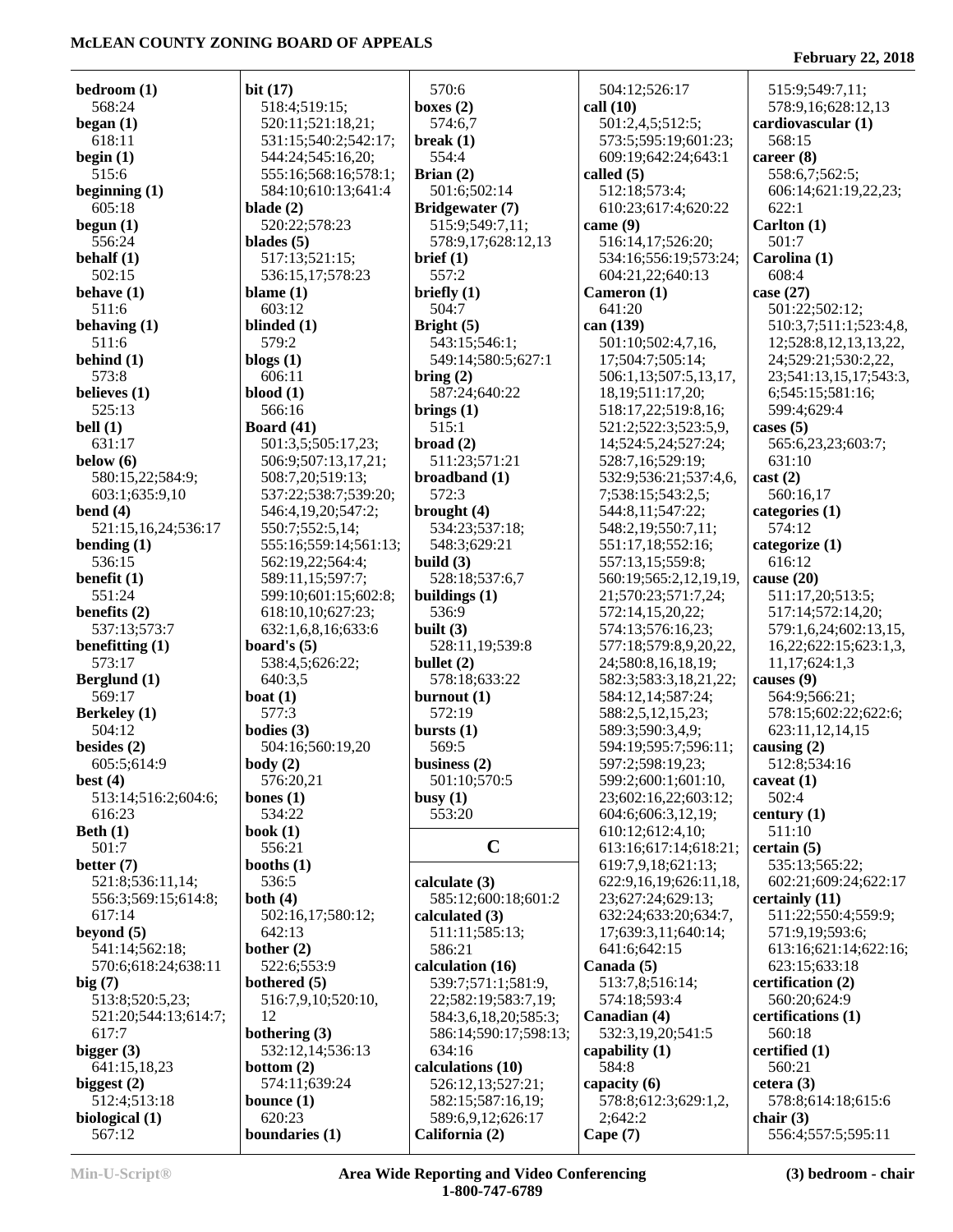**CHAIRMAN (74)** 501:2,9,19;502:11, 17;503:4,7,11,13; 505:14;506:23;507:2; 519:5,8,12;522:24; 523:8,20,23;525:3,10, 16;529:7,15;541:24; 542:3;551:1,4,14,17; 554:2,6,17;555:4; 558:18;562:21;563:3; 564:23;565:2;579:12; 583:20;588:2,8,13,19; 589:17,23;590:6,8; 591:12;593:15;594:16, 19,22;595:1,16,23; 596:18,21;597:4,6; 618:1,3;619:7;624:19; 627:24;632:21;639:3, 22;640:19;641:3,8; 642:23;643:5 **Champaign (2)** 503:16;553:10 **Chan (1)** 573:24 **chance (2)** 542:13;588:9 **change (4)** 523:13;539:21; 544:21;605:6 **changed (5)** 523:4,10,16;547:16; 638:15 **changes (2)** 537:17;619:14 **changing (1)** 523:17 **characterization (1)** 523:19 **charged (1)** 517:19 **chart (2)** 626:17,20 **check (1)** 525:5 **checked (1)** 604:23 **checking (1)** 547:18 **checklist (1)** 604:19 **Chenoa (4)** 551:20;553:21,22; 641:12 **chickens (1)** 541:23 **chief (1)** 501:22 **child (3)** 520:9,10,12 **children (2)** 567:22,22 **choose (1)** 517:22

**Chris (1)** 501:7 **chronic (1)** 567:24 **circumstance (1)** 511:1 **circumstances (1)** 565:22 **cite (2)** 535:8;627:17 **cities (2)** 553:12;620:15 **citizenry (2)** 517:21;518:1 **city (1)** 620:8 **civil (1)** 501:17 **claiming (2)** 583:16,18 **claims (2)** 629:21,23 **clarification (1)** 595:15 **clarifying (1)** 546:17 **Class (3)** 506:8;550:18,19 **classified (5)** 550:11,18,19; 567:22;608:13 **classify (1)** 576:6 **clauses (1)** 612:2 **clear (2)** 554:3;559:13 **clearly (1)** 514:10 **clinical (10)** 555:15,18;561:15, 17,19,20;562:5,20; 615:4;621:23 **clobbered (1)** 527:13 **clock (2)** 563:21;591:12 **close (6)** 524:17;526:20; 536:16;614:24;615:14; 628:3 **closer (2)** 513:23;520:18 **code (1)** 560:24 **colleagues (1)** 574:3 **collected (5)** 540:8;548:22; 627:20,21;628:10 **collecting (2)** 548:23;549:1 **column (1)**

 587:3 **combine (2)** 598:15;600:20 **comfortable (1)** 619:19 **coming (6)** 517:6,13;535:23; 603:19;604:2;616:7 **Commencing (1)** 501:1 **comment (4)** 501:20;547:7,14; 637:23 **commented (1)** 638:15 **comments (1)** 516:17 **common (3)** 519:24;575:24;576:4 **Communicative (1)** 556:5 **communities (10)** 513:16;514:21; 518:12;553:15,19; 566:11;567:2;613:19; 629:17;630:8 **community (8)** 514:19;553:13; 558:12;565:14;580:24; 602:3;613:17;618:15 **companies (5)** 518:11;526:16; 552:1;603:18;616:2 **company (4)** 522:20;624:23; 628:12,14 **comparative (1)** 630:24 **compare (2)** 533:19;534:1 **compared (3)** 514:23;556:23;574:3 **comparing (1)** 531:2 **compilation (1)** 598:13 **complain (5)** 540:14,16;541:2,12; 563:14 **complained (2)** 545:9;629:12 **complainers (1)** 540:11 **complains (1)** 540:12 **complaint (4)** 541:6,10;576:4; 616:17 **complaints (10)** 539:19;540:2,3,9,17, 21;557:1;575:24; 580:4;641:13 **complete (1)**

 566:3 **completely (2)** 552:6,7 **compliance (2)** 589:7;631:3 **complicated (1)** 584:4 **component (2)** 570:19;633:23 **computations (1)** 633:16 **computer (7)** 514:19;544:13; 579:9;588:24;589:2; 591:9,14 **concentrate (1)** 566:17 **concentrated (1)** 575:11 **concern (3)** 511:18,21,22 **concerned (4)** 526:19;568:1,3,4 **concerns (1)** 566:20 **conclusion (2)** 528:4;580:7 **conclusions (1)** 579:11 **concrete (2)** 529:17;543:24 **condition (1)** 615:22 **conditions (4)** 567:24;568:21; 579:3,24 **conduct (2)** 501:10;578:12 **conducted (1)** 627:6 **configuration (1)** 623:5 **configurations (1)** 622:17 **confirm (2)** 623:16,16 **conflict (1)** 577:6 **confused (2)** 577:14;598:3 **confusing (2)** 508:10;601:19 **consequences (1)** 573:20 **conservative (12)** 529:14,18,21;544:3, 23,24;545:7,13,15,17, 20;631:1 **consider (9)** 570:18;574:18; 606:22;624:12;625:12; 626:1;633:7,23;637:14 **consideration (2)**

**February 22, 2018**

 609:9;618:14 **considerations (1)** 531:23 **considered (2)** 559:24;560:2 **considering (3)** 544:20,21;607:2 **considers (1)** 566:8 **consistent (2)** 580:3;622:21 **consisting (1)** 578:21 **consists (2)** 569:12,13 **constant (5)** 566:14;571:19; 572:2;609:21;620:15 **construction (1)** 627:19 **consultant (1)** 565:5 **contain (3)** 564:11;567:3;568:7 **containing (1)** 571:20 **content (1)** 567:4 **continuation (1)** 502:12 **continue (1)** 507:5 **contouring (1)** 530:14 **contours (1)** 544:9 **contract (2)** 612:6,11 **contracts (3)** 612:1,7,9 **contribution (1)** 549:4 **Control (22)** 505:17,23;506:9; 507:21;508:19;522:22, 23;536:20;538:7,20; 539:20;546:19,20; 550:7;566:11;570:13; 599:10;601:15;629:17; 632:6,8;640:3 **controlled (2)** 579:2,23 **controlling (1)** 619:22 **conversations (1)** 566:23 **conversion (3)** 584:8,15;586:4 **convert (4)** 534:8;582:4;590:17; 600:1 **converted (1)** 581:23

**Min-U-Script® Area Wide Reporting and Video Conferencing 1-800-747-6789**

**(4) CHAIRMAN - converted**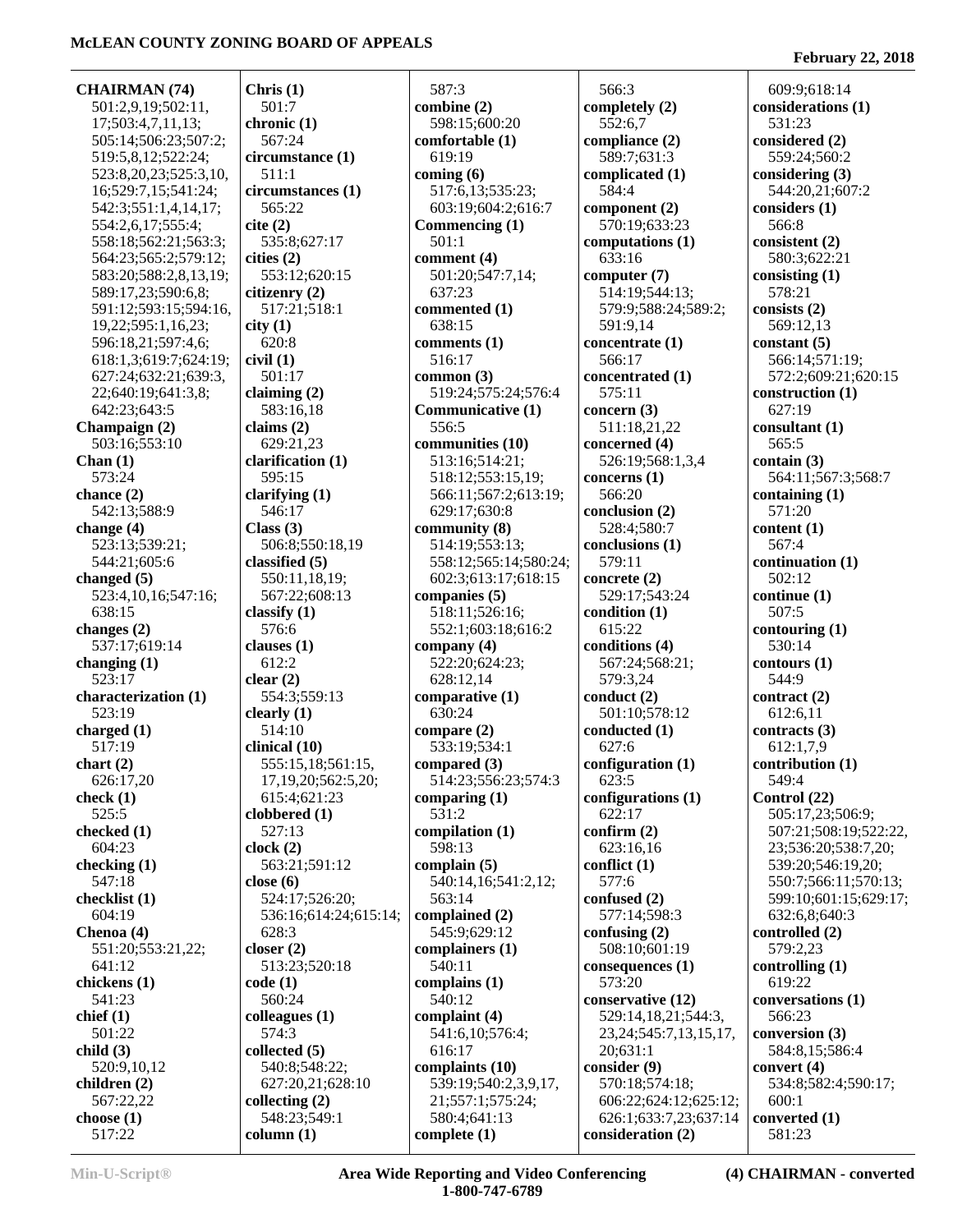| convey $(1)$          | 566:6;572:7;634:13      | 513:17;514:23;515:16,        | dealing $(1)$            | Department (1)       |
|-----------------------|-------------------------|------------------------------|--------------------------|----------------------|
| 525:10                | $\text{court} (6)$      | 21;526:22;530:21;            | 545:17                   | 556:4                |
| Cooper $(16)$         | 502:13,24;507:16;       | 544:12;548:22,24;            | deals $(2)$              | depending $(4)$      |
| 515:11,13,20;519:1,   | 515:16;554:22;608:5     | 549:1;597:16;604:8;          | 511:24;570:10            | 550:11;574:15;       |
| 15;520:19;522:13;     | courts $(1)$            | 609:7,7;614:21;617:5;        | dealt(2)                 | 607:22;636:3         |
| 573:24;578:10;609:13; | 504:17                  | 625:20;627:20,21;            | 596:22;606:13            | depends $(1)$        |
|                       |                         |                              | Dean $(10)$              | 609:6                |
| 614:16;615:21;617:11; | $c$ razy $(1)$          | 628:10,16,21;636:23          |                          |                      |
| 628:2,9,15            | 509:14                  | date $(3)$                   | 501:6;532:17,22;         | depressed (1)        |
| cooperated $(1)$      | create $(1)$            | 560:21;566:20;               | 533:3;595:21;596:21;     | 560:11               |
| 515:15                | 578:11                  | 608:19                       | 598:3,16,19;599:8        | depression $(1)$     |
| Cooper-Chan (1)       | created $(1)$           | dated $(1)$                  | $d$ earth $(1)$          | 572:19               |
| 578:19                | 508:12                  | 516:24                       | 562:1                    | deprived $(2)$       |
| Cooper's (4)          | creates $(1)$           | day $(4)$                    | decelerates(1)           | 603:13,15            |
| 579:22;608:13,23;     | 570:20                  | 509:17;525:7,15,22           | 576:20                   | Describe (1)         |
| 614:16                | creating $(1)$          | day/night(1)                 | decibel(3)               | 587:7                |
| copies $(3)$          | 508:13                  | 631:8                        | 509:21;528:12;           | described (3)        |
|                       |                         |                              |                          |                      |
| 593:19;594:10;596:5   | $\text{credence}$ $(1)$ | days $(5)$                   | 531:16                   | 511:2;598:10;629:11  |
| copy(8)               | 636:11                  | 526:22;560:12;               | decibels (6)             | design(11)           |
| 505:11;519:6;         | criteria (2)            | 604:15;606:15;610:7          | 514:21;534:5;            | 509:16;510:9,10,21,  |
| 551:11;588:3;594:1;   | 609:20;610:3            | daytime $(2)$                | 538:19;567:16;584:9;     | 23;511:14;524:12,14; |
| 596:3,4,11            | criticism $(2)$         | 572:7;633:15                 | 641:23                   | 528:17;529:2;536:13  |
| Corps(1)              | 509:4;510:6             | dB(57)                       | decide(3)                | designed $(5)$       |
| 540:5                 | criticisms (1)          | 510:22;512:21,24;            | 583:22;589:15;632:1      | 533:6,9,15;543:7;    |
| corrected (1)         | 509:1                   | 513:6, 10:514:4, 10, 16,     | decided(2)               | 570:15               |
| 554:15                | cross-examination (5)   |                              | 562:22;589:11            | designing $(1)$      |
|                       |                         | 18, 24; 524: 12, 13, 15;     |                          |                      |
| correction (3)        | 502:4,5,6;562:12,15     | 544:16,18,19;545:18,         | decision(2)              | 534:6                |
| 584:12;600:11;        | cross-examine (4)       | 18;553:15;566:24;            | 508:22;528:1             | designs $(1)$        |
| 634:18                | 502:8;562:14,17;        | 571:4;581:11,23;             | deck(1)                  | 536:23               |
| corrections $(1)$     | 588:15                  | 582:6,7,19;583:1,1;          | 577:2                    | desired $(1)$        |
| 554:13                | $\cscosover(2)$         | 584:16;586:2;590:17;         | $\Delta$ declining $(1)$ | 539:4                |
| corrects $(1)$        | 615:16;616:8            | 593:6;597:21;598:4,5,        | 623:8                    | delta(1)             |
| 633:13                | cross-sectional (1)     | 11, 11, 22, 23, 24; 599: 10, | decrease(1)              | 535:19               |
| correlated $(1)$      | 615:8                   | 14, 20, 20, 21; 600: 8, 14,  | 540:21                   | details(1)           |
| 573:2                 | CTL(1)                  | 23;601:1,5;602:1;            | decreased (1)            | 512:18               |
|                       |                         |                              |                          |                      |
| cortisol(1)           | 514:20                  | 617:15;620:13;630:7,         | 575:18                   | $\text{detect}(2)$   |
| 572:24                | culprit $(1)$           | 15,23;633:12                 | decreases (2)            | 519:16;628:23        |
| couched $(1)$         | 522:8                   | dBA (81)                     | 517:8,9                  | deterioration (2)    |
| 524:18                | current $(4)$           | 524:18;546:9,12,16;          | define $(1)$             | 565:21;566:8         |
| counsel (7)           | 505:2;523:18;           | 547:19;553:11;557:8;         | 564:5                    | determine $(2)$      |
| 501:11,11;551:12;     | 536:23;555:11           | 567:8,12,16;568:22;          | defined (4)              | 527:21;622:14        |
| 562:19;593:21;618:6;  | currently $(5)$         | 570:23;571:1,3,8,9,10;       | 560:15;565:8,24;         | determines (1)       |
| 626:22                | 501:20;503:19,20;       | 574:4,5,16,20,22;            | 566:2                    | 608:22               |
| count(2)              | 565:6;624:4             | 575:2,5;581:10,24;           | definitely $(3)$         | determining $(1)$    |
|                       |                         |                              |                          | 631:3                |
| 527:24;585:23         | cut(2)                  | 584:8,14;585:3,16,19,        | 579:20;592:17;641:1      |                      |
| counted $(1)$         | 522:4;626:3             | 22;586:5,5,7,17;             | definition $(1)$         | developed (5)        |
| 577:22                | cv(5)                   | 587:10;590:17;591:19;        | 580:10                   | 567:6;604:18;        |
| counter $(2)$         | 505:2;593:24;594:8;     | 592:2,4,12,16,19,23,         | definitive (1)           | 630:16,20;639:8      |
| 579:5;602:6           | 595:14;625:2            | 24;593:1,7;597:23;           | 641:16                   | deviation (8)        |
| counteracting $(1)$   |                         | 598:4,11,12,14,20,21;        | degree $(4)$             | 509:13,23;510:16,    |
| 641:24                | D                       | 599:1,2,10,13,14,19;         | 557:20;559:4;            | 17,21,22;528:23,24   |
| countries (5)         |                         | 600:3,8,12,14,16,17,         | 619:24;634:12            | deviations (4)       |
| 514:8;642:6,8,9,10    | daily $(1)$             | 19;601:1,2,7,17;             | degrees $(1)$            | 511:8,9,15;539:4     |
| County $(9)$          | 510:20                  | 634:15,24;635:2,12;          | 557:16                   | diagnosis $(2)$      |
| 501:3,18;507:13,19;   | damages $(1)$           | 636:1,2,4;637:1;             | demolition (1)           | 560:5;622:21         |
|                       |                         |                              |                          |                      |
| 544:22;546:4;549:21,  | 565:13                  | 642:11                       | 540:7                    | diagnostic $(1)$     |
| 24;581:4              | Dan $(1)$               | dBAs(2)                      | demon(1)                 | 623:1                |
| couple $(3)$          | 608:2                   | 632:21;633:4                 | 611:17                   | diary $(2)$          |
| 516:19;542:12;        | darkened (1)            | dead(1)                      | demonstrate (1)          | 614:17,18            |
| 641:10                | 574:5                   | 612:23                       | 580:12                   | DICK(4)              |
| couples $(2)$         | Darrell (2)             | $\text{deaf}(2)$             | Denmark $(1)$            | 503:12;542:2;594:5;  |
| 519:18;520:6          | 579:14;591:13           | 516:2;535:4                  | 606:24                   | 618:2                |
| course(6)             | data $(26)$             | deal(1)                      | Denying (1)              | dictionary (1)       |
| 530:11;565:15,16;     | 510:15;512:3,16;        | 583:1                        | 517:9                    | 565:9                |
|                       |                         |                              |                          |                      |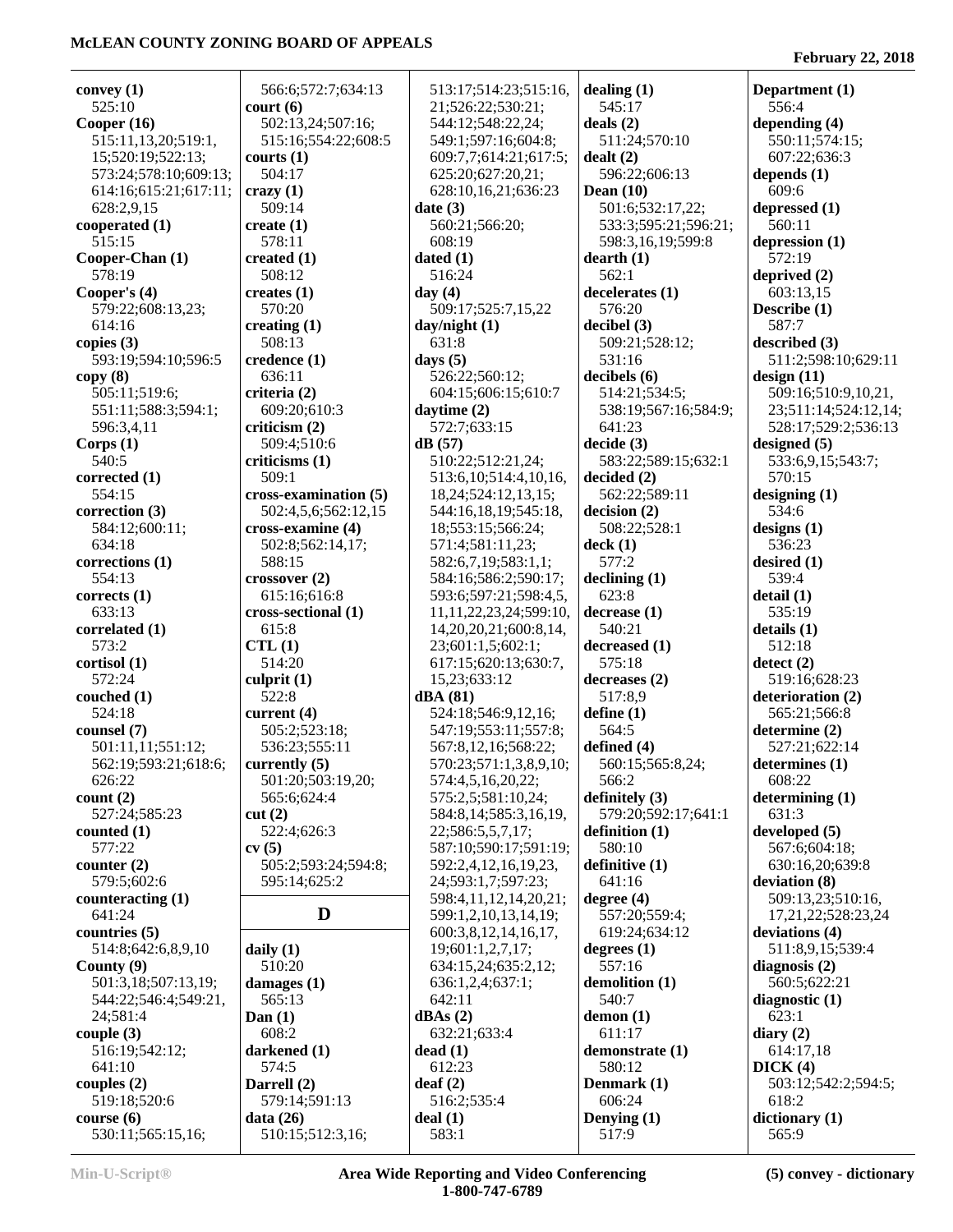**February 22, 2018**

| difference (7)                          | distance (1)                           | down $(16)$                        | 624:4;626:16;627:5;                           | elevator $(1)$                 |
|-----------------------------------------|----------------------------------------|------------------------------------|-----------------------------------------------|--------------------------------|
| 507:7;514:21;543:1;                     | 615:11                                 | 504:7;510:24;515:1;                | 634:10;637:2,17,22;                           | 576:21                         |
| 544:13,15,17;564:5                      | distinctly (1)                         | 521:20;523:10;524:11,              | 639:12                                        | eliminate $(1)$                |
| differences (1)                         | 520:8                                  | 21;531:14;548:5;                   | early $(2)$                                   | 536:14                         |
| 642:3                                   | distracted (1)                         | 576:21;577:3;591:9,                | 507:16;553:3                                  | else $(3)$                     |
| different (7)                           | 565:20                                 | 10;614:18;620:9;629:1              | earn $(1)$                                    | 541:18;600:24;                 |
| 519:19;524:9;532:9;                     | distribution (1)                       | downtown (1)                       | 529:12                                        | 614:22                         |
| 549:20,23;555:22;                       | 521:12                                 | 553:20                             | earplugs $(1)$                                | else-wise $(1)$                |
| 639:16                                  | disturbance (9)                        | downwind (3)                       | 622:12                                        | 600:7                          |
| differentiate (1)                       | 568:20;569:16;                         | 520:24;521:5,20                    | ears $(1)$                                    | email $(2)$                    |
| 597:11                                  | 576:3;577:21,23;                       | Dr(54)                             | 560:1                                         | 588:1;589:18                   |
| differently (1)                         | 578:6;603:2,6,6                        | 505:16;506:17;                     | easier $(4)$                                  | emailed (2)                    |
| 550:11                                  | disturbed (1)                          | 507:4;509:1;534:13;                | 524:1;620:24;621:1;                           | 589:21;594:22                  |
| difficult (5)                           | 631:11                                 | 542:8;551:9;554:21,                | 628:4                                         | emails (1)                     |
| 509:5;511:13;537:3,                     | disturbing (4)                         | 21;555:10;556:3;                   | East $(2)$                                    | 609:13                         |
| 4;623:11                                | 569:7;570:7;620:4,7                    | 558:14;559:21;561:14;              | 551:20;641:12                                 | emeritus (1)                   |
| $\dim(1)$                               | disturbs(1)                            | 563:5;564:19;565:18;               | easy $(2)$                                    | 558:2                          |
| 620:15                                  | 571:15                                 | 567:7;568:16;570:23,               | 522:9;575:13                                  | emission (4)                   |
| direct (7)                              | division $(1)$                         | 24;571:10;574:17;                  | eaten $(1)$                                   | 570:3;634:4,10;                |
| 572:13,17;573:22;                       | 501:18                                 | 575:7,16;581:8;                    | 519:1                                         | 635:15                         |
| 575:10;579:6;580:12;                    | divorce(1)                             | 590:16;593:24;598:9;               | echo(1)                                       | emissions (3)                  |
| 638:12                                  | 619:14                                 | 601:8,22;608:12;                   | 503:24                                        | 578:21;641:20,22               |
| directed (1)                            | dizziness(1)                           | 614:22;618:9;620:6;                | economic (1)                                  | emit $(1)$                     |
| 568:5                                   | 576:5                                  | 631:18;633:3,4,9;                  | 614:2                                         | 570:6                          |
| direction (1)                           | DN(2)                                  | 634:12;635:3;637:5,8,              | EDP(5)                                        | emphasis $(1)$                 |
| 540:19                                  | 631:8;633:12                           | 17,22;638:6,8,11,18,               | 501:21;542:9;612:7;                           | 583:21                         |
| directional (1)                         | DNV(8)                                 | 19,20;639:1,10,17                  | 618:6;636:23                                  | emphasizes $(1)$               |
| 544:11                                  | 542:12,19,21;                          | drafting $(1)$                     | EDPR $(2)$                                    | 570:12                         |
| directions (1)                          | 543:23;581:3;598:7;                    | 505:16                             | 542:20;543:15                                 | employed $(1)$                 |
|                                         |                                        |                                    |                                               | 503:19                         |
| 530:10                                  | 636:11,23<br>DNV's(1)                  | drafts $(1)$<br>557:10             | education (1)<br>555:13                       | end $(4)$                      |
| directly (9)                            | 571:6                                  |                                    | educational (3)                               |                                |
| 535:15;543:17;<br>562:6;567:5,6;570:11; | doctor (4)                             | Drive $(5)$<br>503:16;555:1;590:3; | 504:8;557:14,16                               | 511:14;512:23;<br>548:5;593:16 |
| 572:14,18;580:17                        | 562:24;563:2;                          | 595:18;596:22                      | Edward $(1)$                                  |                                |
|                                         | 567:13;622:20                          | driven $(1)$                       | 513:9                                         | energy $(7)$<br>571:20;611:21; |
| director (2)<br>625:18,18               | doctors $(4)$                          | 616:17                             | effect (6)                                    | 613:5,24,24;614:5;             |
| disagree (3)                            | 559:24;563:8,9;                        | drown(1)                           | 507:11;520:7,19;                              | 624:23                         |
| 527:18,19;559:8                         | 623:16                                 | 544:13                             | 574:19;579:4,6                                | enforce $(1)$                  |
| disclosed (1)                           | document(5)                            | drugs(3)                           | effects $(31)$                                | 524:9                          |
| 588:7                                   | 516:24;517:3;                          | 622:18,18;623:10                   | 515:10;517:22;                                | enforcement (1)                |
|                                         |                                        | due $(1)$                          |                                               |                                |
| discredited (1)<br>522:18               | 569:18,21;588:5<br>documents (2)       | 622:17                             | 521:3;552:21;558:8,<br>15;559:7,9,15;564:6,9; | 524:23<br>engineer $(1)$       |
| discrete (1)                            | 517:1;594:9                            | duly $(2)$                         | 566:15;567:13;568:13,                         | 504:2                          |
| 569:14                                  | $\log(1)$                              | 503:10;555:7                       | 14;570:11,21;572:21,                          | engineering $(3)$              |
| discussed (4)                           | 524:4                                  |                                    | 22;575:3,10,17;578:6;                         | 504:10,11,14                   |
| 554:15;570:12;                          | done $(32)$                            | during $(8)$<br>548:22;562:12,15;  |                                               | <b>Engineers</b> (1)           |
|                                         |                                        |                                    | 579:1;580:1,3,15,18;                          | 540:5                          |
| 626:17;636:12<br>discussing (1)         | 504:4;510:5;515:9,<br>18;521:4;526:15; | 581:8;588:17;614:16;               | 581:5;601:11;621:7<br>effort-reward (1)       | enjoyment $(2)$                |
| 625:4                                   | 530:9,15;537:5;                        | 628:18;642:16                      | 573:5                                         | 565:11;570:4                   |
|                                         | 539:11;545:24;549:12,                  | Dutch $(1)$<br>574:6               | eight $(2)$                                   | enough $(7)$                   |
| discussion (1)                          |                                        |                                    |                                               |                                |
| 534:23                                  | 20;555:21;561:18;                      | dynamically (1)                    | 505:20;579:14                                 | 509:10;521:24;                 |
| disease (1)                             | 578:10;583:1;587:5,                    | 578:21                             | either $(7)$<br>504:16;508:18;                | 523:2,11;545:23;               |
| 566:5                                   | 16;589:7;590:18;                       | E                                  |                                               | 614:7;617:7                    |
| disorders (2)                           | 592:9,11,15;605:4;                     |                                    | 538:1;572:13;587:21;                          | entered $(1)$                  |
| 556:2,5                                 | 607:1;610:12;613:2;                    |                                    | 599:17;632:22                                 | 554:18                         |
| disrespectful (1)                       | 614:22;616:1,9;627:1                   | $\text{Ear}(14)$                   | electrical (4)                                | entire $(2)$                   |
| 600:17                                  | doors $(1)$                            | 563:13;576:5,5,7,8,9,              | 504:9,11,13;520:20                            | 582:10;592:15                  |
| disrupt (1)                             | 620:9                                  | 11, 17, 17; 577: 5, 8;             | electromagnetic (1)                           | entitled $(1)$                 |
| 553:8                                   | dose $(2)$                             | 622:11,23,24                       | 517:12                                        | 625:3                          |
| disruption (1)                          | 615:10,10                              | earlier $(16)$                     | electronic (1)                                | environment (1)                |
| 566:16                                  | double-blind (7)                       | 509:12;540:23;                     | 596:4                                         | 619:4                          |
| dissertation (1)                        | 614:12,13,24;615:6,                    | 549:16;550:6;575:16;               | elevated $(1)$                                | environmental (2)              |
| 609:2                                   | 13;616:12,14                           | 588:17;611:12;620:6;               | 602:13                                        | 504:3;514:13                   |

**Min-U-Script® Area Wide Reporting and Video Conferencing 1-800-747-6789**

**(6) difference - environmental**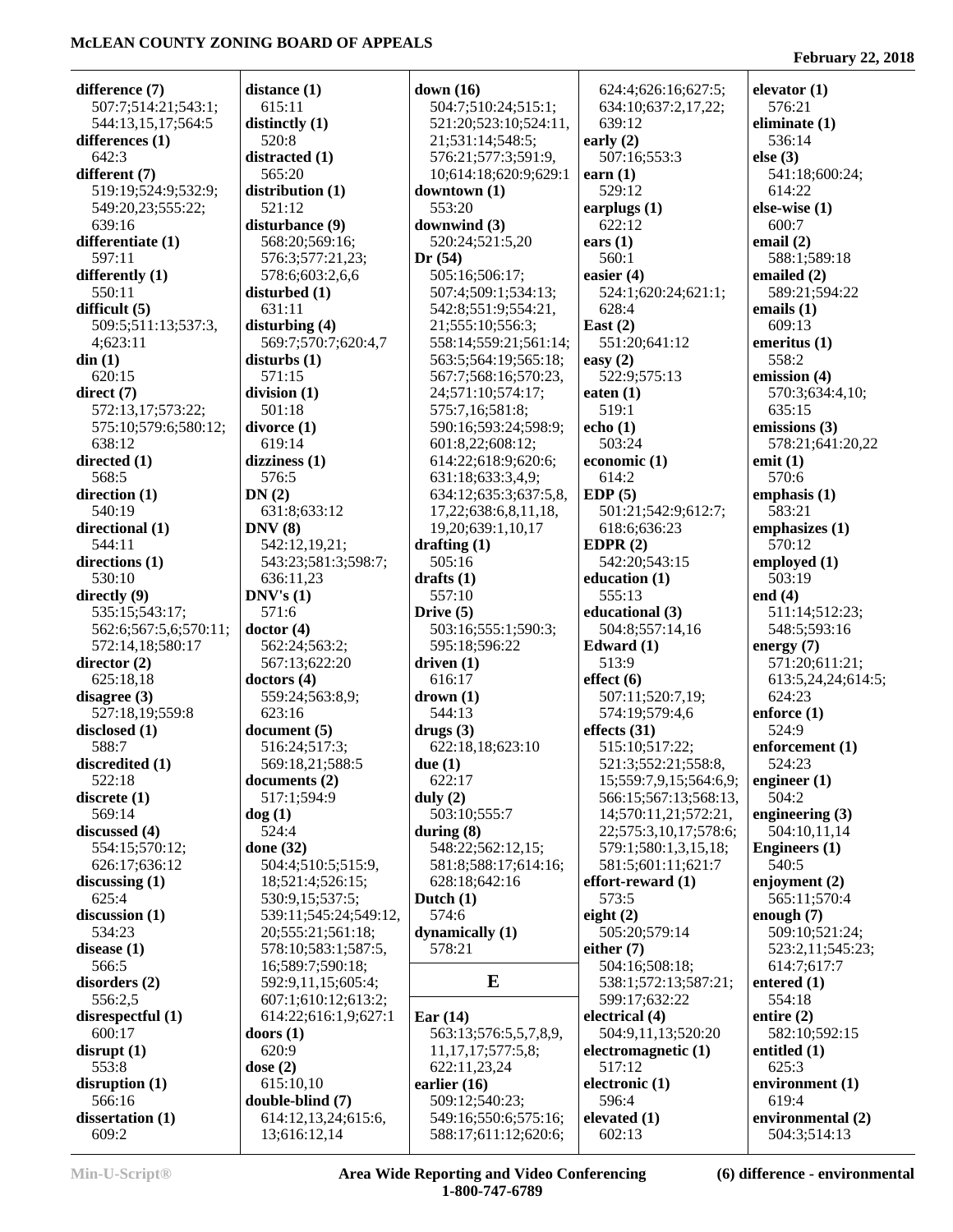| EPA(2)                | 540:16                | 604:20;613:16,18;     | factoring $(1)$       | feel $(5)$            |
|-----------------------|-----------------------|-----------------------|-----------------------|-----------------------|
| 566:10;631:13         | Everyone (1)          | 624:11;635:24;636:8   | 545:13                | 541:20;577:10;        |
| EQ(1)                 | 502:3                 | experiencing $(1)$    | factors $(11)$        | 613:20;616:6;619:19   |
| 598:23                | evidence (4)          | 604:13                | 530:11;532:1,4,10;    | feeling $(1)$         |
| equal $(1)$           | 564:8,19,20;583:22    | experiment (2)        | 602:14,14,22;619:19,  | 532:11                |
| 539:1                 | exactly $(4)$         | 578:12;616:9          | 23;631:22;638:2       | feet $(3)$            |
| equals $(1)$          | 509:19;527:23;        | experimental (2)      | factory $(1)$         | 543:9;552:17;577:3    |
| 600:14                | 540:19;544:10         | 578:3;627:13          | 623:22                | felt $(4)$            |
| equate $(1)$          | exam(1)               | expert $(13)$         | faculty $(1)$         | 520:11;529:13;        |
| 570:23                | 638:12                | 502:2;504:15;         | 624:8                 | 541:1;608:5           |
| equating $(1)$        | examine $(2)$         | 506:17;525:5;526:12;  | fail $(1)$            | ferry $(1)$           |
| 514:15                | 585:6,11              | 558:15;560:17,17;     | 580:20                | 577:3                 |
| equilibrium (1)       | example (17)          | 561:6;562:23;565:5;   | fair $(3)$            | few $(9)$             |
| 576:9                 | 506:7;518:22;         | 583:17;624:14         | 523:19;562:16,16      | 521:11;559:19;        |
| equipment $(1)$       | 536:15;550:14;571:23; | expertise $(1)$       | fairer $(1)$          | 563:24;565:23;604:15, |
| 608:17                | 576:21;598:10;602:3;  | 563:18                | 552:8                 | 15;641:3;642:10,11    |
| equivalence (1)       | 606:11,16;615:19;     | experts $(2)$         | fairly $(4)$          | field $(6)$           |
| 601:2                 |                       | 529:9:563:15          |                       |                       |
|                       | 621:8;622:18,19;      |                       | 507:16;568:24;        | 506:20;517:12;        |
| equivalent (6)        | 623:4,21;625:23       | explain(8)            | 617:8,23              | 559:24;560:24;615:5;  |
| 571:1,3;592:24;       | examples $(2)$        | 510:8,13;518:4,6;     | familiar $(12)$       | 628:3                 |
| 600:19;634:15,19      | 518:23;603:7          | 543:2,5;583:3;584:3   | 515:8;543:10,13,16,   | fighting $(1)$        |
| equivalents (1)       | exceed (14)           | explained (1)         | 18,22;570:1;631:19;   | 540:13                |
| 599:13                | 507:9;509:6;527:15;   | 587:18                | 634:10;639:4,23;      | figure $(3)$          |
| essentially (12)      | 534:4;538:13;539:2,3, | explaining $(2)$      | 640:12                | 534:15;592:19;620:8   |
| 531:3;557:4;560:3;    | 13;545:11,12;546:21;  | 583:14;590:16         | families $(1)$        | file $(1)$            |
| 569:22;570:7;578:19;  | 568:22;592:12,16      | explanations (1)      | 604:16                | 590:11                |
| 605:10;608:24;612:12; | exceeded (9)          | 579:4                 | family $(1)$          | filed $(1)$           |
| 631:12;633:12;636:17  | 506:10;585:3,16,18,   | expose (2)            | 556:10                | 637:23                |
| establish $(1)$       | 21,24;586:7,10,23     | 574:24;581:4          | far $(9)$             | files $(1)$           |
| 535:7                 | exceeding (3)         | exposed (6)           | 502:20;511:22;        | 590:12                |
| established (4)       | 509:17;571:9;586:5    | 568:22;574:20;        | 519:24;524:22;536:17; | filing $(1)$          |
| 579:7;589:5;610:23;   | except (1)            | 575:1,4,22;593:5      | 576:3;590:8;615:9;    | 547:7                 |
| 633:17                | 573:24                | exposure (1)          | 618:24                | filtering $(1)$       |
| estimates $(1)$       | exclusive $(1)$       | 566:13                | farm $(22)$           | 599:6                 |
| 620:12                | 574:13                | express(1)            | 514:17,23;515:4,15;   | final $(1)$           |
| et(4)                 | $\csc{usc}$ (3)       | 612:11                | 517:14,23;518:11,14;  | 557:9                 |
| 578:2,8;614:18;       | 601:1;610:24;628:13   | extent $(2)$          | 519:21;522:20;526:16, | financially $(1)$     |
| 615:6                 | exercise $(1)$        | 559:16;612:4          | 17;546:9;547:19;      | 573:17                |
| ethics $(1)$          | 530:15                | external (1)          | 549:7,12;580:6;       | find $(13)$           |
| 560:24                | exhaust $(1)$         | 616:19                | 624:24;627:2;635:23;  | 526:13;527:24;        |
| Europe (2)            | 527:4                 | extras(1)             | 636:7,9               | 560:10:563:16:585:1.  |
| 569:21;606:23         | Exhibit $(17)$        | 597:1                 | farms $(13)$          | 2,15,18,21;586:6;     |
| evaluate $(1)$        | 505:2,13;516:23;      | extreme (2)           | 508:14,21;513:19;     | 592:15;603:12,13      |
| 508:7                 | 519:4;544:6;547:24;   | 574:18;581:5          | 515:3;517:18;526:16;  | finding $(1)$         |
| evaluation $(1)$      | 551:7;563:20;564:15,  |                       | 533:6,9;537:16;       | 507:21                |
|                       |                       | extremely $(1)$       | 539:17;548:9;615:2;   |                       |
| 559:14                | 17;587:23;593:20,24,  | 574:10                |                       | finds $(1)$           |
| even $(22)$           | 24;596:15,15;627:10   | Eye $(1)$             | 630:2                 | 559:15                |
| 513:18;514:1;         | exhibits $(4)$        | 563:13                | fashion $(1)$         | fine $(4)$            |
| 515:18;516:8;535:3,   | 588:16;595:9;         |                       | 587:23                | 507:2;534:18;563:3;   |
| 14;540:24;553:23;     | 626:19,24             | $\mathbf{F}$          | fast $(4)$            | 596:18                |
| 565:23;568:5,11;      | exist $(3)$           |                       | 569:2,3,4,9           | finish $(2)$          |
| 573:2;575:5;588:21;   | 518:17,18;538:14      | facade (1)            | faster $(1)$          | 579:16;641:1          |
| 589:9;597:16;606:19;  | existing $(1)$        | 568:23                | 610:12                | <b>FINNIGAN (73)</b>  |
| 607:6;608:19;612:9;   | 539:23                | fact $(12)$           | favor $(1)$           | 501:2,7,9,19;502:11,  |
| 616:6;618:12          | exists $(2)$          | 516:1;530:14;         | 533:18                | 17;503:4,7,11,13;     |
| evening $(1)$         | 535:5,6               | 540:17,23;571:12,22;  | feasible $(1)$        | 505:14;506:23;507:2;  |
| 501:14                | expect (3)            | 573:10;578:15;600:21; | 537:21                | 519:5,8,12;522:24;    |
| events $(1)$          | 540:2,21;603:18       | 629:9;633:4;640:24    | February $(2)$        | 523:8,20,23;525:3,10, |
| 569:14                | expectations (2)      | factor $(5)$          | 516:24;643:2          | 16;529:7;541:24;      |
| Everybody (5)         | 553:16,17             | 531:1;543:23;         | fee $(1)$             | 542:3;551:1,4,14,17;  |
| 530:8;570:11;         | experience (11)       | 573:18;577:24;600:12  | 611:8                 | 554:2,6,17;555:4;     |
|                       |                       |                       |                       |                       |
| 603:23;625:8;641:10   | 535:22;556:15;        | factories $(1)$       | feedback $(2)$        | 558:18;562:21;563:3;  |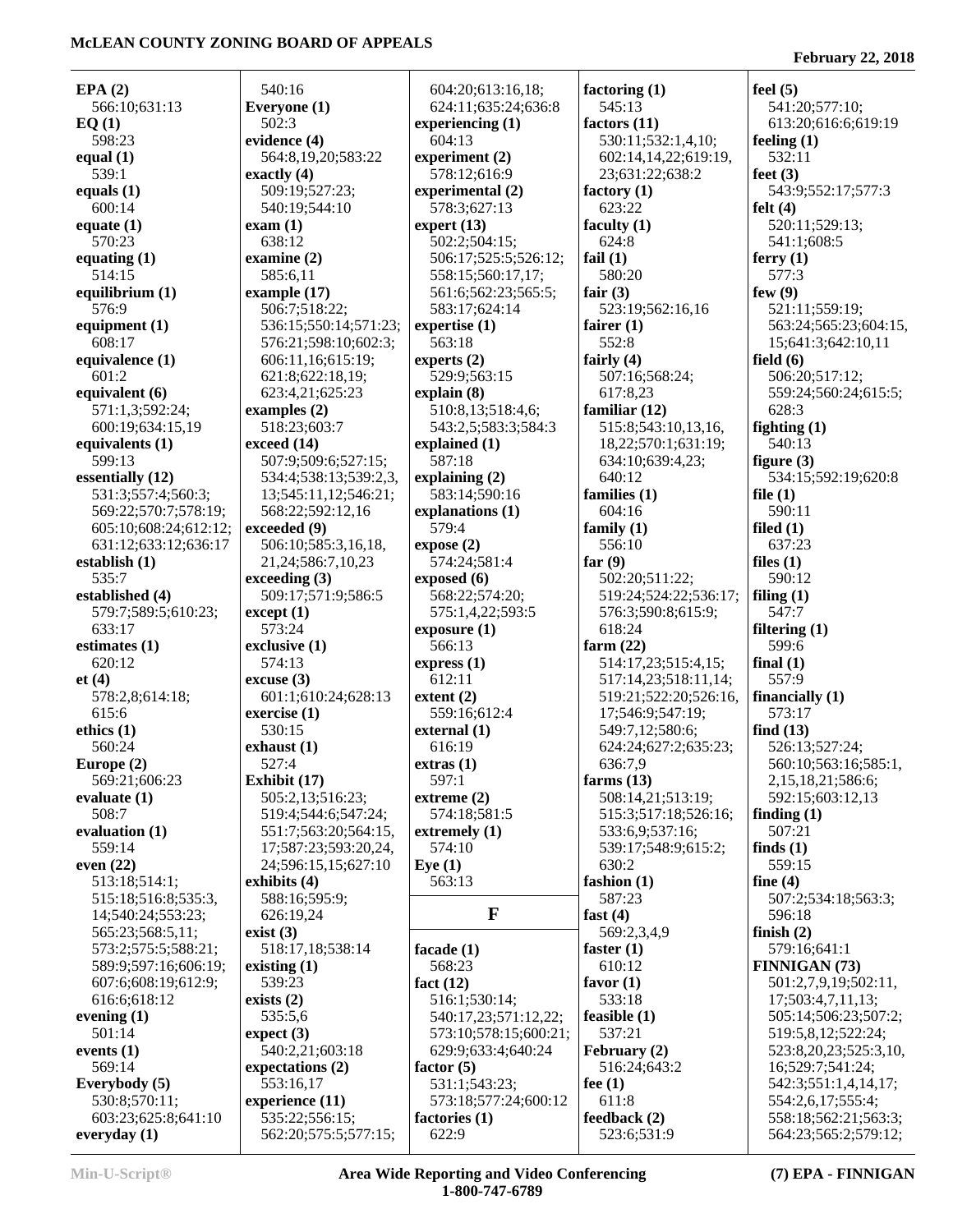| 583:20;588:2,8,13,19; | 624:7                 | future $(1)$          | gradually (1)        | 503:20;544:15,17;             |
|-----------------------|-----------------------|-----------------------|----------------------|-------------------------------|
| 589:17,23;590:6,8;    | formula $(11)$        | 612:13                | 623:9                | 614:15;616:18,18;             |
| 591:12;593:15;594:16, | 582:3,6,7,24;583:1,   | fuzzy $(1)$           | $gr$ eat $(1)$       | 623:2;626:9                   |
| 19,22;595:1,16,23;    | 3;584:16,16;600:12,   | 509:6                 | 632:7                | Hardin $(2)$                  |
| 596:18;597:4,6;618:1, | 24;634:20             |                       | green(3)             | 542:9;618:5                   |
| 3;619:7;624:19;       | formulas $(1)$        | G                     | 502:21;613:24;614:5  | hashed $(1)$                  |
| 627:24;632:21;639:3,  | 600:2                 |                       | grievances (1)       | 608:7                         |
| 22;640:19;641:3,8;    | forth $(4)$           | $\rm{gag}$ $(2)$      | 630:1                | hat $(1)$                     |
| 642:23;643:5          | 560:6;568:10;602:7;   | 612:2,21              | ground(6)            | 534:9                         |
| First $(10)$          | 614:19                | gain(1)               | 529:16,17;543:23;    | head $(1)$                    |
| 514:7;517:4;538:3;    | forward $(2)$         | 578:7                 | 544:15,17,18         | 541:11                        |
| 562:4;589:4,10;       | 576:22;641:8          | $g$ athering $(1)$    | group(2)             | headaches (1)                 |
| 605:21;606:7;613:22;  | found $(9)$           | 602:11                | 557:6;569:19         | 576:5                         |
| 640:6                 | 507:15;520:19;        | gave $(3)$            | groups (2)           | heading $(1)$                 |
| five $(2)$            | 532:4;585:8;586:10,   | 595:24;607:23;610:5   | 567:21,21            | 540:5                         |
| 579:13;607:21         | 17;587:10;590:21;     | general $(10)$        | guess $(14)$         | heads $(1)$                   |
| fix(4)                | 592:12                | 511:7;537:13;         | 509:21;523:23;       | 576:19                        |
| 517:15;532:14;        | foundation (1)        | 541:19;548:7,8,15;    | 525:3;527:16;537:1;  | health $(73)$                 |
| 617:7,19              | 562:13                | 558:13;575:10;605:5;  | 561:22;590:9;599:17; | 511:18,21,23,24;              |
| flashing $(1)$        | four $(6)$            | 641:18                | 606:17;609:11;613:3; | 513:8;517:20,24;              |
| 532:23                | 512:15;514:5;515:2,   | generally (4)         | 619:12;620:12;637:20 | 558:8,16;559:7,9,15;          |
| flicker $(2)$         | 5;526:23;564:10       | 565:8;583:3;584:17;   | guidelines (4)       | 560:3,7,14,15,17;             |
| 554:12,14             | Four-Decade (1)       | 593:7                 | 557:7;564:3,4;       | 564:6,9,18;565:5,21,          |
| flood $(3)$           | 564:18                | generate $(3)$        | 569:20               | 22, 24, 24; 566: 9, 15;       |
| 509:9,10;527:11       | fourth $(1)$          | 564:8;635:5,14        |                      | 567:10,11,14,24;568:2,        |
| Florida (1)           | 514:18                | generated (4)         | $\mathbf H$          | 18,21;569:17,20;              |
| 619:12                | fractures $(1)$       | 520:21;521:17;        |                      | 570:11;572:11,18,19,          |
| flowing $(1)$         | 534:22                | 522:7,10              | hair-like (1)        | 21, 22, 22; 573: 1, 2, 8;     |
| 576:18                | frame $(1)$           | gentlemen (1)         | 576:18               | 574:17,19;575:3,9;            |
| fluids $(1)$          | 547:3                 | 501:15                | Half $(18)$          | 577:24;578:5,8;579:1;         |
| 576:18                | frankly $(2)$         | George $(1)$          | 509:17,18;513:11;    | 580:9,9,10,14,17,23;          |
| focussed $(1)$        | 598:9;612:2           | 641:20                | 526:4,7,7;529:17;    | 581:5;593:4;601:11,           |
| 618:11                | freedom (1)           | gets (5)              | 538:2,4,9,16;543:23; | 12;602:10,10,15,16,22;        |
| FOI(1)                | 541:3                 | 513:23;514:1;         | 544:16,19;545:18;    | 610:24;614:1;621:7;           |
| 557:12                | frequencies (13)      | 521:10;623:22;625:8   | 557:11;558:5;562:5   | 633:5                         |
| folder $(1)$          | 568:8;571:21;         | Gipe(1)               | hand $(1)$           | healthcare (1)                |
| 547:13                | 577:16;580:22;584:9,  | 556:21                | 594:11               | 559:24                        |
| folks $(1)$           | 11;599:6,7,22;600:20, | $G-I-P-E(1)$          | handed $(1)$         | hear $(6)$                    |
| 601:13                | 21;617:13;623:9       | 556:21                | 588:17               | 540:12:541:3:                 |
| follow $(3)$          | frequency $(15)$      | given $(14)$          | handicap $(1)$       | 568:21;579:22;580:16,         |
| 601:21;607:12;618:9   | 521:2;567:4;568:2;    | 502:1,3,20;515:15;    | 575:18               | 18                            |
| followed $(2)$        | 573:22;575:11,12,12,  | 524:3;580:21;594:13;  | handle $(2)$         | heard $(14)$                  |
| 552:6,6               | 13;578:23;581:11;     | 607:14,21;618:14;     | 530:21;543:8         | 520:11;535:1;536:2,           |
| following $(2)$       | 599:22;635:1,7,17;    | 623:19,20;624:10;     | handled $(1)$        | 4;553:21;563:8;605:1;         |
| 517:5,17              | 636:15                | 631:9                 | 530:21               | 612:18,19;620:6,11;           |
| footnoted (1)         | frequent(1)           | gives $(3)$           | HANEY(1)             | 635:4;637:19;639:10           |
| 564:13                | 576:4                 | 514:20;534:12;        | 551:3                | hearing $(50)$                |
| Force $(1)$           | friendly $(1)$        | 600:24                | Hang $(3)$           | 501:21;508:2;516:1;           |
| 541:2                 | 502:5                 | giving $(1)$          | 562:11;586:24;591:5  | 518:15,20;525:8;              |
| forceful $(3)$        | front $(3)$           | 599:12                | happen $(2)$         | 534:17,17,19,20,20,21;        |
| 635:7,17;636:14       | 516:21;548:20;        | glad(1)               | 547:13;613:16        | 553:4;556:2,2,2;              |
| Forest $(1)$          | 587:15                | 616:24                | happened $(2)$       | 557:21;560:6,7,8,9,10,        |
| 557:20                | frustrated $(1)$      | glance $(1)$          | 534:18;629:6         | 14;561:3,20;562:10,23,        |
| forget $(1)$          | 565:20                | 605:21                | happening $(4)$      | 24;566:18,21;576:8;           |
| 513:10                | full $(6)$            | goes(6)               | 520:17,18;527:14;    | 610:23,24;613:12;             |
| forgot $(2)$          | 525:7,16,17,22;       | 507:19;514:3;         | 577:1                | 617:14,16;622:4,5,6,8,        |
| 637:22;638:16         | 529:15,15             | 520:20;530:22;533:21; | happens $(2)$        | 9, 10, 11; 623: 7, 8, 12, 13, |
| form $(4)$            | fully $(1)$           | 576:21                | 510:8;577:16         | 18,23;625:22                  |
| 517:12;622:5;         | 526:9                 | Good (14)             | happy $(9)$          | hearings $(2)$                |
| 625:24;626:2          | funny $(2)$           | 501:14;508:19;        | 508:20;516:21;       | 563:8;613:12                  |
| formally $(1)$        | 527:2;531:10          | 526:14,22;537:11;     | 553:24;587:21,22;    | heart $(1)$                   |
| 555:13                | furthering (1)        | 597:4;606:19;611:21;  | 588:1,11,14;589:21   | 578:8                         |
| former $(1)$          | 502:6                 | 613:5,7,7,14,15;626:1 | hard $(8)$           | height $(3)$                  |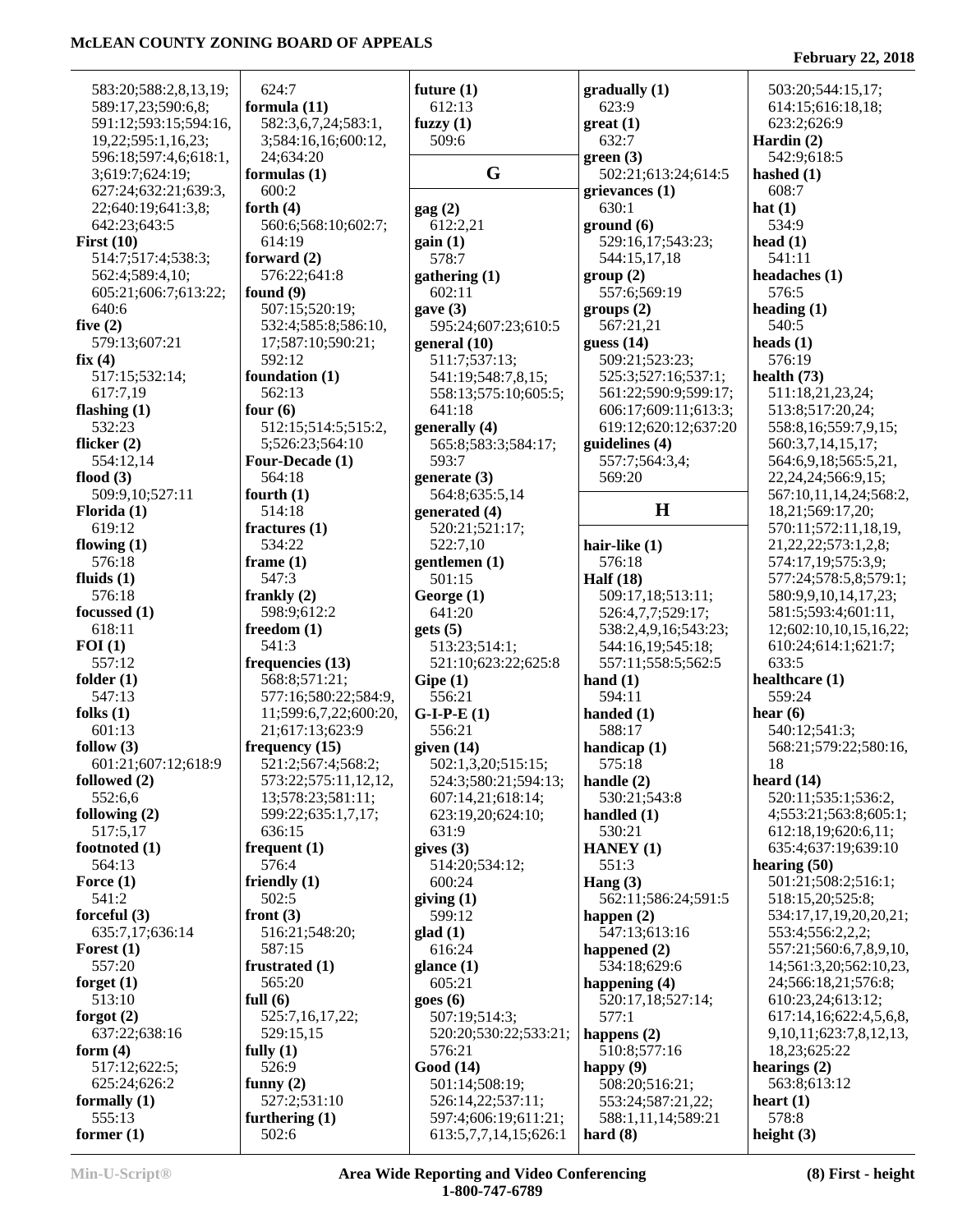542:22,23,24 **helicopters (1)** 540:7 **Hello (1)** 542:10 **help (4)** 548:10;579:15; 598:19;608:21 **hertz (18)** 570:13,14;571:6; 580:22;584:10,12,13; 585:7;586:2,3;592:21, 22;597:22;600:6,8,12; 601:5;623:8 **Hessler (1)** 567:7 **hhtmorg (1)** 611:4 **Hi (1)** 542:11 **high (25)** 512:5;513:5;515:1; 516:15;541:7;543:8; 566:9,14,16;574:18,23; 575:2,13;593:5; 597:21;599:23;602:13, 14;603:3,3;619:11; 620:14;623:9;636:10; 642:11 **higher (13)** 514:4;531:16;571:9; 575:6,8,8;592:23; 593:7,8;597:21,24; 601:5;617:13 **highest (7)** 586:17;587:10; 592:4;606:20;622:6; 625:24;626:2 **highlight (1)** 517:4 **highly (14)** 512:10;513:12,24; 514:1,15,17;516:10,11; 531:17;535:18;574:21; 606:24;616:5;629:9 **himself (3)** 558:21;559:18; 583:11 **history (6)** 553:4;557:15; 564:19;598:9;613:20; 621:20 **hit (3)** 509:19;531:17; 541:11 **HOHULIN (1)** 597:2 **home (2)** 555:1;556:11 **homes (6)** 519:19;520:4; **hub (3) ice (1) ie (1)**

 625:12 **hopefully (1)** 563:19 **hospitals (1)** 560:12 **hours (4)** 525:7,15,22;533:11 **house (7)** 520:13;537:3; 552:12,14,19;553:6; 556:12 542:21,22,22 **Huh (2)** 525:20;543:4 **human (4)** 511:18,21;530:12; 564:18 **humans (2)** 552:22;578:7 **hundred (3)** 509:10;525:4;608:16 **hurt (5)** 579:20,22;580:18, 19;616:4 **husband (2)** 520:8,10 **hyperacousis (2)** 617:4,9 **I** 543:24 **idea (4)** 539:13;547:21; 616:3;639:12 **ideally (1)** 620:1 **identifiable (1)** 580:1 **identified (3)** 558:21;559:17;571:7 612:2 **ignored (1)** 569:22 **ignores (2)** 599:5,5 **Illinois (45)** 503:16;504:13; 507:10,12,15;508:22; 509:20;511:12;513:2; 523:9;524:9,15,17; 525:1;527:3;528:7,9, 16,17;533:16,16,18; 534:1;537:17,17; 538:1,11,20;539:1,17, 20;547:20;549:23; 550:6;551:20,23; 552:5;599:9;601:15; 634:5;635:6,15;637:9; 639:13;641:12 **illness (1)** 512:1 **imagine (3)** 506:4;608:22;634:17 **imbalance (1)** 573:6 **immediate (1)** 628:8 **impact (3)** 545:23;554:10; 560:14 **impairment (1)** 560:9 **implying (1)** 537:16 **important (5)** 517:5;518:21; 578:18;592:20;608:6 **impulsive (1)** 571:17 **inaudible (1)** 580:13 **include (1)** 535:23 **included (1)** 632:10 **includes (2)** 576:8;621:11 **including (3)** 560:1,24;578:7 **income (1)** 624:13 **inconveniences (1)** 565:13 **incorporate (2)** 529:24;530:2 **incorporated (1)** 608:24 **incorrect (2)** 536:6;626:22 **increase (5)** 540:17,20,20;572:6; 641:22 **increased (3)** 575:20,20;621:13 **increases (3)** 517:7,9;641:22 **independent (3)** 512:16;514:5;606:22 **index (1)** 597:22 **indicate (2)** 605:21;632:15 **indicated (2)** 574:23;633:4 **indicates (2)** 528:10;572:24 **indicator (1)** 569:15 **indirect (5)** 572:13;573:22; 575:10,17;580:12 **indirectly (1)**

 572:21 **individuals (4)** 535:1;558:17; 561:24;604:17 **individuals' (1)** 558:8 **industrial (2)** 568:9;571:12 **industry (3)** 513:13;555:24; 569:23 **inevitably (1)** 592:23 **Infirmary (1)** 563:13 **infirmity (1)** 566:4 **influenced (1)** 618:21 **information (9)** 501:24;535:5; 537:23;559:22;560:5; 581:15;583:10;584:21; 605:22 **infrasonic (1)** 578:22 **infrasound (14)** 517:9,11;518:13; 568:8;570:18;577:17; 578:11,15;580:15,21; 599:5;617:11;633:23; 634:5 **infrasounds (1)** 617:2 **inlet (1)** 527:4 **inner (7)** 576:7,9,11,16,17; 577:5;622:24 **instead (3)** 529:12;578:13;602:6 **Institutes (1)** 578:5 **institutions (1)** 557:17 **integrate (1)** 569:9 **intended (1)** 630:23 **interest (1)** 558:11 **interested (4)** 540:6;556:7,8,9 **interests (1)** 624:11 **interference (1)** 566:18 **interferes (2)** 566:22;570:4 **interfering (1)** 565:10 **interior (2)** 506:1,3

**February 22, 2018**

**intermediate (1)** 544:18 **intermittent (1)** 572:3 **international (2)** 514:13;553:14 **internationally (1)** 642:13 **internet (1)** 556:24 **interpretations (1)** 632:13 **interpreted (1)** 552:9 **interrupt (3)** 507:4;557:13;579:8 **interstate (1)** 553:20 **interview (2)** 520:9;556:10 **interviewed (2)** 520:8;604:16 **into (25)** 505:6;512:18; 518:12;522:4;526:24; 527:20;535:15;539:8; 540:13;541:4;542:19; 546:5;547:24;553:20; 554:9;555:15;556:7; 557:15,19;563:22; 564:20;571:4;595:10; 606:16;613:13 **introduce (1)** 502:23 **investigator (1)** 614:14 **invited (2)** 606:11;625:13 **involve (1)** 565:20 **involved (4)** 505:16;526:18; 527:3;606:15 **involves (1)** 558:7 **IPCB (20)** 546:5;568:17; 569:24;570:9,15,17; 571:2;580:20;598:9; 600:22;602:8;633:22; 634:9,14;635:1,10,15; 636:4,15;637:4 **irritation (1)** 565:20 **ISO (2)** 566:24;630:4 **isolate (2)** 531:21;616:18 **issue (8)** 504:17;545:10; 601:19;621:16;632:2, 2;638:7;639:15 **issues (13)**

**honest (1)**

604:17;605:2,7,9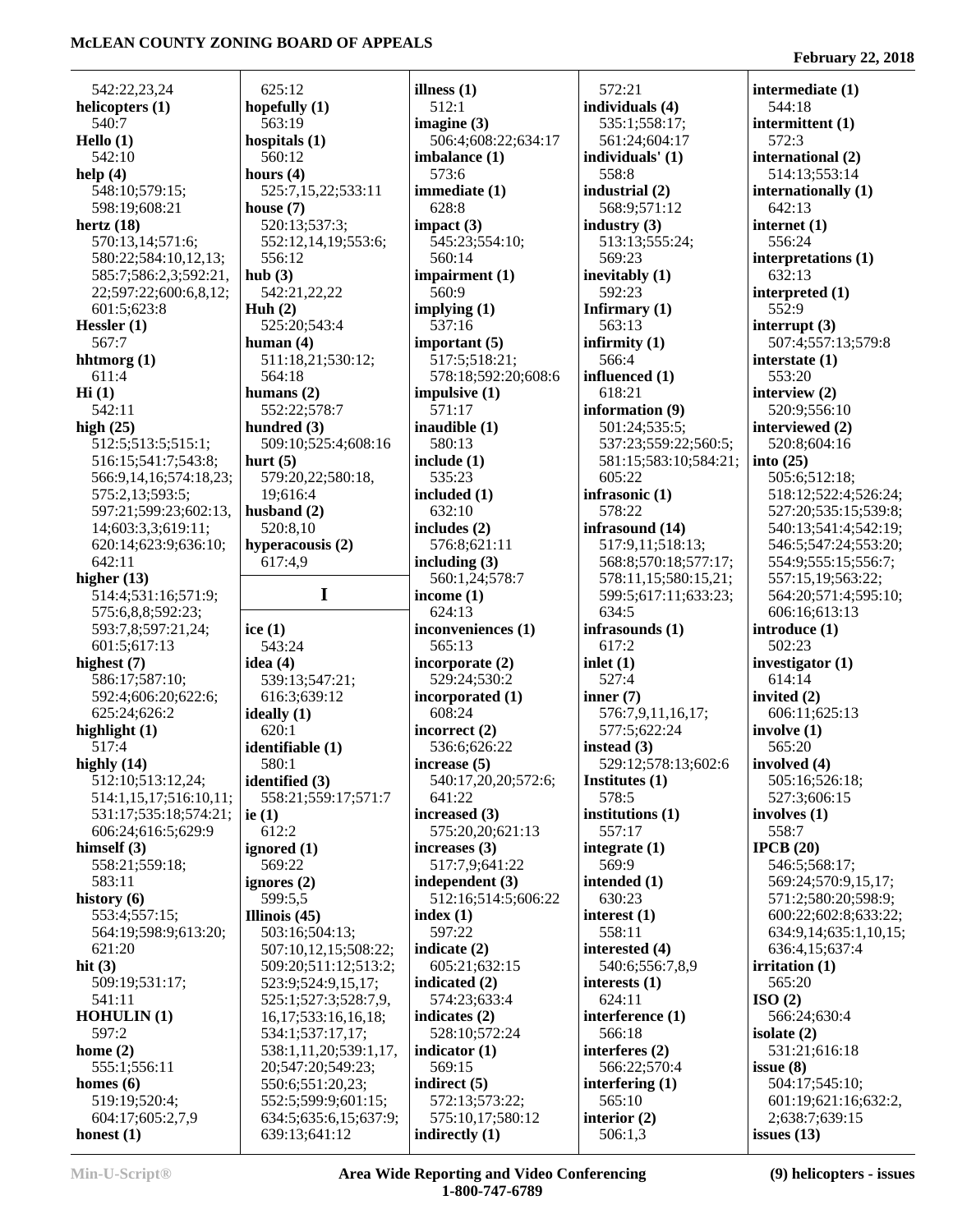| 507:24;508:3,24;                 | 605:10,11,12;608:4;            | law(3)                        | 552:23;557:8,9;569:3,                            | listeners (2)                          |
|----------------------------------|--------------------------------|-------------------------------|--------------------------------------------------|----------------------------------------|
| 532:18,20;537:18;                | 615:5                          | 551:8,10;601:20               | 8,15;572:2;574:15;                               | 580:2;617:17                           |
| 560:7;564:1;579:17;              | knew(1)                        | lawful $(1)$                  | 575:8;581:10,11,23,24;                           | listening $(1)$                        |
| 580:9;612:12;633:5,6             | 536:11                         | 570:5                         | 584:14;587:10;600:19;                            | 534:17                                 |
| items $(1)$<br>595:6             | knowing $(1)$<br>517:23        | lawyer $(2)$                  | 602:20,21;604:11;                                | literature (8)                         |
|                                  | knowledge (3)                  | 608:1,3<br>laying $(1)$       | 609:17,18,24;619:16;<br>621:4;631:14,22;         | 563:19;564:11;<br>571:16;573:19;576:2; |
| ${\bf J}$                        | 539:16;562:2;615:12            | 562:12                        | 634:24;635:5,14,23;                              | 593:9,12;605:23                        |
|                                  | known $(3)$                    | layout $(1)$                  | 636:7,10,21                                      | litmus $(1)$                           |
| James $(2)$                      | 597:24;613:11;                 | 587:6                         | levels $(37)$                                    | 535:8                                  |
| 564:14,20                        | 623:14                         | layperson (1)                 | 505:24;506:9;                                    | little $(21)$                          |
| Jerry(3)                         | knows $(3)$                    | 502:1                         | 513:20;515:4;523:16,                             | 512:8;518:4;519:15;                    |
| 554:21,24;555:7                  | 570:12;583:14,15               | LDN(6)                        | 18;534:8;566:9,14;                               | 521:18,21;531:14;                      |
| $J-E-R-R-Y(1)$                   | Kuritz (22)                    | 631:6, 14, 17, 21, 21, 24     | 567:8,20;568:18,22;                              | 540:1;542:17;544:24;                   |
| 554:24                           | 501:6;526:11;                  | lead $(4)$                    | 570:13,23,23;571:5,8,                            | 545:16,20;555:16;                      |
| $\text{Jim} (1)$                 | 527:17;529:7;535:22;           | 565:21;566:8;573:1;           | 9;572:24;574:4,5;                                | 556:18;568:16;584:10;                  |
| 501:7                            | 536:2,21;537:4;                | 580:8                         | 575:2,5,6;580:15,15;                             | 589:18;598:3;604:15;                   |
| job $(4)$                        | 538:18;539:6;599:9,            | Leading $(2)$                 | 581:2;593:8;598:8;                               | 610:13,18;641:4                        |
| 575:18,22;619:15;                | 12, 17, 24; 600: 6, 14;        | 547:23;566:14                 | 602:13;606:6;615:12;                             | live $(8)$                             |
| 622:14                           | 601:14;611:6,12;               | learned $(1)$                 | 626:15;632:15,18;                                | 537:8,10;553:10,12;                    |
| jobs $(1)$                       | 612:17;613:3;618:11            | 585:24                        | 636:24                                           | 576:2;580:4;613:6;                     |
| 560:10                           |                                | learning $(1)$                | life $(7)$                                       | 620:8                                  |
| jointly $(1)$                    | L                              | 578:7                         | 570:4;577:23;                                    | lived $(1)$                            |
| 567:7                            |                                | least $(12)$                  | 619:14;621:10,11,14;                             | 553:6                                  |
| journal (7)                      | label $(1)$                    | 518:12;562:4;567:5;           | 624:2                                            | living $(3)$                           |
| 607:23;609:3;610:6,              | 623:1                          | 571:7;574:24;598:1;           | light $(1)$                                      | 541:8;616:2;621:2                      |
| 22;611:11;625:10,23              | laboratory (6)                 | 601:3;602:17;612:1,           | 502:20                                           | load $(4)$                             |
| journals (8)                     | 578:11;579:2,23;               | 18;625:9;633:11               | lights $(1)$                                     | 525:7,16,17,22                         |
| 606:15;607:3,20;                 | 615:20;616:10;628:4            | leave $(4)$                   | 532:23                                           | lobbing(1)                             |
| 608:8;609:5,21,24;               | lack $(2)$                     | 605:2,6,9;616:7               | liked $(1)$                                      | 529:10                                 |
| 610:7                            | 535:3;580:21                   | led(1)                        | 513:16                                           | local(1)                               |
| judge(1)                         | lacking $(1)$                  | 616:17                        | likely $(2)$                                     | 541:22                                 |
| 508:8                            | 603:11                         | $left(1\right)$               | 511:3;611:18                                     | located $(1)$                          |
| judged $(1)$                     | ladies $(1)$                   | 590:16                        | limit(14)                                        | 567:1                                  |
| 530:16                           | 501:14                         | legal(8)                      | 506:12,13;507:9;                                 | location(1)                            |
| Julia $(1)$                      | LAeq $(2)$                     | 507:14;508:24;                | 511:4,16;526:20,21;                              | 554:13                                 |
| 501:6                            | 598:22,24                      | 553:7;565:4;608:4,6;          | 527:1,7,8;528:14;                                | locations $(2)$                        |
| jump(1)<br>602:23                | LAmax $(3)$                    | 632:13,19<br>legitimate $(1)$ | 535:7;553:7;637:11<br>limitations <sub>(1)</sub> | 519:24;551:11<br>logical $(1)$         |
| jurisdiction (1)                 | 568:19;569:15,21<br>land $(5)$ | 578:11                        | 635:16                                           | 532:16                                 |
| 508:16                           | 506:8,10;507:6;                | length $(1)$                  | limited (2)                                      | long(17)                               |
|                                  | 550:18,20                      | 563:19                        | 558:23;559:6                                     | 504:4;505:21;                          |
| K                                | landowners (2)                 | LEQ(15)                       | limits $(19)$                                    | 509:10;523:3;526:24;                   |
|                                  | 597:12,13                      | 508:15,19;512:17;             | 508:12;509:17;                                   | 552:17;556:17;558:3;                   |
| keep(2)                          | language $(1)$                 | 524:16;533:24;538:12,         | 510:2;567:3;568:10;                              | 581:21;582:12;597:24;                  |
| 524:10;610:7                     | 561:4                          | 19;546:16;557:8;              | 570:15;571:3,10;                                 | 601:10;614:2;615:7;                    |
| keeping $(2)$                    | largely $(1)$                  | 567:8;598:20,21,23;           | 634:14;635:1,7,8,10,                             | 624:8;627:7;628:19                     |
| 624:11,11                        | 576:7                          | 599:1;601:10                  | 10, 17, 18; 636: 15, 15;                         | longer $(3)$                           |
| kids(1)                          | larger(1)                      | lesion(1)                     | 637:10                                           | 557:11;579:5;641:4                     |
| 619:11                           | 577:22                         | 622:22                        | line $(4)$                                       | longstanding $(1)$                     |
| $\operatorname{kind}(24)$        | laser $(1)$                    | less (9)                      | 552:15;563:3;                                    | 558:11                                 |
| 507:10;510:15;                   | 572:16                         | 521:11;530:8;531:3;           | 572:17;589:15                                    | long-term $(5)$                        |
| 511:11;512:10;513:22;            | last $(3)$                     | 533:20;553:23;567:8;          | lines $(1)$                                      | 528:18;567:17;                         |
| 516:3;521:3;535:20;              | 558:5;559:12;633:22            | 611:15;612:20;631:11          | 552:13                                           | 568:13,13,14                           |
| 561:18;572:20;578:3;             | lastly $(1)$                   | letter $(1)$                  | link(1)                                          | look $(19)$                            |
| 579:13;602:5;607:7;              | 594:2                          | 517:16                        | 573:22                                           | 533:2;534:22;548:2;                    |
| 610:16;612:14;613:9;             | late $(4)$                     | letters $(1)$                 | linked $(1)$                                     | 563:19;574:8,20,21;                    |
| 614:23;616:10;617:10;            | 551:13;566:2;                  | 516:19                        | 568:20                                           | 584:12;588:23;589:3,                   |
| 622:11,13;627:13;                | 579:14;628:13                  | level $(46)$                  | list $(5)$                                       | 9;603:19;615:9,10,10;                  |
| 632:23                           | later $(2)$                    | 509:5;512:13;513:5,           | 551:15;581:21;                                   | 622:19;639:19;640:1,3                  |
| $\boldsymbol{\text{kinds}}$ (11) | 594:9;597:15                   | 23;514:4,20;524:2;            | 586:21;609:14;642:18                             | looked $(8)$                           |
| 507:8;538:14;540:8,              | lauded $(1)$                   | 525:6;526:11;531:16;          | listed $(1)$                                     | 514:7,12,14;520:24;                    |
| 11;541:4;576:24;                 | 513:12                         | 534:20;539:4;546:11;          | 575:24                                           | 585:7,7;601:3;642:20                   |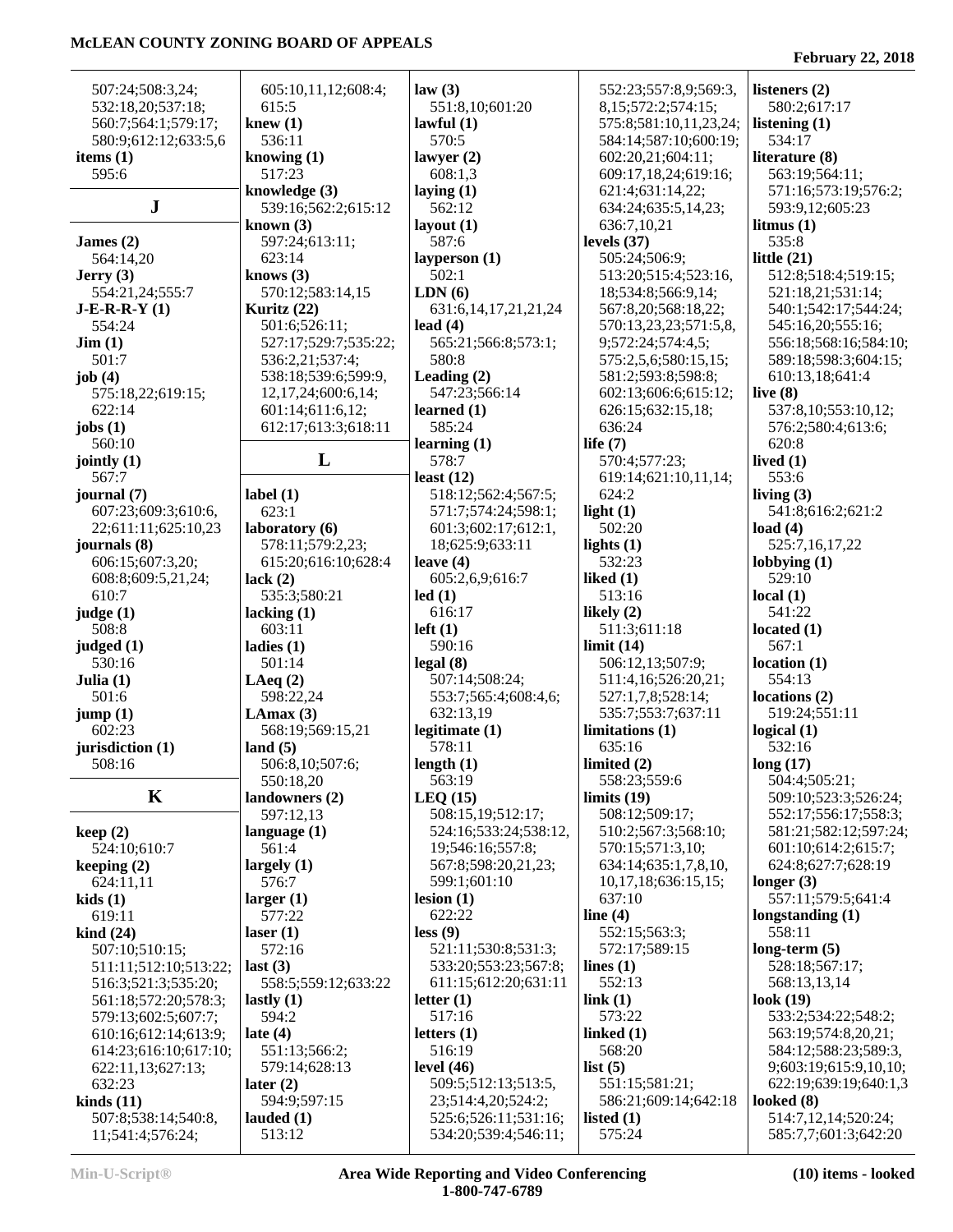#### **February 22, 2018**

| looking $(13)$          | maker $(1)$              | 600:11;607:3;612:20;           | 575:21                 | 515:7;532:24;533:1;     |
|-------------------------|--------------------------|--------------------------------|------------------------|-------------------------|
| 526:19;531:24;          | 540:13                   | 631:4                          | meet $(8)$             | 536:10;541:21;549:23;   |
| 536:24;571:4;574:4;     | makes $(1)$              | McLean (7)                     | 507:12;526:1,3,6;      | 550:2,4;577:15          |
| 577:3;585:8,24;         | 540:22                   | 501:3,18;544:22;               | 527:22;528:18;536:23;  | mildly $(1)$            |
| 586:19,20;600:3,4;      | making (7)               | 546:4;549:21,23;581:4          | 537:18                 | 535:2                   |
| 623:6                   | 515:20;547:4,8;          | McMurtry (1)                   | meeting $(4)$          | mile $(1)$              |
| looks $(2)$             | 559:14;602:23;637:23;    | 618:16                         | 501:12;520:16;         | 506:14                  |
| 522:2;603:23            | 638:14                   | mean $(34)$                    | 526:8;640:23           | miles $(2)$             |
| loss(27)                | many $(24)$              | 523:24;526:4;                  | meets $(1)$            | 506:13;545:3            |
| 534:20;560:6,7,9,10,    | 526:22;532:8;556:1;      | 527:19;533:19,20;              | 547:20                 | military $(1)$          |
| 14;562:10,23;566:16,    | 562:17;563:15;571:22;    | 536:17;541:14,17;              | megawatt(1)            | 512:5                   |
| 18,21;617:16;619:14;    | 585:5,10,10,21;586:6,    | 547:11;556:9;560:13;           | 641:22                 | milliseconds (1)        |
| 621:20;622:2,4,5,6,8,9, | 9;587:9;591:1,18;        | 563:1;584:7;600:17;            | Member (3)             | 569:10                  |
| 15;623:2,7,12,13,18,23  | 592:1;599:3;604:18,      | 601:24;602:20;604:1;           | 618:10,10;627:23       | mind(8)                 |
| lost(2)                 | 21;606:21;607:5,21;      | 605:4;607:8;609:21;            | <b>Members</b> (1)     | 520:6;572:1,2,3,4;      |
| 573:10;612:15           | 616:9;625:24             | 612:6;613:8;617:5;             | 501:5                  | 608:14;610:7;614:5      |
| lot $(37)$              | margin $(5)$             | 619:18;621:22;623:14;          | memorandum (1)         | mine(4)                 |
| 510:1;516:11;           | 528:11,19,19;            | 626:3;628:6;632:22,            | 551:8                  | 527:5,6;532:7;597:2     |
| 521:10,11;527:11;       | 539:12;545:21            | 22;636:11;637:12,13;           | memory(1)              | mines(1)                |
| 539:18,23;553:23;       | mark(2)                  | 639:24                         | 626:18                 | 527:3                   |
| 555:21;556:15;560:5,    | 594:8:596:8              | meaning $(3)$                  | memos $(1)$            | minute(2)               |
| 7:561:18:563:11.17:     | marked $(6)$             | 523:10;568:24;                 | 516:19                 | 519:9;554:4             |
| 565:17;566:18;569:4;    | 505:1;516:23;            | 599:15                         | meningitis $(1)$       | minutes $(6)$           |
| 572:10;573:21;580:10,   | 564:16;596:13,14;        | means $(7)$                    | 623:4                  | 502:2,3;564:1;          |
| 11;583:1;586:12;        | 626:21                   | 501:21;502:5;                  | mental $(3)$           | 579:13,14;641:4         |
| 604:3,7;607:20;609:6,   | Mary $(1)$               | 509:15;510:17;512:10;          | 565:19;566:3;618:22    | mischaracterize (1)     |
| 7;611:9;616:17;         | 501:7                    | 518:15;574:23                  | mentally $(1)$         | 525:13                  |
| 617:23;624:2;625:15,    | <b>Massachusetts (1)</b> | mean <sub>t</sub> (1)          | 619:10                 | misinterpreted (1)      |
| 21;632:9;640:8          | 563:12                   | 631:2                          | mention $(2)$          | 552:9                   |
| $\text{lots}$ (2)       | master's $(2)$           | measureable (1)                | 565:3;630:4            | $mో$ misread $(1)$      |
| 526:21;533:8            | 504:10;557:21            | 572:23                         | mentioned (7)          | 631:4                   |
| loud $(1)$              | material $(2)$           | measure (9)                    | 532:19;550:5;561:6;    | mistake(1)              |
| 572:2                   | 537:12;639:8             | 505:23;507:6;                  | 581:8;600:22;608:10;   | 525:1                   |
| louder $(2)$            | math(1)<br>571:2         | 509:10;514:19;525:18;          | 623:6                  | mitigate $(1)$<br>537:1 |
| 509:11;544:18           | mathematical (4)         | 529:5;530:13;534:20;<br>552:16 | mentions (1)<br>569:21 | model(17)               |
| lover $(1)$<br>614:5    | 582:24;584:3,6;          | measured (6)                   | merely $(1)$           | 506:12;525:21;          |
| low(13)                 | 633:16                   | 512:7;525:14;538:4,            | 566:4                  | 528:23;529:13,18;       |
| 521:1;541:6;567:4;      | mathematics (1)          | 7;550:7;568:23                 | mess(1)                | 539:9;542:20,24;        |
| 568:1,8;573:22;         | 527:21                   | measurement(9)                 | 637:15                 | 543:7,11,14,14,19;      |
| 575:11,12,12;577:16;    | matter $(4)$             | 506:22;512:12,20;              | met(2)                 | 545:14;549:8,12;        |
| 599:5,23;611:9          | 504:20;517:11;           | 524:14;551:10;637:9,           | 607:24;636:5           | 582:16                  |
| lower $(6)$             | 527:8;528:14             | 24;638:2;640:3                 | meter $(3)$            | modelled (2)            |
| 507:17;533:9,10;        | matters $(3)$            | <b>Measurements</b> (7)        | 522:3;542:21;569:8     | 542:22;581:3            |
| 542:22;568:11;642:8     | 565:5;611:1,3            | 506:1;507:8;515:20;            | meters $(4)$           | modelling(1)            |
|                         | max(1)                   | 526:14;529:4;552:13;           | 542:22;545:5;569:4;    | 546:1                   |
| M                       | 568:22                   | 637:4                          | 604:11                 | models(2)               |
|                         | maximum (9)              | measures $(2)$                 | method (1)             | 572:10,12               |
| magazine(1)             | 502:19;512:12,24;        | 508:10;529:18                  | 638:10                 | modulated (1)           |
| 557:4                   | 546:8;568:17;569:14;     | measuring (2)                  | methods $(2)$          | 578:21                  |
| main(1)                 | 598:11;629:3;631:14      | 530:24;532:1                   | 510:7;535:23           | moment $(1)$            |
| 513:15                  | may (18)                 | mechanism $(1)$                | metric $(2)$           | 633:9                   |
| mainly $(4)$            | 506:16;516:8;            | 576:11                         | 508:7;529:5            | money $(3)$             |
| 504:24;540:5;           | 517:19,23;524:20;        | medical (15)                   | Michael (1)            | 529:12;539:21;          |
| 563:10;577:17           | 556:7:559:13,19;         | 558:22;559:3,18,24;            | 501:6                  | 573:13                  |
| maintain $(4)$          | 563:7;573:7;601:6;       | 560:17;561:9,11;               | Michigan (6)           | month $(2)$             |
| 524:2;576:10;           | 606:20,20;615:15;        | 562:24;563:2,8,9,10,           | 555:3,13;556:6;        | 511:8;539:15            |
| 577:12;624:9            | 617:9;619:4;622:7;       | 16;567:13;623:16               | 557:6;558:1,4          | monthly $(1)$           |
| maintenance (2)         | 628:7                    | medically $(1)$                | mid(1)                 | 557:4                   |
| 628:15,18               | maybe $(12)$             | 563:16                         | 515:1                  | more $(50)$             |
| major $(4)$             | 501:13;511:8;            | medicine (2)                   | middle(2)              | 501:24;507:18;          |
| 566:20;570:18;          | 513:10;522:1;526:23;     | 575:20;615:4                   | 578:18;622:23          | 513:24;514:1;519:15;    |
| 619:14;633:23           | 536:16;556:18;595:14;    | medicines (1)                  | might(9)               | 520:21;521:14,15;       |

**Min-U-Script® Area Wide Reporting and Video Conferencing 1-800-747-6789**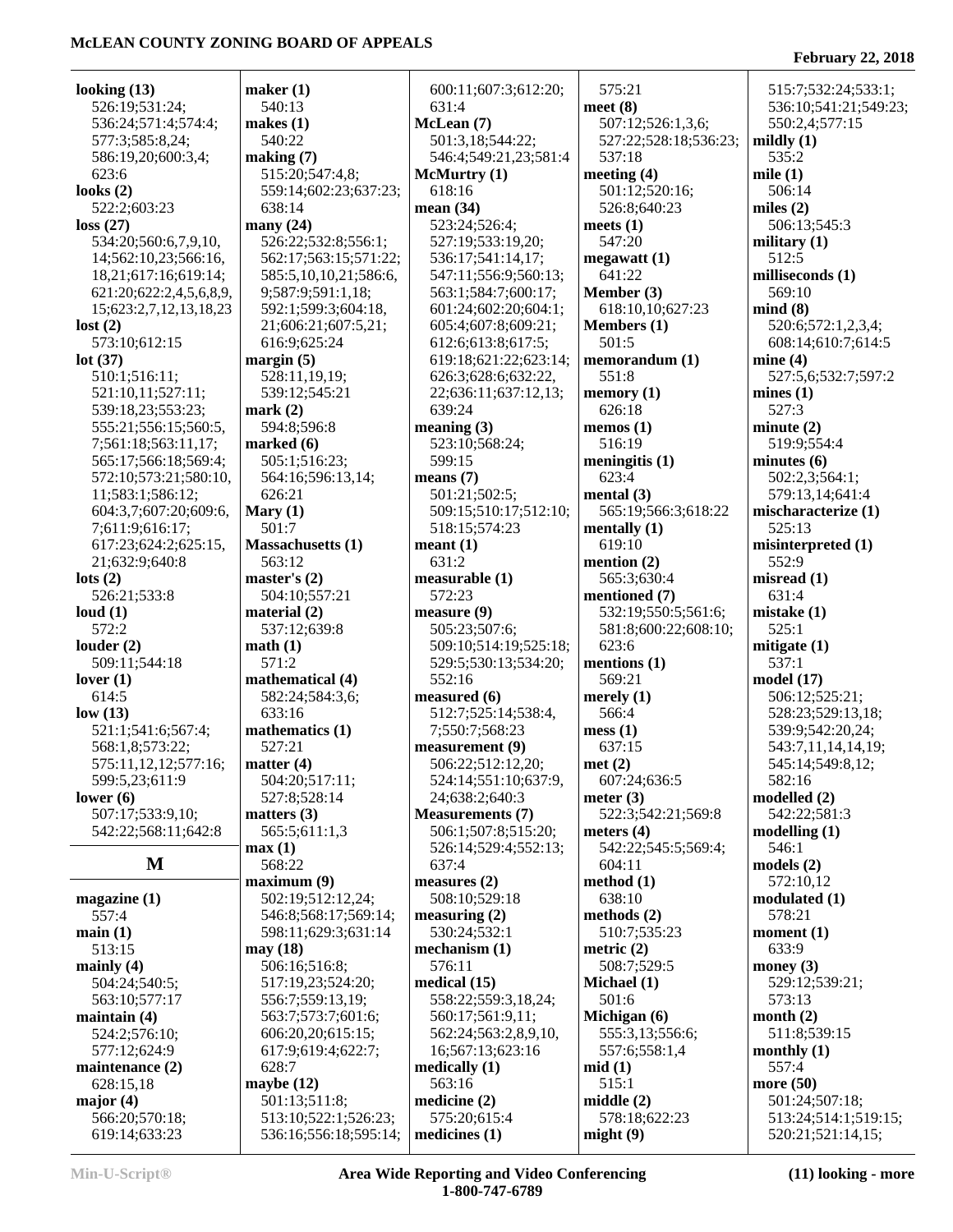| 523:5;530:8,21;531:8;       | 556:16;560:16,17;     | nine $(2)$                  | nontrivial (1)        | 624:15;631:23;638:5   |
|-----------------------------|-----------------------|-----------------------------|-----------------------|-----------------------|
| 534:23;535:16;537:16;       | 607:24;618:5;624:12   | 578:13,14                   | 602:18                | objected $(2)$        |
| 538:19,22;541:22;           |                       | Nissenbaum (1)              | nor $(5)$             | 590:9;595:6           |
| 551:6;553:4;556:20;         | N                     | 578:2                       | 548:7,15,15,16;       | objecting $(1)$       |
| 557:1,14;559:10;            |                       | nobody(3)                   | 614:14                | 595:8                 |
| 560:11,12;567:18,21;        | name $(4)$            | 507:16;570:5;614:22         | norm(1)               | objection (12)        |
| 568:8;570:1;571:17,         | 501:16;502:23;        | noebo(1)                    | 557:8                 | 519:5,7;558:20;       |
| 18, 19; 572: 7, 8; 575: 11; | 503:1;554:22          | 579:4                       | normal $(3)$          | 594:20,24;595:7,18;   |
| 592:17;610:19,19;           | names $(5)$           | noise (145)                 | 617:14,15,16          | 618:23;619:6;639:2,   |
| 611:18;612:24;620:3,        | 513:10;606:16;        | 504:3;505:17,24;            | normally $(1)$        | 14,21                 |
| 7;623:17;624:1;631:8;       | 607:20,21,23          | 506:8;508:3,24;             | 530:15                | objections (2)        |
| 633:13;640:8;641:19;        | narrow $(1)$          | 511:17,20;512:6,6,6,        | North $(3)$           | 564:24;594:16         |
| 642:1                       | 599:22                |                             | 551:19;608:3;641:12   |                       |
|                             |                       | 12;513:15,21,21,23;         |                       | objectors $(2)$       |
| mortgages $(1)$             | national (3)          | 514:13,16;515:23;           | Northwestern (1)      | 502:15;554:20         |
| 520:14                      | 514:12;553:13;578:5   | 521:10;522:5;523:16,        | 557:23                | observed (1)          |
| most(26)                    | nature $(2)$          | 18;526:12;527:4;            | nose(1)               | 522:2                 |
| 508:23;533:21;              | 528:20;571:15         | 530:5,22,23;531:2,2,4,      | 560:1                 | observers (1)         |
| 553:11,12;561:19;           | nausea $(1)$          | 16, 18, 21; 532: 12;        | notably (1)           | 611:20                |
| 564:7;568:8;569:7;          | 521:2                 | 533:19;535:13,17;           | 513:7                 | obstructs $(1)$       |
| 576:4,4;577:20;             | near $(10)$           | 540:5,9,13,18,20;           | notch(1)              | 565:13                |
| 578:18;598:23,24;           | 520:4;548:5;553:7;    | 541:15;543:20;546:22;       | 623:7                 | obviously (5)         |
| 604:10;606:14,15;           | 568:24;576:3;580:4;   | 547:2,15;550:7;553:7,       | note(1)               | 522:14;551:9;574:1;   |
| 610:7;613:17;621:22,        | 597:23;615:9;616:2;   | 18;558:13,16;563:12,        | 588:15                | 575:5;605:1           |
| 23,24;622:5;629:4;          | 635:23                | 14;564:3,8,18;566:6,9,      | notice $(1)$          | occasionally (1)      |
| 631:10;642:11               | nearly (1)            | 10, 14, 21; 567: 1, 3, 6;   | 554:12                | 609:13                |
| model(1)                    | 556:13                | 568:2,4,6,7,14;569:5,       | noticed (2)           | occupation(1)         |
| 556:11                      | nearest $(2)$         | 12, 13, 20; 570: 3, 17, 19, | 571:6;641:13          | 555:11                |
| mother $(1)$                | 509:21;522:10         | 20,23;571:3,22,23;          | noun(1)               | occur(1)              |
| 534:15                      | necessarily (2)       | 572:6,7,8,8,9,14,17,20,     | 611:3                 | 559:16                |
| <b>Motion</b> $(5)$         | 539:20;609:1          | 22;573:23;574:4;            | nuisance (6)          | occurs(1)             |
|                             |                       |                             | 564:6;565:8,16;       | 516:4                 |
| 576:12,18,23;               | need(13)              | 575:8, 10, 11, 12, 15, 23;  |                       |                       |
| 577:15,15                   | 503:13;522:9;         | 579:24;580:14;602:2,        | 570:8;632:18;633:5    | o'clock(1)            |
| move $(7)$                  | 529:23,24;530:1;      | 13,20,21;605:5;             | number $(45)$         | 643:2                 |
| 520:14;541:10;              | 599:14,19,20;601:19;  | 611:15;615:12,18,19;        | 512:11,23;513:2;      | octave(15)            |
| 548:19;554:9;595:9;         | 618:4;634:23;635:6,16 | 619:16;620:3,4,7,15,        | 514:1;516:8;519:9;    | 508:11;534:8;         |
| 605:3;633:20                | needed $(3)$          | 24;621:3,21;622:3,7,        | 522:1;529:6;533:11,   | 546:11,21;570:13,22;  |
| moved $(2)$                 | 524:10;557:11;        | 17;627:1;629:16;            | 22;534:5;535:1;       | 571:2,5;581:2;586:3;  |
| 520:13;521:5                | 607:22                | 630:8,18,21;631:22;         | 555:24;563:8;564:10;  | 592:22;598:8,12;      |
| movement $(4)$              | needs(2)              | 633:14,14,15,18,19,24;      | 566:5,7;568:12;       | 599:22;600:20         |
| 539:22,24;577:5,10          | 517:15;528:18         | 635:15;637:4,9,10,24;       | 569:14;576:6;581:4;   | off(17)               |
| moving $(3)$                | negative(1)           | 638:1,1;640:5;641:13,       | 584:9;585:23;586:1,1; | 516:3,22;517:13;      |
| 553:20;577:4,13             | 580:17                | 22;642:1                    | 595:4;599:1,2;600:3,  | 522:15;524:21;548:23; |
| much $(14)$                 | neighborhood (2)      | Noise-induced (3)           | 18;602:2,17,18;603:3; | 552:14;590:16;626:4;  |
| 521:8,8,10;527:20;          | 512:11;620:14         | 622:4;623:7,23              | 604:7,23;609:5;612:7; | 627:19;628:5,6,7,11,  |
| 530:7;531:6;549:16;         | Netherlands (1)       | noise-related (1)           | 617:7,20,21;618:23;   | 17,20,24              |
| 560:4;566:19;572:2,4;       | 574:6                 | 507:24                      | 619:18;626:18;636:24  | offer $(8)$           |
| 573:16;575:14;613:23        | neutral (2)           | noises $(10)$               | numbers $(7)$         | 558:14;561:5,8,11;    |
| muffs $(1)$                 | 611:19;613:4          | 567:19;568:9,9;             | 516:14;524:15;        | 564:20;593:20,23,23   |
| 622:11                      | new(9)                | 571:17;572:2,4;             | 533:16,18;574:8;      | offering $(2)$        |
| multiple $(1)$              | 514:19;517:12;        | 575:12,14;605:10;           | 581:19;636:11         | 506:17;563:2          |
| 565:6                       | 567:1;578:20;606:23;  | 630:19                      | numeric $(1)$         | office $(2)$          |
| muscles $(1)$               | 608:2;630:8,17;640:10 | nominal $(1)$               | 570:14                | 501:19;556:19         |
| 577:10                      | next(5)               | 611:8                       | numerical (3)         | officially (1)        |
| muscular(2)                 | 553:22;554:20;        | non(1)                      | 514:20;547:15;        | 624:6                 |
| 577:9,10                    | 587:24;640:23;642:4   | 583:4                       | 637:10                | offset $(2)$          |
| music $(2)$                 | nice(1)               | nonexpert $(1)$             | numerous $(1)$        | 514:24;553:15         |
| 617:12;620:9                | 599:1                 | 502:1                       | 566:15                | off-the-house (1)     |
| must(4)                     | night(4)              | nonparticipating (2)        |                       | 552:13                |
| 502:8;517:18;634:6,         | 540:7;556:11,12;      | 581:1;597:12                | $\mathbf 0$           | often $(1)$           |
| 10                          | 643:2                 | nonpeer $(1)$               |                       | 522:13                |
| mutually $(1)$              | Nighttime (6)         | 625:15                      | object $(8)$          | O'Here (2)            |
| 574:13                      | 569:20;572:6;631:9,   | Nonrefereed (5)             | 582:14;583:9;         | 553:22,23             |
|                             | 22;633:14,14          | 625:3,5,15,21;626:7         | 587:14;589:14;595:21; | Okemos (1)            |
| myself(6)                   |                       |                             |                       |                       |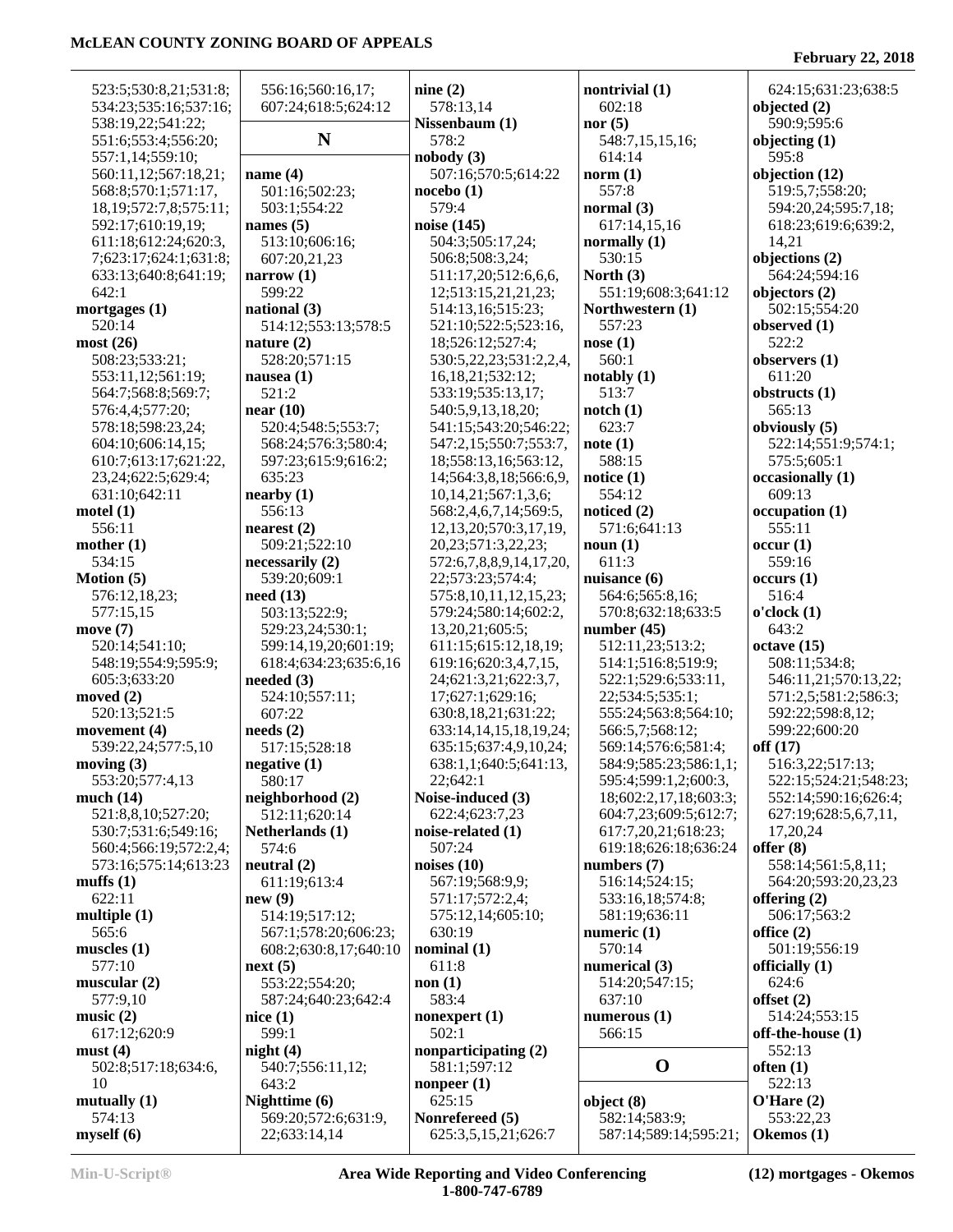| 555:3                       | 611:10          |
|-----------------------------|-----------------|
| $O-K-E-M-O-S(1)$            | operating $(1)$ |
|                             |                 |
| 555:3                       | 629:2           |
| old(2)                      | operation (1)   |
| 622:18;623:10               | 614:20          |
| older (4)                   | operational (1  |
| 567:22;591:14;              | 515:16          |
| 623:8,22                    | opinion (4)     |
| omission (1)                | 508:6;561:9     |
| 565:12                      | 621:17          |
|                             |                 |
| once (13)                   | opposed (7)     |
| 510:24;511:3,8,9,10;        | 516:20;552:     |
| 524:11,14;530:10;           | 15;561:20;6     |
| 534:5,24;539:14,15,15       | opposing $(1)$  |
| one (81)                    | 612:24          |
| 506:14;510:16,20,           | opposite (1)    |
| 21;512:11;513:11,13;        | 540:19          |
| 516:1;517:1,4;518:17,       | order(6)        |
| 22, 22; 520: 4, 11; 521: 9; | 501:3;522:2     |
| 526:18;528:6;531:1;         | 612:21;635:     |
|                             |                 |
| 532:5,17;536:5;             | ordinance (1)   |
| 537:24;538:12,15,16;        | 546:6           |
| 539:15;540:11,17;           | ordinary (1)    |
| 547:13;553:21;555:2,        | 540:15          |
| 23;563:7,12;564:13,         | $\arg(1)$       |
| 21;565:3;570:19;            | 611:3           |
| 571:24;573:3,3;             | Organization    |
| 574:11,11,24;580:5;         | 511:24;535:     |
| 593:3;595:4;596:10;         | 560:16;566:     |
|                             |                 |
| 599:2;600:3,17;601:9;       | 567:11,14;5     |
| 602:1;606:12;607:22;        | 569:18,20;5     |
| 608:1,1,7,14;609:4;         | 578:1;580:9     |
| 610:4;611:23;612:15;        | originally (1)  |
| 614:7,7;615:17,22,22;       | 624:8           |
| 618:12,24;620:2,21;         | Orleans (1)     |
| 622:4;623:3,17;624:1;       | 578:20          |
| 625:9;631:19;638:6;         | others (4)      |
| 642:15                      | 507:8;519:2     |
| ones $(6)$                  | 571:11          |
| 539:23;586:16,20;           |                 |
|                             | ourselves (1)   |
| 597:20;601:3;614:8          | 560:4           |
| one's $(1)$                 | out (40)        |
| 619:15                      | 513:17;515:     |
| online (4)                  | 516:14,17,2     |
| 610:6,7,9,21                | 521:14,15,2     |
| only (18)                   | 23;529:10;5     |
| 515:14;520:6;               | 534:15;536:     |
| 530:17;533:16;538:14,       | 540:15;542:     |
| 21;541:10;545:16;           | 548:10;556:     |
| 554:12;558:20;570:10;       | 573:24;577:     |
| 595:17;597:21;599:20;       | 584:15;594:     |
|                             |                 |
| 607:22;617:14;619:9;        | 599:6;600:8     |
| 630:24                      | 608:7;611:1     |
| onshore (1)                 | 15;620:8;63     |
| 557:6                       | 637:7;640:2     |
| Ontario (2)                 | outcome (1)     |
| 513:9;565:7                 | 607:17          |
| onward $(1)$                | outcomes (1)    |
| 625:16                      | 572:23          |
| open $(5)$                  | output $(1)$    |
|                             | 517:8           |
| 574:7;579:9;610:10;         |                 |
| 611:11;612:4                | outright (1)    |
| operated (1)                | 622:24          |

| 611:10                                | outside (1)                             |
|---------------------------------------|-----------------------------------------|
| operating (1)                         | 568:23                                  |
| 629:2                                 | outweigh (1)                            |
| operation (1)                         | 573:7                                   |
| 614:20                                | over (35)                               |
| operational (1)                       | 509:18;510:1;                           |
| 515:16                                | 511:16;513:4;526:4,                     |
| opinion (4)                           | 20,21,24;527:6,8;                       |
| 508:6;561:9,11;                       | 528:14,18;530:17;                       |
| 621:17                                | 546:3,4;559:12;                         |
| opposed (7)                           | 567:15;569:10;592:1                     |
| 516:20;552:1,1,12,                    | 24;593:1,5,5,6;594:4                    |
| 15;561:20;610:11                      | 599:13;601:1,1,10;                      |
| opposing (1)                          | 605:1,1;632:23;                         |
| 612:24                                | 633:14;636:4                            |
| opposite (1)                          | overall (2)                             |
| 540:19                                | 560:14;635:2                            |
| order (6)                             | overestimates (1)                       |
| 501:3;522:2;554:7;                    | 530:15                                  |
| 612:21;635:5,14                       | overlooked (1)                          |
| ordinance (1)                         | 506:16                                  |
| 546:6                                 | own(5)                                  |
| ordinary (1)                          | 502:8;545:24;                           |
| 540:15                                | 606:10;614:6;627:1                      |
| $\arg(1)$                             | owns(1)                                 |
| 611:3                                 | 625:10                                  |
| Organization (15)                     |                                         |
| 511:24;535:6;                         | P                                       |
| 560:16;566:1,2;                       |                                         |
| 567:11,14;568:3,18;                   | page $(5)$                              |
| 569:18,20;575:9;                      | 618:12;625:2,16;                        |
| 578:1;580:9;601:13                    | 627:8;632:10                            |
| originally (1)                        | pages $(2)$                             |
| 624:8                                 | 608:16;625:20                           |
| Orleans (1)                           | paid(5)                                 |
| 578:20                                | 611:7,7,13,14;                          |
| others (4)                            | 612:18                                  |
| 507:8;519:23;560:2;                   | $\textbf{pain}(1)$                      |
| 571:11                                | 576:5                                   |
| ourselves (1)                         | pair(1)                                 |
| 560:4                                 | 530:12                                  |
| out (40)                              | paper $(18)$                            |
| 513:17;515:6;                         | 516:16;517:17;                          |
| 516:14,17,21;520:13;                  | 557:3,3;573:23,24;                      |
| 521:14,15,24;526:13,                  | 577:22;593:19;594:1                     |
| 23;529:10;530:17;                     | 3;596:3;606:19;                         |
| 534:15;536:4;539:5;                   | 608:20;609:9;610:8;                     |
| 540:15;542:24;545:19;                 | 615:7;618:16;627:16                     |
| 548:10;556:12;568:10;                 | papers (7)                              |
| 573:24;577:14;579:17;                 | 504:19,22;507:11;                       |
| 584:15;594:11;596:12;                 | 556:1,1;625:13;631:                     |
| 599:6;600:8;607:6;                    | paragraph (2)                           |
|                                       | 548:5,6                                 |
|                                       |                                         |
| 608:7;611:18;613:6,                   |                                         |
| 15;620:8;634:18;                      | $\boldsymbol{\text{pared}}$ (2)         |
| 637:7;640:21,24                       | 506:5;550:15                            |
|                                       | parenthesis (1)                         |
| 607:17                                | 569:2                                   |
|                                       | part (17)                               |
| outcome (1)<br>outcomes (1)<br>572:23 | 529:22;532:12,13;                       |
|                                       | 550:17,19;553:13;                       |
| 517:8                                 | 558:7;559:11,11;                        |
| output (1)<br>outright (1)<br>622:24  | 573:18,20;585:6;<br>602:4;622:14;627:5; |

| outside (1)                           | 630:            |
|---------------------------------------|-----------------|
| 568:23                                | partici         |
| outweigh (1)                          | 519:            |
| 573:7                                 | 612:            |
| over (35)                             | 614:            |
| 509:18;510:1;                         | partici         |
| 511:16;513:4;526:4,7,                 | 547:            |
| 20,21,24;527:6,8;                     | partici         |
| 528:14,18;530:17;                     | 552:            |
| 546:3,4;559:12;                       | partici         |
| 567:15;569:10;592:19,                 | 581:            |
| 24;593:1,5,5,6;594:4;                 | partic          |
| 599:13;601:1,1,10;<br>605:1,1;632:23; | 552:<br>623:    |
| 633:14;636:4                          | partic          |
| overall (2)                           | 519:            |
| 560:14;635:2                          | 575:            |
| overestimates (1)                     | partly          |
| 530:15                                | 576:            |
| overlooked (1)                        | pass (1         |
| 506:16                                | 578:            |
| own (5)                               | passin          |
| 502:8;545:24;                         | 596:            |
| 606:10;614:6;627:1                    | past (5         |
| owns (1)                              | 504:            |
| 625:10                                | 520:            |
|                                       | pathol          |
| P                                     | 561:            |
|                                       | pathw           |
| page (5)                              | 517:            |
| 618:12;625:2,16;                      | patien          |
| 627:8;632:10<br>pages (2)             | 562:            |
|                                       |                 |
|                                       | 617:            |
| 608:16;625:20                         | patrio          |
| $p$ aid $(5)$                         | 541:            |
| 611:7,7,13,14;                        | Paul (3         |
| 612:18                                | 503:            |
| pain (1)<br>576:5                     | $P-A-U$<br>503: |
| pair(1)                               | <b>Pause</b>    |
| 530:12                                | 590:            |
| paper (18)                            | pay(2)          |
| 516:16;517:17;                        | 537:            |
| 557:3,3;573:23,24;                    | paying          |
| 577:22;593:19;594:1,                  | 520:            |
| 3;596:3;606:19;                       | payme           |
| 608:20;609:9;610:8;                   | 610:            |
| 615:7;618:16;627:16                   | peace           |
| papers (7)                            | 553:            |
| 504:19,22;507:11;                     | Peders          |
| 556:1,1;625:13;631:19                 | 574:            |
| paragraph (2)                         | peer (3         |
| 548:5,6                               | 522:<br>580:    |
| parcel (2)<br>506:5;550:15            | 6,10            |
| parenthesis (1)                       | 14,1            |
| 569:2                                 | 22,2            |
| part (17)                             | 611:            |
| 529:22;532:12,13;                     | 8,15            |
| 550:17,19;553:13;                     | peers (         |
| 558:7;559:11,11;<br>573:18,20;585:6;  | 522:<br>penalt  |

 630:5;632:16 **participants (8)** 519:19;611:13,20; 612:2,11,20;613:6; 4:15 *<u>icipate</u>* (1) 547:4 *<u>cipated</u>* (1) 2:21 *<u>icipating</u>* (2) 581:1;597:12 *j***cular** (5) 552:22;561:18,23;  $3:3,5$ **particularly (6)** 9:22;560:9;566:9; 575:11,22;622:10 **by** (1) 6:10 **pass (1)** 8:23 **passing (1)** 6:12 **past (5)** 504:16;508:4; 520:23;553:4;612:1 **pologists** (1) 1:4 **way** (1) 517:11 **paries (4)**  562:7;563:13,14; 617:15 *iotic* (1)  $1 \cdot 1$ **Paul (3)** 503:1,10;556:21 **U-L (1)** 3:2 **Pause (1)**  $0:5$ **pay (2)** 537:10;611:8 **paying (1)** 0:13 **parament (1)**  610:11 **peace (1)** 3:16 **Prsen (1)** 4:2 **peer (30)** 522:14;535:5;556:1; 0:11;605:22;606:4, 6,10,13,13,21;607:2, 14,17,22,24;608:14,20, 22,23;609:9,16,17,19; 611:11;625:5,7;626:1, 8,15 **peers (2)** 2:12,16 **h**elty (4) 567:1;602:2;630:7,

 15 **people (133)** 507:20;508:10; 512:9;513:15,20,24; 514:1;515:22,23; 516:1,5,6,9,9,11,20; 517:7,19;518:14,19; 519:15,24;521:1,2,10, 12;522:6,13;524:23; 530:16;531:17,22; 532:12,14;535:13,18; 536:2,13;537:8;540:2, 14,23;541:1,7,11; 552:8;560:6,7;564:4; 565:7,7;566:7;567:9, 18,23;569:7;570:8,17; 572:18;573:6,6,12,13, 17;574:9,15,20;575:1, 22;576:2;577:1; 578:14;580:2,3,4; 593:5;599:2;602:17, 18;603:2,3,4,15,17; 604:3,9,10;605:2,3,4,6, 8,9;607:1;608:24; 609:2,7,8;611:13,16, 20;612:16,17,19,23; 613:4,11,12,13,17,17; 614:17;615:9,17,18,21; 616:2,22;617:1,8,12; 620:14,17,21;622:7; 625:24;628:16,22; 629:4;630:18;631:11; 635:23;636:7 **people's (5)** 553:18;565:11,11; 566:22;602:9 **per (3)** 545:3,5;568:4 **perceive (1)** 552:7 **perceived (1)** 571:18 **percent (16)** 513:11;514:15,16; 516:5;525:4;527:22; 534:24;535:16;541:1; 564:12;574:9,15,21,22; 604:4;629:1 **percentage (6)** 516:6;606:4;616:22; 617:1,8;624:13 **perception (3)** 556:15;619:5,15 **performance (1)** 575:18 **performed (3)** 509:2;590:17;624:22 **performing (1)** 622:13 **perhaps (5)** 549:18;604:16; 613:19;638:7,16 **period (3)**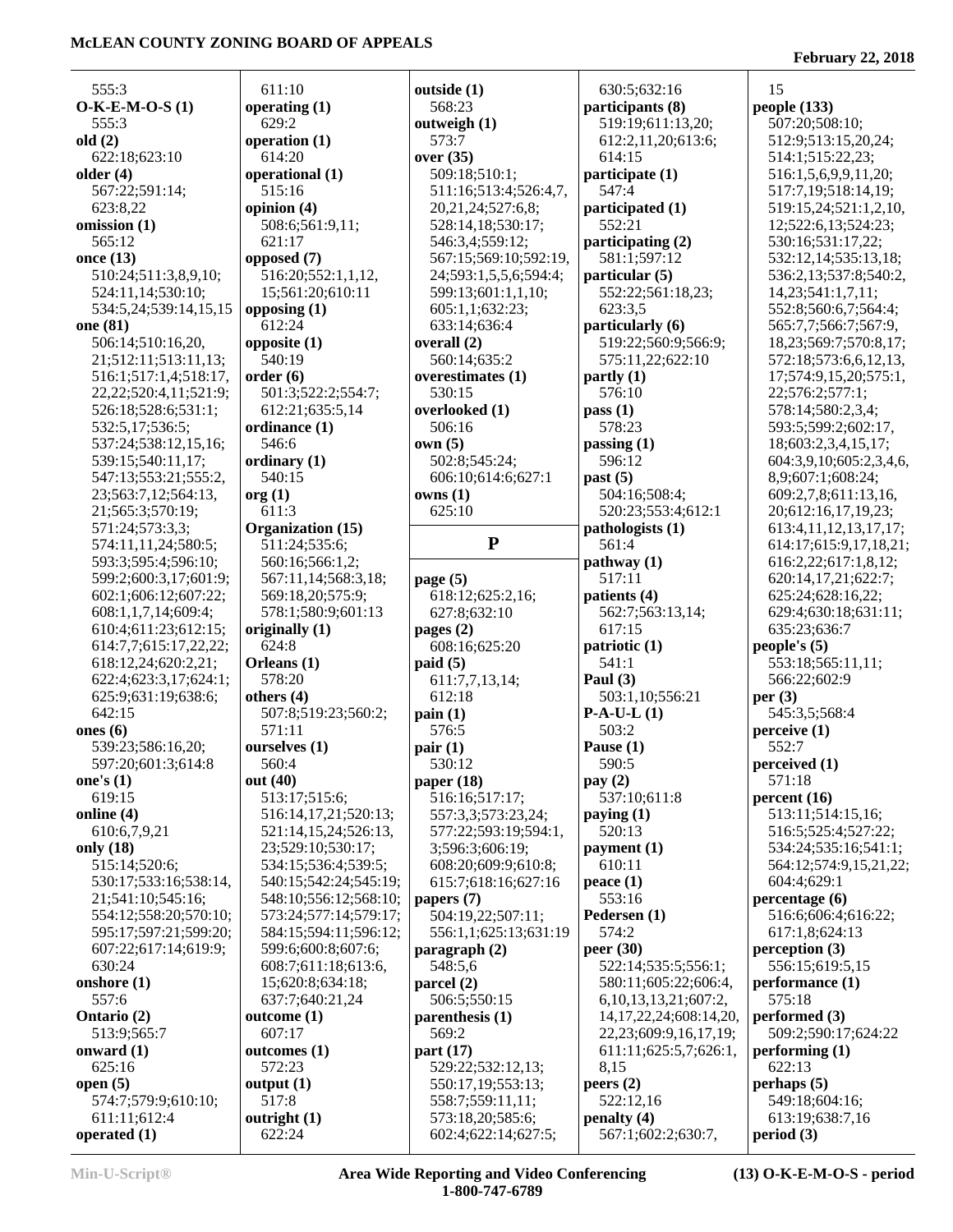#### **February 22, 2018**

| 569:10;601:10;      | 502:23;519:4;               | practitioners (1)     | 570:1:573:8.10:        | 18, 19; 552: 12, 15, 1 |
|---------------------|-----------------------------|-----------------------|------------------------|------------------------|
| 628:18              | 554:21;555:10;591:11;       | 560:2                 | 597:23;619:24;621:22   | 556:16;565:11,12       |
| permanent (1)       | 626:5:635:13                | predict (9)           | problem(14)            | 570:7;614:3            |
| 605:14              | plus $(4)$                  | 509:15;514:14;        | 506:23;512:4;          | proportion (1)         |
| permissible (2)     | 606:2,2;608:16;             | 525:19,23;526:3;      | 513:19;520:23;524:22;  | 521:17                 |
| 567:8:571:2         | 630:23                      | 544:10;545:12;584:13, | 536:14;537:1;538:8;    | proposed $(2)$         |
| permit(2)           | pm(7)                       | 14                    | 552:8;556:14;558:19;   | 574:24;580:5           |
| 552:18;589:12       | 501:1;554:5,5;590:5,        | predicted (2)         | 576:24;622:23;632:12   | proposing $(1)$        |
| permitted (1)       | 5;631:9;643:6               | 530:16;636:24         | problems $(11)$        | 561:10                 |
| 589:11              | point $(16)$                | predicting(3)         | 567:10;568:15;         | proprioceptive $(1)$   |
| person(6)           | 502:20;505:22;              | 509:24;520:1;525:24   | 570:20;573:1,2,8;      | 577:10                 |
| 520:12;535:11;      | 509:11;517:5;518:12;        | prediction (2)        | 602:15,16;603:19;      | $\text{protect (6)}$   |
| 619:11;623:19,20,22 | 550:8;556:15;557:5;         | 510:1;545:9           | 604:14;611:23          | 519:1;567:9;580:2      |
| personal (2)        | 562:13;604:19;612:15;       | predictive (1)        | procedures (7)         | 602:9;622:10;633       |
| 532:11;619:13       | 616:1;618:12;620:2;         | 525:21                | 637:4,9,24;638:2,16;   | protecting $(3)$       |
| personally (5)      | 634:18;637:7                | predicts (1)          | 640:3,4                | 517:20,24;570:17       |
| 538:10;553:8,9;     | pointed (2)                 | 530:8                 | procedureding(1)       | protection $(1)$       |
| 627:6;629:23        | 607:6;639:18                | preliminary $(1)$     | 515:17                 | 622:12                 |
| person's(1)         | pole (7)                    | 581:2                 | proceedings (2)        | protective $(1)$       |
| 618:22              | 520:24;521:7,16,18,         | prepare (1)           | 588:17;608:6           | 570:16                 |
| pertains(1)         | 20,22;522:3                 | 588:9                 | process(2)             | provide(5)             |
| 614:10              | Pollution (17)              | prepared $(3)$        | 583:14;598:17          | 501:23;545:21;         |
| PhD $(2)$           | 505:17,22;506:9;            | 551:9,9;564:19        | produce (4)            | 560:4;587:22,22        |
| 504:13;557:22       | 507:21;508:19;538:6,        | presbycusis (1)       | 571:12:572:22;         | provided (4)           |
| phenomenons (1)     | 20;539:20;546:18,20;        | 623:23                | 600:21;622:9           | 504:15;581:15;         |
| 520:2               | 550:6;570:3;599:9;          | prescription (2)      | produced (1)           | 584:22;593:21          |
| philosophy (2)      | 601:15;632:5,8;640:2        | 575:20,21             | 507:11                 | provinces $(1)$        |
| 506:15,19           | population (4)              | present(3)            | production(1)          | 513:9                  |
| phonel(1)           | 535:16;548:7,8,15           | 501:8;557:9;618:15    | 529:16                 | $pro$ -wind $(1)$      |
| 532:6               | portion $(1)$               | presentation (10)     | productivity (2)       | 607:5                  |
| photos(1)           | 501:20                      | 563:6,23;581:9;       | 566:17;575:19          | psycho-acoustic (1)    |
| 608:17              | position $(6)$              | 594:1;601:7;602:12;   | profession (4)         | 609:2                  |
| physical (1)        | 517:18;536:22;              | 618:18;620:3;629:14;  | 503:22;504:1,5;        | psychology (1)         |
| 566:3               | 577:12;614:21;624:8;        | 639:8                 | 559:12                 | 557:20                 |
| physically (1)      | 628:5                       | presented (2)         | professional (7)       | public (5)             |
| 572:23              | positive (4)                | 578:20;594:2          | 555:17,23;558:22;      | 501:20;508:9;547       |
| physicians (3)      | 556:22;603:24;              | pressure(3)           | 559:18;564:2;621:19,   | 14;637:23              |
| 560:1;567:15;571:22 | 613:20,23                   | 566:16;576:5;578:22   | 20                     | publication (1)        |
| physiological (1)   | positively (1)              | pretty(7)             | professor $(3)$        | 625:10                 |
| 573:3               | 603:19                      | 556:22;584:13;        | 557:24;558:2,3         | publications (3)       |
| physiologically (1) | possible (2)                | 589:23;593:5;609:21,  | profound $(1)$         | 504:23;610:8,9         |
| 572:23              | 518:13;636:3                | 22;620:14             | 560:10                 | publich(1)             |
| pick $(2)$          | possibly $(1)$              | prevent(1)            | program (1)            | 610:1                  |
| 569:7;607:4         | 568:11                      | 507:20                | 540:5                  | published (10)         |
| picked (1)          | pot(1)                      | preventable (1)       | progress (2)           | 504:19,22;543:20       |
| 597:20              | 642:14                      | 622:5                 | 515:17;605:3           | 555:24;607:2;609       |
| picture (1)         | power $(8)$                 | previously (1)        | project(9)             | 610:5,21;625:8,20      |
| 600:4               | 517:8;520:20;               | 554:15                | 508:8;509:3;526:24;    | publishing $(1)$       |
| pieces $(1)$        | 521:14, 15, 17, 24; 522: 7, | primary $(1)$         | 546:1;574:24;575:1;    | 610:17                 |
| 608:15              | 9                           | 569:18                | 580:6;581:3;625:17     | pulsations (1)         |
| piles $(1)$         | PowerPoint (4)              | Prince (1)            | projections $(1)$      | 578:22                 |
| 521:19              | 594:1,7,20;595:13           | 513:9                 | 530:10                 | pulsed $(1)$           |
| piling(1)           | practical(1)                | printed $(1)$         | projects $(2)$         | 571:13                 |
| 521:22              | 530:18                      | 587:23                | 533:6;580:5            | pulses $(1)$           |
| place (1)           | practicality (1)            | pro(1)                | promulgate $(1)$       | 569:6                  |
| 523:18              | 510:18                      | 614:1                 | 507:17                 | pulsing $(1)$          |
| placebo(1)          | practically $(1)$           | probable(2)           | propagation $(1)$      | 520:22                 |
| 614:12              | 566:22                      | 524:19;534:8          | 509:8                  | Punch $(86)$           |
| places $(2)$        | practive(3)                 | Probably (17)         | proper $(2)$           | 554:21,21,24,24;       |
| 518:19;568:12       | 560:24;561:23;              | 503:13;504:23;        | 511:14;512:13          | 555:6,7,10;558:14      |
| play(1)             | 563:10                      | 505:20;508:20;509:6;  | property (19)          | 559:19,21;561:5,1      |
| 573:19              | practices (1)               | 513:13;527:5;532:14;  | 505:22;506:2,3;        | 562:4;563:5,7,22;      |
| please (7)          | 551:11                      | 537:11;553:9,11;      | 546:22;550:8,11,12,17, | 564:14,19,21;565       |

 597:23;619:24;621:22 556:16;565:11,12; 18,19;552:12,15,17,19; 570:7;614:3 **proportion (1)** 521:17 **proposed (2)** 574:24;580:5 561:10 **proprioceptive (1)** 577:10 **protect (6)** 519:1;567:9;580:23; 602:9;622:10;633:15 **protecting (3)** 517:20,24;570:17 **protection (1)** 622:12 **protective (1)** 570:16 **provide (5)** 501:23;545:21; 560:4;587:22,22 **provided (4)** 504:15;581:15; 584:22;593:21 **provinces (1)** 513:9 **pro-wind (1)** 607:5 **psycho-acoustic (1)** 609:2 **psychology (1)** 557:20 **public (5)** 501:20;508:9;547:7, 14;637:23 **publication (1)** 625:10 **publications (3)** 504:23;610:8,9 **publish (1)** 610:1 **published (10)** 504:19,22;543:20; 555:24;607:2;609:3; 610:5,21;625:8,20 **publishing (1)** 610:17 578:22 **pulsed (1)** 571:13 **pulses (1)** 569:6 **pulsing (1)** 520:22 **Punch (86)** 554:21,21,24,24; 555:6,7,10;558:14; 559:19,21;561:5,14,17; 562:4;563:5,7,22; 564:14,19,21;565:3;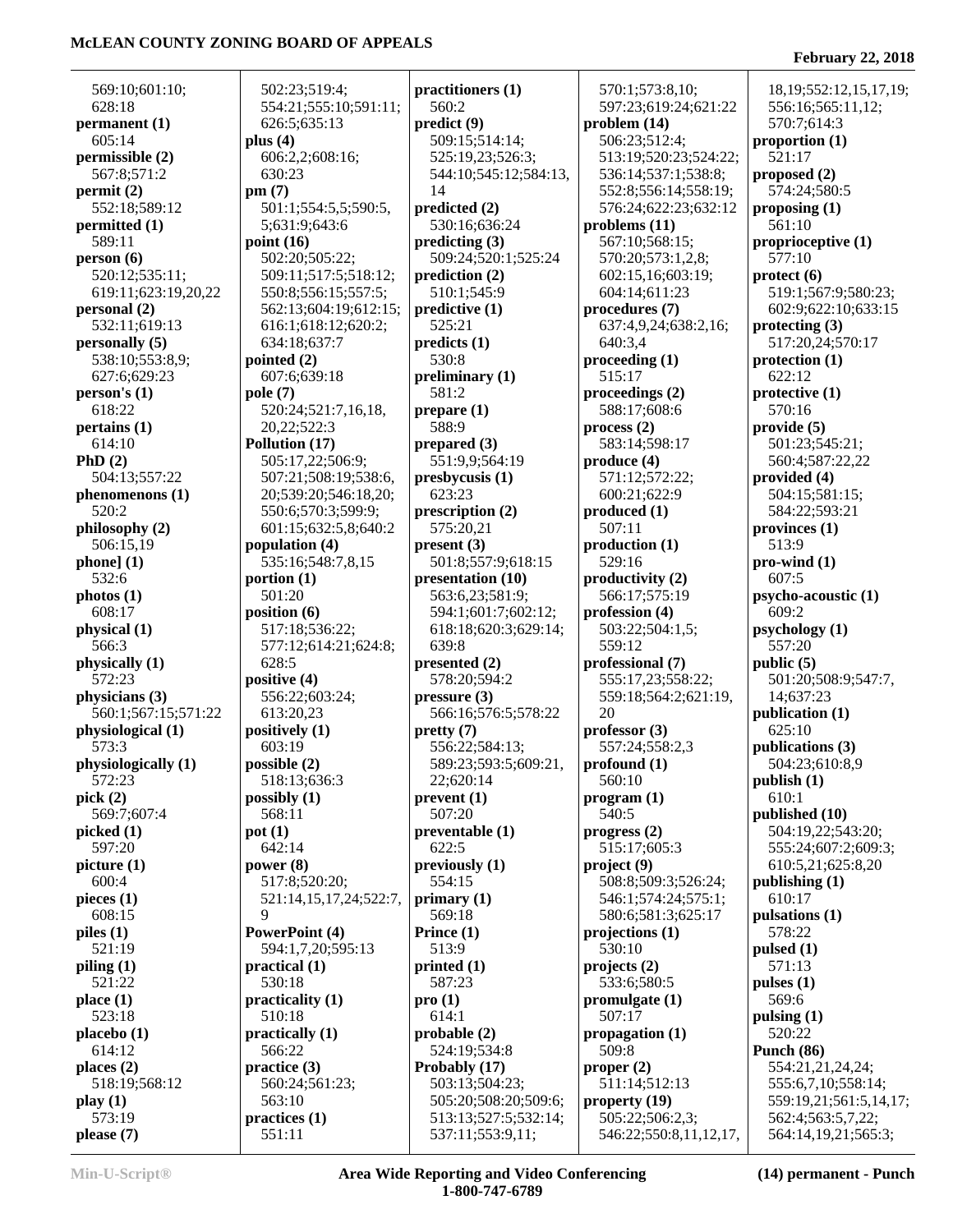| 579:19;581:8;590:16;   | 521:8                 | 514:5;517:10;521:1;    | 643:1                 | reintroduce $(1)$     |
|------------------------|-----------------------|------------------------|-----------------------|-----------------------|
|                        |                       |                        |                       |                       |
| 597:14,20;598:7,18,22; | quite $(2)$           | 524:18;530:5;541:9,    | record $(5)$          | 618:5                 |
| 599:11,15,21;600:1,10, | 513:17;578:1          | 23;545:23;556:14,18,   | 505:7;547:24;554:9;   | relate $(3)$          |
| 16;601:22;602:16,24;   | quits $(1)$           | 20;560:3;566:17,19;    | 588:16;595:10         | 580:16;593:1;601:11   |
| 603:17,22;604:1,3,5,   | 643:1                 | 570:11;572:15;576:19;  | records (1)           | related $(7)$         |
| 13;605:8,12,16,24;     | quorum $(1)$          | 577:1;597:15;599:14,   | 608:6                 | 564:9;568:14;         |
| 606:2,6,9;607:10,15,   | 501:9                 | 19;610:22;612:16;      | rectangle $(1)$       | 573:10;577:17;578:15; |
| 19;608:11;609:1,12,    | quote $(5)$           | 617:7,18;619:17;       | 506:5                 | 601:22;630:1          |
| 20;610:2,6,15,18,22;   | 511:16;542:16;        | 626:14;630:3;636:10;   | rectangular $(1)$     | relates $(4)$         |
| 611:3,8,23;613:1,10;   | 563:18;569:13,19      | 637:12;639:11;640:7;   | 506:5                 | 565:15;572:21;        |
|                        |                       |                        |                       |                       |
| 614:13;615:3;616:14,   |                       | 641:10,17              | redirect $(1)$        | 598:20;601:20         |
| 20;617:4,19,22;618:9;  | $\mathbf R$           | reason $(3)$           | 643:3                 | relation $(3)$        |
| 633:4,10;638:11,19,20; |                       | 539:22;587:20;         | reduce(2)             | 578:24;615:11;        |
| 639:1;641:16;642:10,   | ran $(2)$             | 612:23                 | 540:17;621:13         | 618:16                |
| 17,20                  | 529:18;545:14         | reasonable $(1)$       | reduced $(1)$         | relationship (3)      |
| $P-U-N-C-H(1)$         | random $(1)$          | 529:6                  | 575:19                | 572:11,13;615:11      |
| 555:1                  | 615:6                 | reasons $(2)$          | reduces $(1)$         | relationships (1)     |
| Punch's $(1)$          | range $(6)$           | 605:5;636:12           | 633:14                | 619:13                |
| 593:24                 | 514:6;528:12;         | recall $(16)$          | reducing $(1)$        | relative $(2)$        |
| pure(1)                | 567:20;597:21;600:6,9 | 509:20;535:19;         | 567:2                 | 576:17;584:14         |
|                        |                       |                        |                       |                       |
| 572:4                  | rate $(3)$            | 547:5,7,12;549:2,6;    | reference $(5)$       | relatively $(2)$      |
| purpose (2)            | 573:16,16;578:23      | 581:11;586:9,17;       | 546:5:599:20;         | 553:10;584:2          |
| 502:6;632:17           | rates $(2)$           | 591:1;630:22;631:15,   | 618:13;629:16;632:14  | relevance $(2)$       |
| purposes (2)           | 541:6;578:22          | 16;633:16,17           | referenced (2)        | 624:16;631:24         |
| 558:16;630:24          | Rather $(6)$          | receive $(1)$          | 552:2,22              | relevant $(5)$        |
| pursue(1)              | 517:22;519:21;        | 637:1                  | references (4)        | 553:5;564:3;624:17,   |
| 558:12                 | 569:9;600:3;621:7;    | receives $(1)$         | 564:11,12;573:23;     | 20;633:4              |
| put (12)               | 625:18                | 586:2                  | 632:11                | rely(1)               |
| 505:6;544:2;553:22;    | rating $(1)$          | receiving $(1)$        | referencing $(1)$     | 634:22                |
| 568:10;571:24;579:14;  | 611:24                | 550:8                  | 632:18                | remember $(4)$        |
|                        |                       |                        |                       |                       |
| 583:21;612:11;615:17,  | ratings $(2)$         | recent $(1)$           | referred $(1)$        | 520:8;532:21;         |
| 18,21;636:11           | 614:18,19             | 619:10                 | 642:7                 | 590:15;638:14         |
| puts $(2)$             | Rauch $(1)$           | recently $(3)$         | referring $(5)$       | remembering (1)       |
| 521:15;633:13          | 563:12                | 571:5;574:1;578:10     | 570:24;595:13;        | 544:11                |
| putting $(4)$          | rays $(2)$            | receptor $(8)$         | 619:20;621:4;637:8    | renewable (1)         |
| 521:14,23;602:7;       | 517:12;534:21         | 554:13;581:11;         | refers $(1)$          | 613:24                |
| 614:17                 | reach $(1)$           | 586:2,14;590:22;       | 565:18                | Renewables (5)        |
|                        | 636:10                | 592:8,11;642:15        | refinements (1)       | 501:22;542:9;612:8;   |
| Q                      | reaction (2)          | receptors $(25)$       | 642:1                 | 618:6;636:23          |
|                        | 516:4;613:22          | 571:7,14;575:4;        | refresh $(4)$         | repeat $(2)$          |
| qualifications (4)     | read $(14)$           | 581:15,21;584:21,22;   | 587:9;588:5,6;        | 554:22;635:13         |
|                        |                       | 585:1,2,5,10;586:6;    | 626:18                | report $(15)$         |
| 558:22;561:8;          | 546:7;556:24;         |                        |                       |                       |
| 562:15;624:18          | 568:11;570:2,10;      | 591:1,16,18,24;592:10, | regarding $(1)$       | 542:12,13,19,21;      |
| qualified (4)          | 578:4;600:7;605:19;   | 12,16;597:8,9,10;      | 551:10                | 543:21,23;545:2;      |
| 502:2;582:16,17;       | 608:15;625:11;631:4,  | 601:3;604:11;637:1     | regs(3)               | 554:12,14;557:10;     |
| 583:11                 | 5,15;640:6            | Recess $(2)$           | 570:15,18;636:5       | 573:3;598:8;606:18;   |
| Quality (4)            | readily $(2)$         | 554:5;589:18           | regulated $(1)$       | 612:20;618:13         |
| 577:23;621:10,11,14    | 571:7,18              | recognized $(1)$       | 634:5                 | reported $(3)$        |
| quantify $(1)$         | reading $(4)$         | 528:8                  | regulation (10)       | 553:17;576:1;598:8    |
| 549:4                  | 548:11,16;556:21;     | recollection (3)       | 506:11,15;509:7;      | reporter $(2)$        |
| quarter $(1)$          | 574:10                | 587:9;588:5,6          | 513:3;527:15,22;      | 502:24;554:23         |
| 526:5                  | ready $(3)$           | recommend (7)          | 528:9;570:9;639:18;   | reports $(7)$         |
| queasiness $(1)$       | 542:15;557:9;563:23   | 512:20;529:3;544:1;    | 642:7                 | 554:9;604:7,9;        |
| 556:18                 | real $(3)$            | 566:24;567:2;571:22;   | regulations (23)      | 619:20,21,22;627:17   |
| questionnaire (1)      | 522:1;613:3;634:17    | 632:2                  | 505:17,23;506:7,9;    |                       |
|                        |                       |                        |                       | represent $(1)$       |
| 604:18                 | realistic $(3)$       | recommendation (3)     | 508:11;537:17;547:3,  | 519:20                |
| quick $(4)$            | 635:23;636:6,21       | 508:17;512:15;         | 15;550:7;551:24;      | request $(2)$         |
| 534:14,15;641:9,11     | realizing $(1)$       | 632:17                 | 564:3;568:17;569:24;  | 557:12;624:23         |
| quiet $(9)$            | 601:14                | recommended (3)        | 570:2;580:20,23;      | require $(3)$         |
| 553:10,12,14,16;       | real-life $(1)$       | 567:7;569:4;571:11     | 602:9;632:6,9;639:13; | 505:23;610:11;        |
| 566:11;567:2;602:3;    | 576:15                | recommends $(2)$       | 640:5;642:6,9         | 632:14                |
| 629:17;630:8           | really (36)           | 630:7;631:13           | regulators (1)        | research (19)         |
|                        |                       |                        |                       |                       |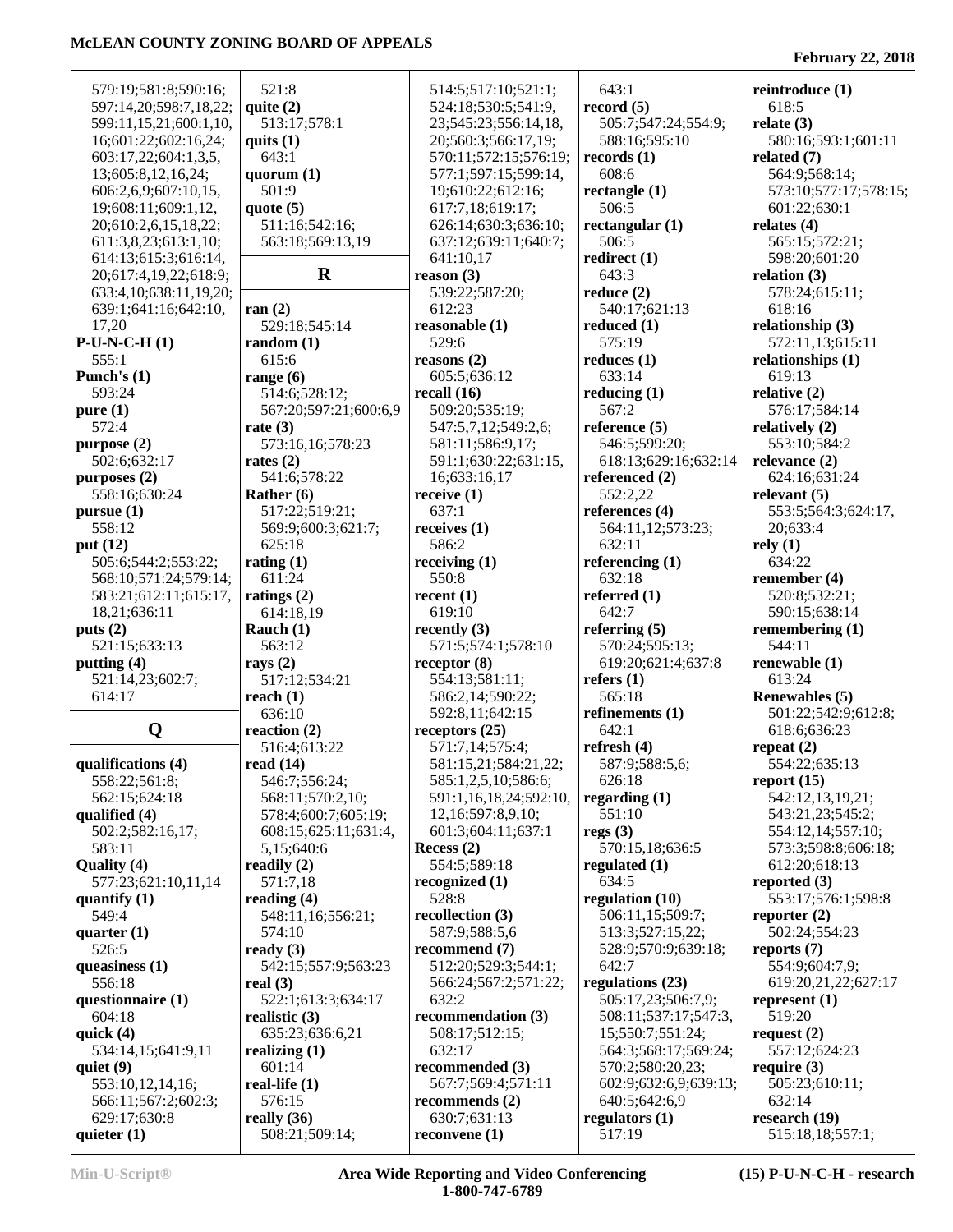| 561:18,19,19,21;562:2; | 526:13;535:5;542:15;   | rotor $(3)$            | 591:19                    | 615:15                 |
|------------------------|------------------------|------------------------|---------------------------|------------------------|
| 579:22;593:10,11;      | 556:1;580:11;605:22;   | 520:23,24;521:5        | sampling (7)              | scientists (1)         |
| 597:10;614:9,10,11;    | 606:5,10;607:3,14;     | rough $(1)$            | 581:14;582:10;            | 626:1                  |
| 616:18;621:24;625:18;  | 608:14,20,23;609:9;    | 597:22                 | 584:21;585:6;586:7;       | scope $(2)$            |
| 627:5                  | 625:6,7,9,15,23;626:8; | roughly $(3)$          | 587:11;591:15             | 522:19;638:11          |
| researcher (1)         | 642:16                 | 509:15;584:13,14       | Satinwood (2)             | se $(1)$               |
| 555:21                 | reviewer $(2)$         | round $(1)$            | 555:1,2                   | 568:4                  |
| residence (2)          | 606:14;625:9           | 509:20                 | S-A-T-I-N-W-O-O-D (1)     | seasickness (1)        |
| 550:17;568:24          | reviewers $(1)$        | row $(2)$              | 555:2                     | 521:3                  |
| resident $(2)$         | 607:24                 | 527:8,13               | saying $(35)$             | Second (8)             |
| 519:20;536:24          | reviewing $(1)$        | Rubella (1)            | 514:2;518:13;             | 514:12;517:16;         |
| residential (1)        | 587:8                  | 623:6                  | 523:10;524:16;526:1;      | 518:6;540:14;545:3,5;  |
| 506:8                  | revised (1)            | rule (14)              | 527:17,18;528:1,2,21;     | 562:11;579:9           |
| residents (4)          | 554:9                  | 523:11;524:5,17;       | 530:7;531:2;533:17;       | secret $(2)$           |
| 552:1;580:24;581:1,    | revision (1)           | 528:20;538:2,9,12;     | 534:2;538:6,8,10,11,      | 530:5,6                |
| $\overline{4}$         | 640:13                 | 539:1;546:22;547:4,8;  | 15, 18; 552: 8; 567: 13;  | secretary $(1)$        |
| respect $(3)$          | revisions (1)          | 602:6;637:23;638:14    | 575:7;589:4;599:13,       | 501:4                  |
| 507:24;508:4;601:12    | 554:10                 | ruled $(1)$            | 18,18;601:8;602:7,8,      | secrets $(1)$          |
| respond $(1)$          | revisit $(1)$          | 523:10                 | 19;609:23;625:5;          | 530:5                  |
| 595:7                  | 557:6                  | rules $(26)$           | 626:7;635:11              | section $(4)$          |
| response $(4)$         | Richard $(1)$          | 507:10,11,12,15,17,    | scale $(1)$               | 625:2;638:1;640:2,5    |
| 530:12;569:8;          | 564:20                 | 17;508:23;509:20;      | 642:6                     | sectors $(1)$          |
| 615:11;633:11          | Rick(1)                | 511:12;523:1;524:9,    | scenario (2)              | 514:8                  |
| responsible (1)        | 501:6                  | 22;525:1;528:7,9,16,   | 529:21;530:3              | seeing $(1)$           |
| 517:14                 | Ridge(1)               | 17;538:1,4,5,14;552:5, | Schiff (2)                | 515:24                 |
| rest(7)                | 526:18                 | 9,10,16;638:1          | 542:8;618:5               | seek $(2)$             |
| 518:24;529:5,6;        | right $(45)$           | ruling $(1)$           | Schomer (82)              | 535:6,9                |
| 535:17;560:11;577:19;  | 502:10;505:1;513:4;    | 561:12                 | 502:22;503:1,1,3,9,       | seeking $(1)$          |
| 601:18                 | 524:4,5,7;532:24;      | run $(4)$              | 10,15,19;505:16;          | 624:24                 |
| restate $(1)$          | 533:1;536:10,15;       | 504:7;545:10;          | 506:17;507:4;509:1;       | seem $(8)$             |
| 621:24                 | 538:21;544:9;546:10,   | 579:17;628:15          | 520:3;522:17,24;          | 512:3,3;529:8;         |
|                        |                        |                        |                           |                        |
| rested $(1)$           | 14, 24; 548: 12, 13;   | running $(4)$          | 523:21;524:8;525:8,       | 537:15,20;577:3;       |
| 501:22                 | 554:3;565:13;574:8;    | 544:2,14;576:14;       | 18,20,23;526:17;          | 611:14;620:24          |
| restitution $(1)$      | 577:11;584:2;586:15;   | 629:1                  | 528:5;529:1,11;530:4;     | seems $(7)$            |
| 620:22                 | 587:24;588:23;590:19,  | rural $(9)$            | 531:6, 12, 19; 532: 3, 7, | 524:3,6;536:11;        |
| restrict $(1)$         | 20;591:15;592:4;       | 553:13,14;567:2;       | 10,21,23;533:8,12,15,     | 568:7;577:4;617:22;    |
| 612:3                  | 595:20;597:7;599:23;   | 572:8;602:3;620:3,7;   | 23;534:2,13;535:10;       | 631:19                 |
| result(3)              | 603:20;604:12;606:8;   | 630:8,17               | 536:1,7;537:2,6,15,19,    | selected (4)           |
| 540:22;621:21;622:2    | 610:15,17;627:9,11;    |                        | 24;538:24;539:10;         | 520:6;542:20;          |
| resultant $(1)$        | 629:4,13;635:20;       | S                      | 540:1;541:16,21;          | 543:15;549:14          |
| 570:20                 | 636:18;637:12;642:20   |                        | 542:8;551:9;556:3;        | selection $(1)$        |
| results $(4)$          | ring(1)                | S12.9(1)               | 565:18;567:7;568:16;      | 615:6                  |
| 540:10;582:16;         | 631:17                 | 630:5                  | 570:14,24;571:10;         | self(3)                |
| 622:20;628:5           | ripple $(1)$           | safe $(1)$             | 574:17;575:7,16;          | 573:3;604:7;610:16     |
| resume $(1)$           | 576:14                 | 508:8                  | 598:9;601:8,22;           | self-reported (2)      |
| 554:8                  | risk-reward $(2)$      | safety $(8)$           | 608:12;614:22;620:6;      | 576:2;611:24           |
| retire $(2)$           | 573:5,18               | 511:18,21,23;          | 631:18;633:3;634:13;      | self-selected (1)      |
| 503:20,21              | risks $(1)$            | 528:19,20;539:12;      | 635:3;637:5,22;638:6,     | 519:22                 |
| retired $(5)$          | 573:7                  | 545:22;633:5           | 8,18;639:10,17            | semantic $(1)$         |
| 555:13;558:2;624:5,    | river $(3)$            | Samantha (1)           | $S-C-H-O-M-E-R(1)$        | 535:20                 |
| 6,6                    | 521:21,22;522:4        | 501:16                 | 503:2                     | semi $(1)$             |
| reverberating $(1)$    | road $(4)$             | same $(19)$            | Schomer's (2)             | 508:24                 |
| 531:15                 | 514:22;551:20;         | 502:16;514:6,16;       | 637:8,17                  | sensations (5)         |
| review $(22)$          | 630:21;641:12          | 521:11;534:6;539:5;    | school $(2)$              | 578:16;579:1;580:1,    |
| 542:13;547:22;         | roads $(1)$            | 541:5,7;543:9;598:21;  | 575:19;619:11             | 17;628:23              |
| 557:3;563:20;586:24;   | 605:3                  | 600:24;607:7;615:18,   | science $(2)$             | sense $(15)$           |
| 587:2,4,6;605:20;      | Robert $(1)$           | 21;617:9;639:14,15,15, | 561:21;608:15             | 511:23;515:24;         |
| 606:7,13,21;607:17,22; | 503:15                 | 20                     | Sciences (2)              | 516:5;518:14;535:4;    |
| 608:22;609:16,17,19;   | roll $(2)$             | sample $(11)$          | 556:5;557:21              | 540:22;556:18,23;      |
| 611:11;626:1,15;       | 501:4,5                | 548:7,8,14,17;         | scientific $(4)$          | 577:8,8,9,9,13;603:17; |
| 627:16                 | room $(4)$             | 586:10,16;590:23,24;   | 566:5;580:11;608:8,       | 634:19                 |
| reviewed $(25)$        | 531:7,10;565:7;        | 591:24;592:5,9         | 19                        | sensing $(3)$          |
| 522:12,14,14,16;       | 643:2                  | sampled $(1)$          | scientifically (1)        | 516:2;518:19;577:5     |
|                        |                        |                        |                           |                        |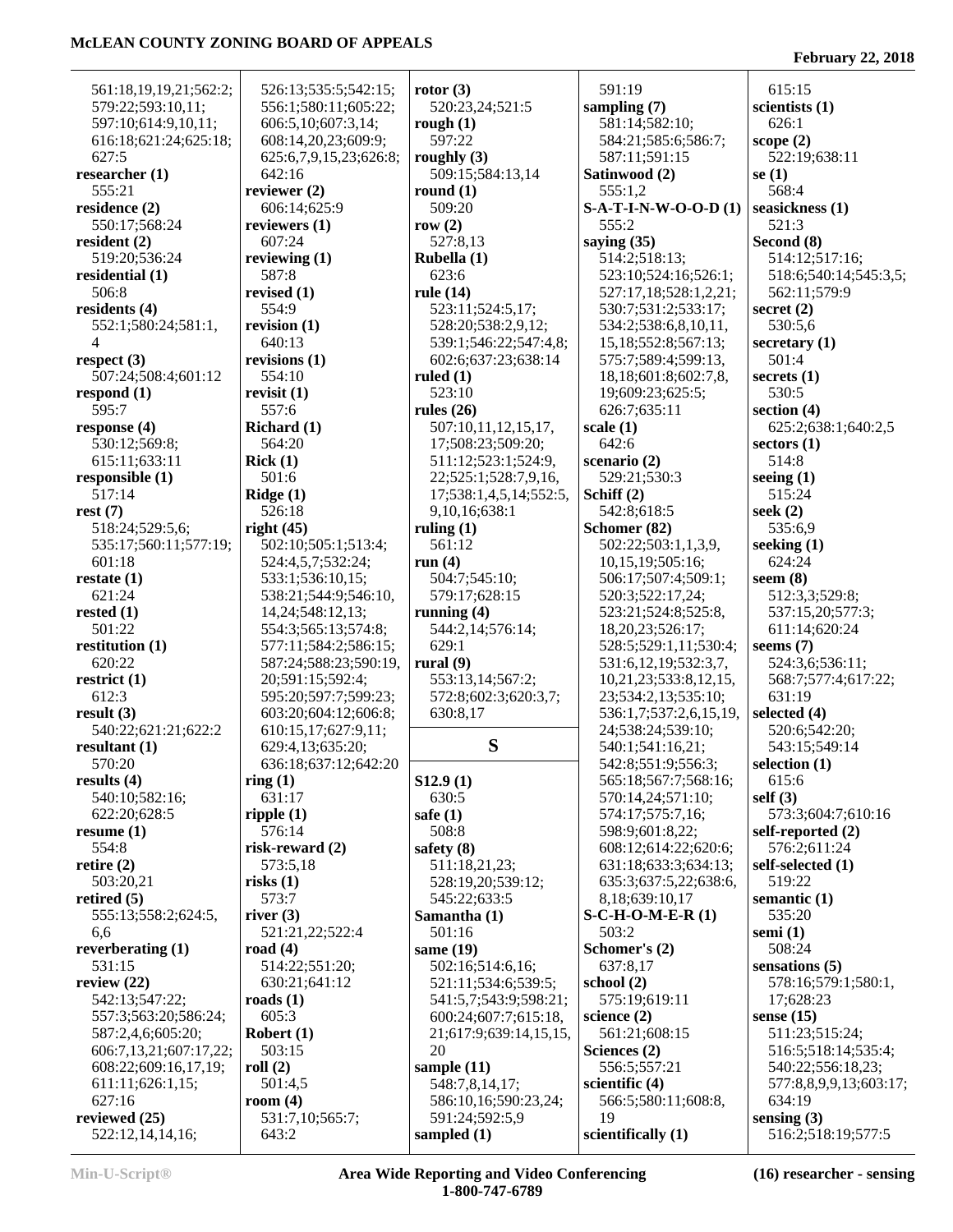| short $(6)$<br>527:15,16<br>sensitive (16)<br>531:14;569:3,8<br>602:4;617:2;630:10,<br>515:23;519:22;<br>557:2;564:1;569:6,<br>similar $(4)$<br>small $(8)$<br>17, 17, 18; 631: 9<br>520:2;535:13,17;<br>10;596:10;641:5<br>549:8,12,16;580:5<br>516:6,8;569:13;<br>source $(5)$<br>552:18;623:12;<br>shortcomings (1)<br>614:6,7;617:8,21,23<br>578:14;580:2,3;<br>simple $(5)$<br>607:7<br>604:10;617:2,11,12;<br>512:19;541:5;584:3,<br>smaller $(1)$<br>635:6,16;636:14<br>629:7,8,9,11<br>short-lived (1)<br>549:17<br>7;623:21<br>sources $(9)$<br>605:13<br>sensitivity (1)<br>Simply $(1)$<br>smart $(1)$<br>512:16;514:6;515:2;<br>617:10<br>short-term $(1)$<br>623:21<br>589:23<br>524:19;536:12;543:8;<br>568:19<br>single $(3)$<br>smell $(2)$<br>567:1;602:2;630:8<br>separate $(2)$<br>550:10;586:14;<br>515:5;532:5<br>shots $(1)$<br>541:21;579:20<br>southern $(2)$<br>619:11<br>592:11<br>527:3;549:22<br>smells $(1)$<br>separated $(1)$<br>520:4<br>show $(19)$<br>$s$ it $(2)$<br>541:18<br>space $(1)$<br>539:6,7;544:8;<br>538:20;614:5<br>577:12<br>social $(2)$<br>separately $(1)$<br>586:11<br>572:12;573:9,21;<br>site $(4)$<br>566:3;575:18<br>speaking $(2)$<br>553:11;566:22<br>seriously $(1)$<br>578:14;586:4;588:11,<br>543:15,24;622:22;<br>Society (1)<br>609:4<br>541:9<br>14;589:7;603:6,14;<br>624:24<br>specializing $(3)$<br>siting $(1)$<br>soft $(2)$<br>services $(1)$<br>607:8;612:24;620:17,<br>504:2,11,14<br>624:14<br>557:7<br>19;628:22;638:1<br>544:15,18<br>specific $(2)$<br>set $(5)$<br>showed (6)<br>sitting $(2)$<br>506:20;562:10<br>solid $(1)$<br>608:19<br>560:23;561:1;<br>515:21;541:5;<br>536:22;576:13<br>specifically $(2)$<br>607:17;612:23;615:21<br>545:15;591:4;593:3;<br>situation $(6)$<br>somebody (3)<br>539:11;568:6<br>602:24<br>specifications (1)<br>529:20;530:1;<br>525:6;625:10,11<br>sets $(1)$<br>543:19<br>561:3<br>Showing $(5)$<br>573:20;576:16;615:17,<br>someone $(1)$<br>505:1;516:23;607:7;<br>19<br>502:8<br>specify $(2)$<br>setting $(3)$<br>situations (2)<br>sometimes (5)<br>555:23,24;578:12<br>608:16;613:11<br>506:7;568:19<br>shown $(8)$<br>576:24;599:4<br>571:15;598:4;<br>settings $(3)$<br>spectrum $(1)$<br>six(15)<br>524:19<br>555:22,22;569:3<br>522:6;566:6;578:24;<br>607:21;609:14,14<br>505:20;515:22;<br>seven $(2)$<br>579:23;580:16;591:21;<br>Somewhat (2)<br>speculation $(1)$<br>509:9;543:9<br>593:9,10<br>634:12,13<br>618:24<br>518:23;519:14,18,24;<br>shows $(3)$<br>556:5;578:14;608:24;<br>sorry $(15)$<br>speech $(3)$<br>several $(7)$<br>513:18;518:18;<br>503:6;506:19;507:4;<br>557:21;561:3;566:18<br>502:15;513:6;<br>609:2,7,8;628:16;<br>628:22<br>555:21;571:6,7;<br>629:4;643:2<br>512:2;525:8;556:9;<br>Speech-Language- (1)<br>561:2<br>588:16;591:16<br>shut $(2)$<br>size $(3)$<br>557:18;558:24;567:23;<br>591:9,10<br>532:24;641:14,14<br>severe $(1)$<br>573:11;574:9,14;<br>Speech-Language-Hearing (3)<br>560:9<br>sick $(5)$<br>sleep $(20)$<br>599:15;600:16;635:13<br>560:22;624:10;<br>sort $(3)$<br>625:19<br>521:1,2,11,12;616:4<br>556:12;566:16;<br>severely $(1)$<br>535:2<br>557:8;607:5;614:3<br>speed $(5)$<br>sicker $(1)$<br>567:17;568:20;569:16;<br>560:13<br>571:15,24;576:3;<br>shadow $(2)$<br>sound $(52)$<br>506:12,13,14;<br>sickness $(4)$<br>577:21,23;578:6;<br>506:22;509:2,8;<br>529:15;545:3<br>554:11,14<br>shall $(8)$<br>576:12,23;577:15,16<br>speeds $(1)$<br>603:2,5,6,8,12,13,15;<br>510:20;514:3;515:10;<br>629:3<br>507:9;527:14;<br>side $(2)$<br>631:11;633:15<br>516:7;520:22;521:2;<br>538:12;539:2,3;<br>508:18;590:1<br>sleepiness $(1)$<br>527:2,9,10;530:8,13,<br>spell $(2)$<br>572:19<br>545:11,12;546:21<br>sidewalk (1)<br>16;531:11,12;532:5,<br>502:23;554:22<br>576:22<br>sleeping $(1)$<br>17;536:12,12;537:9;<br>shared $(1)$<br>spelled $(1)$<br>530:5<br>sig(3)<br>556:10<br>541:2,3;542:12;549:4;<br>555:2<br>SLG(17)<br>sheets $(1)$<br>529:22,24;530:2<br>550:2;552:11;554:10;<br>spend $(3)$<br>539:7<br>505:2,13;516:23;<br>558:8,15;567:20;<br>560:12;563:24;564:7<br>sigma $(17)$<br>509:13;510:16,16;<br>Shepherd (1)<br>519:3;547:24;564:16;<br>569:3,8,9;570:3;<br>spot $(2)$<br>608:3<br>593:23,24;594:5,7,8;<br>571:23,24;578:21;<br>524:7;611:14<br>524:11,12;529:2;<br>shhhh $(2)$<br>595:13;596:14,15;<br>581:23;584:22;604:11;<br>spreadsheet (10)<br>533:7;534:5,6,7;<br>571:21,23<br>539:12,14,14,15;<br>626:21,21;627:10<br>617:12;620:13;631:14;<br>589:13;591:8;<br>slide $(11)$<br>shield (1)<br>545:18;601:24,24<br>634:9;635:2,6,6,14,16;<br>593:22;594:23;595:19;<br>537:8<br>636:14<br>sigmas $(1)$<br>557:18;564:13;<br>596:2,15;600:2,22;<br>shifts $(1)$<br>524:10<br>577:19;578:4;593:3;<br>soundproof $(1)$<br>626:21<br>signed $(2)$<br>536:5<br>Springfield (1)<br>615:22<br>602:24;629:16;630:4;<br>shine $(2)$<br>501:23;612:2<br>632:10;633:20;634:7<br>soundproofed (1)<br>523:17<br>572:16,16<br>significance $(1)$<br>slides $(3)$<br>536:3<br>stab $(1)$<br>564:10;602:1;629:14<br>619:9<br>Shirley (3)<br>592:19<br>soundproofing $(3)$<br>520:7;608:9,11<br>significant $(3)$<br>535:24;536:8,9<br>staff $(3)$<br>slightly $(1)$<br>560:13;567:4,23<br>617:14<br>sounds $(18)$<br>501:10;542:1;618:1<br>shoot $(1)$<br>553:5<br>Stalk $(5)$<br>significantly $(1)$<br>532:9;535:3;536:3;<br>slogans $(1)$<br>567:19<br>541:2<br>shooting $(1)$<br>568:19;570:6;571:13,<br>543:15;546:1; |        |             |            |                        |                    |
|-----------------------------------------------------------------------------------------------------------------------------------------------------------------------------------------------------------------------------------------------------------------------------------------------------------------------------------------------------------------------------------------------------------------------------------------------------------------------------------------------------------------------------------------------------------------------------------------------------------------------------------------------------------------------------------------------------------------------------------------------------------------------------------------------------------------------------------------------------------------------------------------------------------------------------------------------------------------------------------------------------------------------------------------------------------------------------------------------------------------------------------------------------------------------------------------------------------------------------------------------------------------------------------------------------------------------------------------------------------------------------------------------------------------------------------------------------------------------------------------------------------------------------------------------------------------------------------------------------------------------------------------------------------------------------------------------------------------------------------------------------------------------------------------------------------------------------------------------------------------------------------------------------------------------------------------------------------------------------------------------------------------------------------------------------------------------------------------------------------------------------------------------------------------------------------------------------------------------------------------------------------------------------------------------------------------------------------------------------------------------------------------------------------------------------------------------------------------------------------------------------------------------------------------------------------------------------------------------------------------------------------------------------------------------------------------------------------------------------------------------------------------------------------------------------------------------------------------------------------------------------------------------------------------------------------------------------------------------------------------------------------------------------------------------------------------------------------------------------------------------------------------------------------------------------------------------------------------------------------------------------------------------------------------------------------------------------------------------------------------------------------------------------------------------------------------------------------------------------------------------------------------------------------------------------------------------------------------------------------------------------------------------------------------------------------------------------------------------------------------------------------------------------------------------------------------------------------------------------------------------------------------------------------------------------------------------------------------------------------------------------------------------------------------------------------------------------------------------------------------------------------------------------------------------------------------------------------------------------------------------------------------------------------------------------------------------------------------------------------------------------------------------------------------------------------------------------------------------------------------------------------------------------------------------------------------------------------------------------------------------------------------------------------------------------------------------------------------------------------------------------------------------------------------------------------------------------------------------------------------------------------------------------------------------------------------------------------------------------------------------------------------------------------------------------------------------------------------------------------------------------------------------------------------------------------------------------------------------------------------------------------------------------------------------------------------------------------------------------------------------------------------------------------------------------------------------|--------|-------------|------------|------------------------|--------------------|
|                                                                                                                                                                                                                                                                                                                                                                                                                                                                                                                                                                                                                                                                                                                                                                                                                                                                                                                                                                                                                                                                                                                                                                                                                                                                                                                                                                                                                                                                                                                                                                                                                                                                                                                                                                                                                                                                                                                                                                                                                                                                                                                                                                                                                                                                                                                                                                                                                                                                                                                                                                                                                                                                                                                                                                                                                                                                                                                                                                                                                                                                                                                                                                                                                                                                                                                                                                                                                                                                                                                                                                                                                                                                                                                                                                                                                                                                                                                                                                                                                                                                                                                                                                                                                                                                                                                                                                                                                                                                                                                                                                                                                                                                                                                                                                                                                                                                                                                                                                                                                                                                                                                                                                                                                                                                                                                                                                                                                                               |        |             |            |                        |                    |
|                                                                                                                                                                                                                                                                                                                                                                                                                                                                                                                                                                                                                                                                                                                                                                                                                                                                                                                                                                                                                                                                                                                                                                                                                                                                                                                                                                                                                                                                                                                                                                                                                                                                                                                                                                                                                                                                                                                                                                                                                                                                                                                                                                                                                                                                                                                                                                                                                                                                                                                                                                                                                                                                                                                                                                                                                                                                                                                                                                                                                                                                                                                                                                                                                                                                                                                                                                                                                                                                                                                                                                                                                                                                                                                                                                                                                                                                                                                                                                                                                                                                                                                                                                                                                                                                                                                                                                                                                                                                                                                                                                                                                                                                                                                                                                                                                                                                                                                                                                                                                                                                                                                                                                                                                                                                                                                                                                                                                                               |        |             |            |                        |                    |
|                                                                                                                                                                                                                                                                                                                                                                                                                                                                                                                                                                                                                                                                                                                                                                                                                                                                                                                                                                                                                                                                                                                                                                                                                                                                                                                                                                                                                                                                                                                                                                                                                                                                                                                                                                                                                                                                                                                                                                                                                                                                                                                                                                                                                                                                                                                                                                                                                                                                                                                                                                                                                                                                                                                                                                                                                                                                                                                                                                                                                                                                                                                                                                                                                                                                                                                                                                                                                                                                                                                                                                                                                                                                                                                                                                                                                                                                                                                                                                                                                                                                                                                                                                                                                                                                                                                                                                                                                                                                                                                                                                                                                                                                                                                                                                                                                                                                                                                                                                                                                                                                                                                                                                                                                                                                                                                                                                                                                                               |        |             |            |                        |                    |
|                                                                                                                                                                                                                                                                                                                                                                                                                                                                                                                                                                                                                                                                                                                                                                                                                                                                                                                                                                                                                                                                                                                                                                                                                                                                                                                                                                                                                                                                                                                                                                                                                                                                                                                                                                                                                                                                                                                                                                                                                                                                                                                                                                                                                                                                                                                                                                                                                                                                                                                                                                                                                                                                                                                                                                                                                                                                                                                                                                                                                                                                                                                                                                                                                                                                                                                                                                                                                                                                                                                                                                                                                                                                                                                                                                                                                                                                                                                                                                                                                                                                                                                                                                                                                                                                                                                                                                                                                                                                                                                                                                                                                                                                                                                                                                                                                                                                                                                                                                                                                                                                                                                                                                                                                                                                                                                                                                                                                                               |        |             |            |                        |                    |
|                                                                                                                                                                                                                                                                                                                                                                                                                                                                                                                                                                                                                                                                                                                                                                                                                                                                                                                                                                                                                                                                                                                                                                                                                                                                                                                                                                                                                                                                                                                                                                                                                                                                                                                                                                                                                                                                                                                                                                                                                                                                                                                                                                                                                                                                                                                                                                                                                                                                                                                                                                                                                                                                                                                                                                                                                                                                                                                                                                                                                                                                                                                                                                                                                                                                                                                                                                                                                                                                                                                                                                                                                                                                                                                                                                                                                                                                                                                                                                                                                                                                                                                                                                                                                                                                                                                                                                                                                                                                                                                                                                                                                                                                                                                                                                                                                                                                                                                                                                                                                                                                                                                                                                                                                                                                                                                                                                                                                                               |        |             |            |                        |                    |
|                                                                                                                                                                                                                                                                                                                                                                                                                                                                                                                                                                                                                                                                                                                                                                                                                                                                                                                                                                                                                                                                                                                                                                                                                                                                                                                                                                                                                                                                                                                                                                                                                                                                                                                                                                                                                                                                                                                                                                                                                                                                                                                                                                                                                                                                                                                                                                                                                                                                                                                                                                                                                                                                                                                                                                                                                                                                                                                                                                                                                                                                                                                                                                                                                                                                                                                                                                                                                                                                                                                                                                                                                                                                                                                                                                                                                                                                                                                                                                                                                                                                                                                                                                                                                                                                                                                                                                                                                                                                                                                                                                                                                                                                                                                                                                                                                                                                                                                                                                                                                                                                                                                                                                                                                                                                                                                                                                                                                                               |        |             |            |                        |                    |
|                                                                                                                                                                                                                                                                                                                                                                                                                                                                                                                                                                                                                                                                                                                                                                                                                                                                                                                                                                                                                                                                                                                                                                                                                                                                                                                                                                                                                                                                                                                                                                                                                                                                                                                                                                                                                                                                                                                                                                                                                                                                                                                                                                                                                                                                                                                                                                                                                                                                                                                                                                                                                                                                                                                                                                                                                                                                                                                                                                                                                                                                                                                                                                                                                                                                                                                                                                                                                                                                                                                                                                                                                                                                                                                                                                                                                                                                                                                                                                                                                                                                                                                                                                                                                                                                                                                                                                                                                                                                                                                                                                                                                                                                                                                                                                                                                                                                                                                                                                                                                                                                                                                                                                                                                                                                                                                                                                                                                                               |        |             |            |                        |                    |
|                                                                                                                                                                                                                                                                                                                                                                                                                                                                                                                                                                                                                                                                                                                                                                                                                                                                                                                                                                                                                                                                                                                                                                                                                                                                                                                                                                                                                                                                                                                                                                                                                                                                                                                                                                                                                                                                                                                                                                                                                                                                                                                                                                                                                                                                                                                                                                                                                                                                                                                                                                                                                                                                                                                                                                                                                                                                                                                                                                                                                                                                                                                                                                                                                                                                                                                                                                                                                                                                                                                                                                                                                                                                                                                                                                                                                                                                                                                                                                                                                                                                                                                                                                                                                                                                                                                                                                                                                                                                                                                                                                                                                                                                                                                                                                                                                                                                                                                                                                                                                                                                                                                                                                                                                                                                                                                                                                                                                                               |        |             |            |                        |                    |
|                                                                                                                                                                                                                                                                                                                                                                                                                                                                                                                                                                                                                                                                                                                                                                                                                                                                                                                                                                                                                                                                                                                                                                                                                                                                                                                                                                                                                                                                                                                                                                                                                                                                                                                                                                                                                                                                                                                                                                                                                                                                                                                                                                                                                                                                                                                                                                                                                                                                                                                                                                                                                                                                                                                                                                                                                                                                                                                                                                                                                                                                                                                                                                                                                                                                                                                                                                                                                                                                                                                                                                                                                                                                                                                                                                                                                                                                                                                                                                                                                                                                                                                                                                                                                                                                                                                                                                                                                                                                                                                                                                                                                                                                                                                                                                                                                                                                                                                                                                                                                                                                                                                                                                                                                                                                                                                                                                                                                                               |        |             |            |                        |                    |
|                                                                                                                                                                                                                                                                                                                                                                                                                                                                                                                                                                                                                                                                                                                                                                                                                                                                                                                                                                                                                                                                                                                                                                                                                                                                                                                                                                                                                                                                                                                                                                                                                                                                                                                                                                                                                                                                                                                                                                                                                                                                                                                                                                                                                                                                                                                                                                                                                                                                                                                                                                                                                                                                                                                                                                                                                                                                                                                                                                                                                                                                                                                                                                                                                                                                                                                                                                                                                                                                                                                                                                                                                                                                                                                                                                                                                                                                                                                                                                                                                                                                                                                                                                                                                                                                                                                                                                                                                                                                                                                                                                                                                                                                                                                                                                                                                                                                                                                                                                                                                                                                                                                                                                                                                                                                                                                                                                                                                                               |        |             |            |                        |                    |
|                                                                                                                                                                                                                                                                                                                                                                                                                                                                                                                                                                                                                                                                                                                                                                                                                                                                                                                                                                                                                                                                                                                                                                                                                                                                                                                                                                                                                                                                                                                                                                                                                                                                                                                                                                                                                                                                                                                                                                                                                                                                                                                                                                                                                                                                                                                                                                                                                                                                                                                                                                                                                                                                                                                                                                                                                                                                                                                                                                                                                                                                                                                                                                                                                                                                                                                                                                                                                                                                                                                                                                                                                                                                                                                                                                                                                                                                                                                                                                                                                                                                                                                                                                                                                                                                                                                                                                                                                                                                                                                                                                                                                                                                                                                                                                                                                                                                                                                                                                                                                                                                                                                                                                                                                                                                                                                                                                                                                                               |        |             |            |                        |                    |
|                                                                                                                                                                                                                                                                                                                                                                                                                                                                                                                                                                                                                                                                                                                                                                                                                                                                                                                                                                                                                                                                                                                                                                                                                                                                                                                                                                                                                                                                                                                                                                                                                                                                                                                                                                                                                                                                                                                                                                                                                                                                                                                                                                                                                                                                                                                                                                                                                                                                                                                                                                                                                                                                                                                                                                                                                                                                                                                                                                                                                                                                                                                                                                                                                                                                                                                                                                                                                                                                                                                                                                                                                                                                                                                                                                                                                                                                                                                                                                                                                                                                                                                                                                                                                                                                                                                                                                                                                                                                                                                                                                                                                                                                                                                                                                                                                                                                                                                                                                                                                                                                                                                                                                                                                                                                                                                                                                                                                                               |        |             |            |                        |                    |
|                                                                                                                                                                                                                                                                                                                                                                                                                                                                                                                                                                                                                                                                                                                                                                                                                                                                                                                                                                                                                                                                                                                                                                                                                                                                                                                                                                                                                                                                                                                                                                                                                                                                                                                                                                                                                                                                                                                                                                                                                                                                                                                                                                                                                                                                                                                                                                                                                                                                                                                                                                                                                                                                                                                                                                                                                                                                                                                                                                                                                                                                                                                                                                                                                                                                                                                                                                                                                                                                                                                                                                                                                                                                                                                                                                                                                                                                                                                                                                                                                                                                                                                                                                                                                                                                                                                                                                                                                                                                                                                                                                                                                                                                                                                                                                                                                                                                                                                                                                                                                                                                                                                                                                                                                                                                                                                                                                                                                                               |        |             |            |                        |                    |
|                                                                                                                                                                                                                                                                                                                                                                                                                                                                                                                                                                                                                                                                                                                                                                                                                                                                                                                                                                                                                                                                                                                                                                                                                                                                                                                                                                                                                                                                                                                                                                                                                                                                                                                                                                                                                                                                                                                                                                                                                                                                                                                                                                                                                                                                                                                                                                                                                                                                                                                                                                                                                                                                                                                                                                                                                                                                                                                                                                                                                                                                                                                                                                                                                                                                                                                                                                                                                                                                                                                                                                                                                                                                                                                                                                                                                                                                                                                                                                                                                                                                                                                                                                                                                                                                                                                                                                                                                                                                                                                                                                                                                                                                                                                                                                                                                                                                                                                                                                                                                                                                                                                                                                                                                                                                                                                                                                                                                                               |        |             |            |                        |                    |
|                                                                                                                                                                                                                                                                                                                                                                                                                                                                                                                                                                                                                                                                                                                                                                                                                                                                                                                                                                                                                                                                                                                                                                                                                                                                                                                                                                                                                                                                                                                                                                                                                                                                                                                                                                                                                                                                                                                                                                                                                                                                                                                                                                                                                                                                                                                                                                                                                                                                                                                                                                                                                                                                                                                                                                                                                                                                                                                                                                                                                                                                                                                                                                                                                                                                                                                                                                                                                                                                                                                                                                                                                                                                                                                                                                                                                                                                                                                                                                                                                                                                                                                                                                                                                                                                                                                                                                                                                                                                                                                                                                                                                                                                                                                                                                                                                                                                                                                                                                                                                                                                                                                                                                                                                                                                                                                                                                                                                                               |        |             |            |                        |                    |
|                                                                                                                                                                                                                                                                                                                                                                                                                                                                                                                                                                                                                                                                                                                                                                                                                                                                                                                                                                                                                                                                                                                                                                                                                                                                                                                                                                                                                                                                                                                                                                                                                                                                                                                                                                                                                                                                                                                                                                                                                                                                                                                                                                                                                                                                                                                                                                                                                                                                                                                                                                                                                                                                                                                                                                                                                                                                                                                                                                                                                                                                                                                                                                                                                                                                                                                                                                                                                                                                                                                                                                                                                                                                                                                                                                                                                                                                                                                                                                                                                                                                                                                                                                                                                                                                                                                                                                                                                                                                                                                                                                                                                                                                                                                                                                                                                                                                                                                                                                                                                                                                                                                                                                                                                                                                                                                                                                                                                                               |        |             |            |                        |                    |
|                                                                                                                                                                                                                                                                                                                                                                                                                                                                                                                                                                                                                                                                                                                                                                                                                                                                                                                                                                                                                                                                                                                                                                                                                                                                                                                                                                                                                                                                                                                                                                                                                                                                                                                                                                                                                                                                                                                                                                                                                                                                                                                                                                                                                                                                                                                                                                                                                                                                                                                                                                                                                                                                                                                                                                                                                                                                                                                                                                                                                                                                                                                                                                                                                                                                                                                                                                                                                                                                                                                                                                                                                                                                                                                                                                                                                                                                                                                                                                                                                                                                                                                                                                                                                                                                                                                                                                                                                                                                                                                                                                                                                                                                                                                                                                                                                                                                                                                                                                                                                                                                                                                                                                                                                                                                                                                                                                                                                                               |        |             |            |                        |                    |
|                                                                                                                                                                                                                                                                                                                                                                                                                                                                                                                                                                                                                                                                                                                                                                                                                                                                                                                                                                                                                                                                                                                                                                                                                                                                                                                                                                                                                                                                                                                                                                                                                                                                                                                                                                                                                                                                                                                                                                                                                                                                                                                                                                                                                                                                                                                                                                                                                                                                                                                                                                                                                                                                                                                                                                                                                                                                                                                                                                                                                                                                                                                                                                                                                                                                                                                                                                                                                                                                                                                                                                                                                                                                                                                                                                                                                                                                                                                                                                                                                                                                                                                                                                                                                                                                                                                                                                                                                                                                                                                                                                                                                                                                                                                                                                                                                                                                                                                                                                                                                                                                                                                                                                                                                                                                                                                                                                                                                                               |        |             |            |                        |                    |
|                                                                                                                                                                                                                                                                                                                                                                                                                                                                                                                                                                                                                                                                                                                                                                                                                                                                                                                                                                                                                                                                                                                                                                                                                                                                                                                                                                                                                                                                                                                                                                                                                                                                                                                                                                                                                                                                                                                                                                                                                                                                                                                                                                                                                                                                                                                                                                                                                                                                                                                                                                                                                                                                                                                                                                                                                                                                                                                                                                                                                                                                                                                                                                                                                                                                                                                                                                                                                                                                                                                                                                                                                                                                                                                                                                                                                                                                                                                                                                                                                                                                                                                                                                                                                                                                                                                                                                                                                                                                                                                                                                                                                                                                                                                                                                                                                                                                                                                                                                                                                                                                                                                                                                                                                                                                                                                                                                                                                                               |        |             |            |                        |                    |
|                                                                                                                                                                                                                                                                                                                                                                                                                                                                                                                                                                                                                                                                                                                                                                                                                                                                                                                                                                                                                                                                                                                                                                                                                                                                                                                                                                                                                                                                                                                                                                                                                                                                                                                                                                                                                                                                                                                                                                                                                                                                                                                                                                                                                                                                                                                                                                                                                                                                                                                                                                                                                                                                                                                                                                                                                                                                                                                                                                                                                                                                                                                                                                                                                                                                                                                                                                                                                                                                                                                                                                                                                                                                                                                                                                                                                                                                                                                                                                                                                                                                                                                                                                                                                                                                                                                                                                                                                                                                                                                                                                                                                                                                                                                                                                                                                                                                                                                                                                                                                                                                                                                                                                                                                                                                                                                                                                                                                                               |        |             |            |                        |                    |
|                                                                                                                                                                                                                                                                                                                                                                                                                                                                                                                                                                                                                                                                                                                                                                                                                                                                                                                                                                                                                                                                                                                                                                                                                                                                                                                                                                                                                                                                                                                                                                                                                                                                                                                                                                                                                                                                                                                                                                                                                                                                                                                                                                                                                                                                                                                                                                                                                                                                                                                                                                                                                                                                                                                                                                                                                                                                                                                                                                                                                                                                                                                                                                                                                                                                                                                                                                                                                                                                                                                                                                                                                                                                                                                                                                                                                                                                                                                                                                                                                                                                                                                                                                                                                                                                                                                                                                                                                                                                                                                                                                                                                                                                                                                                                                                                                                                                                                                                                                                                                                                                                                                                                                                                                                                                                                                                                                                                                                               |        |             |            |                        |                    |
|                                                                                                                                                                                                                                                                                                                                                                                                                                                                                                                                                                                                                                                                                                                                                                                                                                                                                                                                                                                                                                                                                                                                                                                                                                                                                                                                                                                                                                                                                                                                                                                                                                                                                                                                                                                                                                                                                                                                                                                                                                                                                                                                                                                                                                                                                                                                                                                                                                                                                                                                                                                                                                                                                                                                                                                                                                                                                                                                                                                                                                                                                                                                                                                                                                                                                                                                                                                                                                                                                                                                                                                                                                                                                                                                                                                                                                                                                                                                                                                                                                                                                                                                                                                                                                                                                                                                                                                                                                                                                                                                                                                                                                                                                                                                                                                                                                                                                                                                                                                                                                                                                                                                                                                                                                                                                                                                                                                                                                               |        |             |            |                        |                    |
|                                                                                                                                                                                                                                                                                                                                                                                                                                                                                                                                                                                                                                                                                                                                                                                                                                                                                                                                                                                                                                                                                                                                                                                                                                                                                                                                                                                                                                                                                                                                                                                                                                                                                                                                                                                                                                                                                                                                                                                                                                                                                                                                                                                                                                                                                                                                                                                                                                                                                                                                                                                                                                                                                                                                                                                                                                                                                                                                                                                                                                                                                                                                                                                                                                                                                                                                                                                                                                                                                                                                                                                                                                                                                                                                                                                                                                                                                                                                                                                                                                                                                                                                                                                                                                                                                                                                                                                                                                                                                                                                                                                                                                                                                                                                                                                                                                                                                                                                                                                                                                                                                                                                                                                                                                                                                                                                                                                                                                               |        |             |            |                        |                    |
|                                                                                                                                                                                                                                                                                                                                                                                                                                                                                                                                                                                                                                                                                                                                                                                                                                                                                                                                                                                                                                                                                                                                                                                                                                                                                                                                                                                                                                                                                                                                                                                                                                                                                                                                                                                                                                                                                                                                                                                                                                                                                                                                                                                                                                                                                                                                                                                                                                                                                                                                                                                                                                                                                                                                                                                                                                                                                                                                                                                                                                                                                                                                                                                                                                                                                                                                                                                                                                                                                                                                                                                                                                                                                                                                                                                                                                                                                                                                                                                                                                                                                                                                                                                                                                                                                                                                                                                                                                                                                                                                                                                                                                                                                                                                                                                                                                                                                                                                                                                                                                                                                                                                                                                                                                                                                                                                                                                                                                               |        |             |            |                        |                    |
|                                                                                                                                                                                                                                                                                                                                                                                                                                                                                                                                                                                                                                                                                                                                                                                                                                                                                                                                                                                                                                                                                                                                                                                                                                                                                                                                                                                                                                                                                                                                                                                                                                                                                                                                                                                                                                                                                                                                                                                                                                                                                                                                                                                                                                                                                                                                                                                                                                                                                                                                                                                                                                                                                                                                                                                                                                                                                                                                                                                                                                                                                                                                                                                                                                                                                                                                                                                                                                                                                                                                                                                                                                                                                                                                                                                                                                                                                                                                                                                                                                                                                                                                                                                                                                                                                                                                                                                                                                                                                                                                                                                                                                                                                                                                                                                                                                                                                                                                                                                                                                                                                                                                                                                                                                                                                                                                                                                                                                               |        |             |            |                        |                    |
|                                                                                                                                                                                                                                                                                                                                                                                                                                                                                                                                                                                                                                                                                                                                                                                                                                                                                                                                                                                                                                                                                                                                                                                                                                                                                                                                                                                                                                                                                                                                                                                                                                                                                                                                                                                                                                                                                                                                                                                                                                                                                                                                                                                                                                                                                                                                                                                                                                                                                                                                                                                                                                                                                                                                                                                                                                                                                                                                                                                                                                                                                                                                                                                                                                                                                                                                                                                                                                                                                                                                                                                                                                                                                                                                                                                                                                                                                                                                                                                                                                                                                                                                                                                                                                                                                                                                                                                                                                                                                                                                                                                                                                                                                                                                                                                                                                                                                                                                                                                                                                                                                                                                                                                                                                                                                                                                                                                                                                               |        |             |            |                        |                    |
|                                                                                                                                                                                                                                                                                                                                                                                                                                                                                                                                                                                                                                                                                                                                                                                                                                                                                                                                                                                                                                                                                                                                                                                                                                                                                                                                                                                                                                                                                                                                                                                                                                                                                                                                                                                                                                                                                                                                                                                                                                                                                                                                                                                                                                                                                                                                                                                                                                                                                                                                                                                                                                                                                                                                                                                                                                                                                                                                                                                                                                                                                                                                                                                                                                                                                                                                                                                                                                                                                                                                                                                                                                                                                                                                                                                                                                                                                                                                                                                                                                                                                                                                                                                                                                                                                                                                                                                                                                                                                                                                                                                                                                                                                                                                                                                                                                                                                                                                                                                                                                                                                                                                                                                                                                                                                                                                                                                                                                               |        |             |            |                        |                    |
|                                                                                                                                                                                                                                                                                                                                                                                                                                                                                                                                                                                                                                                                                                                                                                                                                                                                                                                                                                                                                                                                                                                                                                                                                                                                                                                                                                                                                                                                                                                                                                                                                                                                                                                                                                                                                                                                                                                                                                                                                                                                                                                                                                                                                                                                                                                                                                                                                                                                                                                                                                                                                                                                                                                                                                                                                                                                                                                                                                                                                                                                                                                                                                                                                                                                                                                                                                                                                                                                                                                                                                                                                                                                                                                                                                                                                                                                                                                                                                                                                                                                                                                                                                                                                                                                                                                                                                                                                                                                                                                                                                                                                                                                                                                                                                                                                                                                                                                                                                                                                                                                                                                                                                                                                                                                                                                                                                                                                                               |        |             |            |                        |                    |
|                                                                                                                                                                                                                                                                                                                                                                                                                                                                                                                                                                                                                                                                                                                                                                                                                                                                                                                                                                                                                                                                                                                                                                                                                                                                                                                                                                                                                                                                                                                                                                                                                                                                                                                                                                                                                                                                                                                                                                                                                                                                                                                                                                                                                                                                                                                                                                                                                                                                                                                                                                                                                                                                                                                                                                                                                                                                                                                                                                                                                                                                                                                                                                                                                                                                                                                                                                                                                                                                                                                                                                                                                                                                                                                                                                                                                                                                                                                                                                                                                                                                                                                                                                                                                                                                                                                                                                                                                                                                                                                                                                                                                                                                                                                                                                                                                                                                                                                                                                                                                                                                                                                                                                                                                                                                                                                                                                                                                                               |        |             |            |                        |                    |
|                                                                                                                                                                                                                                                                                                                                                                                                                                                                                                                                                                                                                                                                                                                                                                                                                                                                                                                                                                                                                                                                                                                                                                                                                                                                                                                                                                                                                                                                                                                                                                                                                                                                                                                                                                                                                                                                                                                                                                                                                                                                                                                                                                                                                                                                                                                                                                                                                                                                                                                                                                                                                                                                                                                                                                                                                                                                                                                                                                                                                                                                                                                                                                                                                                                                                                                                                                                                                                                                                                                                                                                                                                                                                                                                                                                                                                                                                                                                                                                                                                                                                                                                                                                                                                                                                                                                                                                                                                                                                                                                                                                                                                                                                                                                                                                                                                                                                                                                                                                                                                                                                                                                                                                                                                                                                                                                                                                                                                               |        |             |            |                        |                    |
|                                                                                                                                                                                                                                                                                                                                                                                                                                                                                                                                                                                                                                                                                                                                                                                                                                                                                                                                                                                                                                                                                                                                                                                                                                                                                                                                                                                                                                                                                                                                                                                                                                                                                                                                                                                                                                                                                                                                                                                                                                                                                                                                                                                                                                                                                                                                                                                                                                                                                                                                                                                                                                                                                                                                                                                                                                                                                                                                                                                                                                                                                                                                                                                                                                                                                                                                                                                                                                                                                                                                                                                                                                                                                                                                                                                                                                                                                                                                                                                                                                                                                                                                                                                                                                                                                                                                                                                                                                                                                                                                                                                                                                                                                                                                                                                                                                                                                                                                                                                                                                                                                                                                                                                                                                                                                                                                                                                                                                               |        |             |            |                        |                    |
|                                                                                                                                                                                                                                                                                                                                                                                                                                                                                                                                                                                                                                                                                                                                                                                                                                                                                                                                                                                                                                                                                                                                                                                                                                                                                                                                                                                                                                                                                                                                                                                                                                                                                                                                                                                                                                                                                                                                                                                                                                                                                                                                                                                                                                                                                                                                                                                                                                                                                                                                                                                                                                                                                                                                                                                                                                                                                                                                                                                                                                                                                                                                                                                                                                                                                                                                                                                                                                                                                                                                                                                                                                                                                                                                                                                                                                                                                                                                                                                                                                                                                                                                                                                                                                                                                                                                                                                                                                                                                                                                                                                                                                                                                                                                                                                                                                                                                                                                                                                                                                                                                                                                                                                                                                                                                                                                                                                                                                               |        |             |            |                        |                    |
|                                                                                                                                                                                                                                                                                                                                                                                                                                                                                                                                                                                                                                                                                                                                                                                                                                                                                                                                                                                                                                                                                                                                                                                                                                                                                                                                                                                                                                                                                                                                                                                                                                                                                                                                                                                                                                                                                                                                                                                                                                                                                                                                                                                                                                                                                                                                                                                                                                                                                                                                                                                                                                                                                                                                                                                                                                                                                                                                                                                                                                                                                                                                                                                                                                                                                                                                                                                                                                                                                                                                                                                                                                                                                                                                                                                                                                                                                                                                                                                                                                                                                                                                                                                                                                                                                                                                                                                                                                                                                                                                                                                                                                                                                                                                                                                                                                                                                                                                                                                                                                                                                                                                                                                                                                                                                                                                                                                                                                               |        |             |            |                        |                    |
|                                                                                                                                                                                                                                                                                                                                                                                                                                                                                                                                                                                                                                                                                                                                                                                                                                                                                                                                                                                                                                                                                                                                                                                                                                                                                                                                                                                                                                                                                                                                                                                                                                                                                                                                                                                                                                                                                                                                                                                                                                                                                                                                                                                                                                                                                                                                                                                                                                                                                                                                                                                                                                                                                                                                                                                                                                                                                                                                                                                                                                                                                                                                                                                                                                                                                                                                                                                                                                                                                                                                                                                                                                                                                                                                                                                                                                                                                                                                                                                                                                                                                                                                                                                                                                                                                                                                                                                                                                                                                                                                                                                                                                                                                                                                                                                                                                                                                                                                                                                                                                                                                                                                                                                                                                                                                                                                                                                                                                               |        |             |            |                        |                    |
|                                                                                                                                                                                                                                                                                                                                                                                                                                                                                                                                                                                                                                                                                                                                                                                                                                                                                                                                                                                                                                                                                                                                                                                                                                                                                                                                                                                                                                                                                                                                                                                                                                                                                                                                                                                                                                                                                                                                                                                                                                                                                                                                                                                                                                                                                                                                                                                                                                                                                                                                                                                                                                                                                                                                                                                                                                                                                                                                                                                                                                                                                                                                                                                                                                                                                                                                                                                                                                                                                                                                                                                                                                                                                                                                                                                                                                                                                                                                                                                                                                                                                                                                                                                                                                                                                                                                                                                                                                                                                                                                                                                                                                                                                                                                                                                                                                                                                                                                                                                                                                                                                                                                                                                                                                                                                                                                                                                                                                               |        |             |            |                        |                    |
|                                                                                                                                                                                                                                                                                                                                                                                                                                                                                                                                                                                                                                                                                                                                                                                                                                                                                                                                                                                                                                                                                                                                                                                                                                                                                                                                                                                                                                                                                                                                                                                                                                                                                                                                                                                                                                                                                                                                                                                                                                                                                                                                                                                                                                                                                                                                                                                                                                                                                                                                                                                                                                                                                                                                                                                                                                                                                                                                                                                                                                                                                                                                                                                                                                                                                                                                                                                                                                                                                                                                                                                                                                                                                                                                                                                                                                                                                                                                                                                                                                                                                                                                                                                                                                                                                                                                                                                                                                                                                                                                                                                                                                                                                                                                                                                                                                                                                                                                                                                                                                                                                                                                                                                                                                                                                                                                                                                                                                               |        |             |            |                        |                    |
|                                                                                                                                                                                                                                                                                                                                                                                                                                                                                                                                                                                                                                                                                                                                                                                                                                                                                                                                                                                                                                                                                                                                                                                                                                                                                                                                                                                                                                                                                                                                                                                                                                                                                                                                                                                                                                                                                                                                                                                                                                                                                                                                                                                                                                                                                                                                                                                                                                                                                                                                                                                                                                                                                                                                                                                                                                                                                                                                                                                                                                                                                                                                                                                                                                                                                                                                                                                                                                                                                                                                                                                                                                                                                                                                                                                                                                                                                                                                                                                                                                                                                                                                                                                                                                                                                                                                                                                                                                                                                                                                                                                                                                                                                                                                                                                                                                                                                                                                                                                                                                                                                                                                                                                                                                                                                                                                                                                                                                               |        |             |            |                        |                    |
|                                                                                                                                                                                                                                                                                                                                                                                                                                                                                                                                                                                                                                                                                                                                                                                                                                                                                                                                                                                                                                                                                                                                                                                                                                                                                                                                                                                                                                                                                                                                                                                                                                                                                                                                                                                                                                                                                                                                                                                                                                                                                                                                                                                                                                                                                                                                                                                                                                                                                                                                                                                                                                                                                                                                                                                                                                                                                                                                                                                                                                                                                                                                                                                                                                                                                                                                                                                                                                                                                                                                                                                                                                                                                                                                                                                                                                                                                                                                                                                                                                                                                                                                                                                                                                                                                                                                                                                                                                                                                                                                                                                                                                                                                                                                                                                                                                                                                                                                                                                                                                                                                                                                                                                                                                                                                                                                                                                                                                               |        |             |            |                        |                    |
|                                                                                                                                                                                                                                                                                                                                                                                                                                                                                                                                                                                                                                                                                                                                                                                                                                                                                                                                                                                                                                                                                                                                                                                                                                                                                                                                                                                                                                                                                                                                                                                                                                                                                                                                                                                                                                                                                                                                                                                                                                                                                                                                                                                                                                                                                                                                                                                                                                                                                                                                                                                                                                                                                                                                                                                                                                                                                                                                                                                                                                                                                                                                                                                                                                                                                                                                                                                                                                                                                                                                                                                                                                                                                                                                                                                                                                                                                                                                                                                                                                                                                                                                                                                                                                                                                                                                                                                                                                                                                                                                                                                                                                                                                                                                                                                                                                                                                                                                                                                                                                                                                                                                                                                                                                                                                                                                                                                                                                               |        |             |            |                        |                    |
|                                                                                                                                                                                                                                                                                                                                                                                                                                                                                                                                                                                                                                                                                                                                                                                                                                                                                                                                                                                                                                                                                                                                                                                                                                                                                                                                                                                                                                                                                                                                                                                                                                                                                                                                                                                                                                                                                                                                                                                                                                                                                                                                                                                                                                                                                                                                                                                                                                                                                                                                                                                                                                                                                                                                                                                                                                                                                                                                                                                                                                                                                                                                                                                                                                                                                                                                                                                                                                                                                                                                                                                                                                                                                                                                                                                                                                                                                                                                                                                                                                                                                                                                                                                                                                                                                                                                                                                                                                                                                                                                                                                                                                                                                                                                                                                                                                                                                                                                                                                                                                                                                                                                                                                                                                                                                                                                                                                                                                               |        |             |            |                        |                    |
|                                                                                                                                                                                                                                                                                                                                                                                                                                                                                                                                                                                                                                                                                                                                                                                                                                                                                                                                                                                                                                                                                                                                                                                                                                                                                                                                                                                                                                                                                                                                                                                                                                                                                                                                                                                                                                                                                                                                                                                                                                                                                                                                                                                                                                                                                                                                                                                                                                                                                                                                                                                                                                                                                                                                                                                                                                                                                                                                                                                                                                                                                                                                                                                                                                                                                                                                                                                                                                                                                                                                                                                                                                                                                                                                                                                                                                                                                                                                                                                                                                                                                                                                                                                                                                                                                                                                                                                                                                                                                                                                                                                                                                                                                                                                                                                                                                                                                                                                                                                                                                                                                                                                                                                                                                                                                                                                                                                                                                               |        |             |            |                        |                    |
|                                                                                                                                                                                                                                                                                                                                                                                                                                                                                                                                                                                                                                                                                                                                                                                                                                                                                                                                                                                                                                                                                                                                                                                                                                                                                                                                                                                                                                                                                                                                                                                                                                                                                                                                                                                                                                                                                                                                                                                                                                                                                                                                                                                                                                                                                                                                                                                                                                                                                                                                                                                                                                                                                                                                                                                                                                                                                                                                                                                                                                                                                                                                                                                                                                                                                                                                                                                                                                                                                                                                                                                                                                                                                                                                                                                                                                                                                                                                                                                                                                                                                                                                                                                                                                                                                                                                                                                                                                                                                                                                                                                                                                                                                                                                                                                                                                                                                                                                                                                                                                                                                                                                                                                                                                                                                                                                                                                                                                               |        |             |            |                        |                    |
|                                                                                                                                                                                                                                                                                                                                                                                                                                                                                                                                                                                                                                                                                                                                                                                                                                                                                                                                                                                                                                                                                                                                                                                                                                                                                                                                                                                                                                                                                                                                                                                                                                                                                                                                                                                                                                                                                                                                                                                                                                                                                                                                                                                                                                                                                                                                                                                                                                                                                                                                                                                                                                                                                                                                                                                                                                                                                                                                                                                                                                                                                                                                                                                                                                                                                                                                                                                                                                                                                                                                                                                                                                                                                                                                                                                                                                                                                                                                                                                                                                                                                                                                                                                                                                                                                                                                                                                                                                                                                                                                                                                                                                                                                                                                                                                                                                                                                                                                                                                                                                                                                                                                                                                                                                                                                                                                                                                                                                               |        |             |            |                        |                    |
|                                                                                                                                                                                                                                                                                                                                                                                                                                                                                                                                                                                                                                                                                                                                                                                                                                                                                                                                                                                                                                                                                                                                                                                                                                                                                                                                                                                                                                                                                                                                                                                                                                                                                                                                                                                                                                                                                                                                                                                                                                                                                                                                                                                                                                                                                                                                                                                                                                                                                                                                                                                                                                                                                                                                                                                                                                                                                                                                                                                                                                                                                                                                                                                                                                                                                                                                                                                                                                                                                                                                                                                                                                                                                                                                                                                                                                                                                                                                                                                                                                                                                                                                                                                                                                                                                                                                                                                                                                                                                                                                                                                                                                                                                                                                                                                                                                                                                                                                                                                                                                                                                                                                                                                                                                                                                                                                                                                                                                               |        |             |            |                        |                    |
|                                                                                                                                                                                                                                                                                                                                                                                                                                                                                                                                                                                                                                                                                                                                                                                                                                                                                                                                                                                                                                                                                                                                                                                                                                                                                                                                                                                                                                                                                                                                                                                                                                                                                                                                                                                                                                                                                                                                                                                                                                                                                                                                                                                                                                                                                                                                                                                                                                                                                                                                                                                                                                                                                                                                                                                                                                                                                                                                                                                                                                                                                                                                                                                                                                                                                                                                                                                                                                                                                                                                                                                                                                                                                                                                                                                                                                                                                                                                                                                                                                                                                                                                                                                                                                                                                                                                                                                                                                                                                                                                                                                                                                                                                                                                                                                                                                                                                                                                                                                                                                                                                                                                                                                                                                                                                                                                                                                                                                               |        |             |            |                        |                    |
|                                                                                                                                                                                                                                                                                                                                                                                                                                                                                                                                                                                                                                                                                                                                                                                                                                                                                                                                                                                                                                                                                                                                                                                                                                                                                                                                                                                                                                                                                                                                                                                                                                                                                                                                                                                                                                                                                                                                                                                                                                                                                                                                                                                                                                                                                                                                                                                                                                                                                                                                                                                                                                                                                                                                                                                                                                                                                                                                                                                                                                                                                                                                                                                                                                                                                                                                                                                                                                                                                                                                                                                                                                                                                                                                                                                                                                                                                                                                                                                                                                                                                                                                                                                                                                                                                                                                                                                                                                                                                                                                                                                                                                                                                                                                                                                                                                                                                                                                                                                                                                                                                                                                                                                                                                                                                                                                                                                                                                               |        |             |            |                        |                    |
|                                                                                                                                                                                                                                                                                                                                                                                                                                                                                                                                                                                                                                                                                                                                                                                                                                                                                                                                                                                                                                                                                                                                                                                                                                                                                                                                                                                                                                                                                                                                                                                                                                                                                                                                                                                                                                                                                                                                                                                                                                                                                                                                                                                                                                                                                                                                                                                                                                                                                                                                                                                                                                                                                                                                                                                                                                                                                                                                                                                                                                                                                                                                                                                                                                                                                                                                                                                                                                                                                                                                                                                                                                                                                                                                                                                                                                                                                                                                                                                                                                                                                                                                                                                                                                                                                                                                                                                                                                                                                                                                                                                                                                                                                                                                                                                                                                                                                                                                                                                                                                                                                                                                                                                                                                                                                                                                                                                                                                               |        |             |            |                        |                    |
|                                                                                                                                                                                                                                                                                                                                                                                                                                                                                                                                                                                                                                                                                                                                                                                                                                                                                                                                                                                                                                                                                                                                                                                                                                                                                                                                                                                                                                                                                                                                                                                                                                                                                                                                                                                                                                                                                                                                                                                                                                                                                                                                                                                                                                                                                                                                                                                                                                                                                                                                                                                                                                                                                                                                                                                                                                                                                                                                                                                                                                                                                                                                                                                                                                                                                                                                                                                                                                                                                                                                                                                                                                                                                                                                                                                                                                                                                                                                                                                                                                                                                                                                                                                                                                                                                                                                                                                                                                                                                                                                                                                                                                                                                                                                                                                                                                                                                                                                                                                                                                                                                                                                                                                                                                                                                                                                                                                                                                               |        |             |            |                        |                    |
|                                                                                                                                                                                                                                                                                                                                                                                                                                                                                                                                                                                                                                                                                                                                                                                                                                                                                                                                                                                                                                                                                                                                                                                                                                                                                                                                                                                                                                                                                                                                                                                                                                                                                                                                                                                                                                                                                                                                                                                                                                                                                                                                                                                                                                                                                                                                                                                                                                                                                                                                                                                                                                                                                                                                                                                                                                                                                                                                                                                                                                                                                                                                                                                                                                                                                                                                                                                                                                                                                                                                                                                                                                                                                                                                                                                                                                                                                                                                                                                                                                                                                                                                                                                                                                                                                                                                                                                                                                                                                                                                                                                                                                                                                                                                                                                                                                                                                                                                                                                                                                                                                                                                                                                                                                                                                                                                                                                                                                               |        |             |            |                        |                    |
|                                                                                                                                                                                                                                                                                                                                                                                                                                                                                                                                                                                                                                                                                                                                                                                                                                                                                                                                                                                                                                                                                                                                                                                                                                                                                                                                                                                                                                                                                                                                                                                                                                                                                                                                                                                                                                                                                                                                                                                                                                                                                                                                                                                                                                                                                                                                                                                                                                                                                                                                                                                                                                                                                                                                                                                                                                                                                                                                                                                                                                                                                                                                                                                                                                                                                                                                                                                                                                                                                                                                                                                                                                                                                                                                                                                                                                                                                                                                                                                                                                                                                                                                                                                                                                                                                                                                                                                                                                                                                                                                                                                                                                                                                                                                                                                                                                                                                                                                                                                                                                                                                                                                                                                                                                                                                                                                                                                                                                               |        |             |            |                        |                    |
|                                                                                                                                                                                                                                                                                                                                                                                                                                                                                                                                                                                                                                                                                                                                                                                                                                                                                                                                                                                                                                                                                                                                                                                                                                                                                                                                                                                                                                                                                                                                                                                                                                                                                                                                                                                                                                                                                                                                                                                                                                                                                                                                                                                                                                                                                                                                                                                                                                                                                                                                                                                                                                                                                                                                                                                                                                                                                                                                                                                                                                                                                                                                                                                                                                                                                                                                                                                                                                                                                                                                                                                                                                                                                                                                                                                                                                                                                                                                                                                                                                                                                                                                                                                                                                                                                                                                                                                                                                                                                                                                                                                                                                                                                                                                                                                                                                                                                                                                                                                                                                                                                                                                                                                                                                                                                                                                                                                                                                               |        |             |            |                        |                    |
|                                                                                                                                                                                                                                                                                                                                                                                                                                                                                                                                                                                                                                                                                                                                                                                                                                                                                                                                                                                                                                                                                                                                                                                                                                                                                                                                                                                                                                                                                                                                                                                                                                                                                                                                                                                                                                                                                                                                                                                                                                                                                                                                                                                                                                                                                                                                                                                                                                                                                                                                                                                                                                                                                                                                                                                                                                                                                                                                                                                                                                                                                                                                                                                                                                                                                                                                                                                                                                                                                                                                                                                                                                                                                                                                                                                                                                                                                                                                                                                                                                                                                                                                                                                                                                                                                                                                                                                                                                                                                                                                                                                                                                                                                                                                                                                                                                                                                                                                                                                                                                                                                                                                                                                                                                                                                                                                                                                                                                               |        |             |            |                        |                    |
|                                                                                                                                                                                                                                                                                                                                                                                                                                                                                                                                                                                                                                                                                                                                                                                                                                                                                                                                                                                                                                                                                                                                                                                                                                                                                                                                                                                                                                                                                                                                                                                                                                                                                                                                                                                                                                                                                                                                                                                                                                                                                                                                                                                                                                                                                                                                                                                                                                                                                                                                                                                                                                                                                                                                                                                                                                                                                                                                                                                                                                                                                                                                                                                                                                                                                                                                                                                                                                                                                                                                                                                                                                                                                                                                                                                                                                                                                                                                                                                                                                                                                                                                                                                                                                                                                                                                                                                                                                                                                                                                                                                                                                                                                                                                                                                                                                                                                                                                                                                                                                                                                                                                                                                                                                                                                                                                                                                                                                               |        |             |            |                        |                    |
|                                                                                                                                                                                                                                                                                                                                                                                                                                                                                                                                                                                                                                                                                                                                                                                                                                                                                                                                                                                                                                                                                                                                                                                                                                                                                                                                                                                                                                                                                                                                                                                                                                                                                                                                                                                                                                                                                                                                                                                                                                                                                                                                                                                                                                                                                                                                                                                                                                                                                                                                                                                                                                                                                                                                                                                                                                                                                                                                                                                                                                                                                                                                                                                                                                                                                                                                                                                                                                                                                                                                                                                                                                                                                                                                                                                                                                                                                                                                                                                                                                                                                                                                                                                                                                                                                                                                                                                                                                                                                                                                                                                                                                                                                                                                                                                                                                                                                                                                                                                                                                                                                                                                                                                                                                                                                                                                                                                                                                               |        |             |            |                        |                    |
|                                                                                                                                                                                                                                                                                                                                                                                                                                                                                                                                                                                                                                                                                                                                                                                                                                                                                                                                                                                                                                                                                                                                                                                                                                                                                                                                                                                                                                                                                                                                                                                                                                                                                                                                                                                                                                                                                                                                                                                                                                                                                                                                                                                                                                                                                                                                                                                                                                                                                                                                                                                                                                                                                                                                                                                                                                                                                                                                                                                                                                                                                                                                                                                                                                                                                                                                                                                                                                                                                                                                                                                                                                                                                                                                                                                                                                                                                                                                                                                                                                                                                                                                                                                                                                                                                                                                                                                                                                                                                                                                                                                                                                                                                                                                                                                                                                                                                                                                                                                                                                                                                                                                                                                                                                                                                                                                                                                                                                               |        |             |            |                        |                    |
|                                                                                                                                                                                                                                                                                                                                                                                                                                                                                                                                                                                                                                                                                                                                                                                                                                                                                                                                                                                                                                                                                                                                                                                                                                                                                                                                                                                                                                                                                                                                                                                                                                                                                                                                                                                                                                                                                                                                                                                                                                                                                                                                                                                                                                                                                                                                                                                                                                                                                                                                                                                                                                                                                                                                                                                                                                                                                                                                                                                                                                                                                                                                                                                                                                                                                                                                                                                                                                                                                                                                                                                                                                                                                                                                                                                                                                                                                                                                                                                                                                                                                                                                                                                                                                                                                                                                                                                                                                                                                                                                                                                                                                                                                                                                                                                                                                                                                                                                                                                                                                                                                                                                                                                                                                                                                                                                                                                                                                               |        |             |            |                        |                    |
|                                                                                                                                                                                                                                                                                                                                                                                                                                                                                                                                                                                                                                                                                                                                                                                                                                                                                                                                                                                                                                                                                                                                                                                                                                                                                                                                                                                                                                                                                                                                                                                                                                                                                                                                                                                                                                                                                                                                                                                                                                                                                                                                                                                                                                                                                                                                                                                                                                                                                                                                                                                                                                                                                                                                                                                                                                                                                                                                                                                                                                                                                                                                                                                                                                                                                                                                                                                                                                                                                                                                                                                                                                                                                                                                                                                                                                                                                                                                                                                                                                                                                                                                                                                                                                                                                                                                                                                                                                                                                                                                                                                                                                                                                                                                                                                                                                                                                                                                                                                                                                                                                                                                                                                                                                                                                                                                                                                                                                               |        |             |            |                        |                    |
|                                                                                                                                                                                                                                                                                                                                                                                                                                                                                                                                                                                                                                                                                                                                                                                                                                                                                                                                                                                                                                                                                                                                                                                                                                                                                                                                                                                                                                                                                                                                                                                                                                                                                                                                                                                                                                                                                                                                                                                                                                                                                                                                                                                                                                                                                                                                                                                                                                                                                                                                                                                                                                                                                                                                                                                                                                                                                                                                                                                                                                                                                                                                                                                                                                                                                                                                                                                                                                                                                                                                                                                                                                                                                                                                                                                                                                                                                                                                                                                                                                                                                                                                                                                                                                                                                                                                                                                                                                                                                                                                                                                                                                                                                                                                                                                                                                                                                                                                                                                                                                                                                                                                                                                                                                                                                                                                                                                                                                               |        |             |            |                        |                    |
|                                                                                                                                                                                                                                                                                                                                                                                                                                                                                                                                                                                                                                                                                                                                                                                                                                                                                                                                                                                                                                                                                                                                                                                                                                                                                                                                                                                                                                                                                                                                                                                                                                                                                                                                                                                                                                                                                                                                                                                                                                                                                                                                                                                                                                                                                                                                                                                                                                                                                                                                                                                                                                                                                                                                                                                                                                                                                                                                                                                                                                                                                                                                                                                                                                                                                                                                                                                                                                                                                                                                                                                                                                                                                                                                                                                                                                                                                                                                                                                                                                                                                                                                                                                                                                                                                                                                                                                                                                                                                                                                                                                                                                                                                                                                                                                                                                                                                                                                                                                                                                                                                                                                                                                                                                                                                                                                                                                                                                               |        |             |            |                        |                    |
|                                                                                                                                                                                                                                                                                                                                                                                                                                                                                                                                                                                                                                                                                                                                                                                                                                                                                                                                                                                                                                                                                                                                                                                                                                                                                                                                                                                                                                                                                                                                                                                                                                                                                                                                                                                                                                                                                                                                                                                                                                                                                                                                                                                                                                                                                                                                                                                                                                                                                                                                                                                                                                                                                                                                                                                                                                                                                                                                                                                                                                                                                                                                                                                                                                                                                                                                                                                                                                                                                                                                                                                                                                                                                                                                                                                                                                                                                                                                                                                                                                                                                                                                                                                                                                                                                                                                                                                                                                                                                                                                                                                                                                                                                                                                                                                                                                                                                                                                                                                                                                                                                                                                                                                                                                                                                                                                                                                                                                               |        |             |            |                        |                    |
|                                                                                                                                                                                                                                                                                                                                                                                                                                                                                                                                                                                                                                                                                                                                                                                                                                                                                                                                                                                                                                                                                                                                                                                                                                                                                                                                                                                                                                                                                                                                                                                                                                                                                                                                                                                                                                                                                                                                                                                                                                                                                                                                                                                                                                                                                                                                                                                                                                                                                                                                                                                                                                                                                                                                                                                                                                                                                                                                                                                                                                                                                                                                                                                                                                                                                                                                                                                                                                                                                                                                                                                                                                                                                                                                                                                                                                                                                                                                                                                                                                                                                                                                                                                                                                                                                                                                                                                                                                                                                                                                                                                                                                                                                                                                                                                                                                                                                                                                                                                                                                                                                                                                                                                                                                                                                                                                                                                                                                               |        |             |            |                        |                    |
|                                                                                                                                                                                                                                                                                                                                                                                                                                                                                                                                                                                                                                                                                                                                                                                                                                                                                                                                                                                                                                                                                                                                                                                                                                                                                                                                                                                                                                                                                                                                                                                                                                                                                                                                                                                                                                                                                                                                                                                                                                                                                                                                                                                                                                                                                                                                                                                                                                                                                                                                                                                                                                                                                                                                                                                                                                                                                                                                                                                                                                                                                                                                                                                                                                                                                                                                                                                                                                                                                                                                                                                                                                                                                                                                                                                                                                                                                                                                                                                                                                                                                                                                                                                                                                                                                                                                                                                                                                                                                                                                                                                                                                                                                                                                                                                                                                                                                                                                                                                                                                                                                                                                                                                                                                                                                                                                                                                                                                               |        |             |            |                        |                    |
|                                                                                                                                                                                                                                                                                                                                                                                                                                                                                                                                                                                                                                                                                                                                                                                                                                                                                                                                                                                                                                                                                                                                                                                                                                                                                                                                                                                                                                                                                                                                                                                                                                                                                                                                                                                                                                                                                                                                                                                                                                                                                                                                                                                                                                                                                                                                                                                                                                                                                                                                                                                                                                                                                                                                                                                                                                                                                                                                                                                                                                                                                                                                                                                                                                                                                                                                                                                                                                                                                                                                                                                                                                                                                                                                                                                                                                                                                                                                                                                                                                                                                                                                                                                                                                                                                                                                                                                                                                                                                                                                                                                                                                                                                                                                                                                                                                                                                                                                                                                                                                                                                                                                                                                                                                                                                                                                                                                                                                               |        |             |            |                        |                    |
|                                                                                                                                                                                                                                                                                                                                                                                                                                                                                                                                                                                                                                                                                                                                                                                                                                                                                                                                                                                                                                                                                                                                                                                                                                                                                                                                                                                                                                                                                                                                                                                                                                                                                                                                                                                                                                                                                                                                                                                                                                                                                                                                                                                                                                                                                                                                                                                                                                                                                                                                                                                                                                                                                                                                                                                                                                                                                                                                                                                                                                                                                                                                                                                                                                                                                                                                                                                                                                                                                                                                                                                                                                                                                                                                                                                                                                                                                                                                                                                                                                                                                                                                                                                                                                                                                                                                                                                                                                                                                                                                                                                                                                                                                                                                                                                                                                                                                                                                                                                                                                                                                                                                                                                                                                                                                                                                                                                                                                               |        |             |            |                        |                    |
|                                                                                                                                                                                                                                                                                                                                                                                                                                                                                                                                                                                                                                                                                                                                                                                                                                                                                                                                                                                                                                                                                                                                                                                                                                                                                                                                                                                                                                                                                                                                                                                                                                                                                                                                                                                                                                                                                                                                                                                                                                                                                                                                                                                                                                                                                                                                                                                                                                                                                                                                                                                                                                                                                                                                                                                                                                                                                                                                                                                                                                                                                                                                                                                                                                                                                                                                                                                                                                                                                                                                                                                                                                                                                                                                                                                                                                                                                                                                                                                                                                                                                                                                                                                                                                                                                                                                                                                                                                                                                                                                                                                                                                                                                                                                                                                                                                                                                                                                                                                                                                                                                                                                                                                                                                                                                                                                                                                                                                               | 619:10 | silly $(2)$ | slow $(3)$ | 18, 19, 20; 572: 4, 5; | 549:14;580:6;627:1 |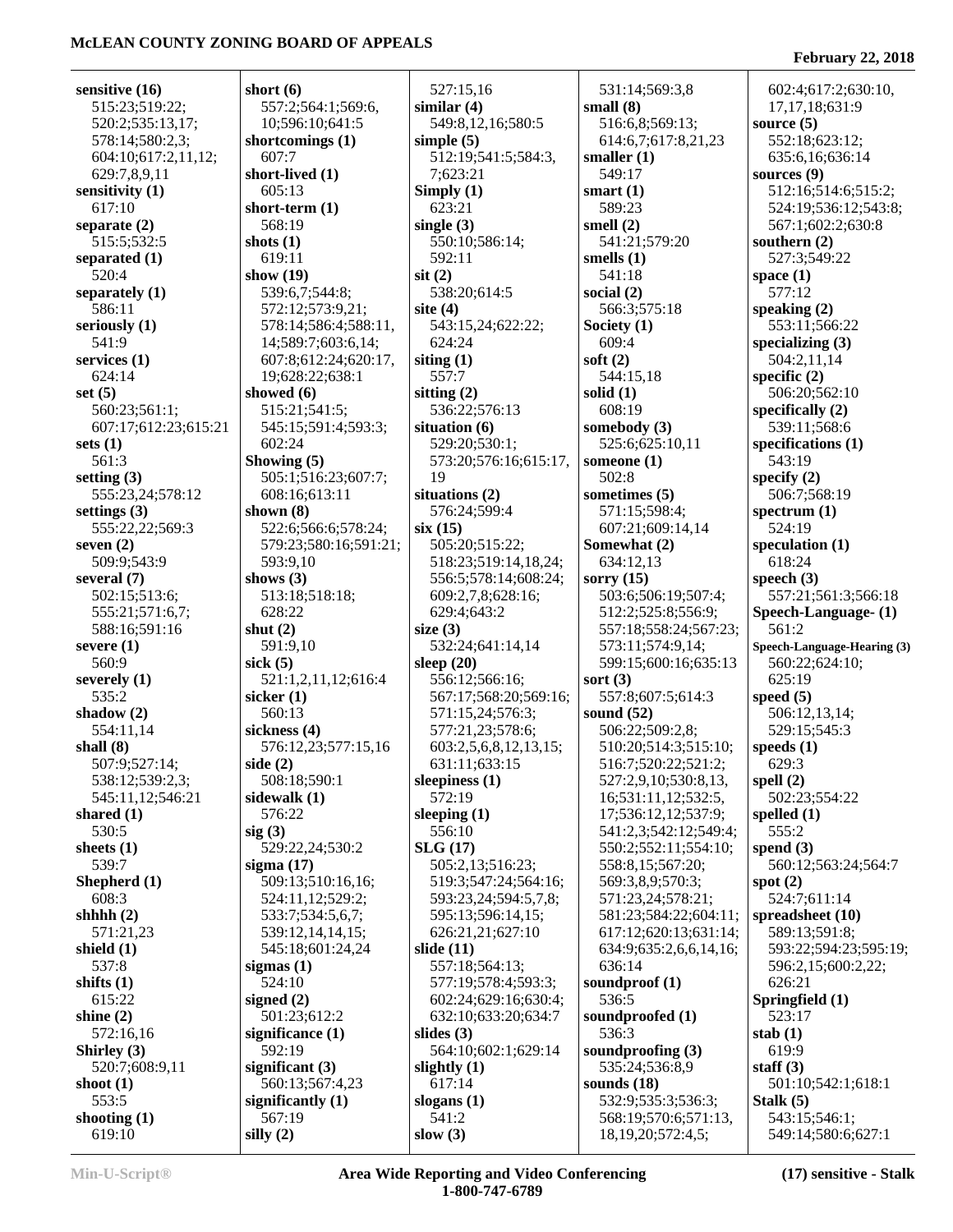| stand $(3)$                | stay $(2)$                | 548:6,14,20,20,21,22;      | 546:8;547:18         | 581:17;582:10,11;      |
|----------------------------|---------------------------|----------------------------|----------------------|------------------------|
| 551:24;612:22;619:6        | 514:16;641:3              | 549:12,19;574:2,6,8,       | suggesting $(3)$     | 586:20,24;587:2,3,6,8, |
| standard $(24)$            | stayed $(1)$              | 18, 23; 578: 2, 9, 10, 17, | 537:22,24;546:15     | 15,20;590:1;591:8,8,   |
| 509:13,23;510:16,          | 556:16                    | 19;581:24;584:23;          | summary $(1)$        | 22;592:2,5,15;593:20;  |
| 17, 20, 21, 22; 511: 7, 9, | Steven (1)                | 605:17,20;606:4;           | 531:4                | 596:14;600:5;626:20;   |
| 15;528:23,24;539:4,        | 563:12                    | 608:9,12,13,19,23;         | supervising $(2)$    | 633:9                  |
|                            |                           |                            |                      |                        |
| 18;546:18;547:19,20;       | stick $(1)$               | 609:3,6;613:1,2;           | 555:19;562:6         | tables (2)             |
| 552:2;570:9;589:7;         | 538:1                     | 614:14,24,24;615:2,4,      | support $(3)$        | 568:10;590:19          |
| 601:8;606:21;632:4,20      | sticking $(1)$            | 14, 16, 20; 617: 6, 6, 11; | 517:22;607:10;       | talk $(12)$            |
| standards (20)             | 632:8                     | 620:21;621:6;627:1;        | 612:13               | 501:13;519:14;         |
| 514:13;538:20;             | stiffen $(1)$             | 628:3,4,9;641:17;          | suppose $(1)$        | 540:1;559:9;566:13,    |
| 546:5;547:16;553:14;       | 536:16                    | 642:19                     | 549:22               | 13;578:6;588:3;        |
| 560:23;561:1,3;            | still $(4)$               | studying $(1)$             | Supreme (1)          | 598:24;615:6;622:22;   |
| 566:24;567:4;599:10;       | 518:2,7;545:14;           | 558:7                      | 507:16               | 638:9                  |
|                            | 642:10                    | stuff $(7)$                | sure $(18)$          | talked $(15)$          |
| 601:16,16;630:5;           |                           |                            |                      |                        |
| 632:1,11,16;633:6;         | stimulus $(1)$            | 509:14,14;541:22;          | 508:14;518:7;525:3;  | 519:16;542:18;         |
| 634:10;639:23              | 616:19                    | 604:8;611:16;617:3;        | 533:1;547:6;551:3;   | 564:2;575:9;577:23;    |
| standing $(1)$             | stir(1)                   | 625:21                     | 553:4;589:21;590:15; | 578:16;601:12,24;      |
| 577:2                      | 642:14                    | style $(1)$                | 595:4;597:16;603:23; | 602:1;603:1;606:12;    |
| stands $(2)$               | Stop $(3)$                | 576:21                     | 607:9;612:6;619:9;   | 612:15;621:6;631:18;   |
| 569:2;631:7                | 591:12;597:18;614:8       | $SU-18-02(1)$              | 629:15;640:20;641:5  | 632:24                 |
| start $(5)$                | story $(1)$               | 502:12                     | surprised (1)        | talking $(24)$         |
|                            | 534:14                    |                            | 540:10               | 507:5;512:17;          |
| 524:1;542:11;563:6,        |                           | subject $(3)$              |                      |                        |
| 21;585:2                   | stress $(2)$              | 502:3;504:19;614:14        | Surprisingly (1)     | 529:23;533:7,11,22;    |
| started $(4)$              | 566:15;572:24             | subjected $(1)$            | 516:14               | 542:17;544:16;546:11;  |
| 524:7;557:1;579:13;        | stressors $(4)$           | 622:7                      | surrounding $(1)$    | 564:7;566:19;575:15;   |
| 604:13                     | 618:14;619:3,4,4          | subjective (4)             | 613:19               | 587:15;589:6,8;        |
| starts $(1)$               | strict $(1)$              | 565:16,16;618:19;          | survey $(1)$         | 598:12;599:1;617:10;   |
| 603:2                      | 523:11                    | 621:16                     | 513:8                | 619:3;620:12;625:16;   |
| state $(18)$               | strike (1)                | subjects (9)               | surveys $(4)$        | 627:7,10;636:9         |
|                            | 592:1                     |                            |                      |                        |
| 506:13;508:11;             |                           | 519:18;561:6;              | 513:6;530:6,9,14     | talks $(2)$            |
| 519:18;522:11;523:1,       | stringent $(6)$           | 578:13;609:6;629:5,7,      | susceptible $(1)$    | 578:1,2                |
| 4,9;555:14;556:6;          | 507:18;523:1,5;           | 8,10,12                    | 567:21               | taller $(1)$           |
| 558:1,4;565:19;566:3;      | 533:20;538:19,22          | submit $(2)$               | suspect $(2)$        | 641:19                 |
| 605:18;618:22;633:22;      | strongest $(2)$           | 551:8;554:9                | 515:6;549:15         | tally $(1)$            |
| 634:14;641:1               | 608:15;609:5              | subparagraph $(1)$         | swear $(1)$          | 600:18                 |
| stated $(5)$               | structure $(1)$           | 640:6                      | 503:5                | taste $(1)$            |
| 501:19;531:15;             | 537:7                     | subscribe (1)              | Sweden (1)           | 579:20                 |
| 541:14;570:14;635:3        | structures $(1)$          | 610:9                      | 574:3                | Taylor $(18)$          |
|                            |                           |                            |                      |                        |
| statement $(5)$            | 576:19                    | subscriber $(1)$           | Swedish (2)          | 501:8;537:15,20;       |
| 510:14;517:16;             | students $(2)$            | 611:7                      | 573:9;574:7          | 538:17;551:13,16,19,   |
| 526:9;611:12;612:22        | 555:20;562:6              | subscribers $(1)$          | sworn $(5)$          | 19,22;553:24;596:10;   |
| statements $(5)$           | studied (6)               | 610:12                     | 503:8,9,10;555:5,7   | 641:7,9,11;642:4,14,   |
| 517:4;518:3,8,9;           | 519:15;520:7;             | Subsection (1)             | symptom $(1)$        | 19,21                  |
| 608:5                      | 553:17;559:11;619:21;     | 640:4                      | 577:20               | teacher $(1)$          |
| states $(3)$               | 641:17                    | substantial (4)            | symptoms $(6)$       | 555:20                 |
| 565:6;618:13;642:13        | studies $(27)$            | 566:7;567:9,12;            | 576:6;604:20,22;     | tear $(1)$             |
|                            |                           |                            |                      | 528:4                  |
| State's $(2)$              | 540:24;552:12,20,         | 602:17                     | 616:6,7;628:7        |                        |
| 501:17,18                  | 21;566:5;573:9,21;        | subtract $(1)$             | sync $(1)$           | technical $(1)$        |
| stationary $(1)$           | 577:21;580:12;603:9,      | 584:10                     | 577:14               | 557:5                  |
| 577:4                      | 14;604:7;607:4,6;         | subtraction (1)            | synchronize (1)      | technological (1)      |
| statistical (1)            | 611:24;613:10;614:3,      | 584:11                     | 614:19               | 641:24                 |
| 509:9                      | 4, 12; 615: 5, 7, 8, 13;  | subtracts (1)              | synchronized (1)     | Technology (2)         |
| statistically (1)          | 620:16,19;624:22;         | 584:8                      | 578:22               | 610:24;611:1           |
| 516:15                     | 628:3                     | sudden $(1)$               | system $(8)$         | telling $(1)$          |
| statistics $(2)$           | study $(79)$              | 522:5                      | 531:13;538:10;       | 512:4                  |
|                            |                           |                            |                      |                        |
| 511:5;521:12               | 509:2;513:12,14;          | suffer $(1)$               | 576:9;606:13;609:17; | tells $(2)$            |
| stator $(1)$               | 515:8, 13, 14; 516:1, 16, | 573:7                      | 610:13;616:17;622:23 | 597:22;615:23          |
| 536:16                     | 18,20;518:18,23;          | sufficient $(2)$           |                      | temperatures (1)       |
| statutes $(1)$             | 519:19,23;522:13,22;      | 585:9;619:24               | T                    | 544:20                 |
| 632:14                     | 527:19,20,23;528:2,3;     | suggest $(1)$              |                      | temporary $(1)$        |
| stave $(2)$                | 532:3,19,20;540:4;        | 512:13                     | table(26)            | 605:13                 |
| 516:22;522:15              | 541:5;546:1;547:23;       | suggested $(2)$            | 524:4;571:6;576:13;  | ten(3)                 |
|                            |                           |                            |                      |                        |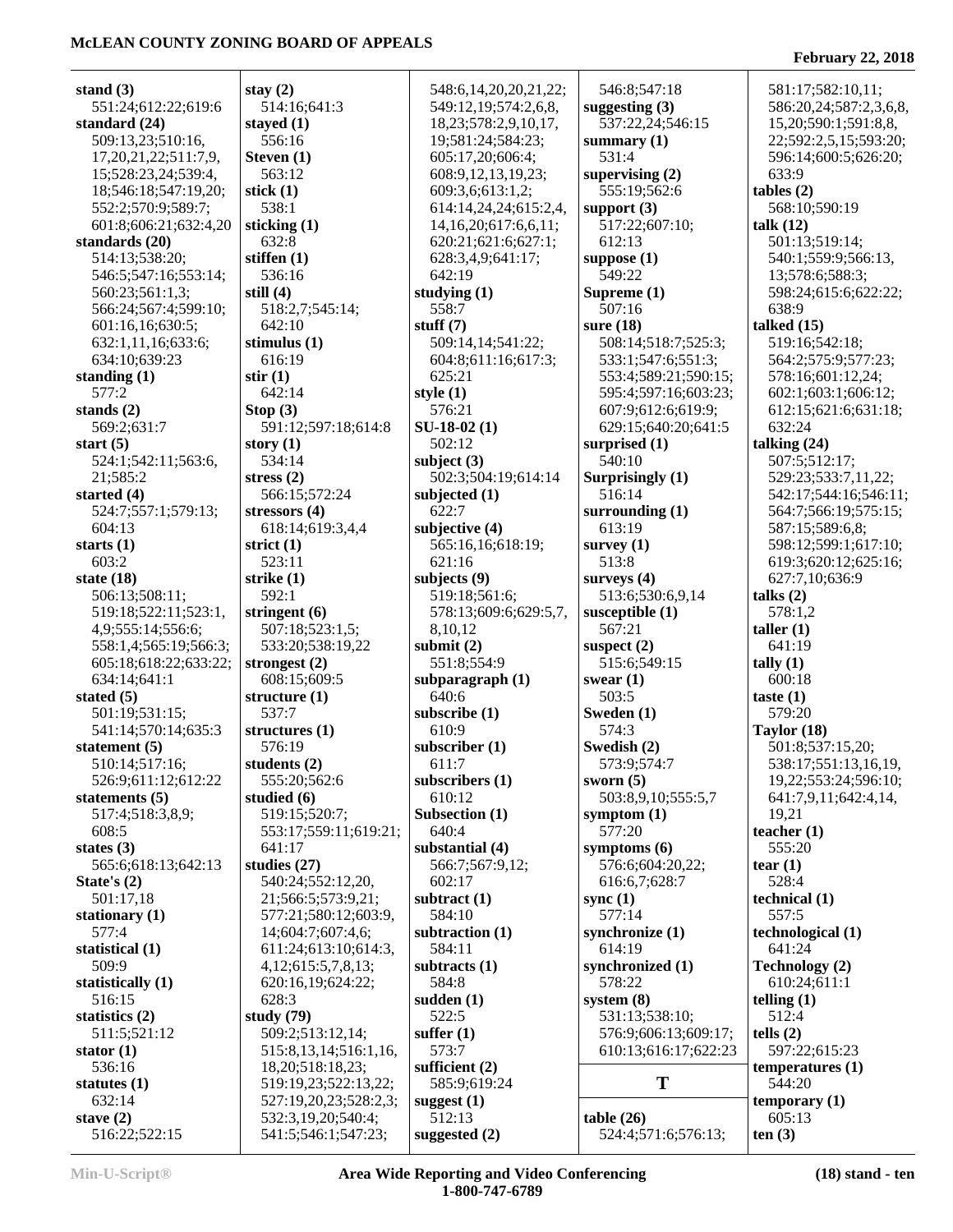| 502:1;554:4;575:1             | 617:9;642:11                     | 505:21;578:13;          | trials $(2)$             | 547:22;576:19;                    |
|-------------------------------|----------------------------------|-------------------------|--------------------------|-----------------------------------|
| tend(10)<br>535:12,17;560:10, | thought $(11)$<br>513:17;556:23; | 619:11                  | 561:15,17<br>tried $(5)$ | 591:11;628:5,6,6<br>turned $(11)$ |
| 11,12;563:11;573:14;          | 568:6;573:11;585:8;              | top(4)<br>512:23;573:4; | 523:3,15,24;529:20;      | 526:24;540:13;                    |
| 605:13;610:10;613:20          | 595:23;597:14;600:7;             | 574:10;588:4            | 580:8                    | 598:5;627:19,20;                  |
| tends(1)                      | 607:5;612:19;625:14              | topography $(3)$        | trouble $(6)$            | 628:11,17,19,23,24,24             |
| 570:9                         | three $(32)$                     | 549:19,20,22            | 503:23;504:21;           | Turner $(54)$                     |
| term $(1)$                    | 502:19;511:9,15;                 | tornadoes(1)            | 508:2;526:22;531:6;      | 501:7;519:14;                     |
| 569:22                        | 515:4;519:18;520:3;              | 537:11                  | 548:16                   | 522:12;525:19,21;                 |
| terms $(13)$                  | 524:10,11;526:23;                | total $(3)$             | true(8)                  | 528:21;529:13;530:24;             |
| 510:17;512:7;                 | 527:7,13;529:2,22,24;            | 511:24;586:1;598:13     | 541:19;550:1;            | 531:8,14,20;532:8;                |
| 513:14;545:10;565:4,          | 530:2;532:4,15,20;               | touch $(1)$             | 631:20;634:6,6;          | 533:5, 10, 13, 17, 24;            |
| 10;570:16;572:19;             | 533:7;534:5,6,7;539:3,           | 579:20                  | 635:19,19;642:12         | 534:11;539:16;541:13,             |
| 576:1;584:3;598:14;           | 12, 14; 545: 18; 564: 10;        | touche $(1)$            | try(11)                  | 17;602:11,19;603:5,21,            |
| 602:10;607:7                  | 577:11;587:3;601:24;             | 632:22                  | 509:19;523:12,17;        | 23;604:2,4,12,24;                 |
| test $(8)$                    | 604:16;620:9                     | touched $(1)$           | 534:7;557:2;607:4,4;     | 605:11,15,17;606:1,3,             |
| 522:9;535:4,8,10,19,          | threshold (2)                    | 568:16                  | 640:20;641:5,9,11        | 8;607:9,13,16;608:9,              |
| 19,20;622:7                   | 634:15;636:13                    | towards $(7)$           | trying $(23)$            | 21;609:10,15,23;610:4,            |
| tested $(3)$                  | throat $(1)$                     | 521:16;553:18;          | 503:20,21;509:12;        | 14, 16, 20; 611: 2, 5;            |
| 534:17;597:9;637:13           | 560:1                            | 568:5;603:19;604:2;     | 510:8;511:12;522:17;     | 616:22;617:18,20;                 |
| testified (17)                | throws $(1)$                     | 612:12;613:23           | 524:2,3;527:14,23;       | 618:10                            |
| 546:23;550:5;                 | 624:2                            | tower $(3)$             | 528:5;532:21;572:12;     | turning $(5)$                     |
| 559:11;582:19;588:18;         | thumb $(3)$                      | 578:24;641:14,19        | 600:10;601:11,21;        | 516:3;530:19;                     |
| 618:17;619:1;620:2;           | 590:3;595:18;596:22              | towering $(1)$          | 602:12;607:10;625:12;    | 548:23,24;578:24                  |
| 621:15;627:4;634:9;           | ticket $(2)$                     | 614:8                   | 636:22;637:6;639:15,     | turns(1)                          |
| 637:2;638:6,11,13,19;         | 506:14;637:10                    | towers $(1)$            | 24                       | 542:24                            |
| 639:23                        | tie $(1)$                        | 641:23                  | Tuesday (1)              | two(20)                           |
| testify $(6)$                 | 623:2                            | towns(1)                | 643:1                    | 511:7;513:9,11;                   |
| 559:2,6;589:12;               | tightly $(1)$                    | 553:21                  | turbine $(46)$           | 514:21;517:3;520:14;              |
| 613:12;639:16,21              | 625:7                            | toxic $(1)$             | 513:15;515:23;           | 521:9;528:6;532:4,18;             |
| testifying $(3)$              | times (6)                        | 622:18                  | 517:8,13;520:21;         | 537:24;538:14;539:14;             |
| 558:23;583:10;633:8           | 527:6,7,13;569:21;               | Traffic (9)             | 521:14;522:7,10;         | 540:11;554:9;572:14;              |
| testimony (11)                | 591:16;616:9                     | 512:6;513:21;           | 530:19;536:13,14;        | 574:12,12;577:6;                  |
| 501:24;502:7;                 | tinnitus(1)                      | 514:15,22;531:2,16;     | 541:10;542:21;543:11,    | 590:11                            |
| 504:15;554:16;559:13;         | 571:23                           | 630:21;633:18;637:10    | 14;549:9,13,14,17;       | type(7)                           |
| 582:15;632:9;637:8,           | titled $(1)$                     | train $(2)$             | 557:6;563:12,14;         | 529:21;571:21;                    |
| 17;638:21,24                  | 564:17                           | 512:6;573:11            | 564:18;566:6,21;         | 611:16;614:10;615:2,              |
| testing $(2)$                 | today $(7)$                      | trained $(1)$           | 567:6;568:4,6,7;569:5;   | 14;637:10                         |
| 534:19;617:15                 | 508:13;518:3,8;                  | 563:16                  | 570:17,19;578:20;        | types $(2)$                       |
| tests $(3)$                   | 557:4;570:21;588:22;             | training $(2)$          | 579:24;580:4,14;         | 614:11;615:7                      |
| 534:21;535:14;                | 593:19                           | 555:12,19               | 611:14,15;614:6;         | typically (5)                     |
| 573:15                        | together $(7)$                   | transient $(1)$         | 615:18,19;620:24;        | 568:1,24;617:13;                  |
| thanks $(3)$                  | 524:17;532:4;540:3;              | 569:5                   | 633:18,24;641:19;        | 622:24;623:8                      |
| 546:17;597:3;626:3            | 574:14;577:11;586:4;             | translate $(1)$         | 642:2                    | type(1)                           |
| That'll $(1)$                 | 600:21                           | 509:14                  | turbines (56)            | 554:15                            |
| 510:24                        | told $(5)$                       | transportation (1)      | 507:24:508:4;            |                                   |
| theoretical (1)               | 525:5;557:11;                    | 568:9                   | 511:17,20;512:3,7;       | U                                 |
| 634:16                        | 591:10;603:18;637:5              | travels $(1)$           | 515:19;516:3;517:6,      |                                   |
| Therefore (3)                 | tolerance $(2)$                  | 550:3                   | 13;518:20;519:17;        | ulcers $(1)$                      |
| 580:18;632:17;639:9           | 514:19;531:3                     | Travis (2)              | 520:1;521:5,23;          | 534:12                            |
| thinking (7)                  | tonal $(7)$                      | 551:19;641:11           | 532:12;536:23;541:8,     | unbiased (1)                      |
| 509:7;524:23;                 | 571:15,19;572:3,4;               | treat $(2)$             | 14;543:16;548:23,24;     | 563:19                            |
| 528:10;556:19,20;             | 602:3;630:10,17                  | 560:6;562:3             | 549:5;556:13,14,22;      | uncomfortable (1)                 |
| 613:14,15                     | tones $(1)$                      | treated $(2)$           | 563:11;564:8;567:9;      | 556:19                            |
| thoroughly $(1)$              | 572:4                            | 561:24;563:13           | 571:12;573:13,14;        | uncontrollable (2)                |
| 605:19                        | tonight $(18)$                   | treats $(1)$            | 576:3,14;603:8,9,10;     | 571:14;572:5                      |
| thou $(8)$                    | 501:13;531:9;532:9;              | 543:8                   | 604:14,21,22;605:14;     | under $(11)$                      |
| 507:8;527:14;                 | 542:18;548:3;552:3;              | trends $(1)$            | 611:22;612:12,13;        | 509:18;511:1;526:8;               |
| 538:12;539:2,3;               | 570:12;571:1;594:2;              | 583:6                   | 613:20,23;614:2,20;      | 565:22;567:12;576:6;              |
| 545:11,12;546:21              | 635:4;636:22;637:18;             | trespassing $(2)$       | 615:10;616:3;619:3;      | 579:2,23;612:11;                  |
| though $(8)$                  | 639:9,10,12;640:9;               | 510:19;546:21           | 620:17;627:6,19;         | 629:21;635:15                     |
| 516:8;529:9;547:14;           | 641:1;642:22                     | trial $(1)$             | 628:10,17                | undergraduate $(1)$               |
| 573:3;606:19;608:19;          | $\textbf{Took}$ (3)              | 615:4                   | turn(6)                  | 557:19                            |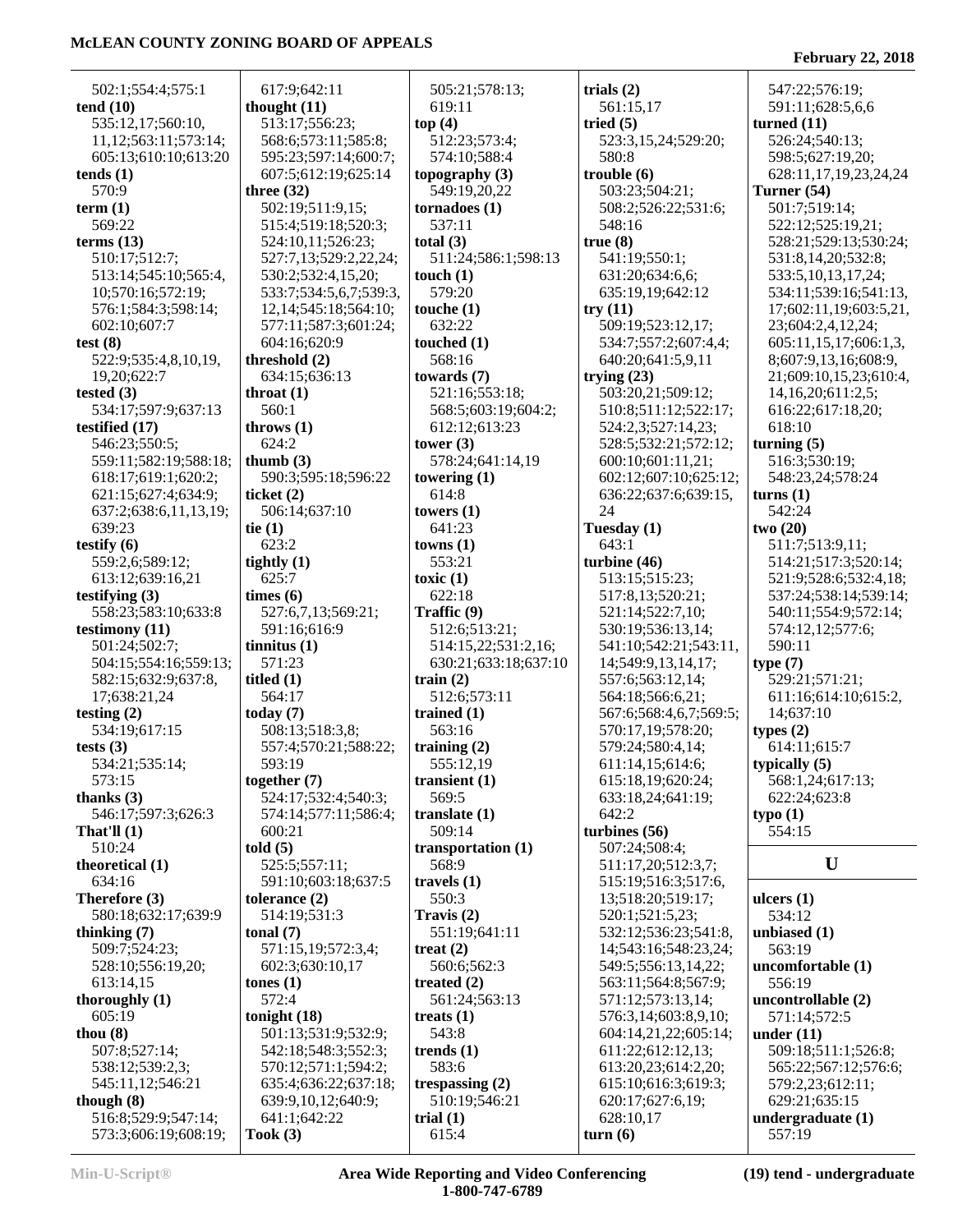| understood (1)           | 521:6,19;522:4           | venue $(1)$           | 534:11                          | 589:20                         |
|--------------------------|--------------------------|-----------------------|---------------------------------|--------------------------------|
| 583:24                   | urban(3)                 | 620:9                 | way $(51)$                      | willing $(2)$                  |
| undoubtedly (1)          | 572:8;620:4,7            | versus $(5)$          | 509:19;511:7;                   | 501:23;522:11                  |
| 581:3                    | use $(22)$               | 603:9;605:22,24;      | 513:17;518:13,24;               | wind (126)                     |
| Unfortunately (1)        | 508:13;510:4;528:7,      | 606:5;622:18          | 520:1;524:23;527:15;            | 507:24;508:4,8,14,             |
| 604:8                    | 16,22,23;529:20;         | vessel $(1)$          | 529:19:530:8,13,18,19,          | 21;511:17,20;512:3,7;          |
| unhappy $(1)$            | 534:21;550:12;560:5;     | 576:13                | 21;534:21;536:10,19;            | 513:14,19;514:17,23;           |
| 553:23                   | 569:9;572:15,15;         | Vestas $(4)$          | 537:14;538:8;539:2;             | 515:3,4,15,19,23;              |
| unique $(2)$             | 575:20,20;583:22;        | 543:10,14;549:8,13    | 540:17;541:20;548:6,            | 517:6, 14, 17, 23; 518: 11,    |
| 515:13,14                | 599:3;602:6,8;605:22;    | vestibular (2)        | 8, 14, 15, 17; 551: 23;         | 14, 20; 519: 16, 21; 521: 4,   |
| units $(1)$              | 632:1;634:20             | 576:7;577:9           | 560:4,16;578:3;                 |                                |
|                          |                          |                       |                                 | 7,23;522:20;526:16,            |
| 546:10                   | used $(20)$              | vetting $(1)$         | 597:15;600:23;604:10;           | 17;530:19;531:2,4;             |
| universal (1)            | 508:15;512:5,19;         | 515:5                 | 608:7;610:19;612:3,             | 532:11;533:5,6,8;              |
| 609:22                   | 529:17;534:19,21;        | vicinity $(4)$        | 10;615:22,23;616:4,             | 536:23;537:16;539:17;          |
| universally (1)          | 539:18;550:16;588:5;     | 519:21;548:9;621:2;   | 10;619:22;625:4;                | 541:8,10,14;545:2;             |
| 559:23                   | 600:2;601:5;612:6;       | 636:7                 | 626:7;628:4;630:1;              | 546:9;547:19;548:9,            |
| University (8)           | 620:15,16,17,20;         | view $(1)$            | 631:4,5;634:18;639:15           | 23, 24; 549: 5, 7, 11;         |
| 504:12,13;555:14;        | 629:24;630:18;631:10;    | 609:8                 | ways $(2)$                      | 551:24;556:13,14,22;           |
| 556:6;557:20,22,23;      | 632:14                   | violation (2)         | 515:5;537:1                     | 557:6;563:11,11,14;            |
| 558:1                    | uses $(1)$               | 507:22;511:3          | wealth $(1)$                    | 564:8,17;566:6,21;             |
| unlawful $(1)$           | 525:21                   | violence (1)          | 562:1                           | 567:6,8;568:4,5,7;             |
| 565:10                   | using $(17)$             | 565:23                | week $(3)$                      | 569:5,22;570:17,19;            |
| unpleasant $(1)$         | 508:7;513:2;514:18,      | virtue $(1)$          | 510:24;511:3;539:15             | 571:12;576:3;578:20;           |
| 565:19                   | 22;524:16;530:1;         | 560:8                 | weeks $(2)$                     | 579:24;580:4,6,13;             |
| unpredictable (2)        | 533:6,10;539:17;         | visual $(1)$          | 526:23;604:15                   | 603:8,9,10,18;604:14,          |
|                          |                          | 577:8                 |                                 | 21;605:14;607:11;              |
| 571:14;572:5             | 552:2;571:4,5;581:15;    |                       | weight $(3)$                    |                                |
| unrealistically (1)      | 584:21;590:18;600:2;     | visually $(2)$        | 578:7;631:8;633:13              | 608:11;611:14,15,21,           |
| 545:15                   | 636:23                   | 576:16;579:2          | welcome $(1)$                   | 22;612:12,13;613:5,20,         |
| unreasonable (1)         | usual $(1)$              | vulnerable (2)        | 501:24                          | 23;614:1,1,6;615:2;            |
| 565:9                    | 540:18                   | 567:20,21             | welfare $(3)$                   | 616:2,3;619:3;620:17,          |
| unreasonably $(1)$       | usually $(2)$            |                       | 517:20,24;633:6                 | 23;624:23,24;627:1,6,          |
| 570:4                    | 512:10;568:23            | W                     | well-being $(6)$                | 19;628:10,12,14,17;            |
|                          |                          |                       |                                 |                                |
| unstable $(1)$           | utilized (1)             |                       | 512:1;558:10;                   | 629:3;630:1;633:18,            |
| 619:11                   | 614:12                   | wagging $(1)$         | 560:15;565:22;566:4;            | 24;635:23;636:7,9              |
| untangle $(1)$           |                          | 524:4                 | 580:24                          | windmill $(2)$                 |
| 637:15                   | $\mathbf{V}$             | wake $(9)$            | well-documented (2)             | 531:18;641:14                  |
| unusual $(2)$            |                          | 521:7,19,20,21;       | 521:4;577:20                    | windmills $(2)$                |
| 540:15,18                | valid $(1)$              | 522:4,5;541:23;       | well-known (2)                  | 531:22;532:1                   |
| unwarranted (1)          | 528:2                    | 557:20;568:21         | 579:4;641:21                    | window $(1)$                   |
| 565:10                   | validated (1)            | walking $(1)$         | weren't $(5)$                   | 569:1                          |
| unwittingly $(1)$        | 615:15                   |                       | 516:21;520:4;567:5;             |                                |
|                          |                          | 576:22                |                                 | Wisconsin (1)<br>520:7         |
| 616:1                    | validation (1)           | wall $(1)$            | 603:15;625:7                    |                                |
| up(32)<br>501:23;502:21; | 609:18<br>value $(6)$    | 541:12<br>WALLEY (17) | What's $(18)$<br>503:22;512:19; | within $(3)$<br>506:4,5;642:13 |
|                          |                          |                       |                                 |                                |
| 509:5;511:14;514:3,6;    | 514:20;586:5;614:3;      | 501:14,16;502:19;     | 516:23;520:18;524:19;           | without $(2)$                  |
| 521:19,21,22;522:4;      | 615:2;636:1,2            | 506:20;561:14,22;     | 528:14;532:14;533:15;           | 515:24;641:23                  |
| 528:4;529:22;534:23;     | values $(1)$             | 562:8;590:2;594:10,   | 543:20;553:13;561:12;           | witness $(10)$                 |
| 535:23;537:18;539:6,     | 599:21                   | 13;595:24;596:2,5,8,  | 573:8;577:1;592:4,18;           | 502:8,9;506:18;                |
| 7;541:23;543:9;          | Vanderbilt (1)           | 12, 17, 24            | 606:15;614:15;620:22            | 519:11;551:2,5;                |
| 568:21;569:7;576:21;     | 557:22                   | Walls $(1)$           | whatsoever $(1)$                | 554:20;565:5;588:6,18          |
| 577:11;579:9;582:15;     | variation (2)            | 575:14                | 507:10                          | wolves $(2)$                   |
| 591:21;597:6;607:12;     | 514:18;641:15            | wand $(2)$            | whenever $(1)$                  | 519:2;522:15                   |
| 615:21;618:9;628:24;     | variations (1)           | 534:9,11              | 521:13                          | women $(1)$                    |
| 635:1                    | 565:17                   | wants $(3)$           | White $(3)$                     | 535:4                          |
| updated $(1)$            | varied $(1)$             | 544:7;562:14;588:1    | 571:23;574:5,7                  | wonder $(1)$                   |
| 566:12                   | 555:18                   | watch $(1)$           | whole $(8)$                     | 523:23                         |
| upload $(1)$             | variety $(3)$            | 563:4                 | 538:2,10,11;600:4;              | wondered (1)                   |
| 590:3                    | 565:6;568:20;580:14      | water $(5)$           | 601:6,7;609:16;617:23           | 543:13                         |
| upon $(2)$               | various $(4)$            | 521:18,19,22;         | who's $(2)$                     | wonderful $(1)$                |
| 512:15;634:19            | 530:11;574:4;606:6;      | 576:12,13             | 599:16;623:22                   | 529:8                          |
| upset $(1)$              | 626:15                   | wave $(1)$            | wife $(2)$                      | wondering $(1)$                |
| 553:19<br>upwind $(3)$   | ventilation (1)<br>527:5 | 534:9<br>waving $(1)$ | 520:9,11<br>WiFi $(1)$          | 616:24<br>word $(2)$           |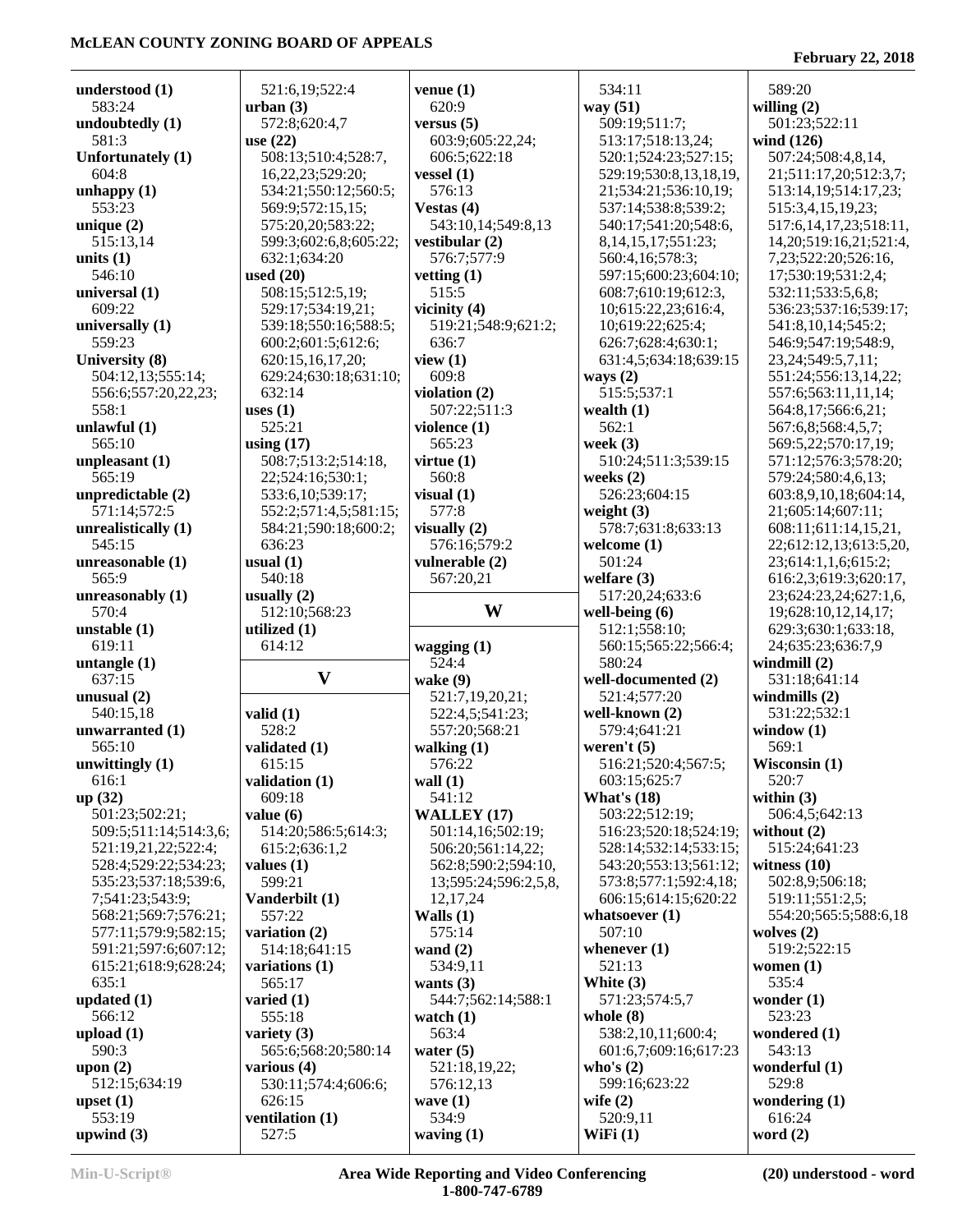|                       | $\text{ yard}(1)$      | 514:24                    |                         | 623:7                  |
|-----------------------|------------------------|---------------------------|-------------------------|------------------------|
| 555:2;563:7           |                        |                           | 525:7,14,22;533:10,     |                        |
| words $(4)$           | 553:7                  | 17(5)                     | 20;538:19               | 40(41)                 |
| 529:16,19;559:19;     | yardstick (1)          | 593:24;594:8,10;          | $24$ -hour $(7)$        | 510:23;512:20,24;      |
| 573:12                | 530:7                  | 595:14;596:10             | 508:15,19;512:17;       | 513:6,23;514:1,4,7,10; |
| work (11)             | year $(12)$            | 18(4)                     | 533:19,21;538:12;       | 526:2;533:9,10;        |
| 511:7;522:19;557:5;   | 509:9,10;511:9;        | 593:24;594:7,11;          | 546:16                  | 538:18;546:9,16;       |
| 568:5;606:11;608:1;   | 524:11;527:11;528:8;   | 595:13                    | 25(2)                   | 547:19;567:8,16;       |
| 611:9;614:16;622:13;  | 539:14;540:9;546:4;    | 19(4)                     | 527:22;552:17           | 568:22;571:9,10;       |
| 625:13;627:14         | 557:10;622:9,9         | 556:9;564:17;594:5;       | 27(1)                   | 574:4,5,20,21;575:5;   |
| worked $(9)$          | year-round (1)         | 627:11                    | 558:5                   | 585:3,16,22;586:5,10;  |
| 507:23;508:3;536:8;   | 544:21                 | 1940s(1)                  | 27th(1)                 | 592:2,12,24;593:6;     |
| 540:4,8;561:15;562:6; | years $(11)$           | 566:2                     | 643:2                   | 597:23;600:24;601:7;   |
| 623:22;641:14         | 505:21;508:12;         | 1965(1)                   | 28686 (2)               | 603:1;635:11;637:1     |
| working $(3)$         | 526:16;536:4;540:4;    | 504:6                     | 551:19;641:11           | 40.9(2)                |
| 588:9;622:8;625:17    | 546:24;556:5;558:5;    | 1967(1)                   |                         | 509:21,21              |
| works $(2)$           | 559:10,12;605:16       | 560:21                    | 3                       | 41 $(3)$               |
| 576:17;609:16         | young $(3)$            | 1968(2)                   |                         | 509:22;526:2;599:19    |
| world $(27)$          | 520:9,10;567:22        | 505:20;523:19             | 3(7)                    | 42(1)                  |
| 508:16,23;511:23;     | younger $(1)$          | 1970s(1)                  | 510:22;514:4;           | 586:8                  |
| 512:19;513:7;514:10,  | 534:14                 | 566:12                    | 524:12;544:16,18;       | 43(1)                  |
| 10;518:17;529:5,6;    |                        | 1972(1)                   | 576:6;641:23            | 510:23                 |
| 533:9,21;560:15;      | ${\bf z}$              | 629:17                    | 3.6(5)                  | 44.7(1)                |
| 565:24;567:11,14,15;  |                        | 1978(1)                   | 543:10,14;549:8,13;     | 592:6                  |
| 568:2,18;569:17,19;   | Zealand $(2)$          | 629:18                    | 642:2                   | 4469(1)                |
| 575:9;577:24;580:9;   | 606:23;608:2           | $1996-1(1)$               | 30(18)                  | 555:1                  |
| 601:12;606:23;641:21  |                        | 630:5                     |                         | 45(3)                  |
|                       | zero $(3)$             | 1999(1)                   | 502:3;527:10;           |                        |
| worldwide (3)         | 544:14,17;600:13       |                           | 535:16;540:4;541:1;     | 574:5,16;642:12        |
| 513:14;514:22,23      | zoned $(1)$            | 569:19                    | 559:10,12;567:12,16;    | 46(1)                  |
| worried $(1)$         | 550:15                 |                           | 574:9,14,16;577:22;     | 574:22                 |
| 589:24                | $\text{Zoning} (1)$    | $\overline{2}$            | 603:1,1,1;604:4;        | 47(1)                  |
| worry $(2)$           | 501:3                  |                           | 605:16                  | 526:3                  |
| 508:21;610:13         |                        | 2(2)                      | 300(1)                  | 48(1)                  |
|                       |                        |                           |                         |                        |
| worse $(1)$           | 1                      | 514:4;577:18              | 506:13                  | 524:20                 |
| 604:22                |                        | 2.5(1)                    | 3050(2)                 | 48864 (1)              |
| worst $(11)$          | 1(9)                   | 642:2                     | 551:20;641:12           | 555:3                  |
| 528:8,12,13,13,22,    | 544:2,14,17,19;        | 20(6)                     | 30s(2)                  |                        |
| 24;529:21;530:2,22,   | 545:17;592:8;634:18;   | 527:6;545:3,4,5;          | 515:1,1                 | 5                      |
| 23;611:18             | 640:6;641:22           | 605:16;629:1              | 31.5(3)                 |                        |
| worth $(1)$           | 1,000(17)              | 200(1)                    | 570:13;580:22;600:5     | 5(7)                   |
| 607:2                 | 571:5;584:9,11,12,     | 504:23                    | 35(6)                   | 529:16;625:2,16;       |
| worthy $(1)$          | 13;585:7,8;586:2,3;    | 2003(2)                   | 514:7;574:4,20;         | 629:16;630:4;632:10;   |
| 609:9                 | 592:21,22;597:21;      | 547:3;637:24              | 575:2;593:5;642:12      | 641:23                 |
| write $(5)$           | 600:6,8,12,15;601:5    | 2006(3)                   | 36(3)                   | 50(6)                  |
| 516:16;527:15;        | 10(7)                  | 547:3;573:23;638:15       | 514:9,14;618:12         | 514:16;553:11;         |
| 563:9;619:21;625:14   | 513:11;516:24;         | 2009(2)                   | 37(5)                   | 554:14;574:14;620:13;  |
| writes $(3)$          | 534:24;553:15;557:10;  | 556:9;569:20              | 513:10;515:6;           | 642:15                 |
| 538:7;569:17;625:8    | 574:20;617:15          |                           | 592:23;597:21;601:4     | 500(1)                 |
| writing $(1)$         |                        | 2011(1)<br>555:14         | 38(17)                  | 585:8                  |
| 528:10                | 10:00(2)               | 2012(1)                   |                         |                        |
| written $(7)$         | 631:9;643:6            |                           | 513:10;514:7,17;        | 50s(1)<br>540:24       |
|                       | 125(1)                 | 578:2                     | 515:6;571:10;585:19,    |                        |
| 506:12,15;509:7;      | 569:10                 | 2015(1)                   | 24;586:2,7;591:19;      | 51(6)<br>524:18;571:3; |
| 518:24;548:17;552:5;  | 13.7(1)                | 516:24                    | 592:16,19,23;593:1;     |                        |
| 617:23                | 574:22                 | 2016(1)                   | 597:21;601:4,5          | 600:23;635:3;636:4;    |
| wrong $(8)$           | 14(14)                 | 564:14                    | 39(5)                   | 637:1                  |
| 518:16;523:15;        | 554:11;585:14,15;      | 2017(2)                   | 514:7,14,18;515:6;      | $5-1(2)$               |
| 525:6;548:18;552:14;  | 586:21;591:2,16,20,20, | 573:24;578:20             | 524:21                  | 571:6;581:17           |
| 574:10;588:21;637:4   | 21;592:10;597:9,10,11, | 2117(1)                   |                         | 51.1(5)                |
| wrote $(5)$           | 19                     | 503:15                    | $\overline{\mathbf{4}}$ | 600:23;635:2,12;       |
| 516:19;517:1,17;      | 15(10)                 | 22(3)                     |                         | 636:2,13               |
| 522:18;594:4          | 566:24;574:14;         | 596:15;626:21,24          | 4(5)                    | 51.2(3)                |
|                       | 591:16;602:1,4,4,5;    | 23(3)                     | 505:2,8,13;514:10;      | 600:23;634:15;642:7    |
| Y                     | 630:7,15,23<br>16(1)   | 596:16;626:21,24<br>24(6) | 630:5<br>4,000(1)       | 55(5)<br>514:16;557:8; |